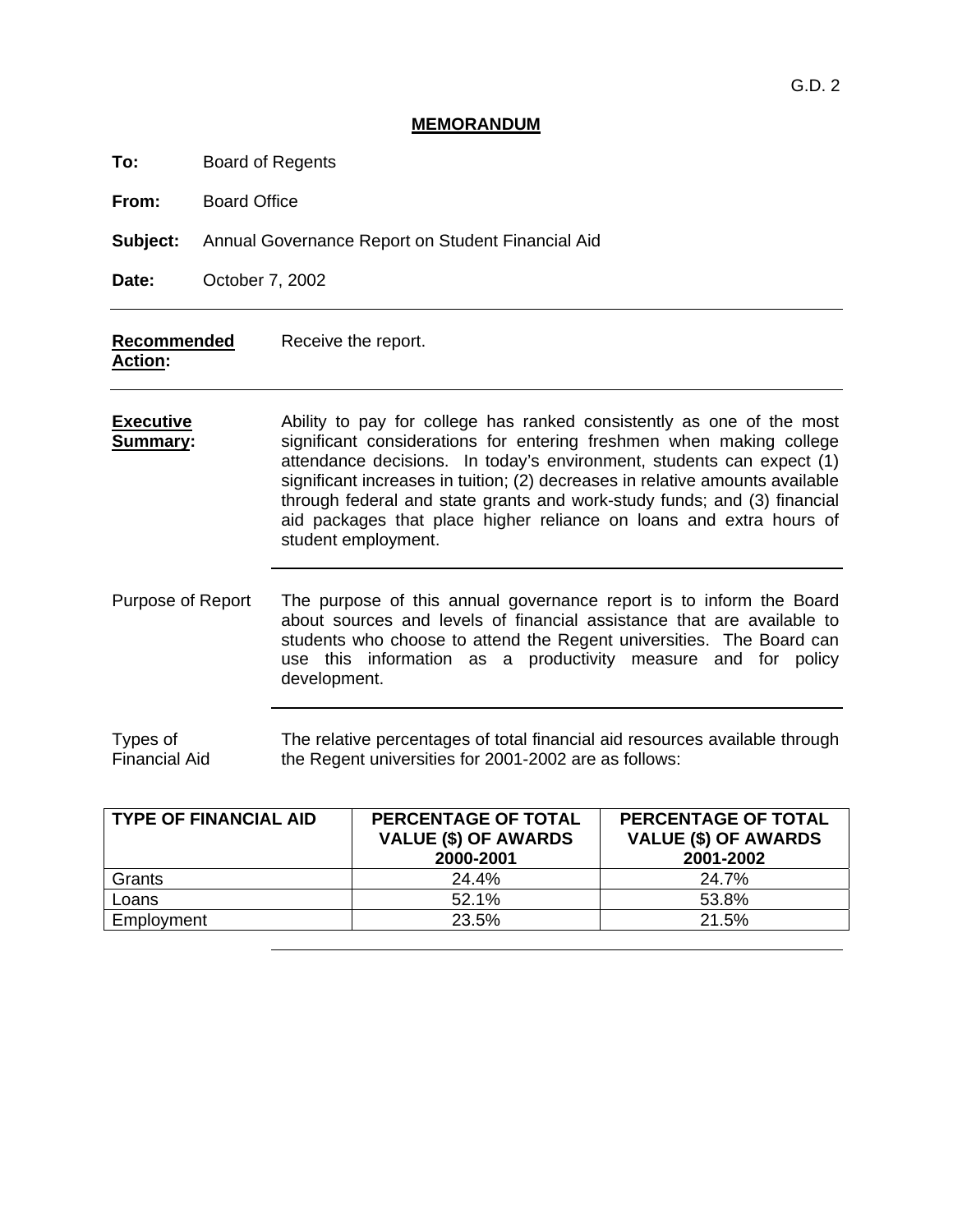Amount of Awards During the 2001-2002 academic year, there were 163,863 student financial aid awards (all categories) at Regent universities, totaling \$541,177,500. This sum represented an 11.9% increase in funds and a 4.6% increase in the number of awards from the previous year. The average award per student increased from \$3,088 to \$3,303 (+7.0%).

| Comparison by | During 2001-2002, the breakdown of student financial aid provided by the |
|---------------|--------------------------------------------------------------------------|
| <b>Type</b>   | Regent universities by category is as follows:                           |

#### **D** Grants

|                         | 2000-2001     | 2001-2002     | <b>Change from Prior Year</b> |
|-------------------------|---------------|---------------|-------------------------------|
| <b>Number of Awards</b> | 59,405        | 60,380        | $+975 (+1.6%)$                |
|                         |               |               |                               |
| <b>Funds Awarded</b>    | \$118,004,169 | \$133,753,239 | +\$15,749,070 (+13.3%)        |
|                         |               |               |                               |
| Average Award           | \$1,986       | \$2,215       | $+$ \$229 (+11.5%)            |

#### $\Box$  Loans

|                      | 2000-2001     | 2001-2002     | <b>Change from Prior Year</b> |
|----------------------|---------------|---------------|-------------------------------|
| Number of Awards     | 65,650        | 69,799        | $+4,149(+6.3%)$               |
|                      |               |               |                               |
| <b>Funds Awarded</b> | \$252,182,932 | \$291,109,154 | +\$38,926,222 (+15.4%)        |
|                      |               |               |                               |
| Average Award        | \$3,841       | \$4,171       | $+$ \$330 (+8.6%)             |

#### Employment

|                      | 2000-2001     | 2001-2002     | <b>Change from Prior Year</b> |
|----------------------|---------------|---------------|-------------------------------|
| Number of Awards     | 31,594        | 33,684        | $+2,090 (+6.6%)$              |
|                      |               |               |                               |
| <b>Funds Awarded</b> | \$113,576,895 | \$116,315,107 | $+$ \$2,738,212 (+2.4%)       |
|                      |               |               |                               |
| Average Award        | \$3,595       | \$3,453       | $-$142 (-3.9%)$               |

Table 1 (pgs. 52-59) A five-year comparison of financial aid categorized by grants, loans, and employment at Regent institutions is included in Table 1, pages 52-59.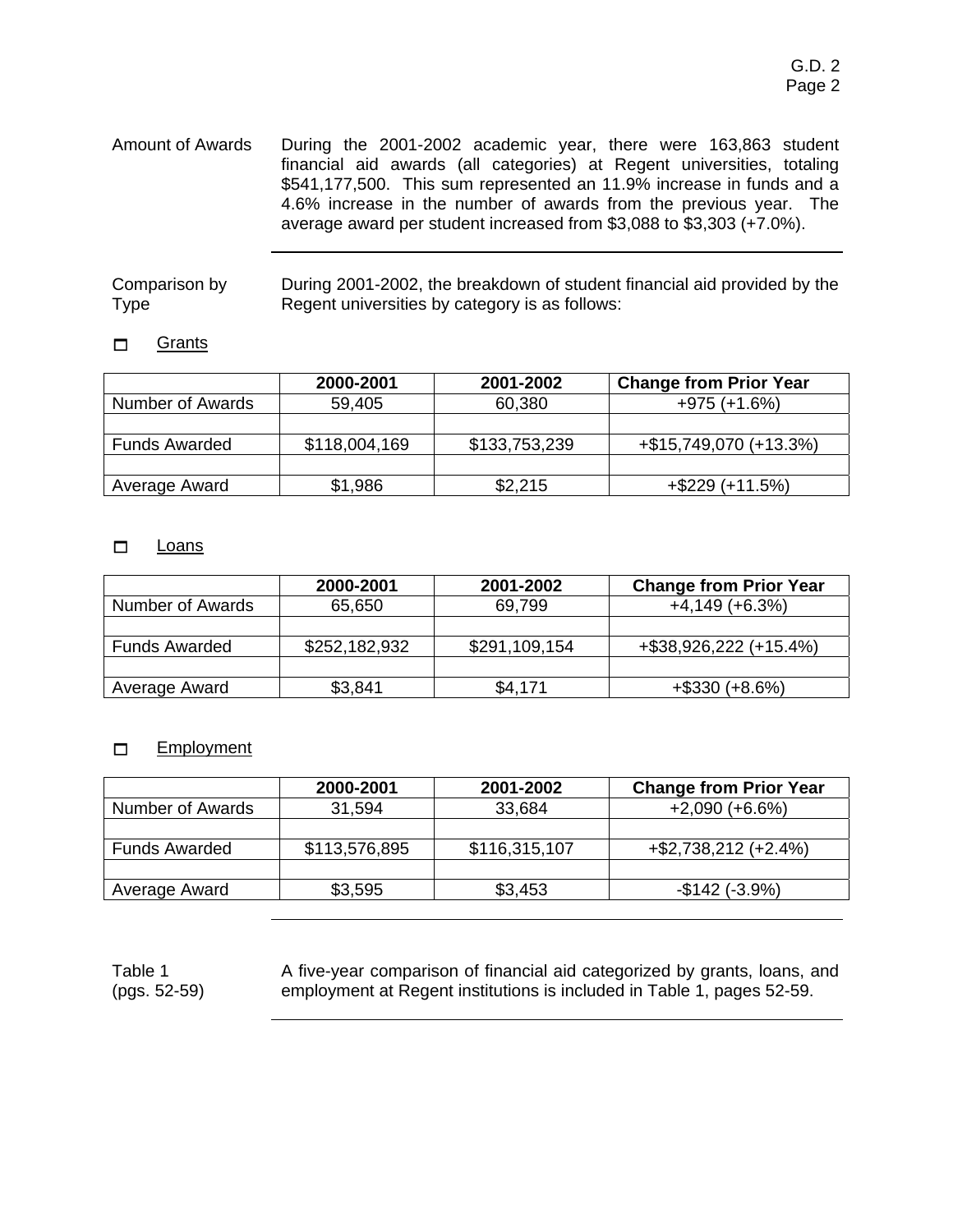#### **Indebtedness**

| Proportion of seniors graduating without debt from<br>Regent universities            | <b>Residents</b> | Non-Residents |
|--------------------------------------------------------------------------------------|------------------|---------------|
| <b>SUI</b>                                                                           | 43.0%            | 40.0%         |
| <b>ISU</b>                                                                           | 29.0%            | 42.0%         |
| <b>UNI</b>                                                                           | 28.8%            | 48.9%         |
| Proportion of seniors graduating without need-based<br>debt from Regent universities | <b>Residents</b> | Non-Residents |
| SUI                                                                                  | 62.0%            | 57.0%         |
| <b>ISU</b>                                                                           | 38.0%            | 54.0%         |
| <b>UNI</b>                                                                           | 40.5%            | 55.6%         |
| Average need-based indebtedness for seniors<br>graduating with debt                  | <b>Residents</b> | Non-Residents |
| <b>SUI</b>                                                                           | \$9,784          | \$9,998       |
| <b>ISU</b>                                                                           | \$12,433         | \$13,926      |
| <b>UNI</b>                                                                           | \$11,449         | \$10,919      |
| Average non-need-based <sup>1</sup> indebtedness for seniors<br>graduating with debt | <b>Residents</b> | Non-Residents |
| SUI                                                                                  | \$8,112          | \$8,614       |
| <b>ISU</b>                                                                           | \$14,878         | \$22,396      |
| <b>UNI</b>                                                                           | \$10,886         | \$12,190      |
| Average indebtedness for seniors graduating with debt<br>- all sources               | <b>Residents</b> | Non-Residents |
| <b>SUI</b>                                                                           | \$19,715         | \$20,377      |
| <b>ISU</b>                                                                           | \$22,943         | \$30,462      |
| <b>UNI</b>                                                                           | \$18,017         | \$20,360      |

Financial Aid for Undergraduate Iowa Residents In 2001-2002, there were 97,740 financial aid awards made to undergraduates who were Iowa residents; this represents 77.9% of the total awards to undergraduates, which compares favorably with the Fall 2001 enrollment where 77.5% of the undergraduates were Iowa residents.

> During 2001-2002, there was \$269,924,129 awarded to undergraduates who were Iowa residents; this represents 74.6% of all awards to undergraduates. Table 2 (page 62) identifies the financial aid awarded to undergraduates who were Iowa residents.

 1 Includes Parent Loans for Undergraduate Students (PLUS), private (Partnership), and unsubsidized loans.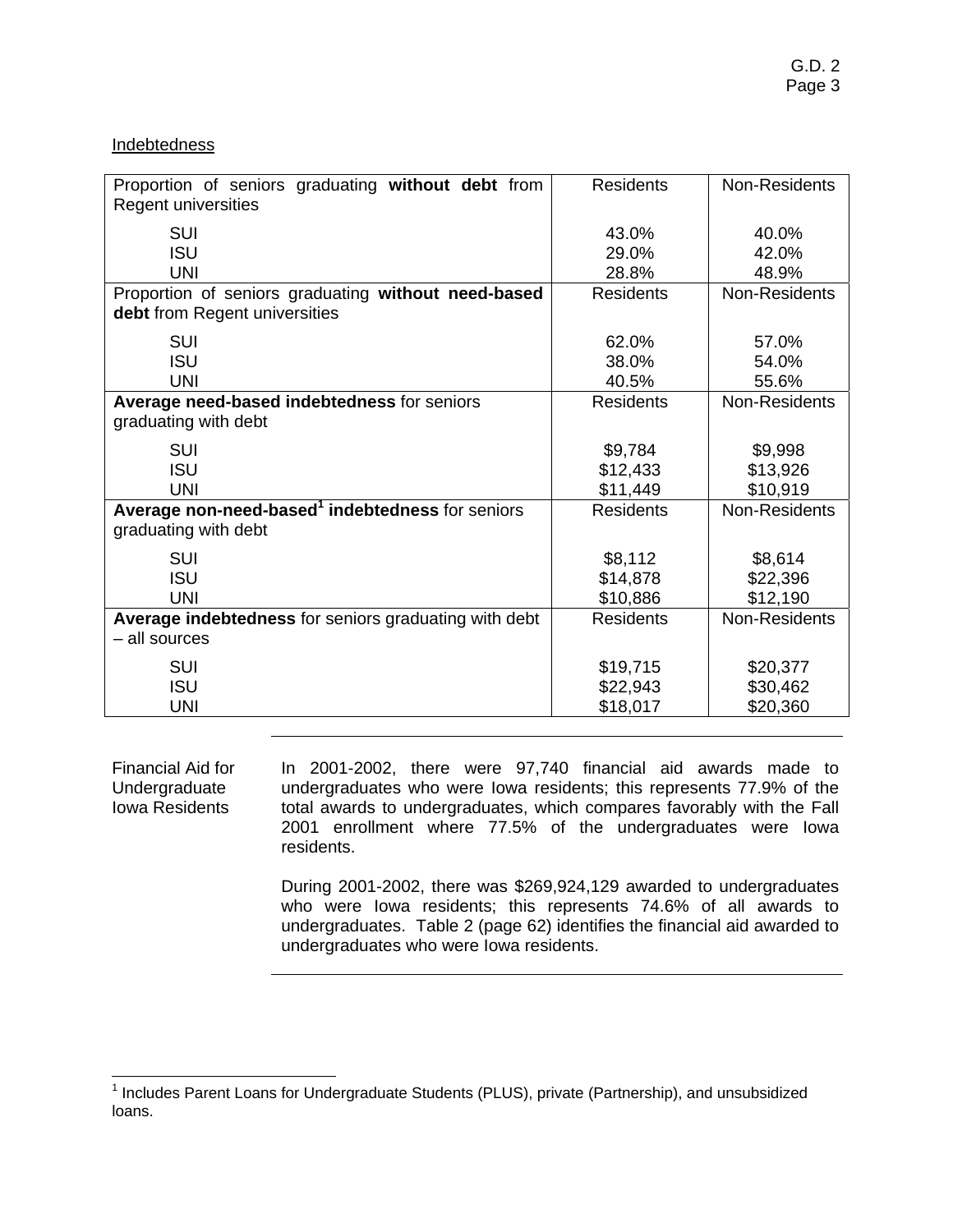Financial Aid for Graduate Iowa Residents In 2001-2002, there were 6,102 financial aid awards made to graduate students who were Iowa residents; this represents 53.7% of the total awards to graduate students, which compares favorably with the Fall 2001 enrollment where 49.9% of the graduate students were Iowa residents.

> During 2001-2002, there was \$74,378,457 awarded to graduate students who were Iowa residents; this represents 51.9% of all awards to graduate students. Table 3 (page 63) identifies the financial aid awarded to graduate students who were Iowa residents.

IMAGES/College Bound Programs In 1989, legislation was approved to establish the College Bound and Iowa Minority Academic Grants for Economic Success (IMAGES) programs for the Regent universities.

IMAGES IMAGES awards are made to racial/ethnic minority students who attend one of the Regent universities and who have demonstrated financial need. Students may receive grants of up to \$3,500 per year for a maximum of eight semesters.

| <b>INSTITUTION</b>           | <b>AMOUNT</b><br><b>ALLOCATED</b> | <b>NUMBER OF</b><br><b>PARTICIPANTS</b> |
|------------------------------|-----------------------------------|-----------------------------------------|
| University of Iowa           | \$772,485                         | 303                                     |
| <b>Iowa State University</b> | 680,000                           | 275                                     |
| University of Northern Iowa  | $338,743^2$                       | 195                                     |
| <b>REGENT TOTAL</b>          | \$1,791,228                       | 773                                     |

College Bound Programs College Bound programs are developed and provided by the Regent universities to racial/ethnic minority elementary and secondary school students throughout Iowa. The purpose of the programs is to assist students in their preparation for college. Participation in a College Bound activity results in receiving a voucher that gives a student priority for an IMAGES grant after enrolling in a Regent university and demonstrating financial need.

| <b>INSTITUTION</b>           | <b>AMOUNT</b>    | <b>NUMBER OF</b>    |
|------------------------------|------------------|---------------------|
|                              | <b>ALLOCATED</b> | <b>PARTICIPANTS</b> |
| University of Iowa           | \$110,000        | 1,869               |
| <b>Iowa State University</b> | 94,734           | 901                 |
| University of Northern Iowa  | 80,000           | 468                 |
| <b>REGENT TOTAL</b>          | \$284,734        | 3,238               |

 2 At UNI, the IMAGES budget for 2001-2002 was \$332,200. An additional \$6,543 was used to assist IMAGES recipients using institutional funds.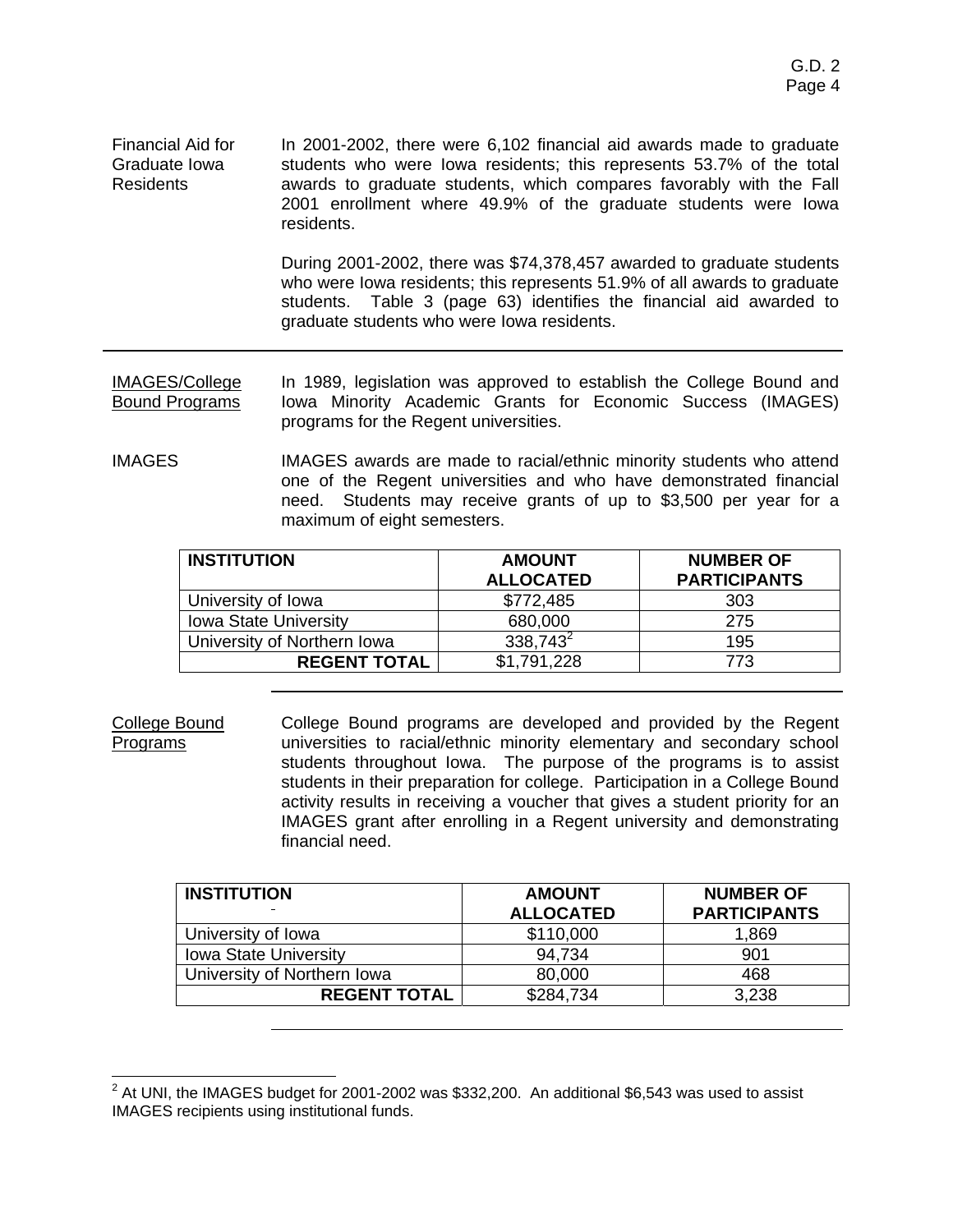#### Concerns The Regent universities have identified a number of concerns regarding the availability of student financial aid:

- $\checkmark$  Federal aid is not keeping pace with rising tuition and fees;
- $\checkmark$  There is relative lack of available state funding for student financial aid programs; and
- $\checkmark$  There is heavier student reliance on borrowing, due to limitations in federal and state grant aid.

**Link to Strategic Plan:** This report addresses the following Key Result Areas (KRAs) and Objectives that are included in the Board's Strategic Plan.

- KRA 2.0.0.0 Provide access to educational, research, and service opportunities within the missions of the Regent institutions. Objective 2.1.0.0 Annually assess educational opportunities, tuition policy, and financial aid policy to identify and to eliminate impediments to access and retention at Regent institutions. KRA 3.0.0.0 Establish policies to encourage continuous improvement of the climate for diversity and ensure equal educational and employment opportunities. Objective 3.1.0.0 Reaffirm or revise Board policy to ensure
- continuous improvement of the climate for diversity and ensure equal educational and employment opportunities. KRA 4.0.0.0 Meet the objectives of the Board and institutional
	- strategic plans and provide effective stewardship of the institutions' state, federal, and private resources.
- Objective 4.4.0.0 Strengthen public understanding and confidence in the Board of Regents, its governance authority, and the programs and services of the institutions under its jurisdiction by measurable indicators of legislative outcomes and public support to be annually reported to the Board.

New Features of the Report The report includes a number of new features in response to Board requests, including a breakdown of indebtedness by residence, comparison of indebtedness by peer institutions, and tuition set-aside funds by need and merit and residence.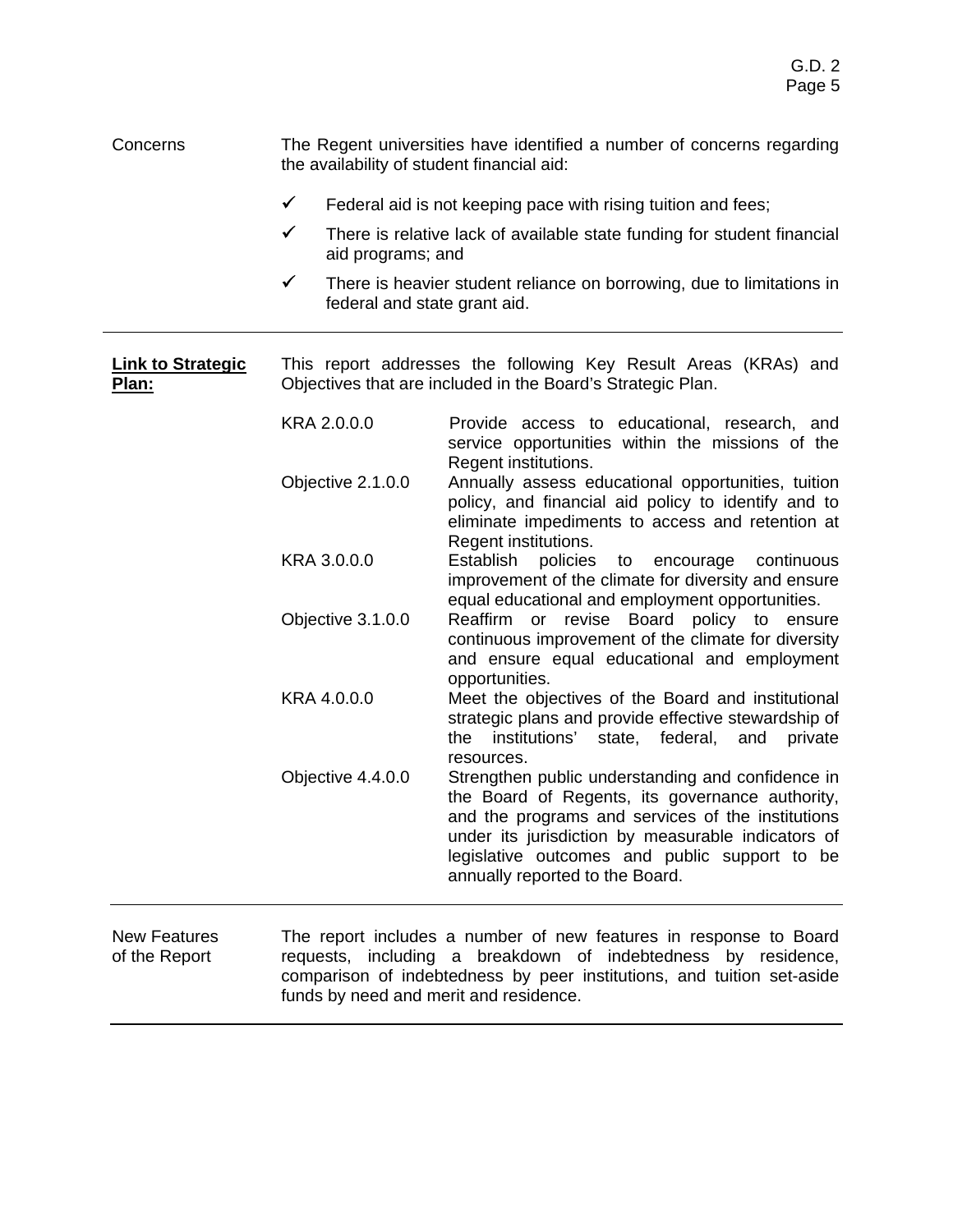Given the length and complexity of this report, the following table of contents is available for reference to specific topics.

| <b>Topic</b>                  |                                                               | Page      |
|-------------------------------|---------------------------------------------------------------|-----------|
|                               | <b>Part I-Student Financial Aid</b>                           |           |
|                               | Sources of Funds                                              | 7         |
|                               | 2001-2002 Financial Aid Awards and Changes from 2000-2001     | 9         |
| Access                        |                                                               | $10 - 12$ |
|                               | Grants/Scholarships                                           | 12        |
| Loans                         |                                                               | 13        |
|                               | Indebtedness                                                  | $13 - 15$ |
|                               | Employment                                                    | $16 - 17$ |
|                               | <b>Federal Issues</b>                                         | $17 - 18$ |
|                               | <b>State Issues</b>                                           | 18        |
|                               | <b>Future Initiatives</b>                                     | 19-21     |
|                               | <b>Federal Legislation</b>                                    | 21        |
|                               | Federal Student Financial Assistance Comparison by Year       | 22        |
|                               | Part II - IMAGES/College Bound                                |           |
|                               | <b>IMAGES</b>                                                 | $23 - 27$ |
| <b>College Bound Programs</b> |                                                               | $27 - 40$ |
|                               | <b>APPENDICES</b>                                             |           |
| А.                            | Glossary                                                      | $41 - 45$ |
| В.                            | Five-Year Comparison of Student Financial Aid Awards          | 46-47     |
| C.                            | Five-Year Comparison of Student Financial Aid (\$)            | 48-49     |
| D.                            | Indebtedness by Peer Institutions                             | 50        |
| Е.                            | <b>Additional Current FAFSA Filers Demonstrating Need</b>     | 51        |
| F.                            | Table 1 – Financial Aid by Categories                         |           |
|                               | Grants                                                        | 52-55     |
|                               | Loans                                                         | 56-57     |
|                               | Employment                                                    | 58        |
|                               | Summary                                                       | 59        |
| G.                            | Graph 1 - Total Financial Aid at Regent Universities          | 60        |
| Η.                            | Graph 2 - Total Financial Aid Awards at Regent Universities   | 61        |
| I.                            | Table 2 – Financial Aid by Residence (Undergraduates)         | 62        |
| J.                            | Table 3 - Financial Aid by Residence (Graduates)              | 63        |
| Κ.                            | Table 4 - Financial Aid by Source                             | 64        |
| L.                            | Table 5 - Financial Aid Need of FAFSA Filers (Undergraduates) | 65        |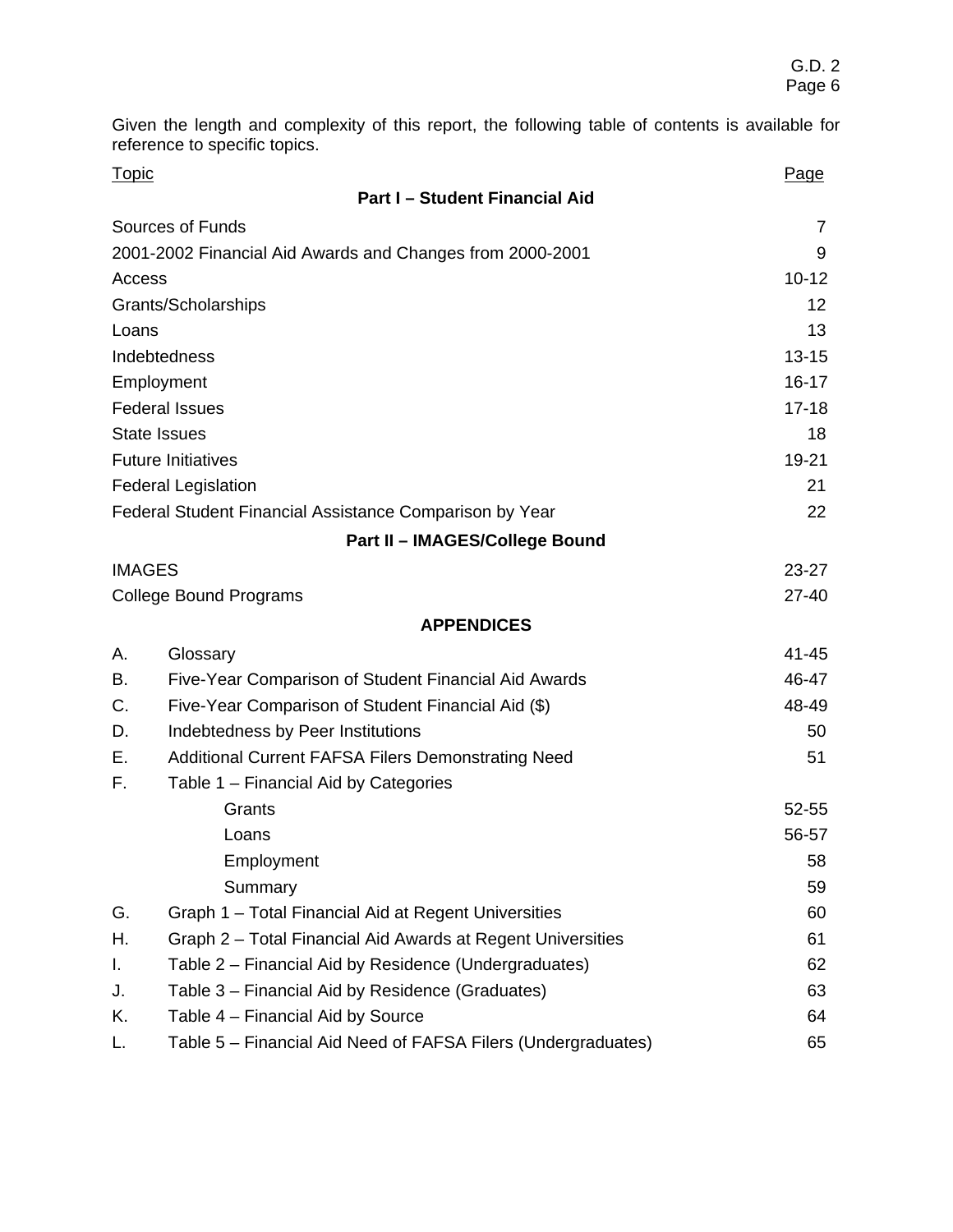# **PART I – STUDENT FINANCIAL AID**

| Background:<br>Sources of Funds                               | There are four sources of revenue that Regent universities use for their<br>financial aid portfolios:                                                                                                                                                                                                                |  |  |
|---------------------------------------------------------------|----------------------------------------------------------------------------------------------------------------------------------------------------------------------------------------------------------------------------------------------------------------------------------------------------------------------|--|--|
|                                                               | $\checkmark$<br>Institutionally-controlled federal programs;<br>$\checkmark$<br>Non-institutionally-controlled federal programs;<br>$\checkmark$<br>Institutional programs; and<br>$\checkmark$<br>State programs.                                                                                                   |  |  |
|                                                               | A five-year comparison of financial aid programs by source of aid at<br>Regent institutions is provided in Table 4 (page 64). The following data<br>were reported for 2001-2002.                                                                                                                                     |  |  |
| Institutionally-<br><b>Controlled Federal</b><br>Programs     | Institutionally-controlled federal programs are given to the institution for<br>distribution according to guidelines established by the federal<br>government.                                                                                                                                                       |  |  |
|                                                               | The amount of financial aid available to students in these programs<br>increased by \$1,254,561 (+6.7%), from \$18,614,535 in 2000-2001 to<br>\$19,869,096 in 2001-2002.                                                                                                                                             |  |  |
| Non-institutionally-<br><b>Controlled Federal</b><br>Programs | Non-institutionally-controlled federal programs include the loan programs<br>and Pell Grants in which the federal government determines a student's<br>eligibility and makes the award.                                                                                                                              |  |  |
|                                                               | The amount of financial aid available to students in these programs<br>increased by \$37,198,201 (+15.6%), from \$238,106,549 in 2000-2001 to<br>\$275,304,750 in 2001-2002.                                                                                                                                         |  |  |
| Institutional<br>Programs                                     | The amount of financial aid available to students in institutional programs,<br>such as scholarships and long-term loans, increased by \$20,427,528<br>(+9.3%), from \$220,854,424 in 2000-2001 to \$241,281,952 in 2001-2002.                                                                                       |  |  |
| <b>State Programs</b>                                         | The amount of financial aid available to students in state programs, such<br>as the lowa Grant Program, decreased by \$1,466,786 (-23.7%), from<br>\$6,188,488 in 2000-2001 to \$4,721,702 in 2001-2002. The primary<br>reason for the decrease was that state work-study funds were not<br>allocated for 2001-2002. |  |  |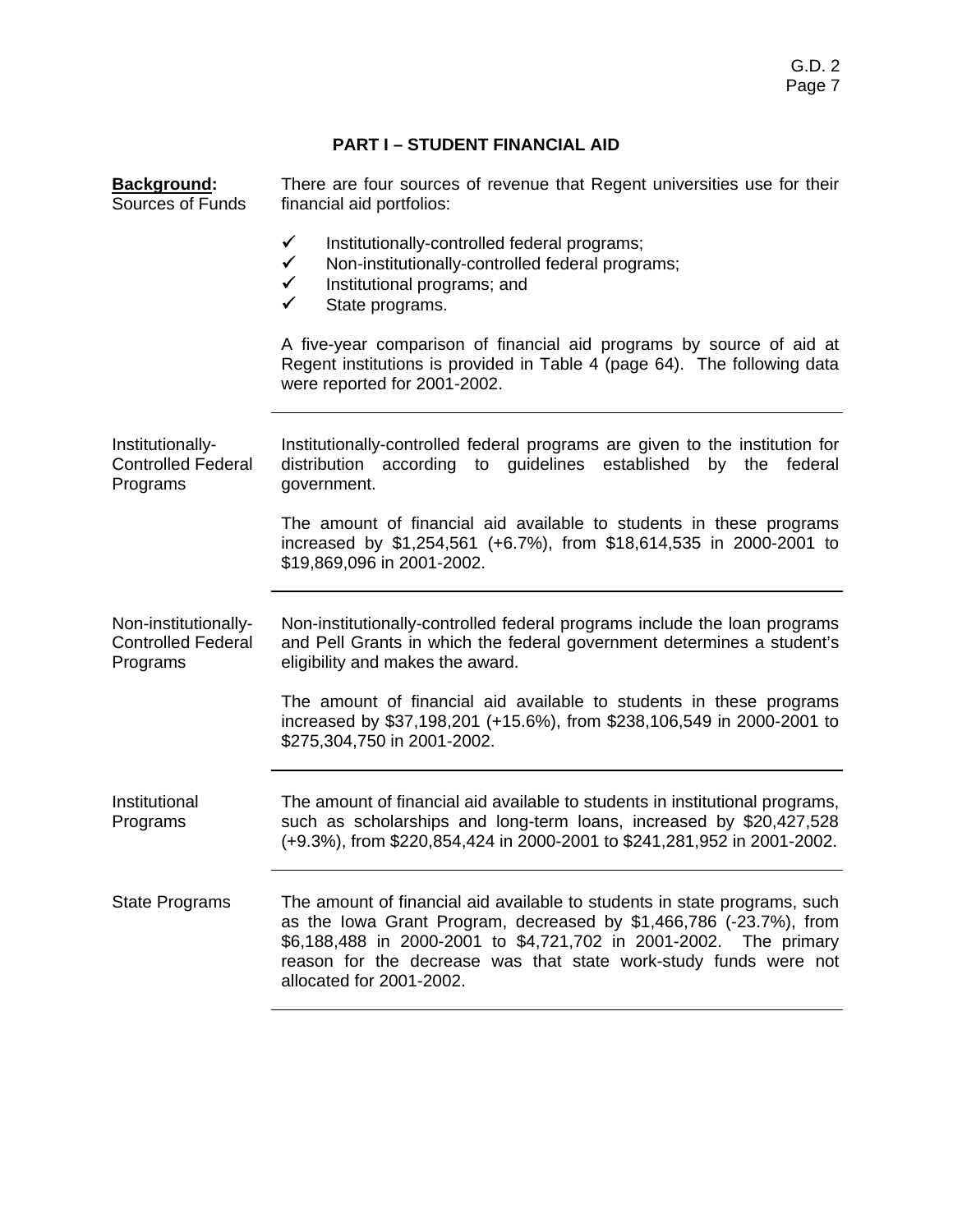The relative composition of the sources described on the preceding page for each institution's portfolio is included in the following table:

|                     | <b>Federal</b> | <b>State</b> | <b>Institutional/Private</b> |
|---------------------|----------------|--------------|------------------------------|
| <b>GRANTS</b>       |                |              |                              |
| <b>SUI</b>          | 28.9%          | 3.2%         | 67.9%                        |
| ISU                 | 41.6%          | 2.9%         | 55.5%                        |
| <b>UNI</b>          | 42.7%          | 5.3%         | 52.0%                        |
| <b>REGENT TOTAL</b> | 36.7%          | 3.4%         | 59.9%                        |
|                     |                |              |                              |
| <b>LOANS</b>        |                |              |                              |
| <b>SUI</b>          | 90.7%          | 0.0%         | 9.3%                         |
| <b>ISU</b>          | 69.1%          | 0.0%         | 30.9%                        |
| <b>UNI</b>          | 88.7%          | 0.3%         | 11.0%                        |
| <b>REGENT TOTAL</b> | 81.6%          | 0.1%         | 18.3%                        |
|                     |                |              |                              |
| <b>EMPLOYMENT</b>   |                |              |                              |
| <b>SUI</b>          | 4.4%           | 0.0%         | 95.6%                        |
| <b>ISU</b>          | 4.0%           | 0.0%         | 96.0%                        |
| <b>UNI</b>          | 9.3%           | 0.0%         | 90.7%                        |
| <b>REGENT TOTAL</b> | 4.7%           | 0.0%         | 95.3%                        |

## **Percent Comparison of Sources of Funds (\$) in 2001-2002**

Students Served During the 2001-2002 academic year, at least seven out of 10 students received some form of financial aid through the Regent universities as described in the following table.

## **Percentage of Undergraduate Students Receiving Financial Aid at Regent Universities between 1995-1996 and 2001-2002<sup>3</sup>**

|            | 95-96 | 96-97 | 97-98 | 98-99 | 99-00 | $00 - 01$ | $01 - 02$     |
|------------|-------|-------|-------|-------|-------|-----------|---------------|
| <b>SUI</b> | 88.5% | 90.0% | 90.0% | 91.0% | 83.0% | 82.6%     | 80.0%         |
|            |       |       |       |       |       |           | $82.0% = R$   |
|            |       |       |       |       |       |           | $77.0\% = NR$ |
| <b>ISU</b> | 74.6% | 75.4% | 76.8% | 78.7% | 77.2% | 78.8%     | 80.3%         |
|            |       |       |       |       |       |           | $83.0\% = R$  |
|            |       |       |       |       |       |           | $72.0\% = NR$ |
| <b>UNI</b> | 73.2% | 73.4% | 71.7% | 73.4% | 76.0% | 76.3%     | 77.4%         |
|            |       |       |       |       |       |           | $78.0\% = R$  |
|            |       |       |       |       |       |           | $68.0\% = NR$ |

 3 This includes all students (need-based and non-need-based) who received a grant, loan, or employment award at the University.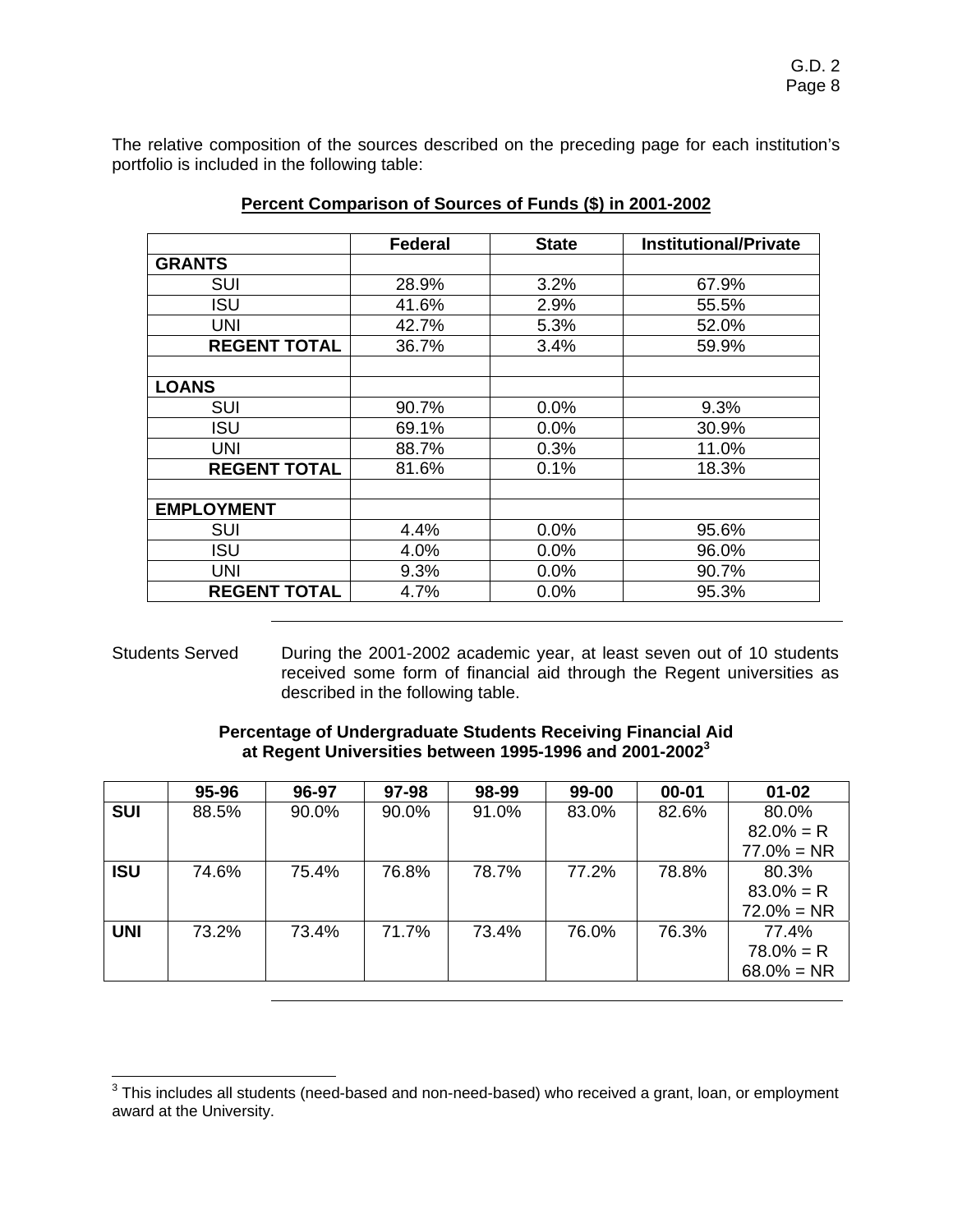|            | <b>Resident</b> | <b>Nonresident</b> | Total |
|------------|-----------------|--------------------|-------|
| SUI        | 49.0%           | 32.0%              | 46.0% |
| <b>ISU</b> | 64.2%           | 65.9%              | 64.5% |
| UNI        | 57.1%           | 42.7%              | 56.3% |

#### **Percentage of Undergraduate Students Receiving Need-Based Financial Aid at Regent Universities in 2001-2002**

Changes in Aid The number of students receiving some form of financial aid has grown during the past few years because of the increased availability of non-need-based loan programs for students and their families. During 2001-2002, each of the Regent universities experienced an increase in the amount of financial aid distributed and the number of students receiving awards.

#### **Financial Aid Awards by Regent University and Changes between 2000-2001 and 2001-2002**

|               | # of<br><b>Awards</b> | # of<br><b>Awards</b> | <b>Percent</b><br>Change | <b>Total \$ Awards</b><br>2000-2001 | <b>Total \$ Awards</b><br>2001-2002 | <b>Percent</b><br>Change |
|---------------|-----------------------|-----------------------|--------------------------|-------------------------------------|-------------------------------------|--------------------------|
|               | 2000-2001             | 2001-2002             |                          |                                     |                                     |                          |
| <b>SUI</b>    |                       |                       |                          |                                     |                                     |                          |
| Grants        | 19,015                | 20,234                | $+6.4%$                  | \$47,716,084                        | \$52,718,677                        | $+10.5%$                 |
| Loans         | 25,848                | 26,266                | $+1.6%$                  | \$104,843,863                       | \$120,456,980                       | $+14.9%$                 |
| Employment    | 16,828                | 16,822                | 0.0%                     | \$63,373,763                        | \$63,491,650                        | $+0.2%$                  |
| <b>TOTAL</b>  | 61,691                | 63,322                | $+2.6%$                  | \$215,933,710                       | \$236,667,307                       | $+9.6%$                  |
|               |                       |                       |                          |                                     |                                     |                          |
| <b>ISU</b>    |                       |                       |                          |                                     |                                     |                          |
| Grants        | 29,628                | 29,638                | 0.0%                     | \$53,607,690                        | \$62,423,199                        | $+16.4%$                 |
| Loans         | 25,919                | 29,000                | $+11.9%$                 | \$100,792,042                       | \$116,527,641                       | $+15.6%$                 |
| Employment    | 9,411                 | 11,856                | +26.0%                   | \$39,735,755                        | \$42,790,412                        | $+7.7%$                  |
| <b>TOTAL</b>  | 64,958                | 70,494                | $+8.5%$                  | \$194,135,487                       | \$221,741,252                       | $+14.2%$                 |
|               |                       |                       |                          |                                     |                                     |                          |
| UNI           |                       |                       |                          |                                     |                                     |                          |
| Grants        | 10,762                | 10,508                | $-2.4%$                  | \$16,680,395                        | \$18,611,363                        | $+11.6%$                 |
| Loans         | 13,883                | 14,533                | $+4.7%$                  | \$46,547,027                        | \$54,124,533                        | $+16.3%$                 |
| Employment    | 5,355                 | 5,006                 | $-6.5%$                  | \$10,467,377                        | \$10,033,045                        | $-4.1%$                  |
| <b>TOTAL</b>  | 30,000                | 30,047                | $+0.2%$                  | \$73,694,799                        | \$82,768,941                        | $+12.3%$                 |
|               |                       |                       |                          |                                     |                                     |                          |
| <b>REGENT</b> |                       |                       |                          |                                     |                                     |                          |
| Grants        | 59,405                | 60,380                | $+1.6%$                  | \$118,004,169                       | \$133,753,239                       | $+13.3%$                 |
| Loans         | 65,650                | 69,799                | $+6.3%$                  | \$252,182,932                       | \$291,109,154                       | $+15.4%$                 |
| Employment    | 31,594                | 33,684                | $+6.6%$                  | \$113,576,895                       | \$116,315,107                       | $+2.4%$                  |
| <b>TOTAL</b>  | 156,649               | 163,863               | +4.6%                    | \$483,763,996                       | \$541,177,500                       | $+11.9%$                 |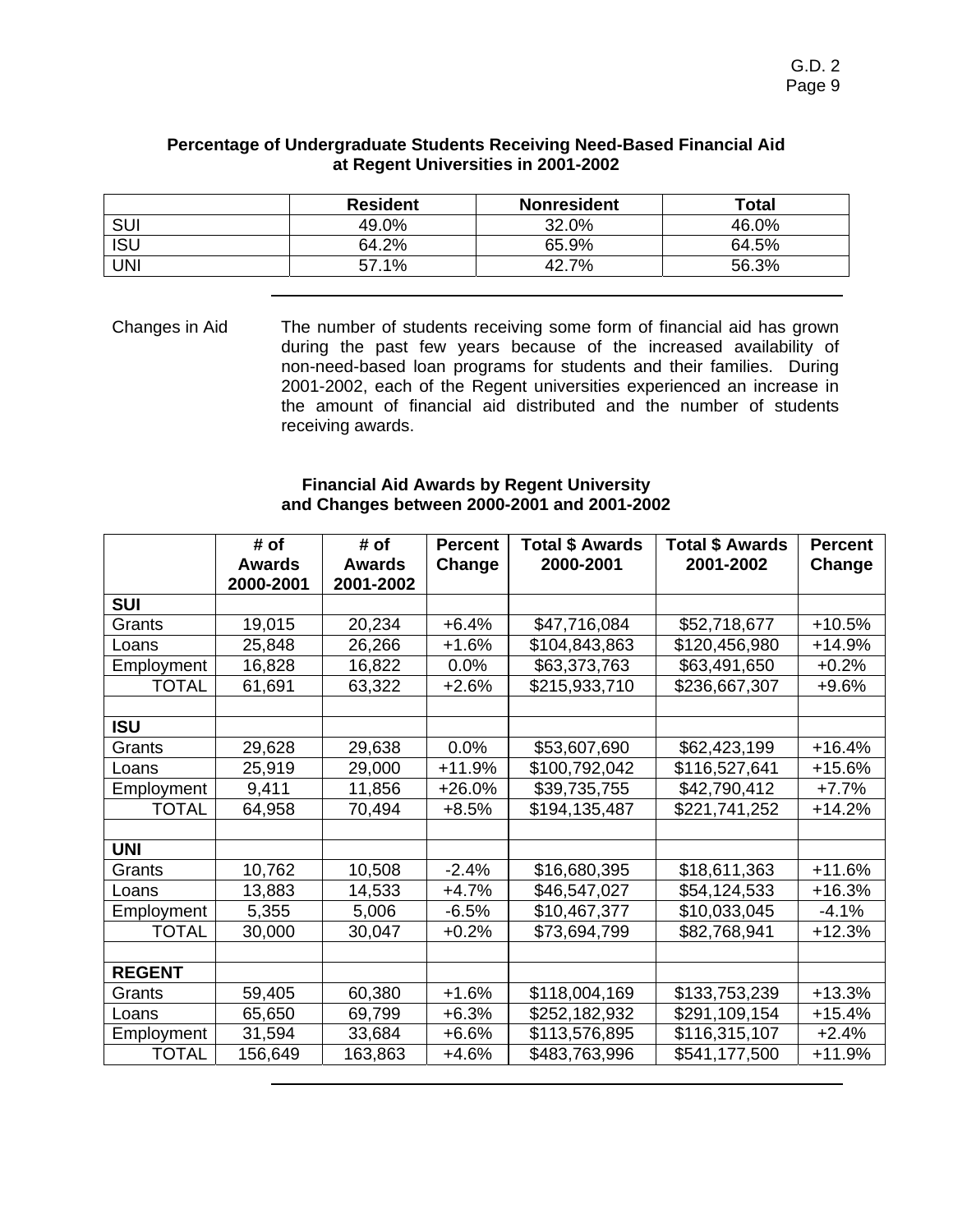| Access at<br>Regent<br><b>Universities</b> | Access, especially for minority and non-traditional students, continues to<br>be an institutional concern for Regent universities seeking to provide a<br>diverse educational setting. Consequently, financial aid opportunities<br>have been designed to reflect these institutional objectives.                                                 |
|--------------------------------------------|---------------------------------------------------------------------------------------------------------------------------------------------------------------------------------------------------------------------------------------------------------------------------------------------------------------------------------------------------|
| University of Iowa<br><b>Grant Aid</b>     | During 2001-2002, the total amount of need-based and non-need-based<br>grant (scholarship) aid was \$52,718,677, which resulted in 16,513<br>awards. There were 7,732 students who received \$20,549,069 in<br>need-based grant/scholarship aid and 8,871 students who received<br>\$32,169,608 in non-need-based grant aid.                      |
| Underrepresented<br>Populations            | During 2001-2002, the total amount of grant aid awarded to racial/ethnic<br>minority students at SUI was \$12,367,180, which resulted in awards to<br>1,627 students.                                                                                                                                                                             |
| Non-traditional<br><b>Students</b>         | During 2001-2002, a total of 1,215 undergraduate non-traditional<br>students at the University of Iowa received \$3,861,651 in grant aid.                                                                                                                                                                                                         |
| <b>Tuition Set-Aside</b>                   | Each year, the University allocates a pool of funds from its tuition<br>revenues for student scholarships. During 2001-2002, 70% of the<br>undergraduate tuition set-aside was awarded as need-based aid; 30%<br>was awarded as merit-based aid. Approximately 43% of the merit-based<br>awardees also demonstrated financial need <sup>4</sup> . |

## **University of Iowa Tuition Set-Aside 2001-2002**

|                                        | Resident    | Non-Resident | Total        |
|----------------------------------------|-------------|--------------|--------------|
| Total Tuition Set-Aside (all students) |             |              | \$22,110,034 |
|                                        |             |              |              |
| <b>Undergraduate Tuition Set-Aside</b> | \$7,372,170 | \$4,629,060  | \$12,001,230 |
|                                        | (61.4%)     | (38.6%)      | (54.3%)      |
| Need-Based Aid                         | \$5,912,137 | \$2,517,378  | \$8,429,515  |
|                                        | (49.3%)     | $(21.0\%)$   | (70.2%)      |
| Merit-Based Aid                        | \$1,460,033 | \$2,111,682  | \$3,571,715  |
|                                        | (12.2%)     | (17.5%)      | (29.8%)      |
|                                        |             |              |              |
| Number of Awards                       | 3,449       | 2,259        | 5,708        |
|                                        | (60.4%)     | (39.6%)      |              |
| <b>Need-Based Awards</b>               | 2,299       | 630          | 2,929        |
|                                        | (40.3%)     | $(11.0\%)$   | (51.3%)      |
| <b>Merit-Based Awards</b>              | 1,150       | 1,629        | 2,779        |
|                                        | (20.2%)     | (28.5%)      | (48.7%)      |

 4 Approximately 83% of the total undergraduate tuition set-aside funds were awarded to students who demonstrated financial need.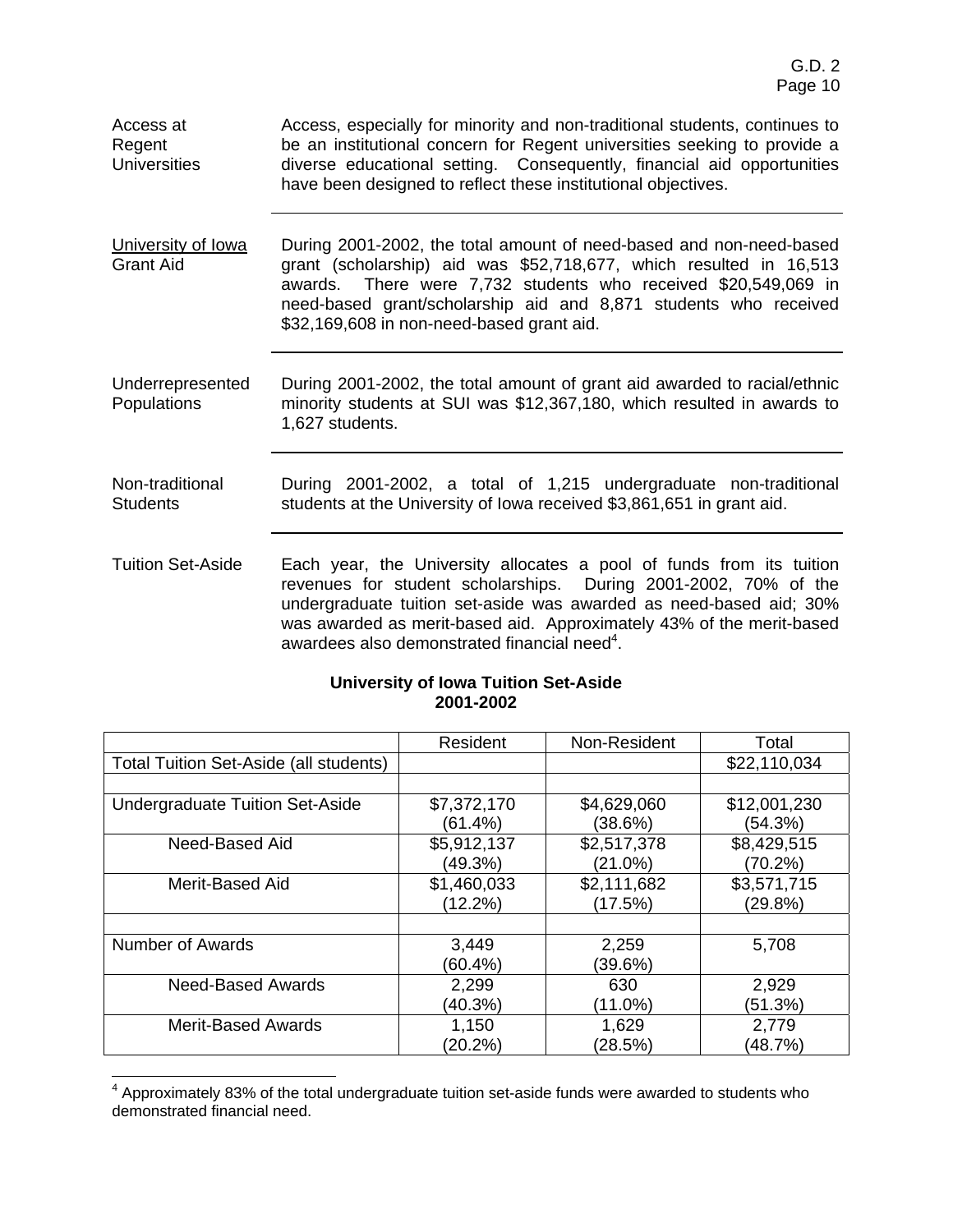| <b>Iowa State</b><br>University<br><b>Grant Aid</b> | During 2001-2002, students received \$48,638,755 in need-based and<br>non-need-based grant (scholarship) aid from all sources. There were<br>9,023 students who received need-based aid and 6,696 students who<br>received merit-based grant aid.                                                                              |
|-----------------------------------------------------|--------------------------------------------------------------------------------------------------------------------------------------------------------------------------------------------------------------------------------------------------------------------------------------------------------------------------------|
| Underrepresented<br><b>Populations</b>              | During 2001-2002, the total amount of grant aid awarded to<br>undergraduate racial/ethnic minority students at ISU was \$3,173,594; this<br>resulted in aid to 763 students. The total amount of grant aid awarded to<br>graduate racial/ethnic minority students was \$168,997; this resulted in<br>grant aid to 70 students. |
| Non-traditional<br><b>Students</b>                  | During 2001-2002, 1,464 undergraduate non-traditional students received<br>\$4,095,685 in grant aid from all sources.                                                                                                                                                                                                          |
| <b>Tuition Set-Aside</b>                            | During 2001-2002, 29.1% of the undergraduate tuition set-aside was<br>awarded as need-based aid; 70.9% was awarded as merit-based aid.<br>Forty-six percent of the merit/talent-based aid was awarded to students<br>with demonstrated financial need.                                                                         |

#### **Iowa State University Tuition Set-Aside 2001-2002**

|                                        | Resident    | Non-Resident | Total        |
|----------------------------------------|-------------|--------------|--------------|
| Total Tuition Set-Aside (all students) |             |              | \$23,379,882 |
|                                        |             |              |              |
| <b>Undergraduate Tuition Set-Aside</b> | \$5,422,254 | \$12,399,643 | \$17,821,897 |
|                                        | (30.4%)     | (69.6%)      | (76.2%)      |
| Need-Based Aid                         | \$2,188,094 | \$3,001,002  | \$5,189,096  |
|                                        | (12.3%)     | (16.8%)      | (29.1%)      |
| Merit/Talent-Based Aid                 | \$3,234,160 | \$9,398,641  | \$12,632,801 |
|                                        | (18.2%)     | (52.7%)      | (70.9%)      |
|                                        |             |              |              |
| Number of Awards*                      | 5,916       | 3,925        | 9,841        |
|                                        | (60.1%)     | (39.9%)      |              |
| Need-Based Awards                      | 2,531       | 1,577        | 4,108        |
|                                        | (25.7%)     | (16.0%)      | (41.7%)      |
| <b>Merit-Based Awards</b>              | 3,385       | 2,348        | 5,733        |
|                                        | (34.4%)     | (23.9%)      | (58.3%)      |
| *Approximate, based on available data. |             |              |              |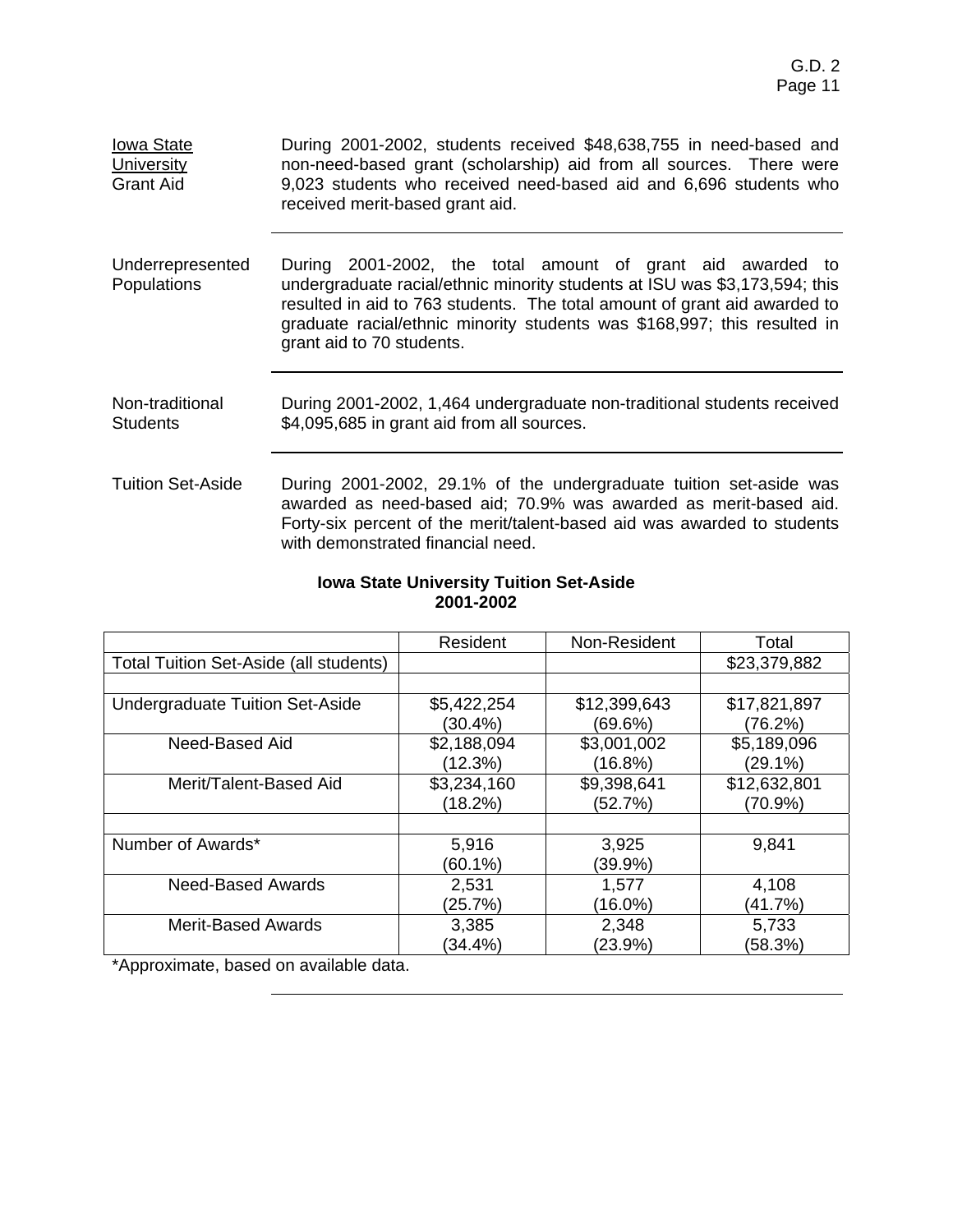| University of            | During 2001-2002, the total amount of need-based and non-need-based                                                                                                                                                                         |
|--------------------------|---------------------------------------------------------------------------------------------------------------------------------------------------------------------------------------------------------------------------------------------|
| Northern Iowa            | grant (scholarship) aid from all sources was \$18,611,363, which resulted                                                                                                                                                                   |
| <b>Grant Aid</b>         | in awards to 7,776 students.                                                                                                                                                                                                                |
| Underrepresented         | During 2001-2002, a total of 583 racial/ethnic minority students received                                                                                                                                                                   |
| Populations              | \$3,733,745 in grant aid.                                                                                                                                                                                                                   |
| Non-traditional          | During 2001-2002, a total of \$3,597,099 of grant aid was awarded to                                                                                                                                                                        |
| <b>Students</b>          | 1,052 non-traditional students.                                                                                                                                                                                                             |
| <b>Tuition Set-Aside</b> | During 2001-2002, approximately 44% of the undergraduate tuition<br>set-side was awarded as need-based aid; 56% was awarded as<br>merit-based aid. Approximately 14% of the merit-based awardees also<br>had to demonstrate financial need. |

# **University of Northern Iowa Tuition Set-Aside 2001-2002**

|                                               | Resident    | Non-Resident | Total       |
|-----------------------------------------------|-------------|--------------|-------------|
| <b>Total Tuition Set-Aside (all students)</b> |             |              | \$7,289,759 |
|                                               |             |              |             |
| <b>Undergraduate Tuition Set-Aside</b>        | \$3,206,684 | \$1,832,379  | \$5,039,063 |
|                                               | (63.6%)     | (36.4%)      | (69.1%)     |
| Need-Based Aid                                | \$1,190,750 | \$1,003,943  | \$2,194,693 |
|                                               | (23.6%)     | $(20.0\%)$   | (43.6%)     |
| Merit-Based Aid                               | \$2,015,934 | \$828,436    | \$2,844,370 |
|                                               | (40.0%)     | (16.4%)      | (56.4%)     |
|                                               |             |              |             |
| Number of Awards                              | 2,403       | 408          | 2,811       |
|                                               | (85.5%)     | (14.5%)      |             |
| Need-Based Awards                             | 1,043       | 163          | 1,206       |
|                                               | (37.1%)     | $(5.8\%)$    | (42.9%)     |
| <b>Merit-Based Awards</b>                     | 1,360       | 245          | 1,605       |
|                                               | (48.4%)     | (8.7%)       | (57.1%)     |

Grants/ **Scholarships** Securing private support for student financial aid is a high priority for each university. During 2001-2002, the Regent universities provided the following additional amounts of scholarship aid $5$  to students:

> **\*** The University of Iowa awarded \$3,242,643 of new scholarship aid. Of that amount, approximately \$2 million  $(62%)^6$  was awarded to students who demonstrated financial need.

<sup>5&</sup>lt;br><sup>5</sup> Excludes federal and state funds.<br><sup>6</sup> Estimated.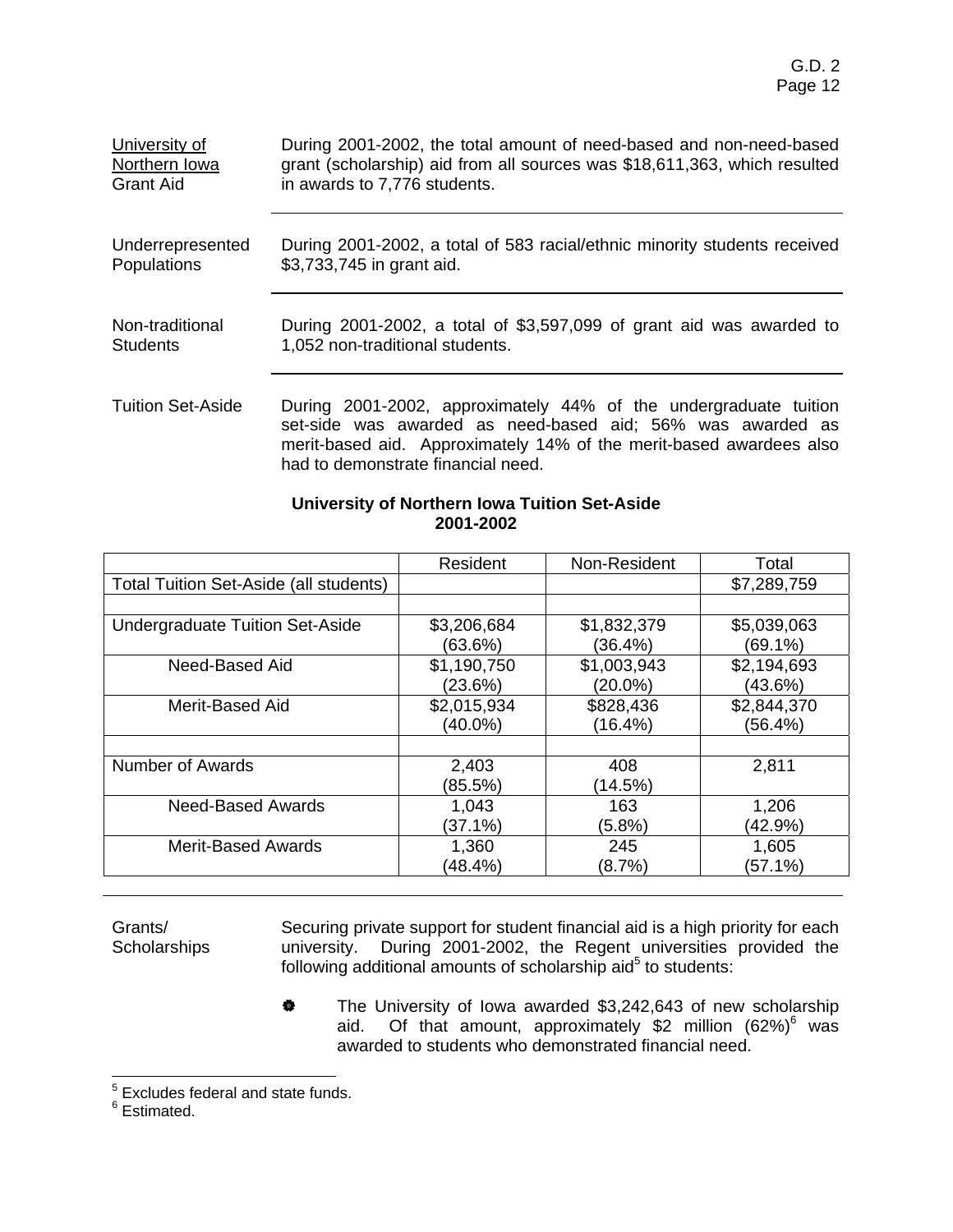- **\*** Iowa State University awarded \$4,652,723 of new scholarship aid. Of that amount, \$2,129,469 (45.8%) was awarded to students who demonstrated financial need.
- The University of Northern Iowa awarded \$781,317 of new scholarship aid. Of that amount, \$382,845 (49.0%) was awarded to students who demonstrated financial need.

Loans Loans represent the largest percentage of the total financial aid awarded in terms of both the number of awards and the amount of funds distributed. At all three Regent universities, the number of loan awards and the value of the awards increased from the prior year.

> Loan portfolios of the Regent universities have expanded since the 1992 reauthorization of the Higher Education Act. With the reauthorization, Congress created new programs that increased availability of educational loan funds to students and their families. Unsubsidized supplemental loans, which have fairly low interest rates, have proven popular with students and their families as a means of financing a college education.

University of Iowa At the University of Iowa, the loan volume increased by 14.9% from \$104,843,863 in 2000-2001 to \$120,456,980 in 2001-2002. The number of awards increased by 1.6% (from 25,848 to 26,266). The average award increased by \$530 (+13.1%), from \$4,056 in 2000-2001 to \$4,586 in 2001-2002.

Iowa State **University** At Iowa State University, the loan volume increased by 15.6% from \$100,792,042 in 2000-2001 to \$116,527,641 in 2001-2002. The number of awards increased by 11.9% (from 25,919 to 29,000). The average award increased by \$129 (+3.3%), from \$3,889 in 2000-2001 to \$4,018 in 2001-2002.

University of Northern Iowa At the University of Northern Iowa, the loan volume increased by 16.3% from \$46,547,027 in 2000-2001 to \$54,124,533 in 2001-2002. The number of awards increased by 4.7% (from 13,883 to 14,533). The average award increased by \$371 (+11.1%), from \$3,353 in 2000-2001 to \$3,724 in 2001-2002.

Indebtedness The table on the following page describes the average indebtedness of seniors who graduate with debt from the Regent universities.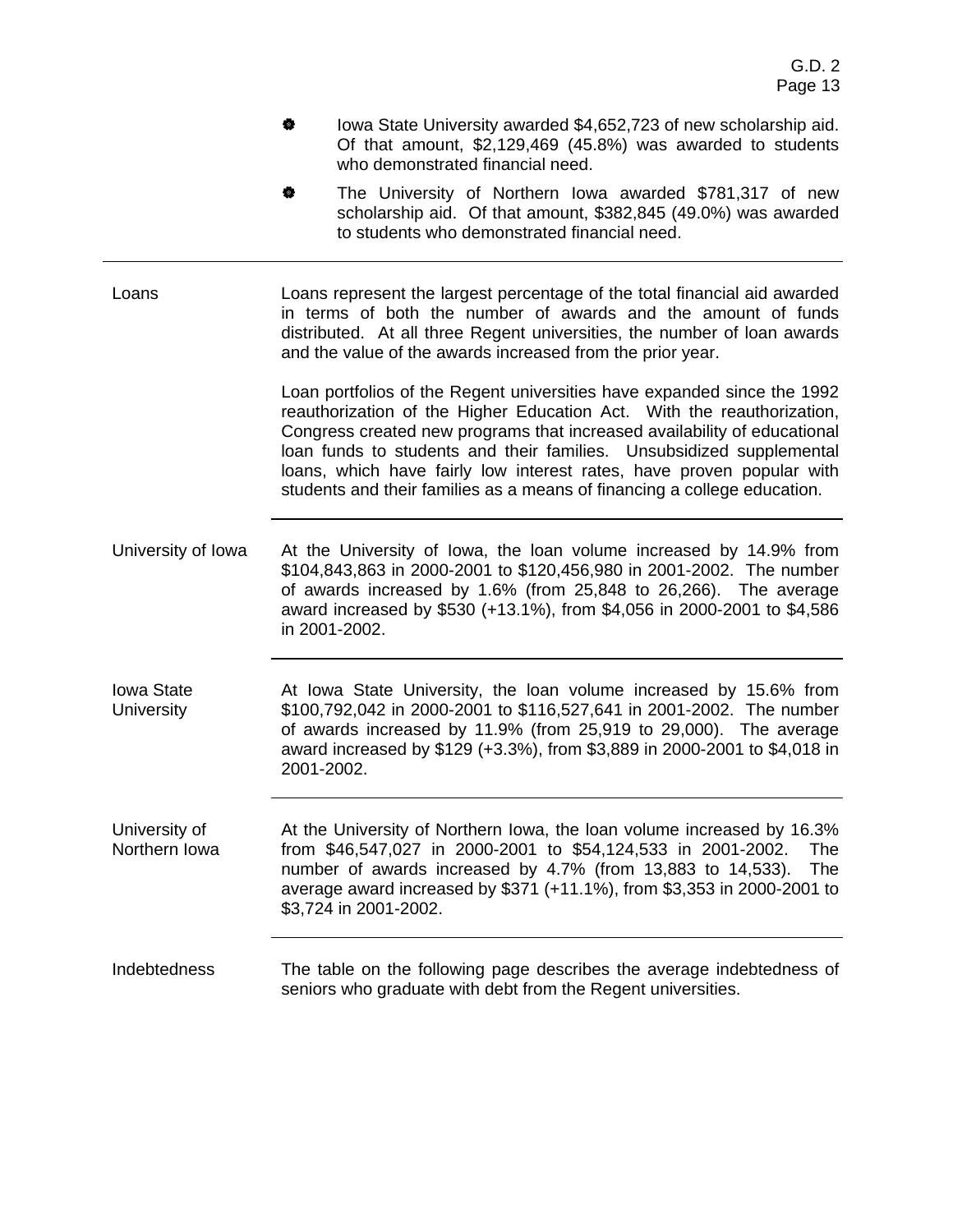|              | <b>Average Need-Based</b><br><b>Indebtedness</b> |          |              | <b>Average Non-Need Based</b><br>Indebtedness <sup>8</sup> |           | <b>Average Indebtedness</b><br><b>All Sources</b> |          |          |              |
|--------------|--------------------------------------------------|----------|--------------|------------------------------------------------------------|-----------|---------------------------------------------------|----------|----------|--------------|
| Graduating   |                                                  |          |              |                                                            |           |                                                   |          |          |              |
| seniors with |                                                  |          |              |                                                            |           |                                                   |          |          |              |
| debt         | R                                                | NR.      | <b>TOTAL</b> | R                                                          | <b>NR</b> | <b>TOTAL</b>                                      | R        | NR.      | <b>TOTAL</b> |
|              |                                                  |          |              |                                                            |           |                                                   |          |          |              |
| <b>SUI</b>   |                                                  |          |              |                                                            |           |                                                   |          |          |              |
| 1999-2000    | \$9,633                                          | \$9,774  | \$9,691      | \$7,993                                                    | \$8,400   | \$8,156                                           | \$19,462 | \$20,143 | \$19,687     |
| 2000-2001    | \$9,699                                          | \$9,919  | \$9,714      | \$8,062                                                    | \$8,405   | \$8,212                                           | \$19,612 | \$20,201 | \$19,989     |
| 2001-2002    | \$9,784                                          | \$9,998  | \$9,855      | \$8,112                                                    | \$8,614   | \$8,391                                           | \$19,715 | \$20,377 | \$19,994     |
|              |                                                  |          |              |                                                            |           |                                                   |          |          |              |
| <b>ISU</b>   |                                                  |          |              |                                                            |           |                                                   |          |          |              |
| 1999-2000    | \$12,609                                         | \$14,762 | \$12,965     | \$18,911                                                   | \$22,902  | \$19,601                                          | \$20,038 | \$25,708 | \$21,029     |
| 2000-2001    | \$12,780                                         | \$14,657 | \$13,137     | \$13,475                                                   | \$17,569  | \$14,314                                          | \$22,098 | \$26,960 | \$23,061     |
| 2001-2002    | \$12,433                                         | \$13,926 | \$12,720     | \$14,878                                                   | \$22,396  | \$16,508                                          | \$22,943 | \$30,462 | \$24,498     |
|              |                                                  |          |              |                                                            |           |                                                   |          |          |              |
| <b>UNI</b>   |                                                  |          |              |                                                            |           |                                                   |          |          |              |
| 1999-2000    | \$12,121                                         | \$11,656 | \$12,101     | \$10,208                                                   | \$12,355  | \$10,475                                          | \$18,126 | \$19,706 | \$18,235     |
| 2000-2001    | \$10,959                                         | \$8,924  | \$10,909     | \$10,680                                                   | \$12,696  | \$10,839                                          | \$17,729 | \$21,113 | \$17,812     |
| 2001-2002    | \$11,449                                         | \$10,919 | \$11,434     | \$10,886                                                   | \$12,190  | \$10,927                                          | \$18,017 | \$20,360 | \$18,083     |

# **Average Undergraduate Indebtedness<sup>7</sup> at the Time of Graduation by Residency 1999-2000 to 2001-2002**

Many families have chosen to use non-need-based loans to finance their students' postsecondary education because the interest rates are very competitive and are tax deductible.

Effect of Financial **Barriers** According to a report by the Advisory Committee on Student Financial Assistance, "nearly 170,000 of the top high-school graduates from lowand moderate-income families are not enrolling in college this year because they cannot afford it." By the end of the decade, the report says, "if enrollment stays steady and spending on the student-aid programs does not increase significantly, as many as 4.4 million 'college qualified' [high school] graduates will not be able to go to a four-year college, 2 million of whom will not attend any college at all."

Choice of Non-Need-Based

Loans

<sup>&</sup>lt;sup>7</sup> According to a report from the State Interest Research Group's Higher Education project, in 1999-2000, 64% of college students graduated with student loan debt; the average debt nearly doubled during the last eight years to \$16,928.

<sup>&</sup>lt;sup>8</sup> Includes Parent Loans for Undergraduate Students (PLUS), private (Partnership), and unsubsidized loans.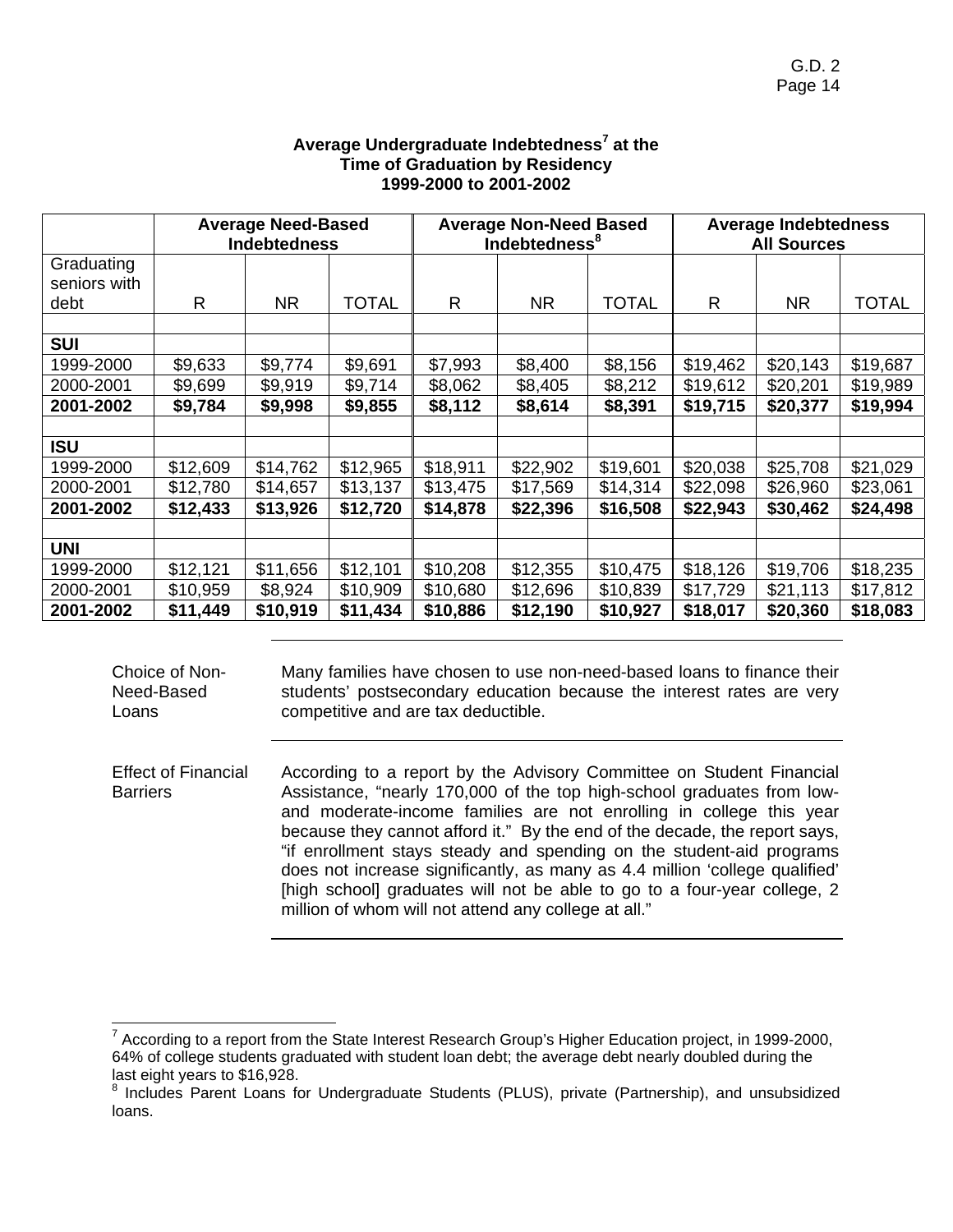Loan Repayment The level of debt of undergraduate students at the time of graduation has given rise to concern about the increased availability of loan funds. A student graduating with \$17,000 of indebtedness would have a monthly payment of \$208 in order to repay the loan in 10 years with an interest rate of 8.25%.

> With an entry-level salary of \$25,000, the debt service would amount to approximately 10% of the graduate's salary. The ability to repay collegerelated loans is obviously affected by the type of job obtained by the graduates, i.e., some jobs provide higher starting salaries while other jobs provide loan forgiveness.

 According to University Business (July/August, 1998), "students who graduate with indebtedness and whose debt service is higher than 8% of gross income after graduation have an excessive burden<sup>9</sup>."

U. S. Department of Education Study According to a study conducted in 2000, student borrowers repay only one-fourth of their loans four years after graduating, but they generally are in a position to pay off the rest over the following five years. The Department also found that debt did not affect major lifestyle choices such as getting married, buying a house, or saving money, although it did discourage enrollment in graduate school in the short-term.

#### Default Rates The most recent information on default rates places Regent universities well below available national averages identified on the following table:

|                         | <b>SUI</b> | <b>ISU</b>     | UNI            | National  |
|-------------------------|------------|----------------|----------------|-----------|
| <b>Federal Stafford</b> |            |                |                |           |
| $1997 - 1998$           | 4.2%       | 3.6%           | 2.8%           | 6.9%      |
| 1998 - 1999             | 3.7%       | 3.9%           | 2.9%           | 5.6%      |
| $1999 - 2000$           | 3.1%       | 3.4% (prelim.) | 2.3% (prelim.) | 5.9%      |
| $2000 - 2001$           | 3.2%       | NA.            | NA.            | <b>NA</b> |
| $2001 - 2002$           | <b>NA</b>  | <b>NA</b>      | <b>NA</b>      | <b>NA</b> |
|                         |            |                |                |           |
| <b>Federal Perkins</b>  |            |                |                |           |
| 1997 - 1998             | $7.7\%$    | 9.0%           | 7.8%           | 12.5%     |
| 1998 - 1999             | 6.6%       | 7.8%           | 6.5%           | 10.6%     |
| $1999 - 2000$           | 5.7%       | 6.9%           | 4.1%           | <b>NA</b> |
| $2000 - 2001$           | 4.9%       | 6.7%           | 3.4%           | <b>NA</b> |
| $2001 - 2002$           | <b>NA</b>  | 6.2%           | 4.0%           | <b>NA</b> |
|                         |            |                |                |           |

#### **Default Rates for Federal Stafford and Perkins Programs**

 <sup>9</sup> According to the Department of Education's National Postsecondary Student Aid Study, 39% of student borrowers now graduate with unmanageable levels of debt – monthly loan payments that amount to more than 8% of their monthly incomes before taxes.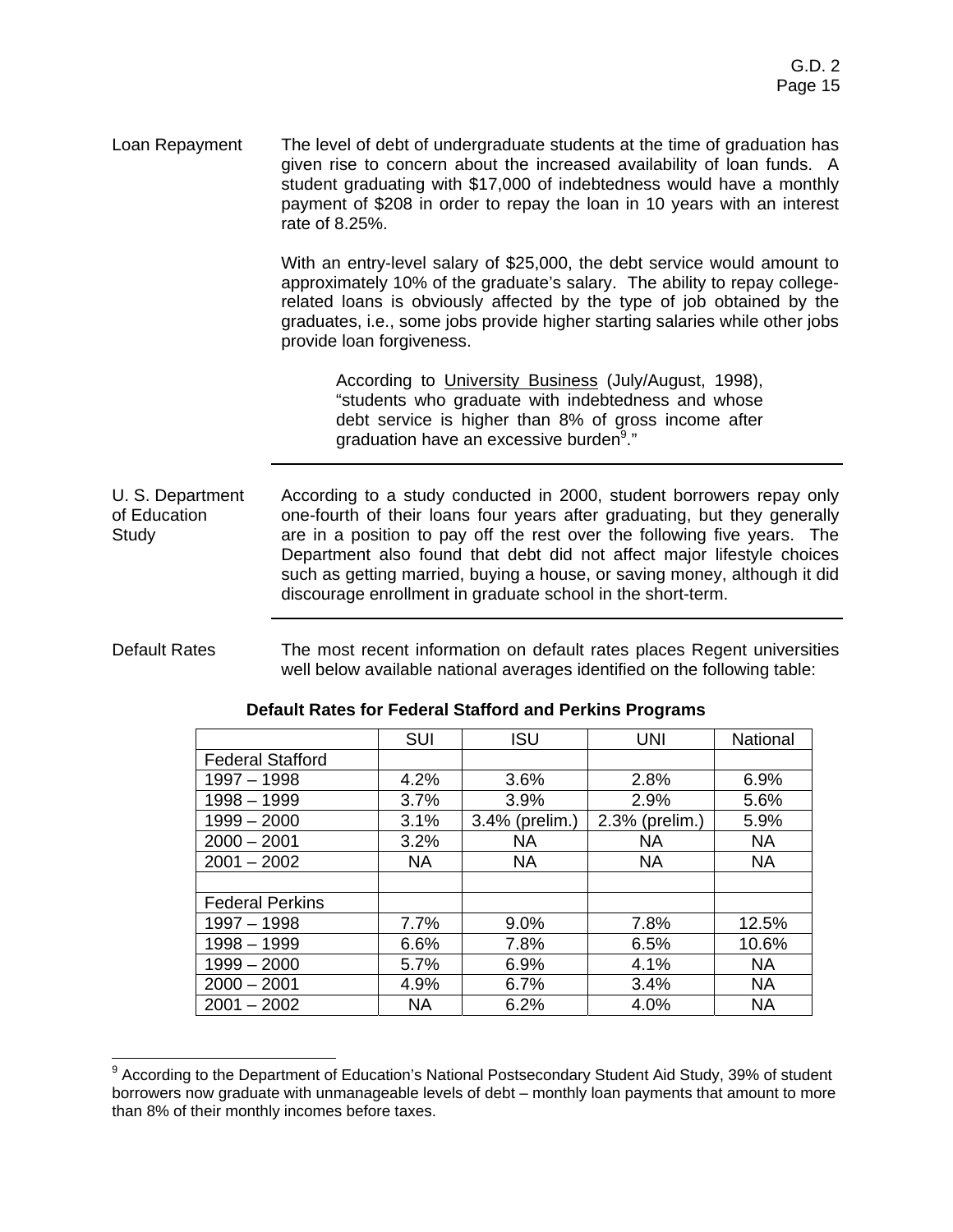Employment Employment opportunities include college work-study positions, a variety of assistantships, and other university employment that can occur both on- and off-campus. Regent universities make efforts to ensure that the work performed will be beneficial to a student's career aspirations. The majority of students are employed in the following types of jobs – office assistant/clerk, computer programmer, lab or research assistant, web development assistant, tutor, and maintenance.

|                     | Work-Study <sup>10</sup> | <b>Assistantships</b> | Other $11$   | Total         |
|---------------------|--------------------------|-----------------------|--------------|---------------|
| <b>SUI</b>          |                          |                       |              |               |
| Amount              | \$2,798,944              | \$38,294,661          | \$22,398,045 | \$63,491,650  |
| Awards              | 2,024                    | 3,393                 | 11,405       | 16,822        |
| <b>ISU</b>          |                          |                       |              |               |
| Amount              | \$1,728,117              | \$25,247,377          | \$15,814,918 | \$42,790,412  |
| Awards              | 1,005                    | 2,297                 | 8,554        | 11,856        |
| <b>UNI</b>          |                          |                       |              |               |
| Amount              | \$936,759                | \$1,704,234           | \$7,392,052  | \$10,033,045  |
| Awards              | 663                      | 362                   | 3,981        | 5,006         |
| <b>REGENT TOTAL</b> |                          |                       |              |               |
| Amount              | \$5,463,820              | \$65,246,272          | \$45,605,015 | \$116,315,107 |
| Awards              | 3,692                    | 6,052                 | 23,940       | 33,684        |

#### **Employment and Financial Aid Provided through Work Experience at Regent Universities in FY 2002**

University of Iowa At SUI, both the number of employment awards and the value of the awards remained essentially constant in 2001-2002 as a result of increases in federal work-study funds and institutional employment funds.

Iowa State **University** At ISU, both the number of employment awards and the value of the awards increased during 2001-2002 as a result of significant increases in institutional student employment funds. The number of awards increased by 25.9% (from 9,411 to 11,856); the value of the total amount awarded increased by 7.7% (from \$39,735,755 to \$42,790,412); however, the value of the average award decreased by 14.5% (from \$4,222 to \$3,609).

University of Northern Iowa At UNI, both the number of employment awards and the value of the awards decreased during 2001-2002. The number of awards decreased by 6.5% (from 5,355 to 5,006); the value of the awards decreased by 4.1% (from \$10,467,377 to \$10,033,045); the value of the average award increased by 2.5% (from \$1,955 to \$2,004).

 $10$  Federal. There were no state work-study funds allocated in 2001-2002.<br> $11$  Other institutional employment.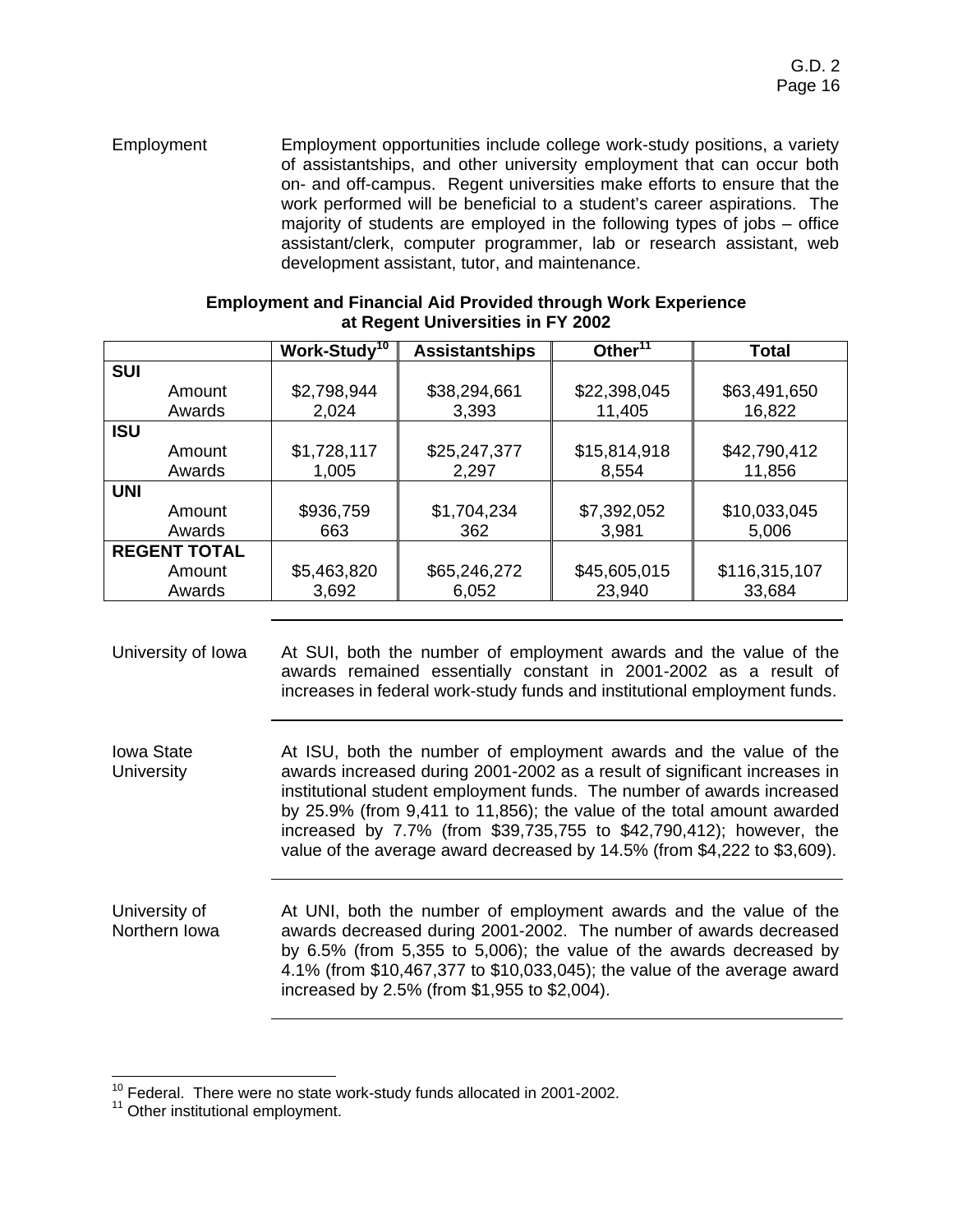**Student Recruitment** The institutions make significant efforts to inform incoming students about on-campus employment opportunities and the benefits of on-campus employment, including posting job openings in on-line job boards, conducting job fairs, and providing information about campus employment at summer orientation sessions.

Hours Worked Students employed by the university are restricted to 20 hours per week of employment. However, the university does not have the means to restrict the number of hours of employment for those students employed outside of the university. The universities do not have a mechanism to gauge the number of students employed in local communities or the number of hours that they are employed.

> Studies have shown that working between 10 and 20 hours per week while attending school provides an optimum experience. Working more than 20 hours per week can impede some students' progress toward degrees. Studies have also shown that students who work on campus have higher retention and persistence rates than students who work off-campus.

Loss of State Work-Study Funds At the Regent universities, there were no state work-study funds allocated in 2001-2002. In 2000-2001, 1,658 state work-study awards were made totaling \$1,949,945.

# **Analysis:**

Federal Issues The Higher Education Amendments of 1965 expire in 2003. The Regent institutions identified the following reauthorization issues that affect student financial aid:

- **\*** For entering freshmen, the current annual borrowing limit under the Federal Stafford loan program needs to be increased from the current \$2,625; this loan limit has not increased since 1985. Compared to the proposed tuition and fees for 2003-2004, the current Stafford limit would cover only approximately 53%.
- **\*** Increased funding for the federal work-study program should be targeted to educational institutions that exceed the current federal community service requirement of 7%. Increasing the community service requirement from 7% to 50% would adversely affect a significant number of students.
- **\*** The maximum annual Federal Pell grant award should be increased from the current level of \$4,000 to at least \$4,500 for 2003-2004. Additional annual increases should correlate to increases in the Consumer Price Index and the Higher Education Price Index.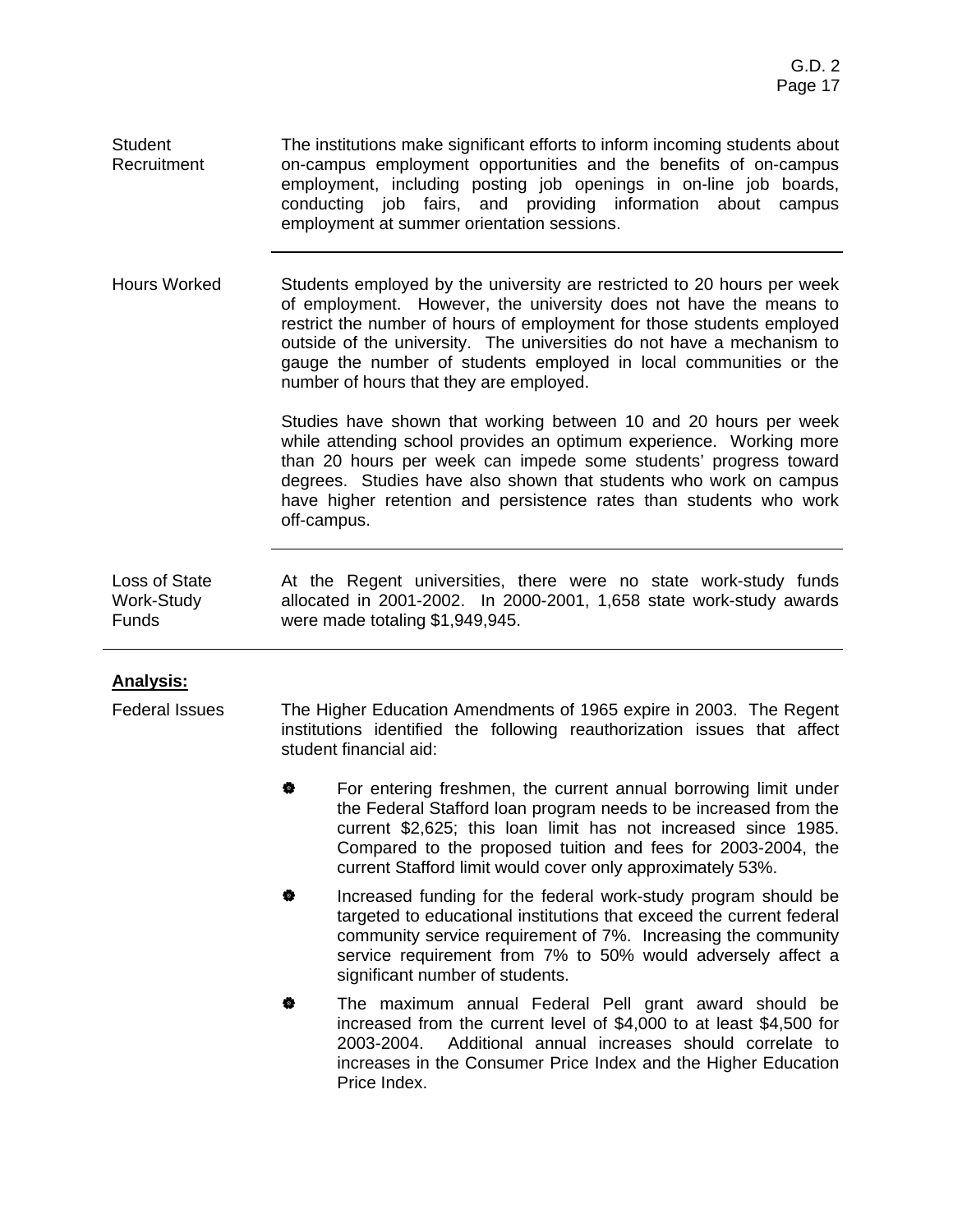- # All federal loan guarantee and origination fees should be eliminated. The financial conditions of the early 1980s when the origination fee was implemented no longer apply.
- **\*** The 30-day delayed disbursement of federal loans for first-year, first-time borrowers should be eliminated.
- Single-term multiple disbursements should be eliminated for students attending standard term institutions.
- Federal loan forgiveness provisions should be expanded to promote post-graduation community service participation.
- The federal formulas used to calculate annual institutional federal loan default rates should be evaluated and changed as appropriate.
- **\*** The administration of aid programs should be simplified.

State Issues The institutions identified the following state issues that affect financial aid:

- # Recent budget shortfalls have resulted in significant tuition increases for students attending Regent universities.
- $\bullet$  Loss of funding for the state work-study program has resulted in increased student borrowing and off-campus employment. Students also have lost the benefit of being employed in positions that relate to their educational programs and career goals.
- **\*** Funding for the Iowa Grant Program, a need-based state program, has decreased 26.3% during the past three fiscal years.
- $\bullet$  Funding for the IMAGES program has remained the same since its inception.
- Funding for the State of Iowa Scholarship, a program intended to recognize high ability students, has been increased by less than 1% in the past three fiscal years.
- **#** Funding a state loan forgivable program for lowa college and university graduates who participate in Iowa community service programs could produce the same benefits as the Iowa Teacher Loan Forgiveness Program.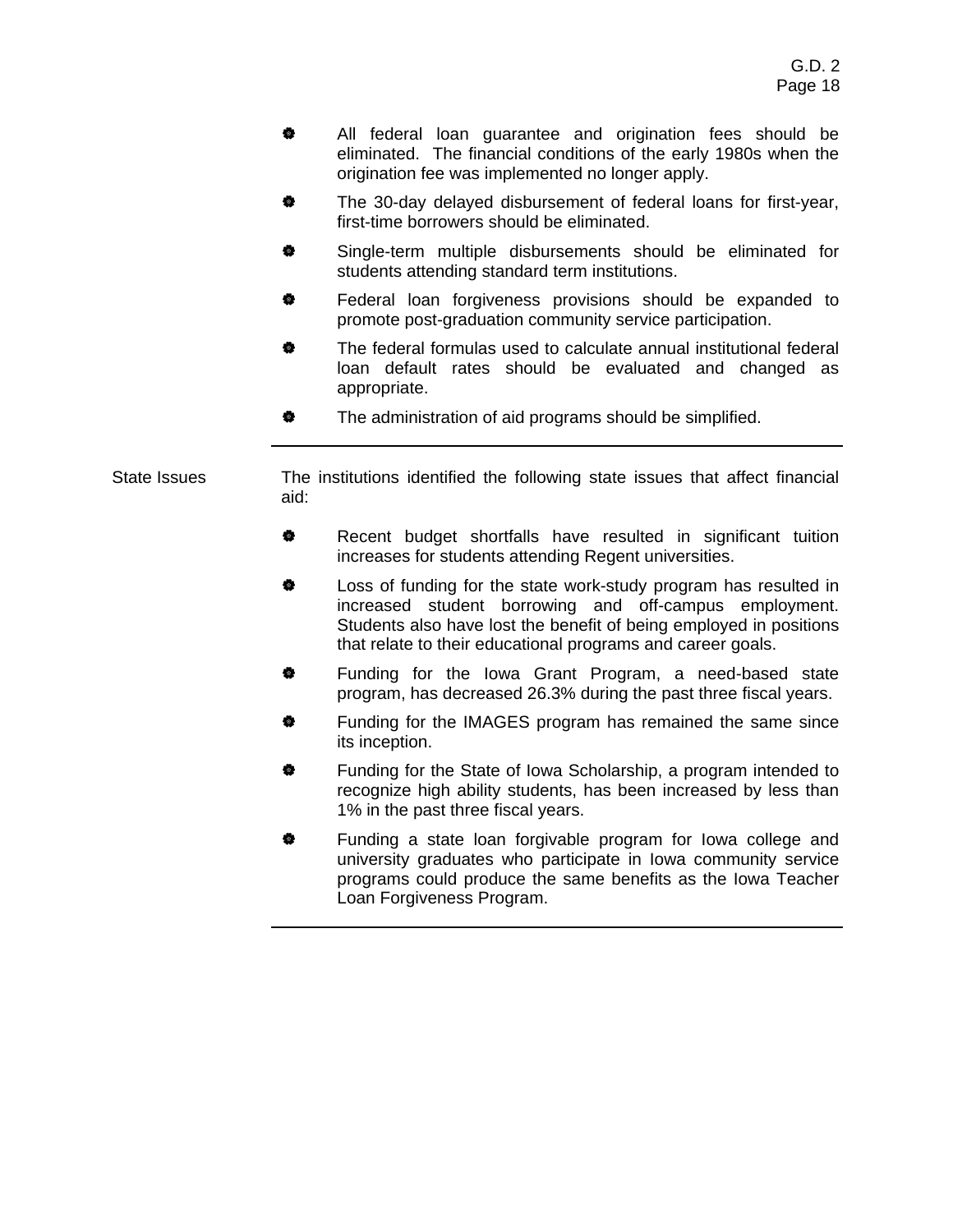Reports Relating to Student Financial Aid

The following concerns regarding future student financial aid have been reported:

- A survey by the Student Aid Alliance reported that members of the public believe that "without financial aid, most low- and middle-income families cannot afford to send their children to college." However, funding for Title IV student financial aid programs has lagged behind inflation and student need for two decades. In constant dollars, the Federal Pell Grant declined 14% and campus-based aid declined  $35%$  between 1980-81 and 1998-99 $^{12}$ . As illustrated on Table 5 (page 65), less than 30% of the total need of FAFSA filers is met by grant aid. The balance of the filers' need has to be met through either loans and/or employment.
- A report released by the State Public Interest Research Groups' Higher Education Project asked Congress to increase spending on Pell Grants and maintain flexible repayment options that help students avoid defaulting on their loans.

# **Future Initiatives**

University of Iowa The University of Iowa identified the following initiatives for 2002-2003:

- Continue to provide support for programs implemented in the past three years – Farm Access Grant; University of Iowa Valedictorian Scholarship; Iowa Scholars Award; National Scholars Award; Iowa Community College Academic Scholarship; Phi Theta Kappa Community College Scholarship; and Study Abroad Scholarship. These programs have provided access and helped enhance the diversity and quality of the student population.
- A few smaller scholarship/grant programs will help students enrolled in the following programs – Master in Health Administration, Master in Public Health, Master in Care Management, and Doctor of Physical Therapy.

Iowa State **University** Iowa State University identified the following expanded initiatives:

- Initiated student aid awareness month activities that resulted in a 30% increase in 2002-2003 FAFSA filers.
- ! E-mailed all minority students who filed a FAFSA in 2001-2002, but did not file a FAFSA for 2002-2003 to encourage them to file the current FAFSA. This resulted in 96.4% of all eligible minority student filers meeting the published priority deadline.

 <sup>12</sup> SOURCE: University of Iowa.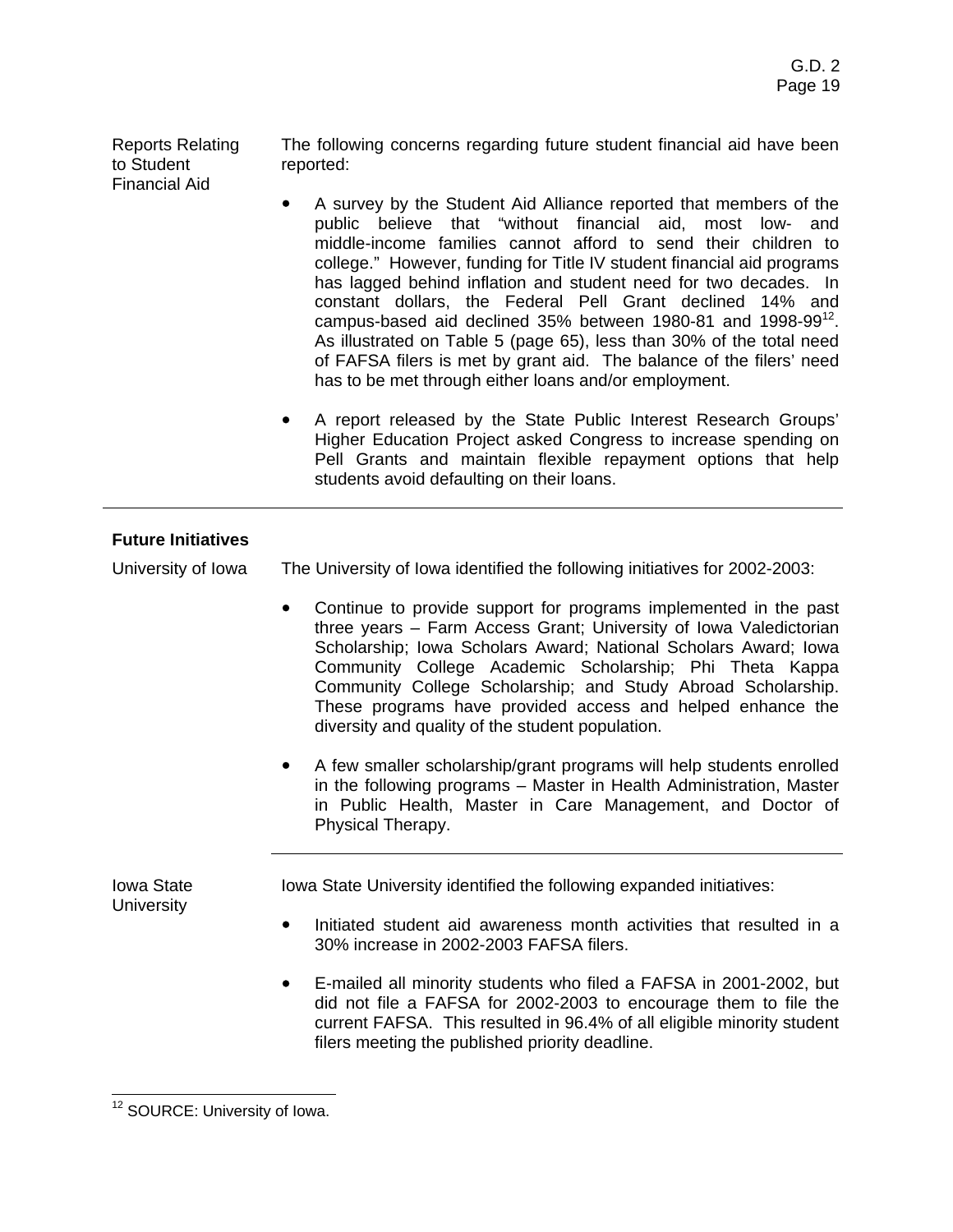- Invited to pilot the U.S. Department of Education's Common Origination and Disbursement Initiative, part of the Department's student aid delivery modernization program.
- **Implemented the Master Promissory Note for the Stafford Loan.**
- Implemented the electronic signature feature of the Stafford Loan Master Promissory Note.
- Demanded that Iowa Student Loan, Iowa's secondary market, develop and make available the ISU Partnership Loan application in an online version.
- Partnered with the University of Minnesota, the University of Pennsylvania, and the U. S. Department of Education to develop and implement an electronic signature for the Federal Perkins Loan.
- Streamlined the summer student aid process by eliminating the paper application and creating electronic processing.
- ! With the exception of the Perkins Loan material, all financial aid forms are accessible on the Office of Student Financial Aid web site. This has modernized communication with students and enhanced the 24/7 accessibility concept.

University of Northern Iowa The University of Northern Iowa identified the following initiatives for 2002-2003:

- Changed the financial aid acknowledgement process for student loans from an active to a passive process; students are required to contact the Student Financial Aid Office only if they do not want their loan proceeds.
- Implemented the Job Board on the MyUNIverse, a secure website for UNI students. Students are able to view job listings or post their request for work in the form of a simplified resume called a student profile.
- ! Automated the requests for additional information from the Financial Aid Office. Upon receiving FAFSA information, an e-mail is sent to students advising them to view MyUNIverse to see what information is still needed.
- ! Implemented award notifications on the Web. On MyUNIverse, the student is able to reduce or decline aid and submit additional information to the Office.
- ! Created a scholarship database to track available funding, recipients, and donor wishes.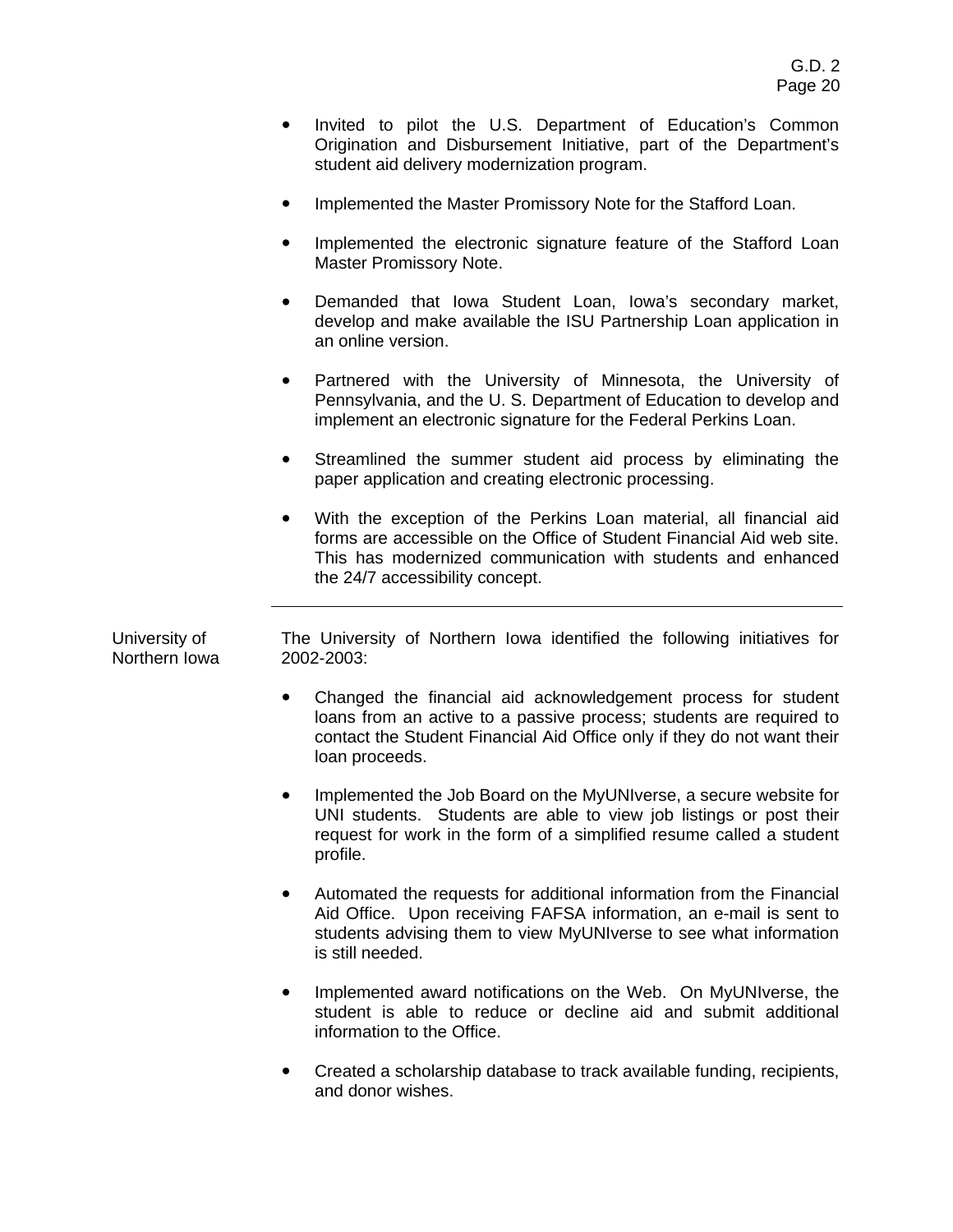- Provided campus-wide training for administering scholarships. The training includes information of how the University obtains scholarship funds, scholarship accounting procedures, the role of the financial aid office, the role of scholarship committees and departments, and a Web scholarship directory.
- Currently creating a scholarship directory for MyUNIverse. This site will allow students to research all available scholarships.
- ! Currently seeking employment opportunities for UNI students, in cooperation with the Cedar Falls Chamber of Commerce and area agencies, to compensate for the loss of the Iowa Work-Study Program.

#### **Federal Legislation**

Federal Appropriations The following student financial aid appropriations were approved during the 2001-2002 fiscal year:

- The maximum award in Pell Grants, the basic assistance program that helps students with the greatest financial need, was increased from \$3,750 to \$4,000.
- ! Congress appropriated \$10.3 billion in Pell Grants, an increase of 17.8% from the prior year.
- The Perkins Loan program received an increase of 4.7% from \$160 million in 2000-2001 to \$167.5 million in 2001-2002.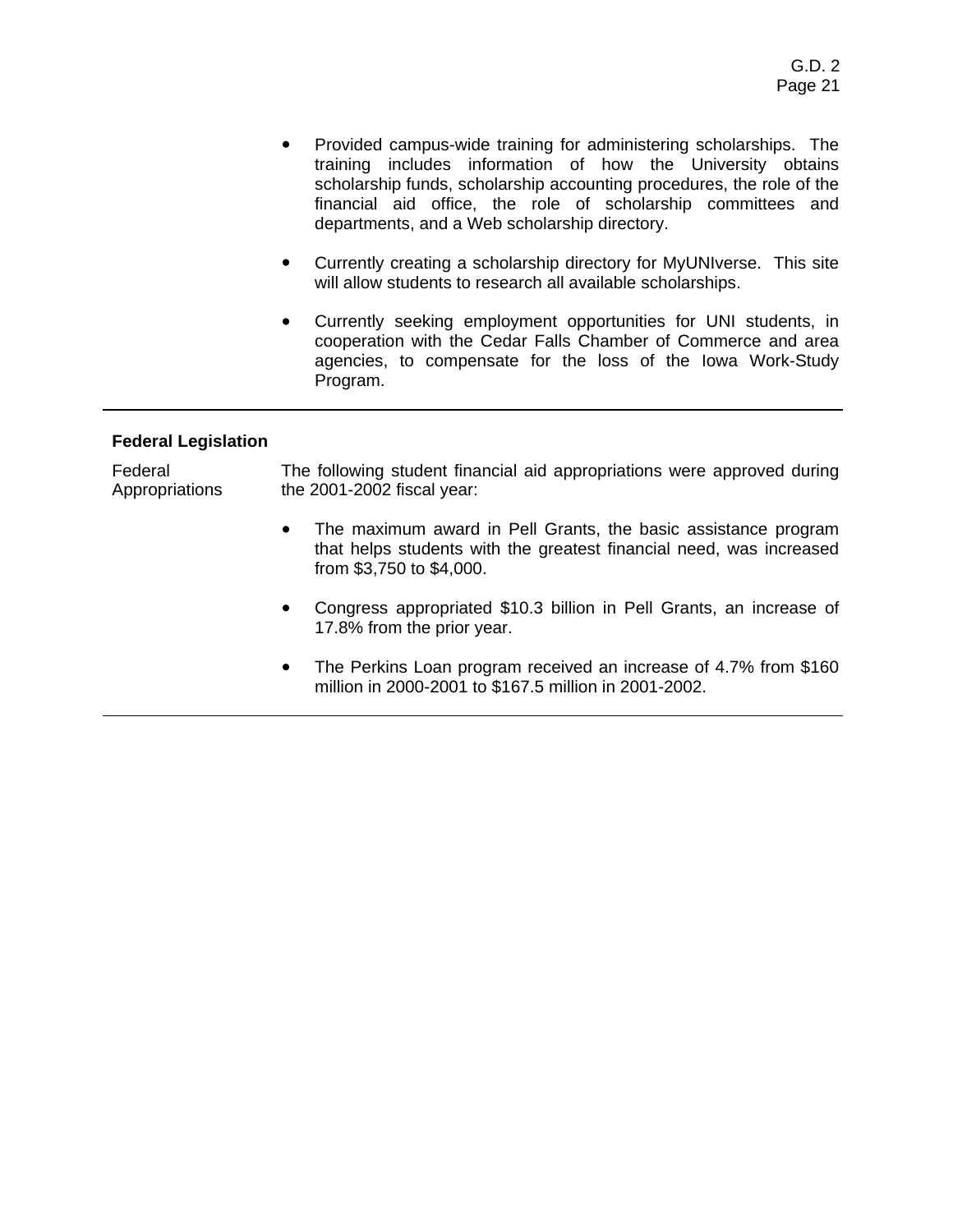Federal Student Financial Assistance The following table compares financial aid items that are part of the education appropriation bill, currently before Congress.

### **Federal Student Financial Assistance A Comparison of Fiscal Years 1997–2002 and Proposed 2003 Funding<sup>13</sup>**

|                    | FY 1997     | FY 1998     | FY 1999     | FY 2000     | FY 2001 $\frac{1}{14}$ | FY 2002      | FY 2003      |
|--------------------|-------------|-------------|-------------|-------------|------------------------|--------------|--------------|
|                    |             |             |             |             |                        |              | Request      |
| <b>Pell Grants</b> | \$5,919,000 | \$7,345,000 | \$7,704,000 | \$7,025,000 | \$8,756,000            | \$10,314,000 | \$10,863,000 |
| <b>Maximum</b>     | \$2,700     | \$3,000     | \$3,125     | \$3,300     | \$3,750                | \$4,000      | \$4,100      |
| Pell Grant         |             |             |             |             |                        |              |              |
| Supplemental       | \$583,407   | \$614,000   | \$619,000   | \$799,000   | \$691,000              | \$725,000    | \$725,000    |
| Educational        |             |             |             |             |                        |              |              |
| Opportunity        |             |             |             |             |                        |              |              |
| Grants             |             |             |             |             |                        |              |              |
| College            | \$830,000   | \$830,000   | \$870,000   | \$930,000   | \$1,011,000            | \$1,011,000  | \$1,011,000  |
| <b>Work-Study</b>  |             |             |             |             |                        |              |              |
| Perkins Loan       | \$178,000   | \$165,000   | \$130,000   | \$130,000   | \$160,000              | \$167,500    | \$172,500    |
| Leveraging         | \$50,000    | \$25,000    | \$25,000    | \$40,000    | \$55,000               | \$67,000     | \$72,500     |
| Educational        |             |             |             |             |                        |              |              |
| Assistance         |             |             |             |             |                        |              |              |
| Partnership        |             |             |             |             |                        |              |              |
| $(LEAP)^{15}$      |             |             |             |             |                        |              |              |

<sup>&</sup>lt;sup>13</sup> Dollars are in thousands except for Maximum Pell Grants.<br><sup>14</sup> The source of the data in the last two columns is the Association of American Universities (AAU).<br><sup>15</sup> Formerly known as the State Student Incentive Grant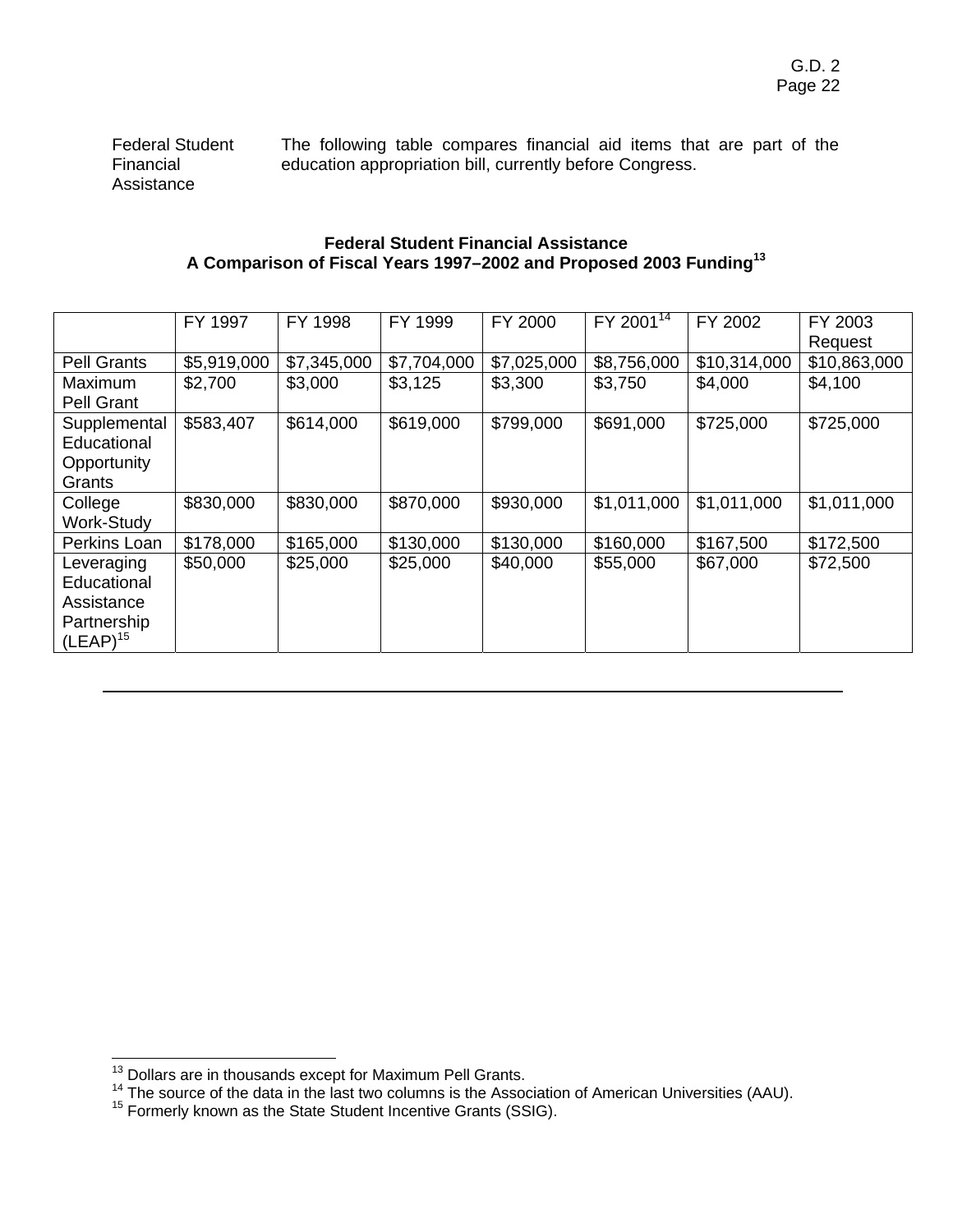#### **PART II – IMAGES/COLLEGE BOUND**

#### **Background:**

IMAGES The Iowa Minority Academic Grants for Economic Success (IMAGES) program was established to provide additional funding to the Regent universities to encourage Iowa minority students to remain in Iowa and to attend Iowa colleges and universities. The IMAGES program is supported by annual state appropriations as well as by institutional allocations. The grant awards are based on need and cannot exceed \$3,500 or the student's yearly financial need (whichever is less) per year.

> A total of 773 minority students received IMAGES grants during the 2001-2002 academic year. This represents a decrease of 29 students (-3.6%) from the previous year. The decrease resulted from a change in ISU's grant award process. ISU has restructured its Multicultural Vision Program (MVP) to provide full-tuition grants to selected students. This has resulted in an increase in the amount of the grant award and a decrease in the number of awardees.

> More than \$1.7 million was allocated to the IMAGES programs for the 2001-2002 academic year by the three universities as described in the table below:

#### **IMAGES Allocations 1997-1998 to 2001-2002**

|              | 1997-1998   | 1998-1999   | 1999-2000   | 2000-2001   | 2001-2002             |
|--------------|-------------|-------------|-------------|-------------|-----------------------|
| SUI          | \$637.211   | \$636,474   | \$700,000   | \$735,006   | \$772,485             |
| ISU          | 634.836     | 680.528     | 690.045     | 680,000     | 680,000               |
| UNI          | 332,200     | 332.200     | 332,300     | 335,843     | 338,743 <sup>16</sup> |
| <b>TOTAL</b> | \$1,604,247 | \$1,649,202 | \$1,722,245 | \$1,750,849 | \$1,791,228           |

College Bound Through the College Bound program, the Regent universities provide programs and activities that encourage Iowa minority students in grades  $7-12^{17}$  to think of college as a choice and help them gain some of the skills needed for college success. Each university offers College Bound programs and cooperates with other Regent universities and other postsecondary institutions in co-sponsored programs.

> Vouchers may be obtained by any qualified middle or secondary school student at any Regent university upon completion of a College Bound program. Students may receive one voucher for each program they attend. One or more vouchers entitle a student to priority over other students applying for IMAGES grants at a Regent university if the student demonstrates financial need.

<sup>&</sup>lt;sup>16</sup> The UNI IMAGES budget for 2001-2002 was \$332,200. However, an additional \$6,543 of institutional funds was allocated to assist IMAGES recipients.

Some of the Regent universities provide activities for students as young as 1<sup>st</sup> graders.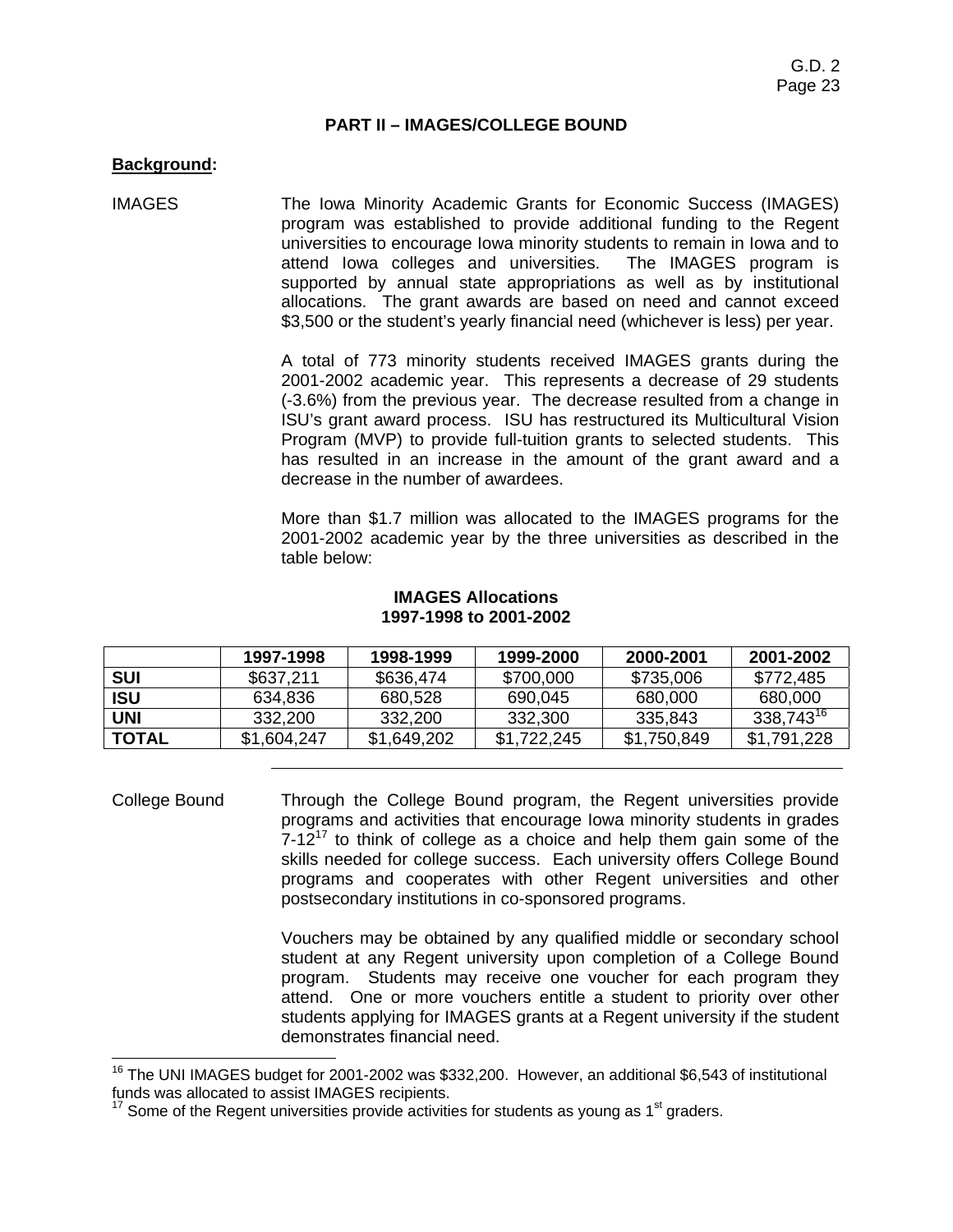More than \$284,000 was allocated to the College Bound programs for the 2001-2002 academic year by the three universities as described in the following table.

|              | 1999-2000 | 2000-2001 | 2001-2002 |
|--------------|-----------|-----------|-----------|
| SUI          | \$100,000 | \$110,000 | \$110,000 |
| ISU          | 92,066    | 95,526    | 94.734    |
| UNI          | 80,000    | 80,000    | 80,000    |
| <b>TOTAL</b> | \$272,066 | \$285,526 | \$284,734 |

#### **College Bound Allocations 1999-2000 to 2001-2002**

## **Analysis:**

| <b>IMAGES</b> |                                                         |  |  |  | One of the major thrusts of the IMAGES program has been to encourage |  |
|---------------|---------------------------------------------------------|--|--|--|----------------------------------------------------------------------|--|
|               |                                                         |  |  |  | minority students to remain in high school and to graduate with      |  |
|               | appropriate academic preparation for college admission. |  |  |  |                                                                      |  |

Amount of Awards IMAGES awards up to a maximum of \$3,500 per year are made to Iowa minority students who enroll at a Regent university and demonstrate financial need. The IMAGES grant may be received for a total of eight semesters if the student makes satisfactory academic progress toward the degree. IMAGES grants are not the only source of financial assistance available to minority students. Other grants, scholarships, and loans are also available to assist minority students who demonstrate financial need. Each university has developed activities based on its individual program goals.

**Eligibility** Requirements The eligibility requirements of IMAGES grants are the same for all three universities. The table on the following page identifies the number of minority students by race/ethnicity who received IMAGES grants for the past four academic years.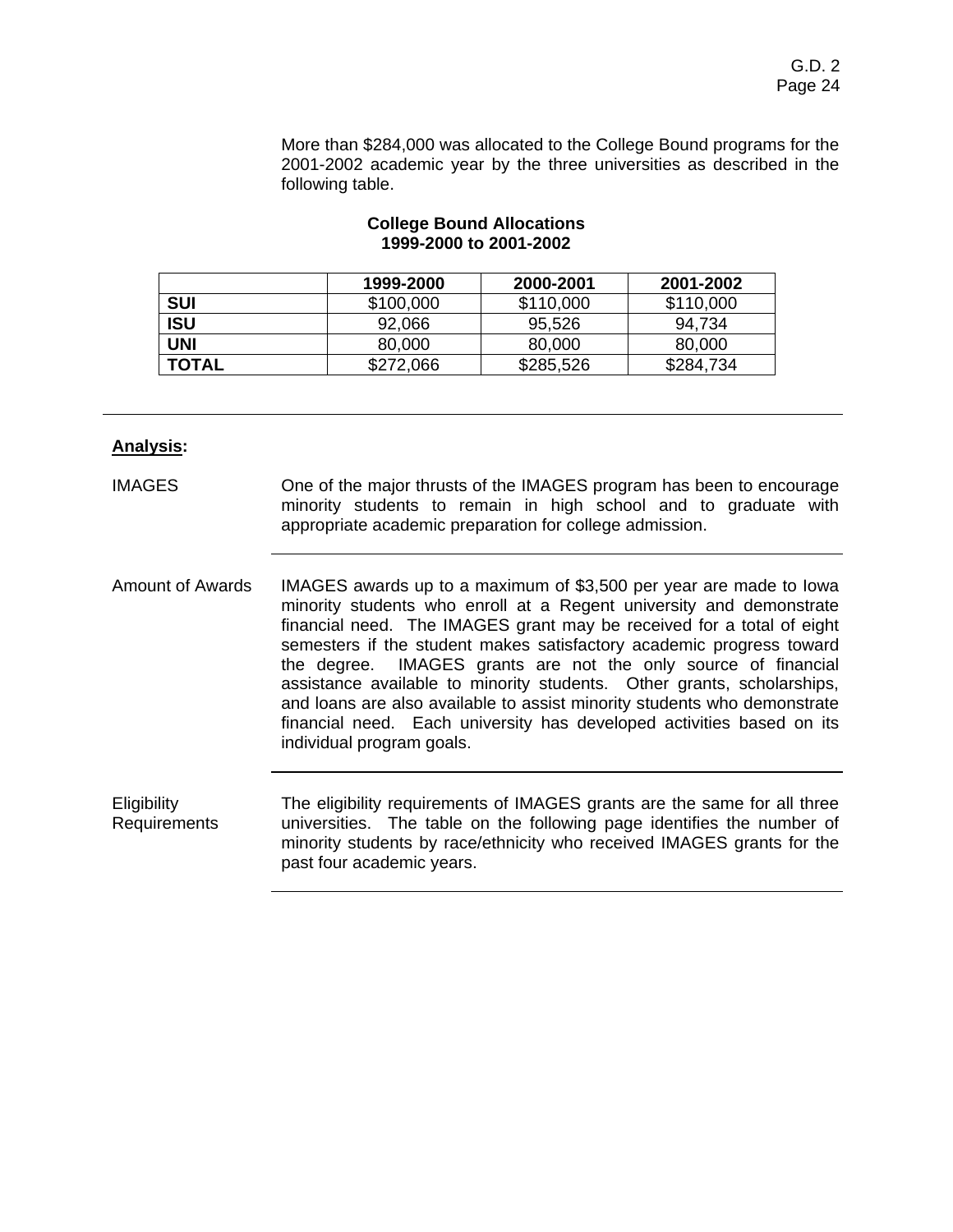|              | African-Am. | Hispanic-Am. | Asian-Am. | Native Am.               | <b>Total</b> |
|--------------|-------------|--------------|-----------|--------------------------|--------------|
| <b>SUI</b>   |             |              |           |                          |              |
| 1997-1998    | 57          | 36           | 144       | 21                       | 258          |
| 1998-1999    | 60          | 40           | 134       | 23                       | 257          |
| 1999-2000    | 76          | 45           | 158       | 21                       | 300          |
| 2000-2001    | 73          | 66           | 143       | 14                       | 296          |
| 2001-2002    | 81          | 63           | 142       | 17                       | 303          |
|              |             |              |           |                          |              |
| <b>ISU</b>   |             |              |           |                          |              |
| 1997-1998    | 75          | 53           | 149       | 6                        | 283          |
| 1998-1999    | 84          | 55           | 183       | $\overline{\mathcal{A}}$ | 326          |
| 1999-2000    | 103         | 53           | 187       | $\overline{5}$           | 348          |
| 2000-2001    | 90          | 67           | 151       | 6                        | 314          |
| 2001-2002    | 77          | 65           | 128       | $\overline{5}$           | 275          |
|              |             |              |           |                          |              |
| <b>UNI</b>   |             |              |           |                          |              |
| 1997-1999    | 95          | 27           | 47        | 10                       | 179          |
| 1998-1999    | 97          | 27           | 46        | $\overline{7}$           | 177          |
| 1999-2000    | 116         | 28           | 57        | 10                       | 211          |
| 2000-2001    | 95          | 35           | 55        | $\overline{7}$           | 192          |
| 2001-2002    | 96          | 39           | 48        | 12                       | 195          |
|              |             |              |           |                          |              |
| <b>TOTAL</b> |             |              |           |                          |              |
| 1997-1998    | 227         | 116          | 340       | 37                       | 720          |
| 1998-1999    | 241         | 122          | 363       | 34                       | 760          |
| 1999-2000    | 295         | 126          | 402       | 36                       | 859          |
| 2000-2001    | 258         | 168          | 349       | 27                       | 802          |
| 2001-2002    | 254         | 167          | 318       | 34                       | 773          |

## **Race/Ethnicity of IMAGES Recipients 1997-1998 to 2001-2002**

Recipients by Educational Level The following table shows the distribution by educational level of IMAGES grant recipients.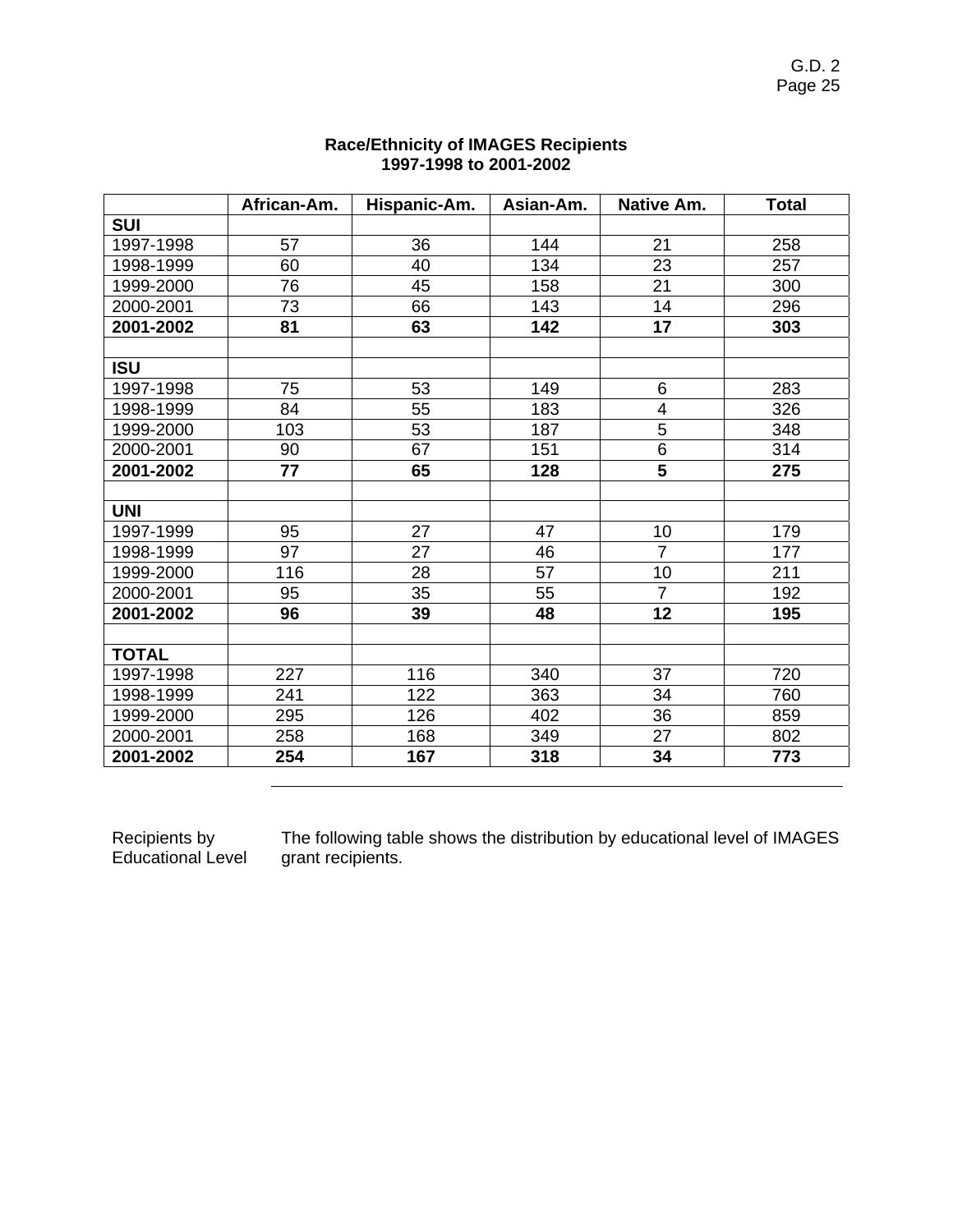|              | <b>Freshmen</b> | <b>Sophomores</b> | <b>Juniors</b> | <b>Seniors</b> | <b>Total</b> |
|--------------|-----------------|-------------------|----------------|----------------|--------------|
| <b>SUI</b>   |                 |                   |                |                |              |
| 1997-1998    | 74              | 64                | 63             | 57             | 258          |
| 1998-1999    | 62              | 70                | 70             | 55             | 257          |
| 1999-2000    | 44              | 62                | 50             | 144            | 300          |
| 2000-2001    | 106             | 53                | 55             | 82             | 296          |
| 2001-2002    | 90              | 74                | 77             | 62             | 303          |
|              |                 |                   |                |                |              |
| <b>ISU</b>   |                 |                   |                |                |              |
| 1997-1998    | 73              | 37                | 46             | 127            | 283          |
| 1998-1999    | 62              | 76                | 80             | 108            | 326          |
| 1999-2000    | 97              | 70                | 94             | 87             | 348          |
| 2000-2001    | 91              | 67                | 66             | 90             | 314          |
| 2001-2002    | 108             | 85                | 42             | 40             | 275          |
|              |                 |                   |                |                |              |
| <b>UNI</b>   |                 |                   |                |                |              |
| 1997-1998    | 48              | 26                | 40             | 65             | 179          |
| 1998-1999    | 47              | 28                | 45             | 57             | 177          |
| 1999-2000    | 50              | 35                | 46             | 80             | 211          |
| 2000-2001    | 59              | 33                | 48             | 52             | 192          |
| 2001-2002    | 40              | 48                | 40             | 67             | 195          |
|              |                 |                   |                |                |              |
| <b>TOTAL</b> |                 |                   |                |                |              |
| 1997-1998    | 195             | 127               | 149            | 249            | 720          |
| 1998-1999    | 171             | 174               | 195            | 220            | 760          |
| 1999-2000    | 191             | 167               | 190            | 311            | 859          |
| 2000-2001    | 256             | 153               | 169            | 224            | 802          |
| 2001-2002    | 238             | 207               | 159            | 169            | 773          |

#### **Distribution by Educational Level of IMAGES Awards 1997-1998 to 2001-2002**

University of Iowa At the University of Iowa, the following information was reported:

- A total of 303 Iowa minority undergraduate students received \$772,485 of IMAGES grant awards for the 2001-2002 academic year; the average award was \$2,549 per student. This represents an increase of 7 (+2.4%) in the number of awards, an increase of \$37,479 (+5.1%) in the amount of funding, and an increase of \$66 (+2.7%) in the average student award.
- ! Of the 303 students who received IMAGES grant awards in 2001-2002, 164 recipients (54.1%) were College Bound/IMAGES voucher recipients who received a total of \$415,139; the average award was \$2,531 per student. This represents an increase of 2 (+1.2%) in the number of voucher recipients, an increase of \$5,846 (+1.4%) in the amount of funding, and an increase of \$4 (+0.2%) in the average student award.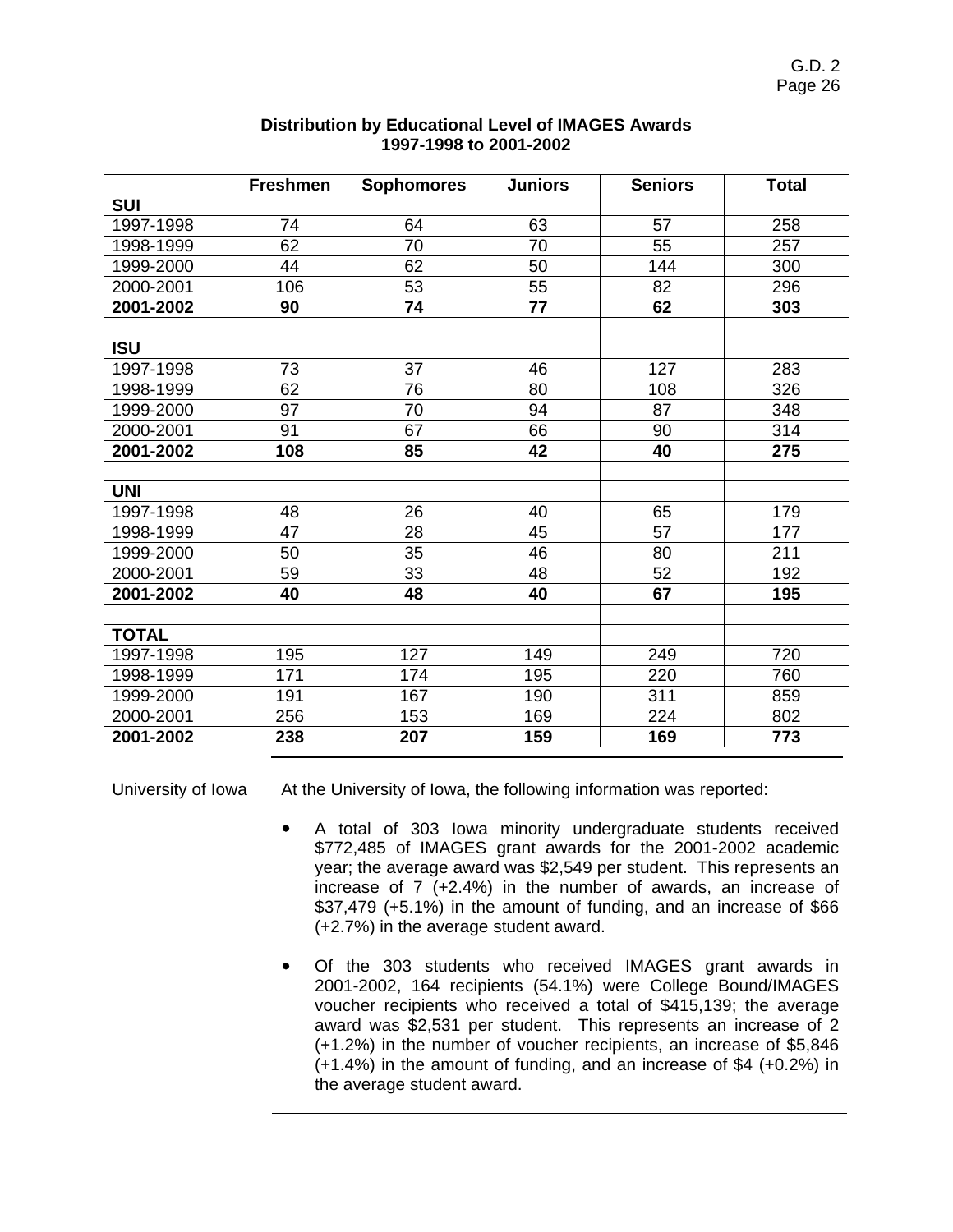| <b>Iowa State</b><br><b>University</b> | At Iowa State University, the following information was reported:                                                                                                                                                                                                                                                                                                                                                                                                                                                     |
|----------------------------------------|-----------------------------------------------------------------------------------------------------------------------------------------------------------------------------------------------------------------------------------------------------------------------------------------------------------------------------------------------------------------------------------------------------------------------------------------------------------------------------------------------------------------------|
|                                        | A total of 275 lowa minority undergraduate students received<br>\$680,000 of IMAGES grant awards during the 2001-2002 academic<br>year; the average award was \$2,472 per student. This represents a<br>decrease of 39 (-12.4%) in the number of awards, no change in the<br>amount of funding, and an increase of \$306 (+14.1%) in the average<br>student award.                                                                                                                                                    |
|                                        | Of the 275 students who received IMAGES grant awards in<br>2001-2002, 185 (67.3%) were College Bound/IMAGES voucher<br>recipients who received a total of \$556,597; the average award was<br>\$3,009 per student.                                                                                                                                                                                                                                                                                                    |
| University of<br>Northern Iowa         | At the University of Northern Iowa, the following information was<br>reported:                                                                                                                                                                                                                                                                                                                                                                                                                                        |
|                                        | A total of 195 Iowa minority undergraduate students received<br>\$338,743 of IMAGES grant awards for the 2001-2002 academic<br>year; the average award was \$1,737 per student. This represents an<br>increase of 3 (+1.6%) in the number of awards, an increase of<br>$$2,900$ (+0.9%) in the amount of funding, and a decrease of $$12$<br>(-0.7%) in the average student award.                                                                                                                                    |
|                                        | Of the 195 students who received IMAGES grant awards in<br>2001-2002, 52 recipients (26.7%) were College Bound/IMAGES<br>voucher recipients who received \$99,000; the average award was<br>\$1,904 per student. This represents a decrease of 10 (-16.1%) in the<br>number of voucher recipients, a decrease of \$15,958 (-13.9%) in the<br>amount of funding, and an increase of \$50 $(+2.7%)$ in the average<br>student award.                                                                                    |
| <b>COLLEGE</b><br><b>BOUND</b>         | The College Bound programs at the Regent universities provide lowa<br>minority students with information and experiences relating to<br>opportunities offered at the respective institutions. The universities<br>develop and conduct programs for elementary, middle, and secondary<br>students (grades 1 through 12) and their families aimed at encouraging<br>students to attend a postsecondary institution, enriching and preparing<br>students academically, and informing students on applying for admission. |
| Eligibility<br>Requirements            | lowa minority students in grades 7-12 who participate in a College Bound<br>activity are eligible to receive a College Bound/IMAGES voucher that<br>entitles them to priority for an IMAGES grant when they enroll at a<br>Regent university and they demonstrate financial need.                                                                                                                                                                                                                                     |
|                                        | The following table describes the resoluthnicity of College Round                                                                                                                                                                                                                                                                                                                                                                                                                                                     |

The following table describes the race/ethnicity of College Bound participants at the Regent universities during 2001-2002.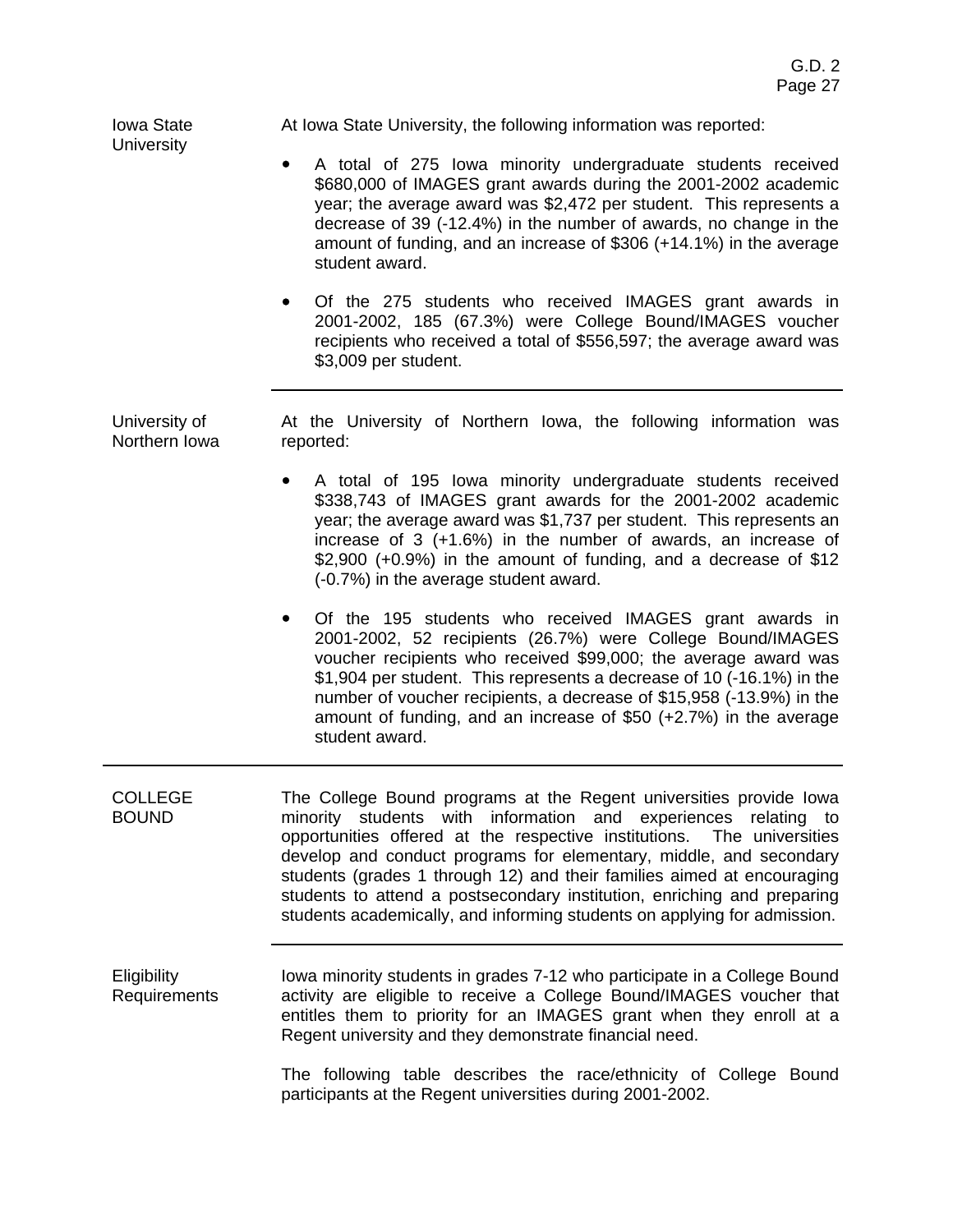|                               | <b>SUI</b> | <b>ISU</b> | <b>UNI</b>            | TOTAL <sup>18</sup> |
|-------------------------------|------------|------------|-----------------------|---------------------|
| Native American/Alaska Native | 83         | 36         | 40                    | 159                 |
| African-American              | 396        | 367        | 212                   | 975                 |
| Hispanic-American             | 366        | 318        | 166                   | 850                 |
| Asian-American                | 210        | 180        | 50                    | 440                 |
| Other                         | $814^{19}$ |            |                       | 814                 |
| TOTAL                         | 1,869      | 901        | $\overline{468}^{20}$ | 3,238               |

# **Race/Ethnicity of College Bound Voucher Participants 2001-2002**

- University of Iowa In 2001-2002, the University served 1,869 Iowa students, of whom 1,055 (56.4%) were minority students and 1,409 (75.4%) were voucher recipients. The University records participation of students in a College Bound program and issues vouchers to middle and secondary school students (grades 7-12); this gives priority in awarding funds under the IMAGES program upon enrollment of the student at a Regent university and demonstration of financial need.
- College Bound **Allocation** The University allocated \$110,000 to support the College Bound Program in 2001-2002. The University developed and conducted programs for elementary, middle, and secondary school students and their families that included encouragement to consider attending a post-secondary institution, enrichment and academic preparation, and information about how to apply for admission. The following are examples of College Bound activities that were conducted during the year.
- Campus Visits Opportunity at Iowa and the Office of Admissions conduct campus visit programs that bring minority individuals and groups to campus. High school students meet with staff from the offices of Admissions, Financial Aid, Support Service programs, and attend events at Hancher Auditorium, Theatre Arts, the campus cultural centers, or Carver-Hawkeye Arena.

Among the groups who visit the campus annually are Luther College Upward Bound, Waterloo Educational Talent Search, UNI Upward Bound, Davenport Community Schools, Burlington Minority Scholars, Quad Cities Scholars, Columbus Junction Community Schools, Burlington and Fort Madison Minority Scholars Program, West Liberty Schools, Des Moines M.A.P., South Tama High School, St. Ambrose Upward Bound, and the Meskwaki Summer Youth Employment Program.

<sup>&</sup>lt;sup>18</sup> Some of the numbers may be duplicated because the Regent universities sponsor four joint College<br>Bound programs whose enrollment may be counted by all three institutions.

<sup>&</sup>lt;sup>19</sup> White or unknown race/ethnicity.  $^{20}$  There were 550 students who participated in the activities co-sponsored by UNI and other institutions.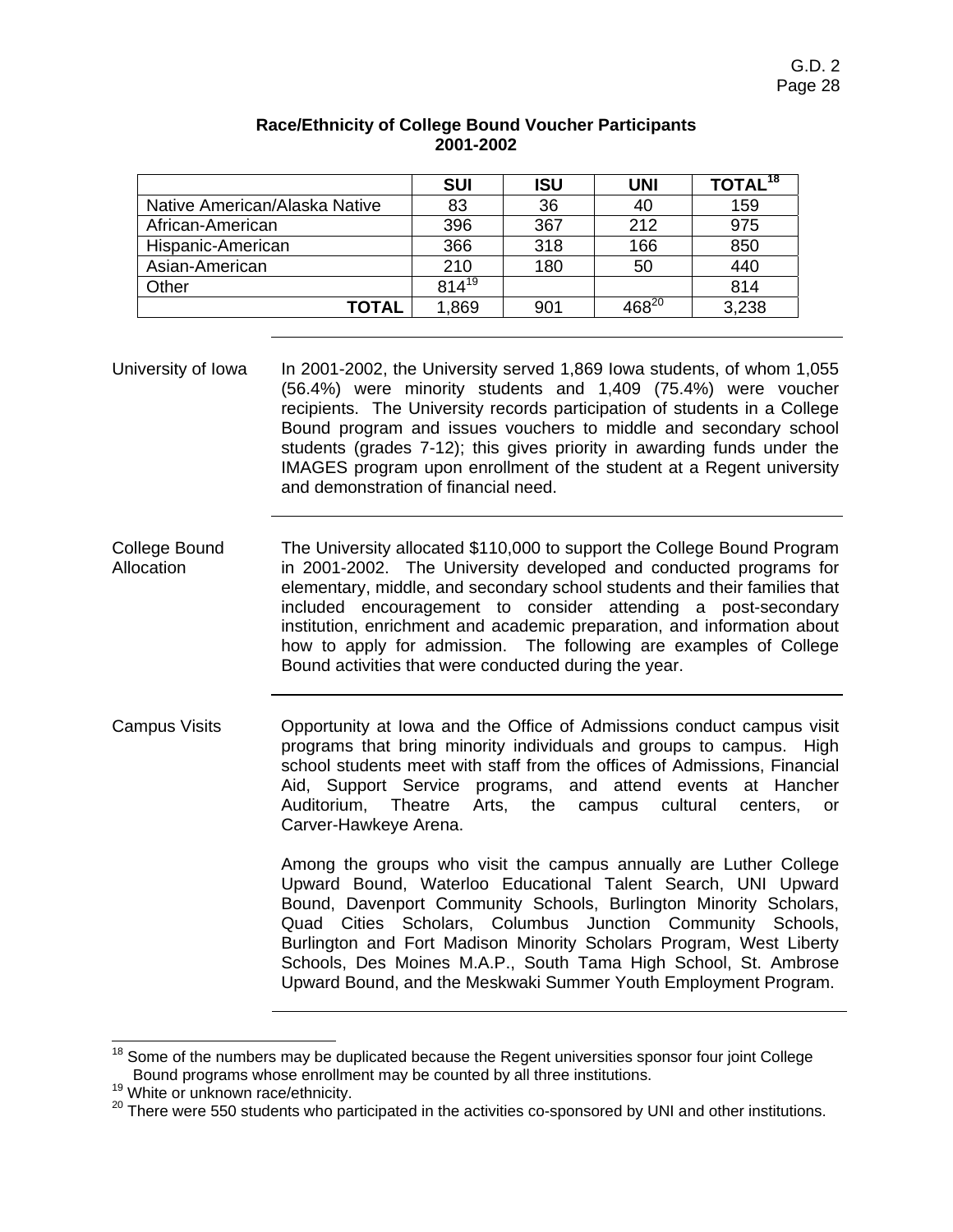#### On-Campus Programs

Hawkeye Visit Days This program, which hosts Native American, African-American, Latino, and Asian-American students for a special luncheon and presentations about academic and other opportunities on campus, is conducted each fall and spring by Opportunity at Iowa. These six, one-day events are an opportunity for prospective students to become more familiar with campus life and engage directly with faculty and staff as well as current students. Parents and other family members are strongly urged to participate.

- Cultural Diversity Day The University designates a day to recognize, celebrate, and inform people about the diversity of cultures in the community. Opportunity at Iowa hosts more than 5,000 students on campus from Cedar Rapids Grant Wood Elementary School, West Liberty (with more than 100 minority middle school students), Waterloo, and Burlington Public Schools.
- FYI (Future is Yours at lowa) **Orientation** This pre-orientation program for minority students who have been admitted to the University offers students and their parents an opportunity to connect with campus academic and social support systems, as well as gain information about registration, campus programs, and the Iowa City community. More than 65% of the students who participate eventually enroll at the University.

**Multicultural** Graduation and Recognition **Banquet** More than 300 individuals, including prospective students and their families, attend this annual event, which is designed to recognize minority students receiving professional, graduate, and undergraduate degrees from the University. Deans and department directors present awards to students and students confer an award on a faculty or staff member(s) who has worked to enhance diversity in campus life.

Latino Youth **Conference** This annual event, sponsored by Opportunity at Iowa and the Office of Admissions, brings more than 60 Iowa Latino high school students to campus for College Bound activities and leadership workshops. The event is held in conjunction with the annual "Strengthening and Valuing Latino Communities in Iowa" Conference, sponsored by the SUI School of Social Work and the State of Iowa Commission on Latino Affairs.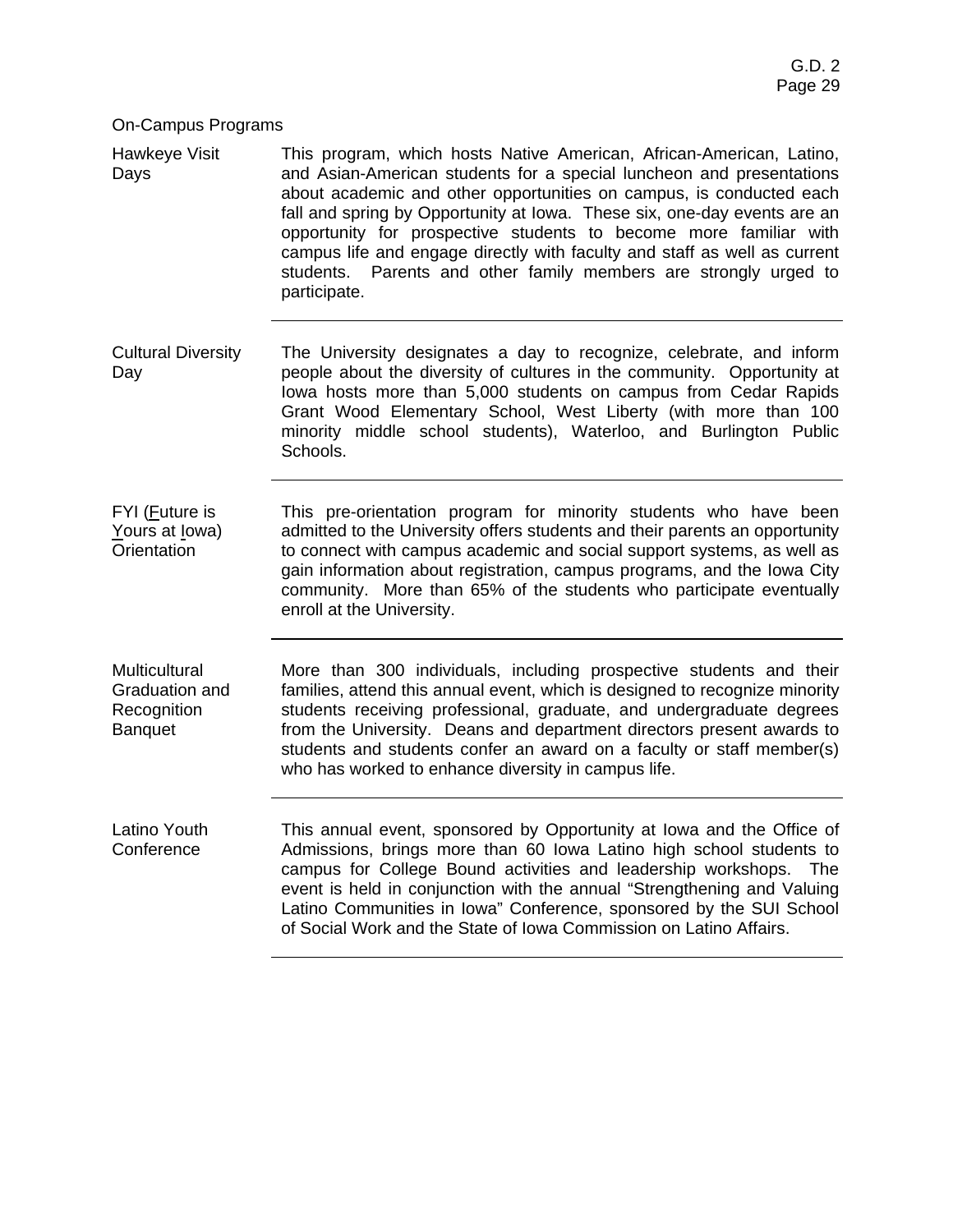Visits to Targeted Schools Targeted Iowa schools include those with 5% or more minority enrollment and selected out-of-state schools with 15% or more minority enrollment. Opportunity at Iowa conducts outreach and recruitment of minority high school and undergraduate students within the state as well as out of state.

Quad Cities Senior High School Banquets for Latinos and African-Americans The University works with the Quad Cities Higher Education Committee to celebrate the accomplishments of minority high school seniors in the area by inviting students and their parents to the banquets. The goals of the banquets are to encourage high school seniors to maintain their momentum toward graduation and to consider college as an option after high school.

Muscatine Latino High School **Banquet** The University joins Muscatine Community College and Latino community leaders in a program whose dual purpose is to recognize graduating seniors and to encourage younger students to continue with high school and to enroll in college preparatory courses so that they might be better prepared for college opportunities.

Multicultural Engineering Student Association Students in the College of Engineering assist in tutoring minority students in the Iowa City School District.

American Indian/Native Alaskan Initiatives The University expanded activities aimed at recruiting American Indian/Native Alaskan students. These included outreach to the Meskwaki Settlement with weekly tutoring sessions for primary and secondary school students, campus visits by Native students, participation in the University of Iowa American Indian Student Association Powwow, support for guest speakers, the American Indian Science and Engineering Society and the Iowa First Nations Summer Programs for  $9<sup>th</sup>$  and  $10<sup>th</sup>$  grade students, and on-site visits to meet with different Iowa community groups.

College Fairs

(MESA)

Sioux City Career, College, and Leadership **Conference** This conference, co-sponsored by the Regent universities, provides workshops on a variety of subjects, including how to prepare for college and how to complete financial aid information forms. Between 300-400 minority students from the Sioux City Community School District participate.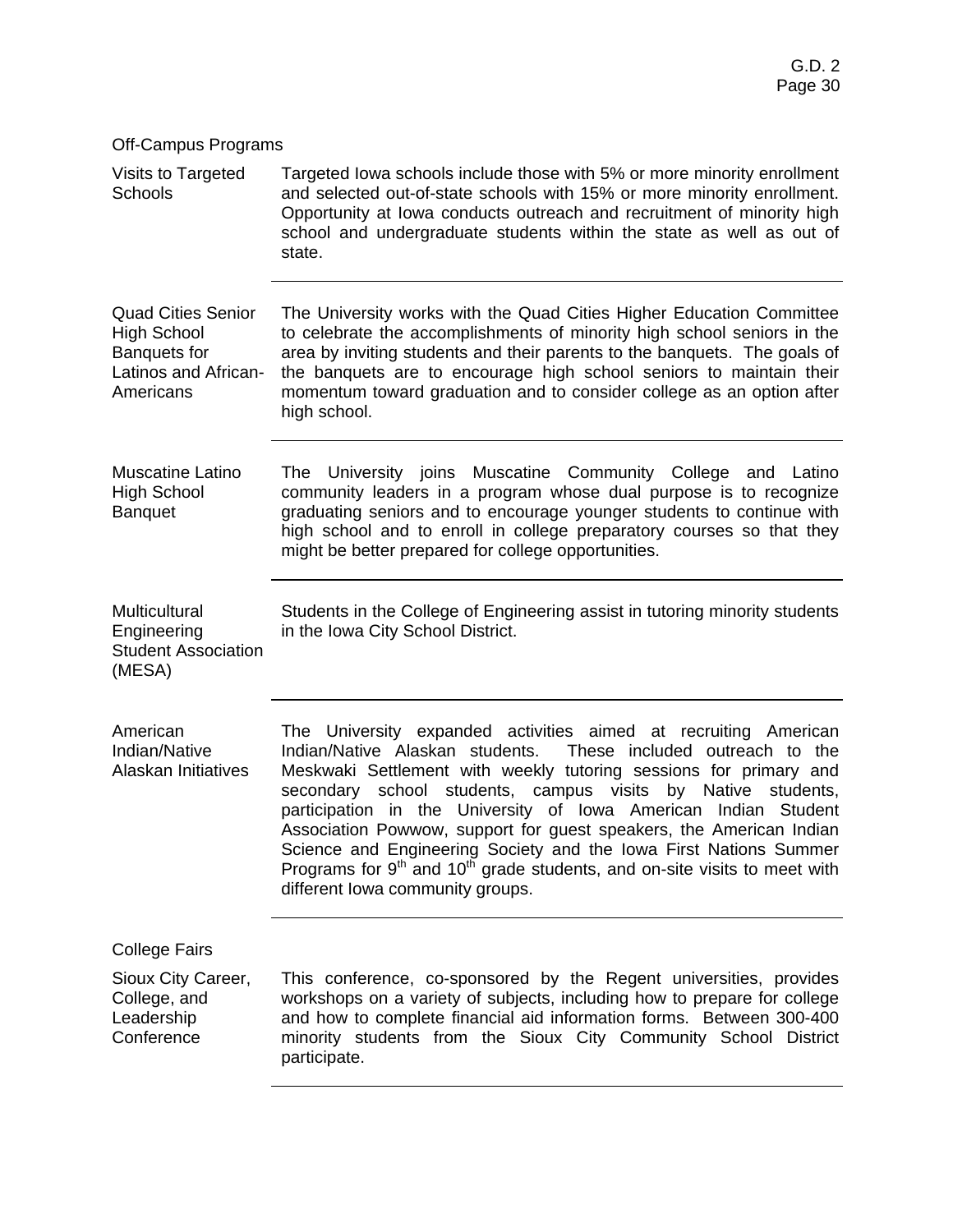Annual Central Iowa Latino College Exposition With a focus on the Des Moines area, this event attracts several hundred middle and high school Latino students, their parents and counselors, and community leaders. Des Moines Area Community College was the site of this year's annual college fair, co-sponsored by the Regent universities, the Commission on the Status of Latinos, and the Des Moines School District. School and **Community** Partnerships (SCP) Program Public schools, community colleges, and community-based education programs in Iowa's 23 largest minority-serving school districts/communities are visited on a regular basis. Partnerships between the schools and community-based programs and the University have formed to advance the academic success of participating students and to increase the likelihood that these students will pursue their higher education at a Regent university. Formal partnerships have been established with the following school districts/communities: Des Moines, Davenport, Waterloo, Sioux City, Cedar Rapids, Iowa City, Muscatine, Council Bluffs, Ames, Marshalltown, Storm Lake, Bettendorf, Burlington, Dubuque, West Liberty, Tama, Fort Dodge, Clinton, Columbus, Fort Madison, Pleasant Valley, and Perry. Pen Pal **Partnerships** Elementary  $(4<sup>th</sup>$  and  $5<sup>th</sup>$  graders) and middle school students from Cedar Rapids Grant Wood Elementary and West Liberty Middle School are matched with faculty, staff, or student pen pals from the University. The goals of this program are to provide students with positive role models and to increase their motivation for academic success. Summer Programs Pre-College Summer Programs More than 150 minority students participated in 14 different summer workshops or programs. Students lived on campus for two to six weeks, allowing them to explore the campus, meet students, and work closely with faculty and staff. These programs included Junior High Microscopy Camp, Secondary Student Training Program, Hughes Life Sciences Summer Program, Native American Mentoring Program, Journalism Workshops, Art Workshop, National Institute of Forensics, All State Music Camp, Waterloo/McElroy Summer Programs in Health Sciences, and the Des Moines Area Community College Health Careers Opportunities Program. Cedar Rapids Academy The Academy for Scholastic and Personal Success is a six-week summer program for African-American students in grades 8-12. The goals of the program are to enhance self-concept and increase academic achievement through intensive instruction in African-American history and literature, math, science, and study skills.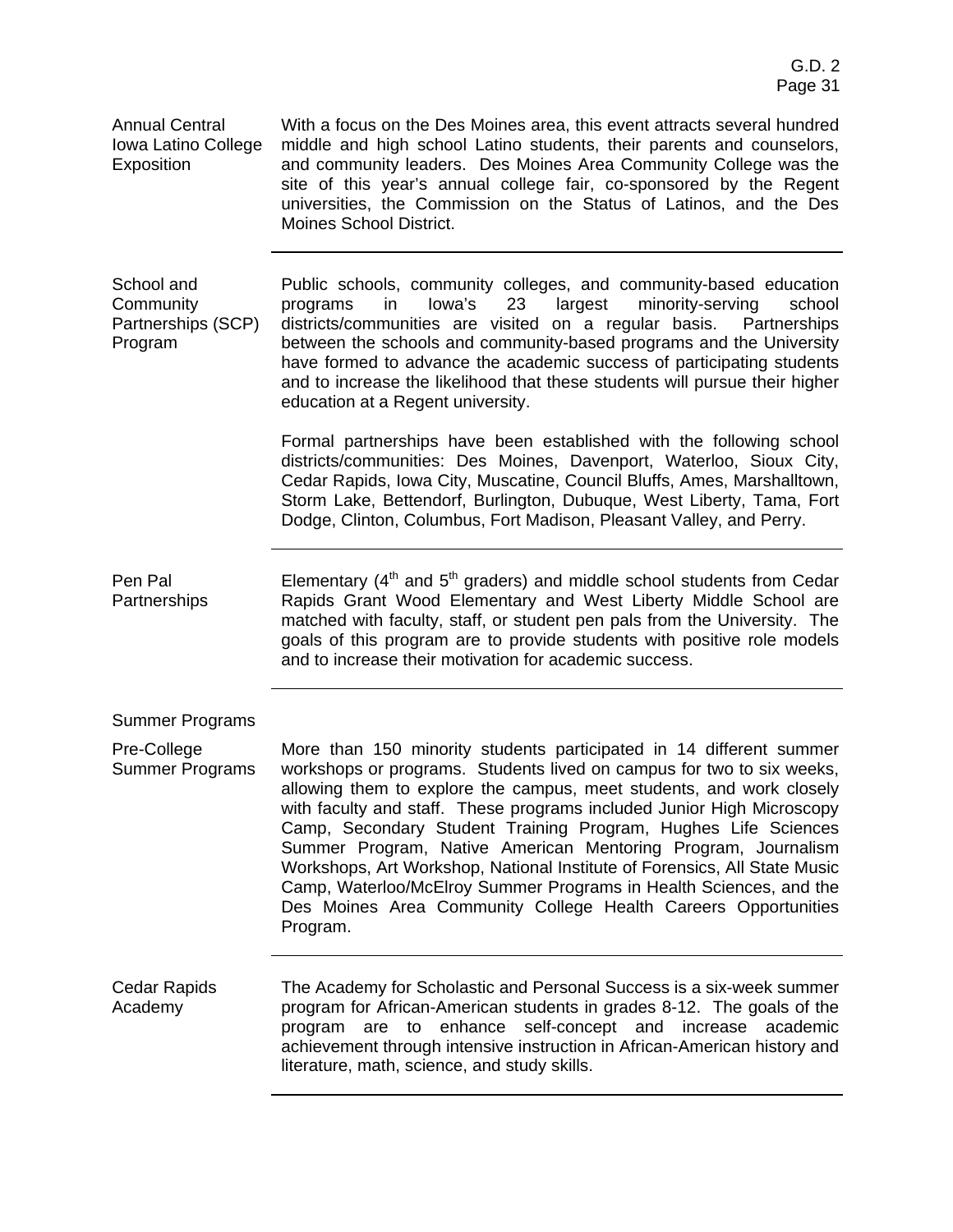Other College Bound Activities

University of Iowa Live Radio Shows Through these weekly programs on KBBG (Waterloo) and KJMC (Des Moines), an Opportunity at Iowa staff host interviews a special guest from the University or community (e.g., a faculty member, student, program administrator, or community member) to discuss issues of interest to the local community. Waterloo and Des Moines community leaders have also been special guests on the radio show. Listeners may call-in to talk or ask questions of the host and guest.

Opportunity at Iowa **Newsletters** *Opportunities* is published twice each semester, with brief stories and a current calendar of events. The publication strives to keep students informed of new minority faculty and students on campus, multicultural events, student services, academic programs, research/job/career development opportunities, and summer programs. More than 4,000 copies of each issue are distributed on campus and to prospective students. Opportunity at Iowa also produces a special edition summer newsletter that is distributed during the nine Summer Orientation sessions coordinated by the Office of Orientation Services. *KidZone* is a newsletter produced by Opportunity at Iowa for children in grades K-6. It encourages students to enjoy learning and to explore the possibility of attending college, especially at the University of Iowa.

Opportunity at Iowa on the Web Opportunity at Iowa maintains an extensive, interactive website on the University's web page, and a source of information for prospective as well as current students. More than 1,700 viewings are registered each month on the site. The URL is http://www.uiowa.edu/~provost/oi.

Iowa State **University** 

The College Bound Program implemented a number of improvements during 2001-2002:

- Programs and contacts focusing on new areas of the state were developed.
- ! Programs and activities focused on inviting students who had attended a previous College Bound event to a second or third activity with College Bound.
- Awareness of College Bound was increased among ISU staff and students, resulting in increased collaboration within the University.
- A leadership role was taken in planning the summer 2002 Early Outreach Program at ISU ( $EOP@ISU$ ) and the new rising 12<sup>th</sup> grader Experience Iowa State Day.
- ! More personalized campus visits and workshops for minority students and their families were offered, e.g., stops at the various cultural centers while on campus and student panels involving ISU students from similar ethnic backgrounds. Students learned about services available to minority students, toured the campus, and met with institutional representatives.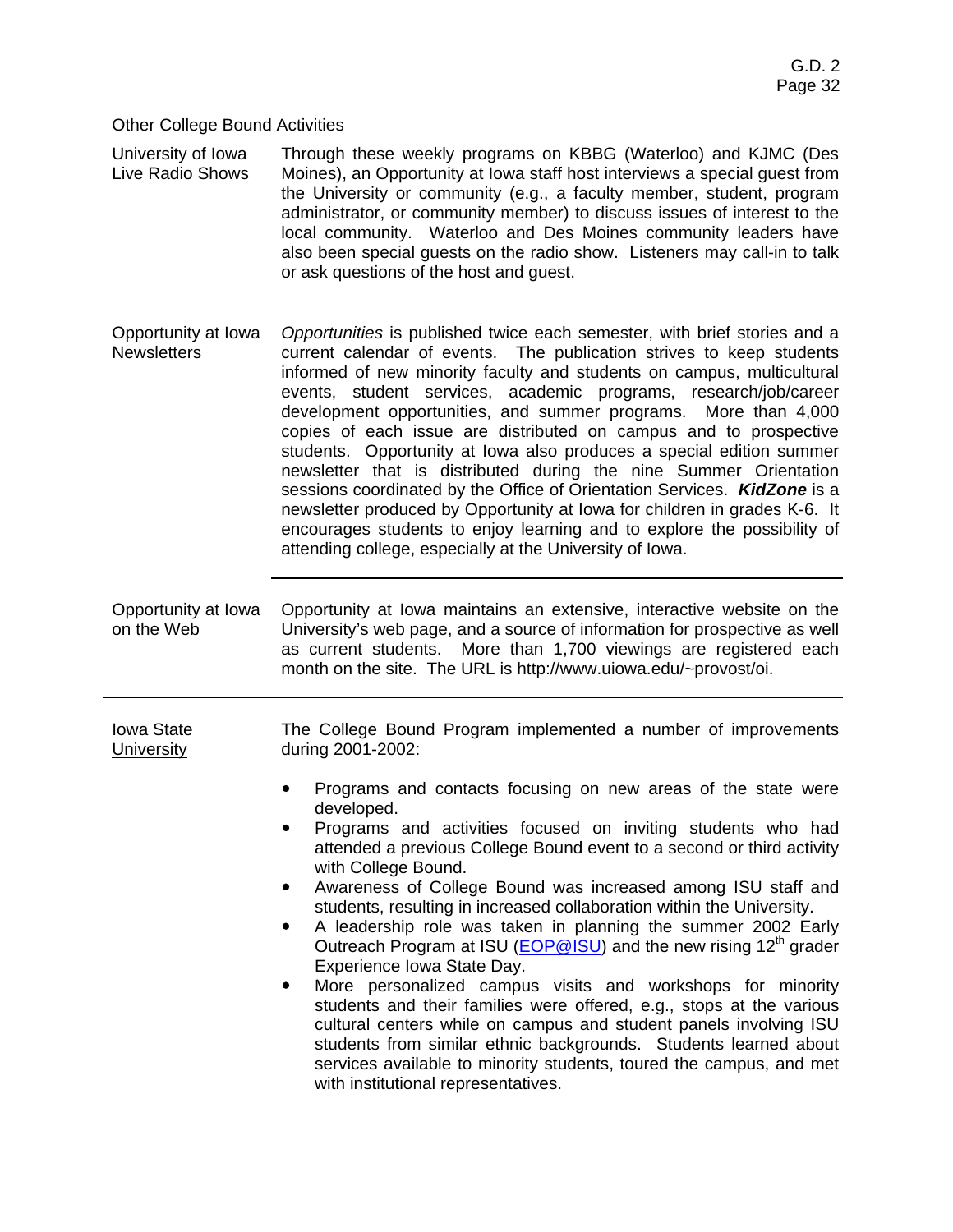- Organized the  $9<sup>th</sup>$  Annual Central Iowa Latino Exposition. High school students from central Iowa, ISU staff, and community members attended the event.
- Offered more leadership/conference opportunities to students who attended previous College Bound events, e.g., White Privilege Conference.
- Developed a partnership with Central College's GEAR-UP Program to offer mentoring services to a high school cohort from Des Moines.
- Parent sessions were offered at several College Bound events, including the PEP Academy Campus Visit, EOP@ISU, Multicultural Vision Program (MVP) interviews, Minority Student Workshop at Christ Apostolic Temple, and the Sanford Community Center Campus Visit. Parents and siblings were encouraged to attend sessions focusing on how to prepare for college and ISU admission requirements.
- College Bound Allocation In 2001-2002, ISU allocated \$94,734 to support the College Bound Program that served 901 Iowa minority students, all of whom were voucher recipients. The following are examples of College Bound activities that were conducted by ISU during the year.
- Multicultural Vision Program (MVP) This program was created to provide up to 100 College Bound participants, in-state minority students with demonstrated need and academic potential, the opportunity to receive a renewable tuition grant if they demonstrate potential. Enrollment presentations and interview sessions were held at nine sites around the state to share information with potential applicants and their families.

Out of the 233 12<sup>th</sup> graders who participated, 182 students applied for admission to ISU; of this number, 116 students were accepted at ISU. ISU offered 100 MVP awards based on financial need for Fall 2002. These 100 students will participate in a University Studies orientation course during the Fall 2002 semester and in other programs and activities, including events for parents and families, throughout their enrollment.

Career, College, and Leadership **Conference** This conference, attended by 140 minority students from the Sioux City tri-state area, focused on academic, leadership, career, and motivational issues. Students attended breakout sessions and participated in a college fair. The breakout sessions showcased ISU and programs and services available to students. Three participants (out of 56  $12<sup>th</sup>$  graders) were accepted at ISU for Fall 2002.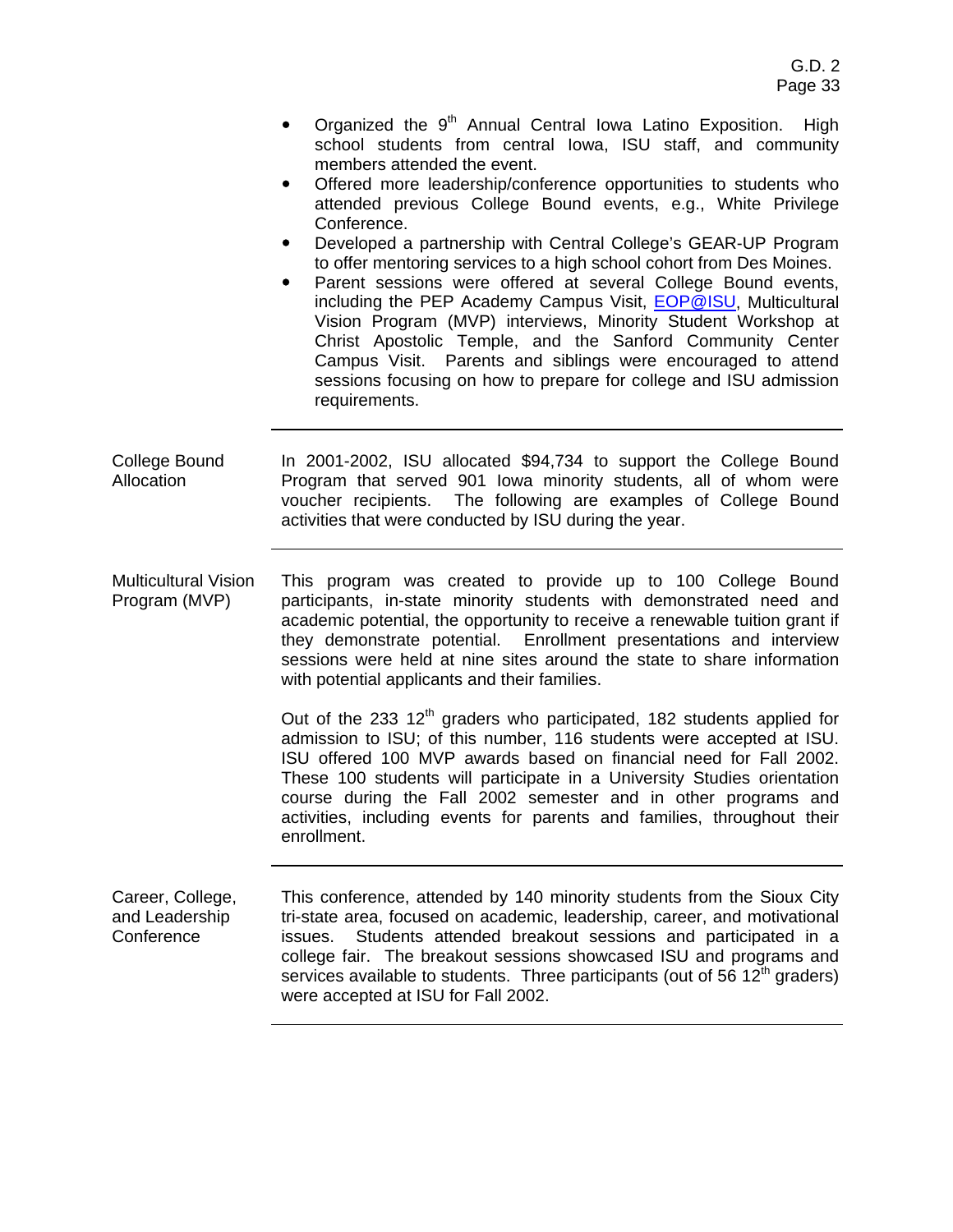Central Iowa Latino College Exposition

This annual event was attended by 90 Hispanic youth in the Central Iowa area. The program offered informational sessions on academics, financial aid, career paths, student panels, and college representatives/booths. Students were also given opportunities to learn about careers. One participant (out of 28  $12<sup>th</sup>$  graders) was accepted at ISU for Fall 2002.

Council Bluffs Minority Student Workshop At this college workshop, 30 ethnic minority students from Abraham Lincoln High School learned about College Bound and received a "Go to College: Here's How" packet. The presentation focused on the benefits of attending college and the differences between 2-year and 4-year colleges; a checklist for each grade level to prepare for college was also distributed. Students attended an enrollment presentation and learned about the programs offered at ISU. One student (out of 16  $12<sup>th</sup>$  graders) was accepted at ISU for Fall 2002.

Christ Apostolic Temple Minority Student Workshop Thirteen ethnic minority students, their parents, and parishioners from Christ Apostolic Temple listened to a presentation on preparing for college and received a "Go to College: Here's How" packet. The presentation focused on programs available to students at ISU, including the Multicultural Vision Program (MVP), Academic Program for EXcellence (APEX), IMAGES, and Carver Academy. They also received a checklist for each grade level outlining specifics on how to prepare for college.

EOP@ISU (Early Outreach Program at ISU) Three separate, week-long residential programs were offered to 128 rising  $8<sup>th</sup>$ ,  $9<sup>th</sup>$ ,  $10<sup>th</sup>$ , and  $11<sup>th</sup>$  grade students. Students who had attended the program the previous year were given priority in admission to the program. The goals of the program were to provide exposure to college life, help explore career options, assist with leadership and teamwork skills, and provide opportunities to interact with ISU staff and students. Students received instruction in math, science, and language arts while participating in hands-on activities and projects. Final projects were presented at the end of each week. Parents and siblings attended opening and closing ceremonies and received information related to college admissions, appropriate pre-college curriculum choices, and financial aid procedures.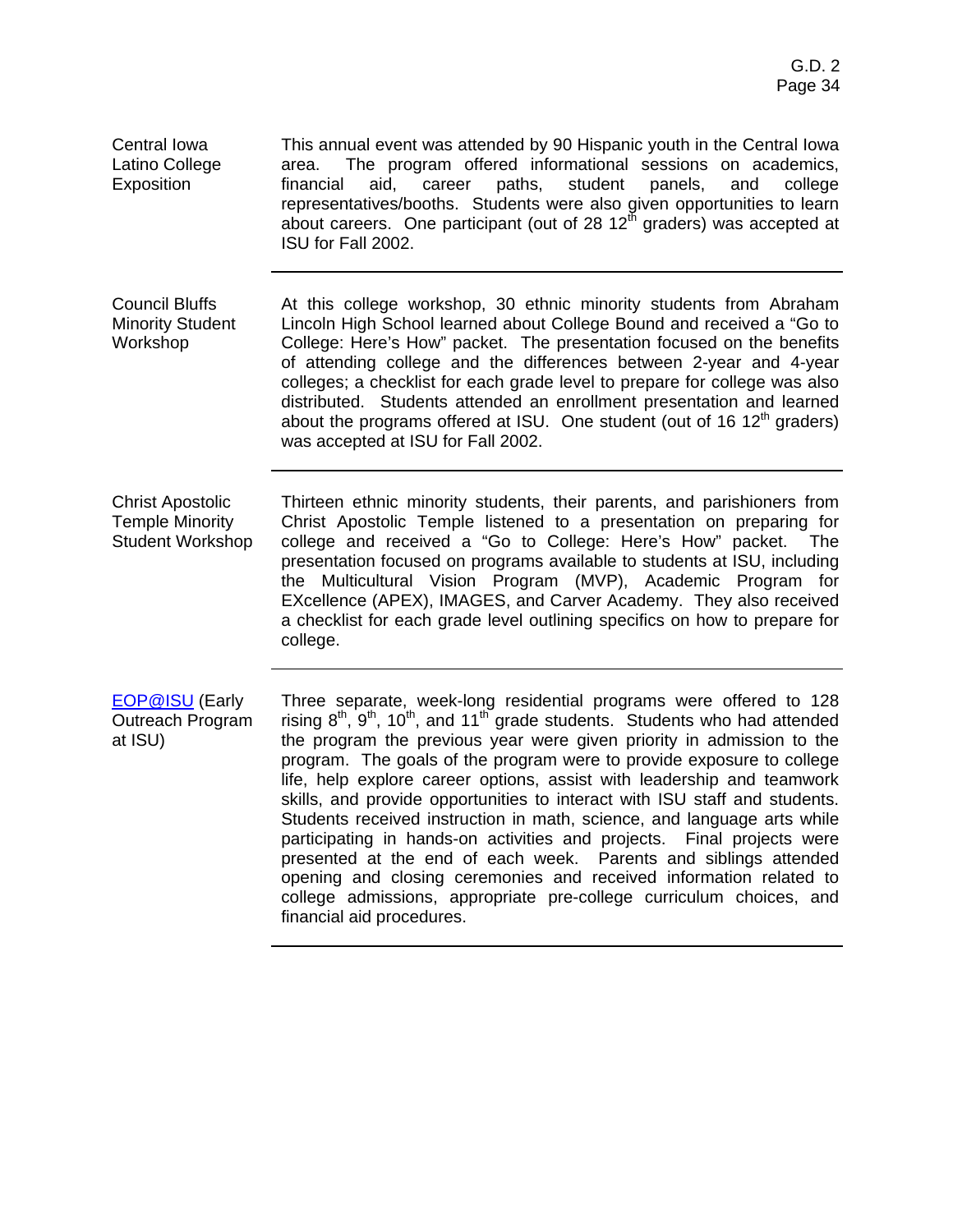Burlington Minority Scholars Program Incentive Grant An incentive grant was awarded to Burlington Community Schools for their Minority Scholars Program. The grant was used to promote and support the program during the year. The program meets throughout the school year, offering a variety of opportunities to its members. A total of 42 minority students had the opportunity to attend a job/career fair, an allschool cultural assembly, the NCAAP Freedom Banquet, hear guest speakers, participate in the DARE program, participate in a mentoring program, and participate in community service projects. Students came to campus for a visit at the end of the year. One (out of seven  $12<sup>th</sup>$ graders) student was accepted at ISU for Fall 2002.

- Minorities in Teaching (MIT) The Minorities in Teaching initiative was implemented through the Each One Teach One (EOTO) mentoring program at ISU. EOTO, created and facilitated by College Bound and the Minority Liaison Officer in the College of Education, matches ISU undergraduate student mentors with minority high school students. The program is intended to help generate interest in education fields through an interactive peer mentoring process and by completing a shared comprehensive project. This year, the program partnered with the GEAR UP program serving Des Moines students at East and North High Schools. ISU students served as mentors to the GEAR UP high school students for a variety of activities, including campus visits. There were 20 minority participants.
- College Campus Visits The purpose of campus visits is to provide an opportunity for ethnic minority students to visit ISU and explore their options. The College Bound Program sponsored nine group and individual visits for 197 minority students during the year. The participants received information from admissions and financial aid staff, received information in the academic discipline of their choice, had opportunities to interact with ethnic minority staff and students, toured the campus, and ate lunch at the residence hall facilities.

The groups included 27 minority students from Burlington High School, 16 from Christ Apostolic Temple, 25 from Des Moines East High School, 19 from Each One Teach One Mentoring Program, nine from Oakridge Neighborhood/Banker's Trust, 23 from PEP Academy, 57 from Sanford Community Center, eight from West Middle School, and 13 from UNI Educational Talent Search. Eleven of the  $32 \t12<sup>th</sup>$  graders who participated in the campus visits were accepted at ISU for Fall 2002.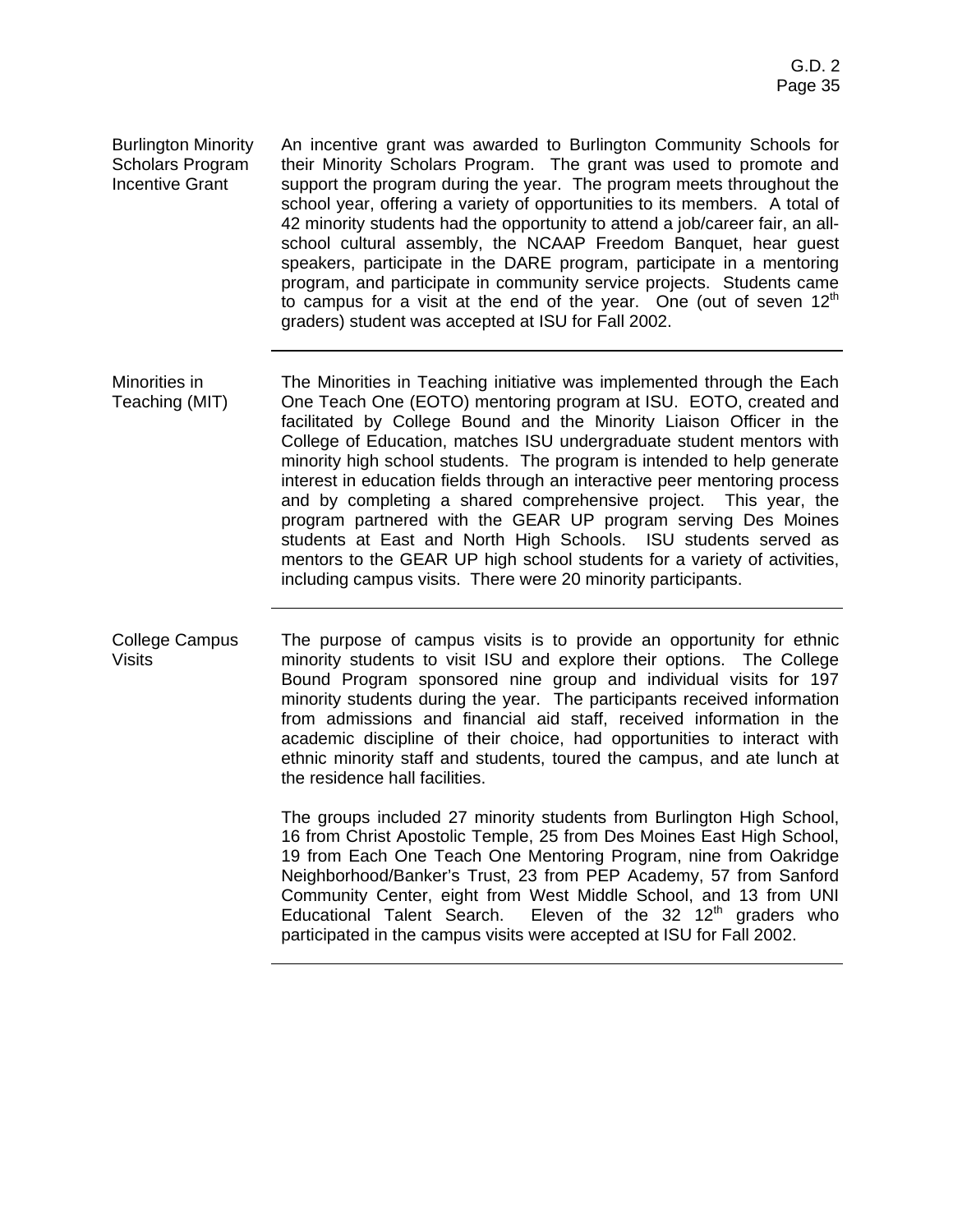| White Privilege | College Bound sponsored the 3 <sup>rd</sup> annual White Privilege Conference, |
|-----------------|--------------------------------------------------------------------------------|
| Conference      | titled "Understanding, Connecting, and Respecting," at Central College         |
|                 | for high school students. Seven minority students attended breakout            |
|                 | sessions exposing them to new ideas, practical tools, and greater              |
|                 | understanding of difficult, critical issues (prejudice, power, and privilege). |
|                 | Distinguished local, national, and international presenters enlightened the    |
|                 | conference participants during the two-day event.                              |

University of Northern Iowa College Bound programs incorporate a variety of activities sponsored by the Office of Admissions, College of Business Administration, and individual University departments/colleges. Activities include campus visitation programs, community/high school visits, and co-sponsored programs. The names of prospective students are entered into UNI's tracking system that provides on-going informational mailings to students from initial inquiry to actual enrollment.

> The Ethnic Student Promoters, a group of UNI students who assist with campus and community programs, provide tours, host visitors for lunch, present panel discussions, and are instrumental in providing a minority student perspective on college life.

College Bound Allocation In 2001-2002, the University allocated \$80,000 to support College Bound activities that were attended by 468 students, 421 of whom were voucher recipients. The following are examples of College Bound activities provided by the University.

Campus Visitation Programs

Meskwaki Summer Youth Campus Visit Twelve participants from the Meskwaki Summer Youth Program visited campus. The visit included an admissions presentation, tour of the campus, lunch on campus, and activity in the Wellness/Recreation Center.

UNI College Fair Twenty-six students from Waterloo/Cedar Falls and the surrounding area participated in the Annual UNI DOME College Fair. Ethnic minority students received a letter acknowledging their participation.

GEAR UP Program Logan Intermediate **School** A total of 61 participants from the Logan Intermediate School GEAR UP Program visited campus. The three visits included admissions presentations, tours of the campus, motivational speakers, and lunch on campus.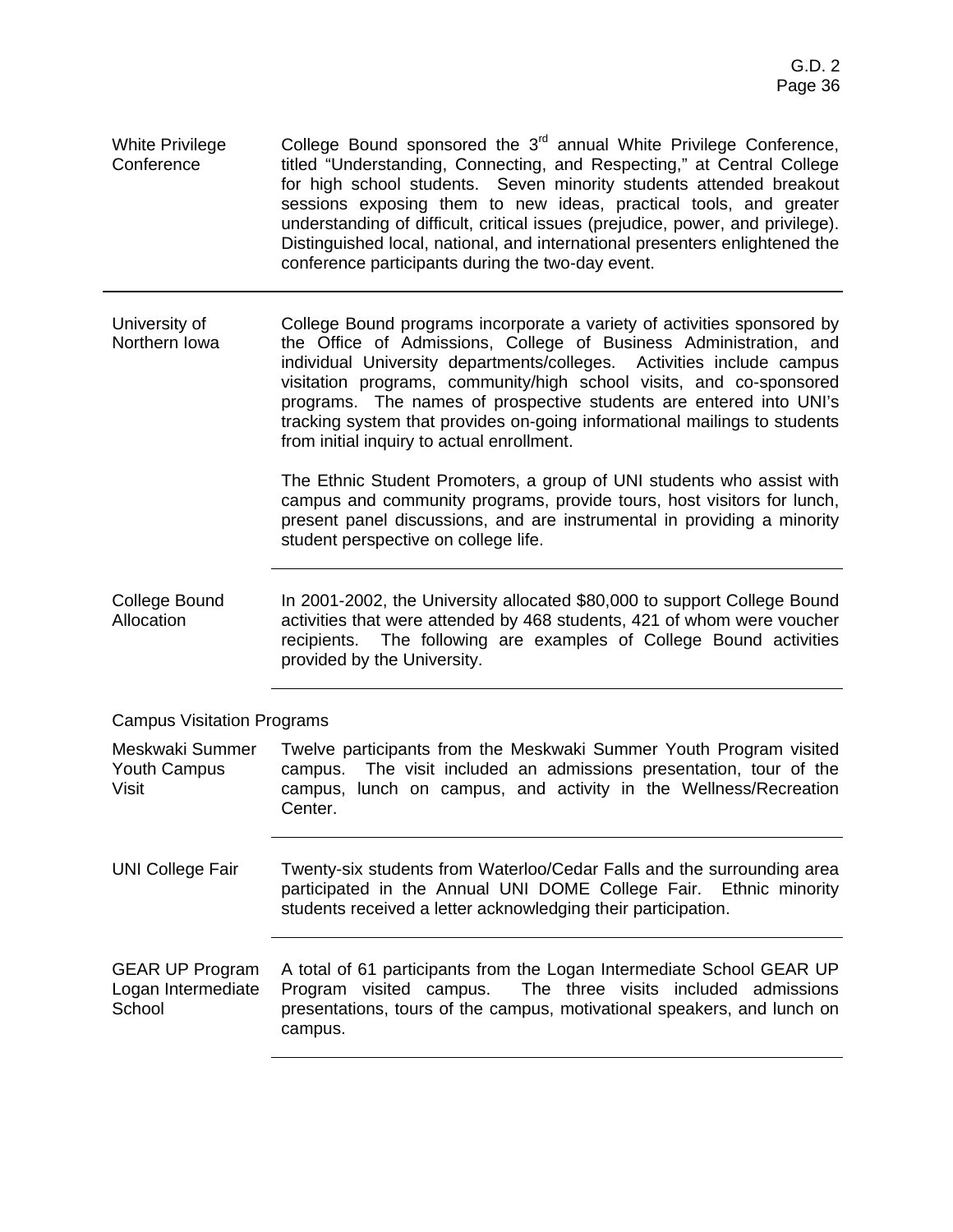| <b>Elk Run Heights</b><br><b>ESL Campus Visit</b>          | Forty-seven elementary school students visited campus and were<br>hosted/mentored for the day by members of the Hispanic/Latino Student<br>Union. Activities included a tour of the campus, lunch, shadowing a<br>college student, and an activity in the Biology Department.                                                                                                                                                                                                                                                                                               |
|------------------------------------------------------------|-----------------------------------------------------------------------------------------------------------------------------------------------------------------------------------------------------------------------------------------------------------------------------------------------------------------------------------------------------------------------------------------------------------------------------------------------------------------------------------------------------------------------------------------------------------------------------|
| PEP Academy<br><b>Campus Visit</b>                         | Thirty participants from the Partners in Education (PEP) Program in Des<br>Moines visited campus and participated in presentations on admission<br>requirements, financial aid/scholarships, and student support services.<br>The visit also included lunch on campus and attendance at a UNI football<br>game. Parents accompanied the students and attended all of the<br>sessions.                                                                                                                                                                                       |
| <b>Educational Talent</b><br>Search Campus<br><b>Visit</b> | Thirteen participants from the UNI Educational Talent Search Program<br>from East and Expo High Schools visited campus. The visit included an<br>admissions presentation, tour of the campus, and a visit to student<br>support services.                                                                                                                                                                                                                                                                                                                                   |
| <b>Cedar Rapids</b><br><b>Campus Visit</b>                 | Four students from Cedar Rapids Washington and Metro High Schools<br>The program included presentations on admission<br>visited campus.<br>requirements, financial aid, support services, a student panel, campus<br>tour, and lunch in one of the dining centers.                                                                                                                                                                                                                                                                                                          |
| Sioux City<br><b>Campus Visit</b>                          | Six students from Sioux City High Schools visited campus. The program<br>included presentations on admission requirements, financial aid, support<br>services, a student panel, campus tour, and lunch in one of the dining<br>centers.                                                                                                                                                                                                                                                                                                                                     |
| Waterloo Hispanic<br>Middle School<br>Visit                | There were 48 participants in this program focused on sparking the<br>interest in science of middle school Hispanic students from Waterloo.<br>The activities included encouraging academic performance, a tour of the<br>UNI Greenhouse, and science mini-workshops taught by UNI Science<br>Education students. Tours of the campus and the Wellness Recreation<br>Center were included in the day's activities. UNI Ethnic Student<br>Promoters, members of the Hispanic/Latino Student Union, and UNI<br>science education students assisted in hosting these students. |
| Coe College<br><b>Upward Bound</b><br>Program              | Fifteen participants heard presentations on admissions, financial aid, and<br>student support services. The visit also included a campus tour and<br>lunch in the dining center.                                                                                                                                                                                                                                                                                                                                                                                            |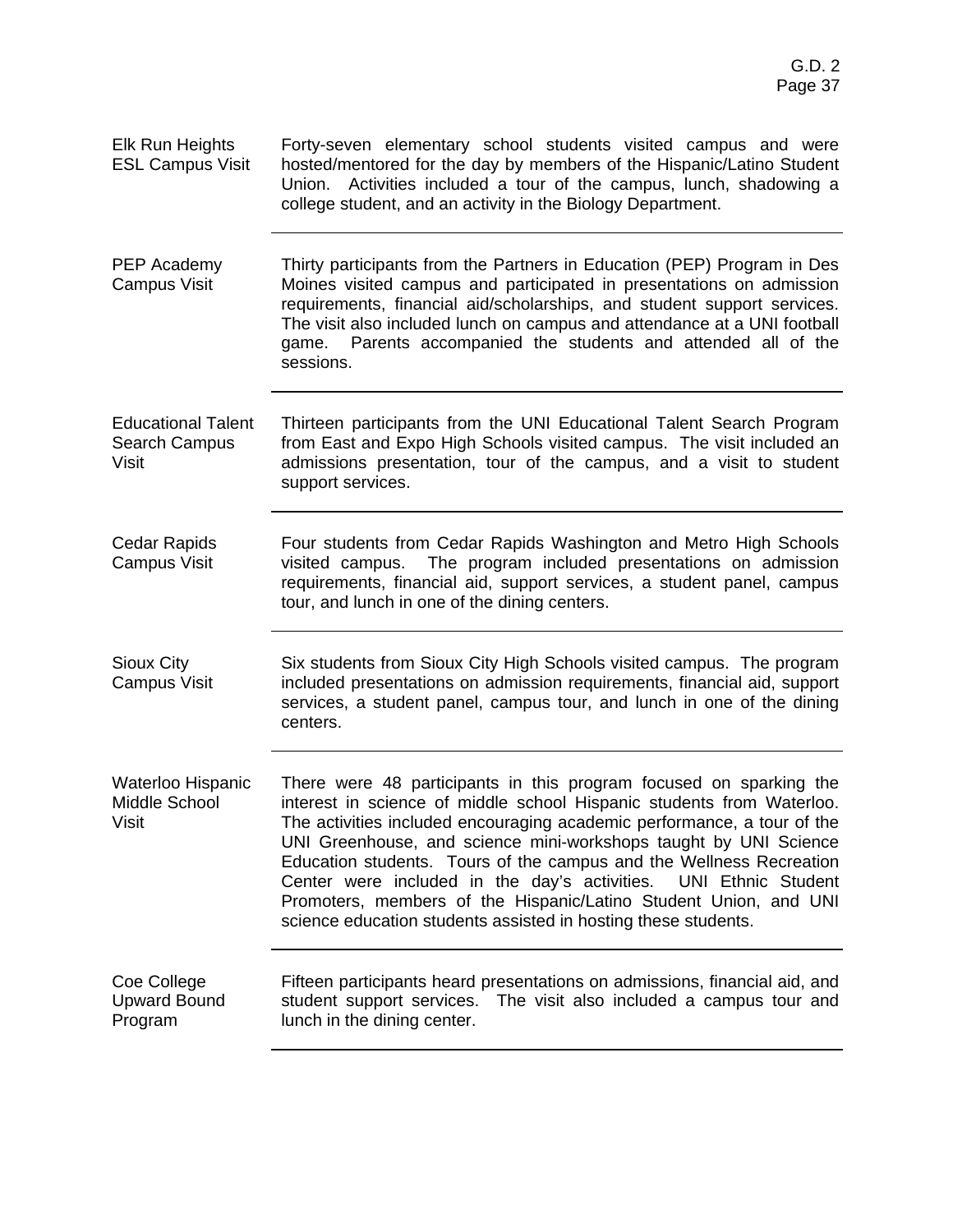Community Programs/High School Visits

| Meskwaki Summer<br>Youth College<br>Fair               | There were nine participants at this Meskwaki Summer Youth<br>Employment Program, a career and college fair. UNI Meskwaki alumni<br>were available to talk about opportunities at UNI.                                                                                                                                                                                                                                                                                                                                  |  |  |  |  |  |  |
|--------------------------------------------------------|-------------------------------------------------------------------------------------------------------------------------------------------------------------------------------------------------------------------------------------------------------------------------------------------------------------------------------------------------------------------------------------------------------------------------------------------------------------------------------------------------------------------------|--|--|--|--|--|--|
| <b>Multicultural Future</b><br><b>Teachers Academy</b> | Four East High School students, eight West High School students, and<br>seven Central Intermediate School students were given the opportunity to<br>learn about the Multicultural Future Teachers Academy.                                                                                                                                                                                                                                                                                                              |  |  |  |  |  |  |
| <b>High School Visits</b>                              | Specifically arranged programs for lowa high school minority students<br>included presentations on admission requirements, procedures for<br>admission, and information on housing, financial aid, and student support<br>services programs. Visits were arranged through high school guidance<br>counselors, Minority Achievement Program (MAP) coordinators, or school<br>personnel who work with minority students.                                                                                                  |  |  |  |  |  |  |
|                                                        | There were 20 participants from Cedar Rapids Washington High School<br>and 39 participants from all other high school visits.                                                                                                                                                                                                                                                                                                                                                                                           |  |  |  |  |  |  |
| <b>Co-Sponsored Programs</b>                           |                                                                                                                                                                                                                                                                                                                                                                                                                                                                                                                         |  |  |  |  |  |  |
| Sioux City<br>Leadership<br>Conference                 | This annual Leadership Conference for minority students from Sioux City<br>and the surrounding area provides students with an opportunity to meet<br>admission representatives from various colleges and universities,<br>participate in small group presentations, listen to a motivational speaker,<br>and meet with college students. Approximately 350 lowa high school<br>students attended this conference, which was co-sponsored by UNI, SUI,<br>ISU, and the Sioux City School District.                       |  |  |  |  |  |  |
| Latino Exposition                                      | This was the ninth annual program for Latino students from Des Moines<br>and surrounding communities.<br>Activities included a presentation on<br>college preparation, a college fair, motivational speakers, campus tours<br>of Simpson College, financial aid information, and information on campus<br>Approximately 200 middle and high school students from Des<br>life.<br>Moines, Perry, and Marshalltown participated. The co-sponsors included<br>UNI, SUI, ISU, Drake University, Simpson College, and DMACC. |  |  |  |  |  |  |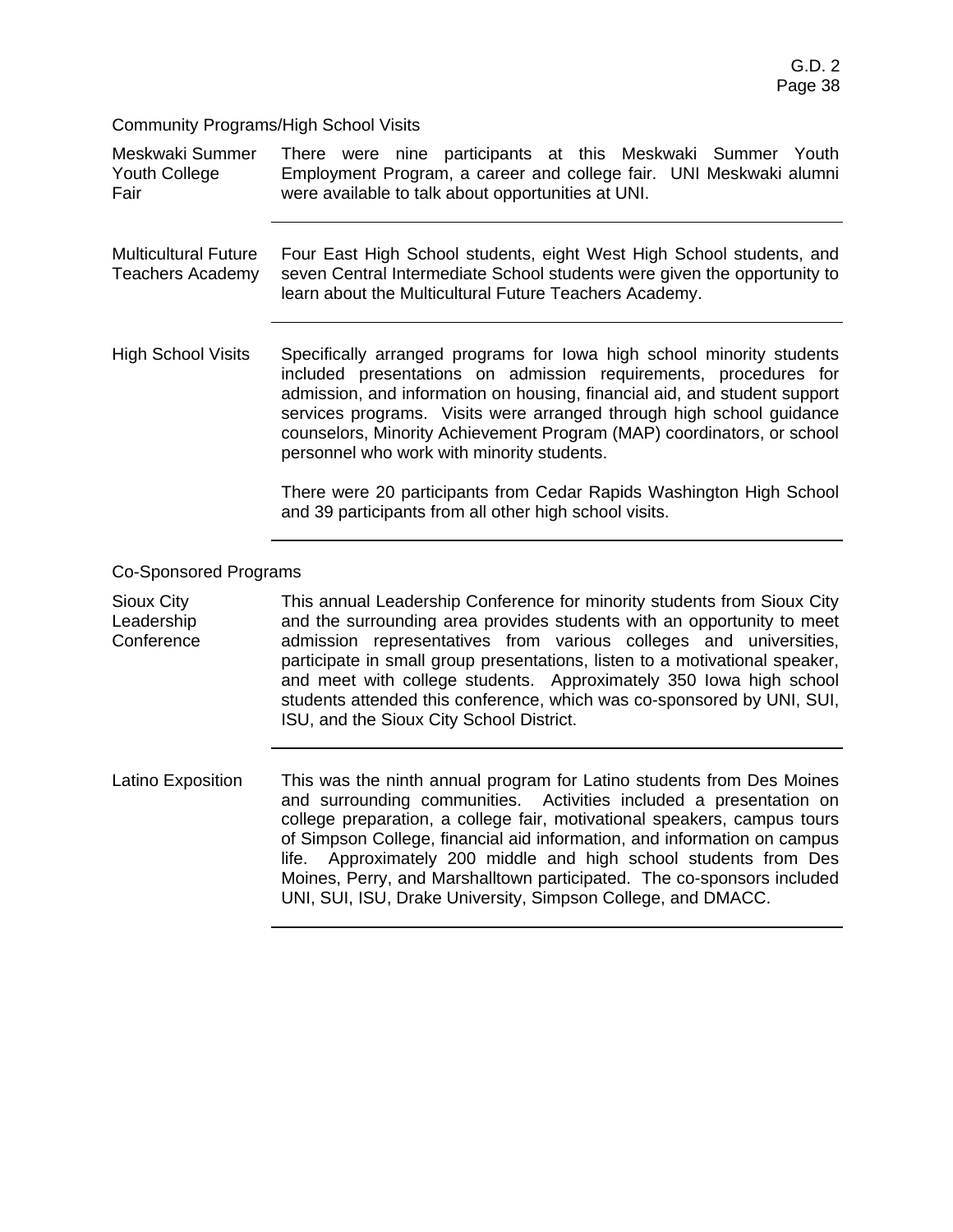| Multicultural<br><b>Resource Guide</b> | This quide was developed and distributed to new freshmen and transfer<br>students in the fall semester. The guide is a reference for                                                                                        |
|----------------------------------------|-----------------------------------------------------------------------------------------------------------------------------------------------------------------------------------------------------------------------------|
|                                        | African-American, Native American, Asian-American, and Latino<br>students, faculty, and staff. It contains information regarding on-campus                                                                                  |
|                                        | resources, such as traditions and events, ethnic student organizations,<br>multicultural courses, and a directory of minority faculty and staff.<br>Off-campus information includes places of worship, barber/beauty shops, |
|                                        | and ethnic restaurants and grocery stores.                                                                                                                                                                                  |

- **Multicultural** Recruitment Guide The purpose of the Guide, which is a supplement to the UNI Viewbook, is to highlight the University's minority services, courses, and faculty/staff to prospective students. The Guide profiles successful students, describes services designed for minority students' success, admission requirements, and financial aid information.
- **Community Colleges** Community colleges with substantial minority enrollments were targeted for special visits. Contact was made with the minority student advisors or designated counselors to inform interested students of upcoming visits. Subsequent to the visits, the admissions tracking system provided periodic information to prospective students.

Minorities In Teaching (MIT) **Scholarships** MIT scholarships are provided to eligible MIT high school participants who enroll at UNI and pursue a major in teaching. Eligible students are also supported through the IMAGES program as well as other financial aid provided by UNI, local, state, and federal programs. Sixty students received MIT scholarships during 2001-2002. The Lily Nina Furgerson Scholarship was awarded to one student during 2001-2002.

- Evaluation of College Bound **Activities** The institutions continue to evaluate the effectiveness of College Bound activities and cite the following examples as particularly useful in attracting students:
- University of Iowa At the University of Iowa, the pre-college summer programs and college visits have shown great success in recruiting students to the University. In 2001-2002, there were 280 participants in the pre-college summer programs. These residential programs allow students to participate in a variety of specialty areas, including science, teaching, music, art, and journalism.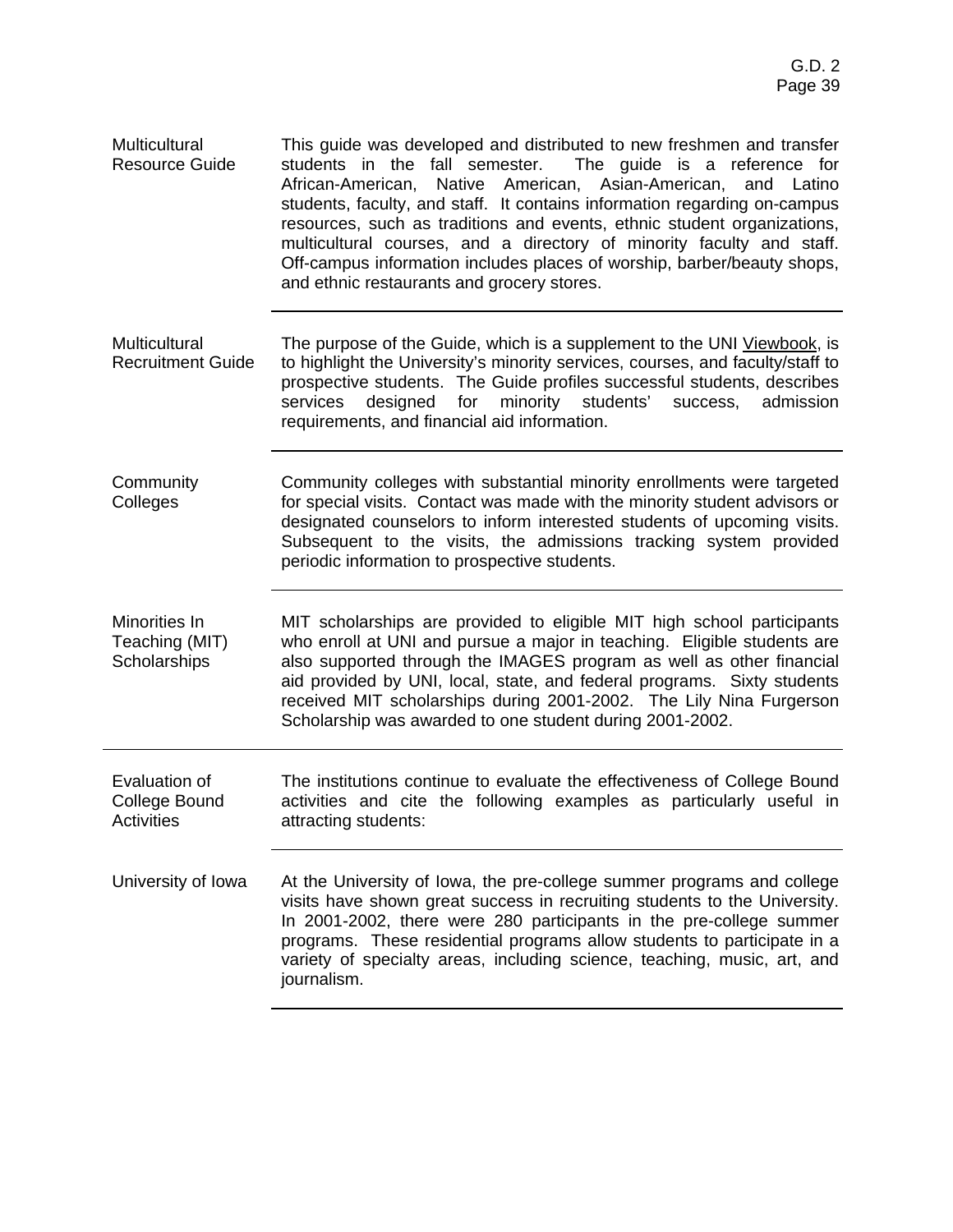- Iowa State **University** The Multicultural Vision Program (MVP) was created to provide up to 100 College Bound participants, in-state minority students with demonstrated financial need, the opportunity to receive a renewable tuition grant if they demonstrate potential in ways that go beyond class ranking or test scores. As part of the selection process, students attend programs and participate in interviews. ISU staff visit with the candidates and their families regarding their options at ISU through the MVP. The award recipients will participate in a University Studies orientation course during the Fall 2002 semester and in other programs and activities, including events for parents and families, throughout their enrollment.
- University of Northern Iowa The College Bound campus visits are the most successful element in the decision-making process. During a campus visit, prospective students learn about admission requirements and procedures, about financial aid, and visit a class in session. UNI Ethnic Student Promoters guide prospective students, parents, and counselors on campus tours, accompany them to lunch in a dining center, and present "Life as a UNI student." The focus of the visits is to encourage middle and senior high school students to pursue post-secondary education. Programs are designed according to the age and grade level of the participants.

Iowa General Assembly

In compliance with lowa Code, Chapter 262.93, the College Bound and IMAGES Report will be submitted to the Iowa General Assembly.

Approved:

dg/h/sfa/sept02gd6.doc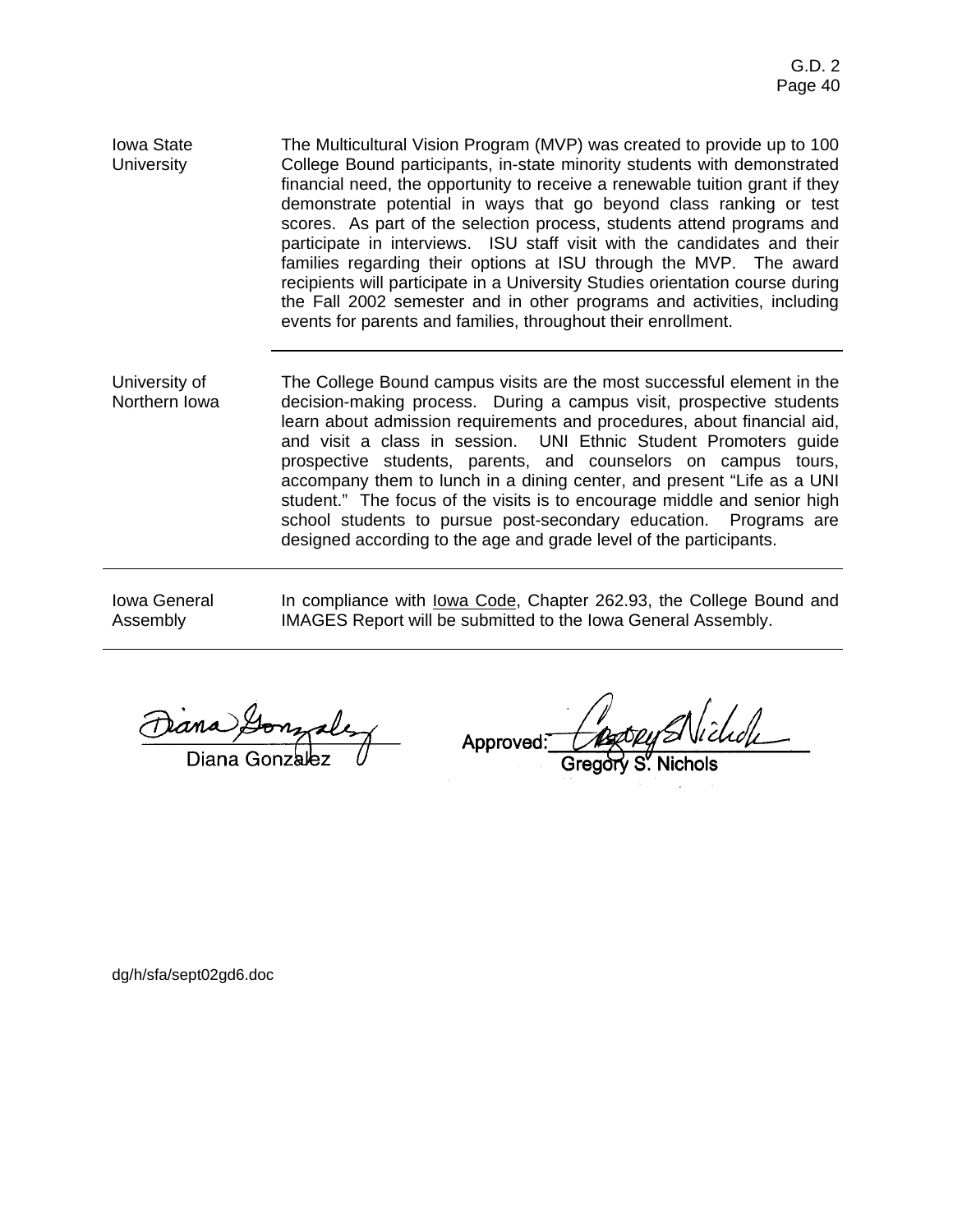### **APPENDIX A**  GLOSSARY

- College Bound College Bound programs consist of campus visits, summer programs, and partnerships between universities, communities, and schools. Participating students gain a broader awareness of different cultures, stronger academic skills, and a sense of comfort with the campus environment. In particular, students come to realize that college can be part of their future.
- Debt Repayment **Counseling** All three institutions indicated that students are counseled on debt repayment when students first take a loan and before they exit the university. Students may seek and receive further counseling at any other time.

The Regent universities have implemented the following procedures to apprise students of their financial obligations:

- Financial award letters that include cumulative loan information;
- Interactive software that allows students to access their records and calculate loan amortization;
- U.S. Department of Education literature that provides repayment information in prominent locations; and
- Counseling on other options, such as employment and reducing costs of living.

Economic Growth and Tax Relief Reconciliation Act of 2001

Several provisions of this Act apply to parents who are saving or paying for college expenses:

- Up to \$5,250 in annual employer-provided educational assistance for graduate and professional studies is allowed.
- The income eligibility for student loan interest deduction has been increased for single taxpayers and for married taxpayers who file jointly. After 2002, income eligibility will be adjusted annually for inflation. The 60-month limit on tax deductibility for interest paid on student loans was eliminated.
- Tax-free treatment of withdrawals from qualified tuition plans is allowed.
- ! The annual contribution for education IRAs is increased from \$500 to \$2,000 per year; the income eligibility is increased also.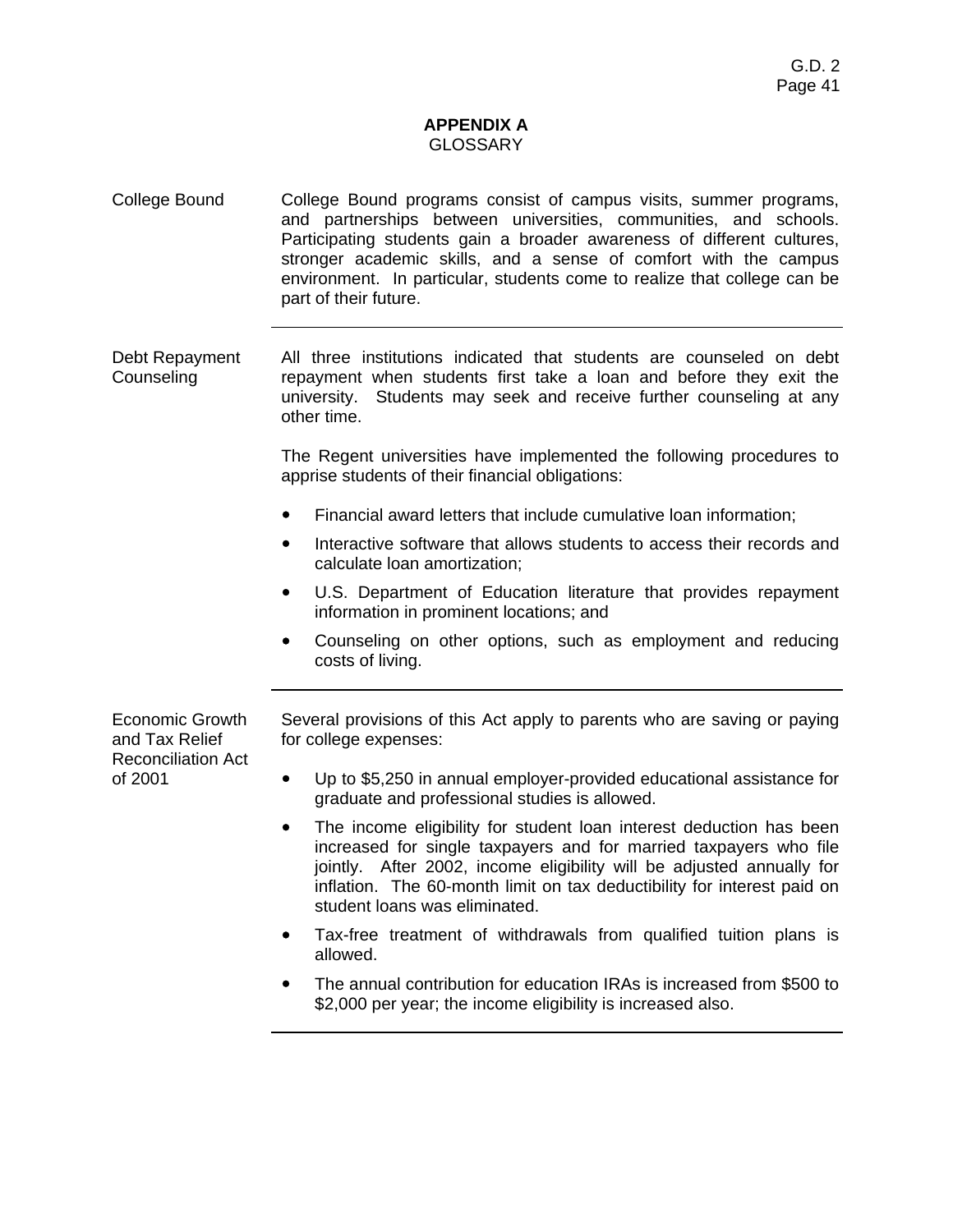- Expected Family Contribution (EFC) The Expected Family Contribution (EFC) is an amount that the student and his/her family are expected to contribute toward the student's education. If the EFC is below a certain amount, the student will be eligible for a Federal Pell Grant, assuming all other eligibility requirements are met. The EFC data elements may be adjusted under certain circumstances, e.g., the EFC may be adjusted to consider the family's elementary and secondary tuition expenses, their medical and dental expenses not paid by insurance, unusually high child care expenses, a family member's recent unemployment, a parent's own education expenses, or other changes in a family's income, a family's assets, or a student's status.
- Federal Direct Student Loan Program The Federal Direct Student Loan program has had a major positive impact on the student borrower population. In 1999, the U.S. Department of Education announced a package of three discounts for all students who borrow under the Direct Loan program. The package of discounts includes: (1) a 1% point reduction in the up-front loan origination fee from four percent to three percent; (2) a .25% point interest rate deduction for borrowers who pay off loans electronically; and (3) a .6% point interest rate deduction for borrowers who consolidate their loans while they are in school or during the six-month grace period before they enter the repayment period.
- Federal Graduate Stafford Loan The Federal Graduate Stafford Loan is the same as the undergraduate loan, except that graduate students may borrow up to \$18,500 for graduate school and up to \$38,500 for medical school.
- Federal Parent Loan for **Undergraduate** Students (PLUS) The Federal PLUS is a simple interest, government guaranteed, no collateral loan. The interest rate effective through June 2002 is 6.79%. The interest rate is capped at 9.0%. Parents may be eligible to borrow up to the total cost of college less all financial aid received. Parents are eligible for the PLUS if they meet the minimum government credit requirements. Parents begin repayment 30 days after the final disbursement for the academic year. The PLUS is based on a ten-year repayment plan with no prepayment penalties.
- Federal Pell Grant A Federal Pell Grant, unlike a loan, does not have to be repaid. Pell Grants are awarded only to undergraduate students who have not earned a bachelor's or professional degree.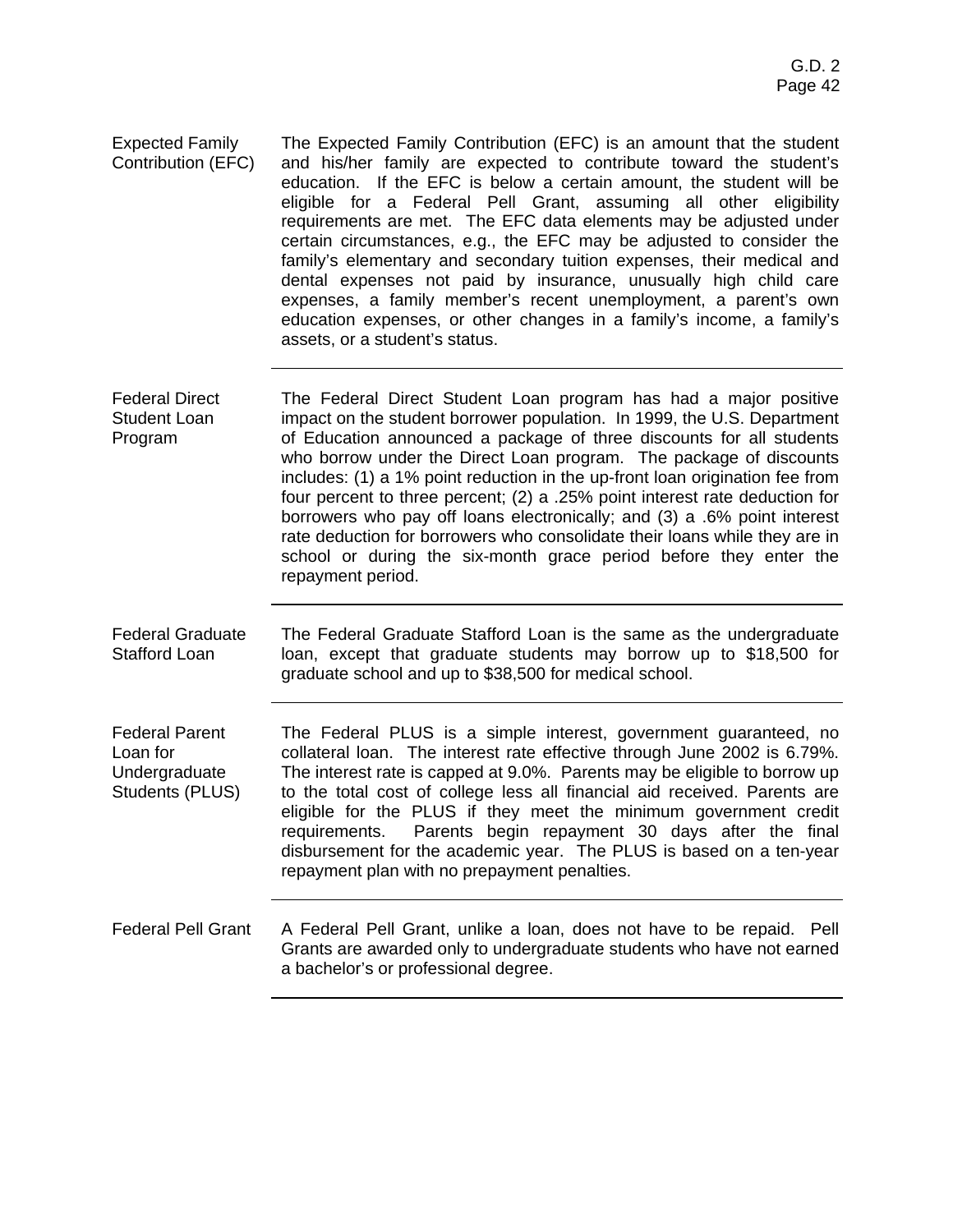Federal Perkins Loan A Federal Perkins Loan is a low-interest (5%) loan for both undergraduate and graduate students with exceptional financial need. The school is the lender. The loan is made with government funds with a share contributed by the school. The student must repay the loan to the school. Depending on when the student applies, the level of need, and the funding level of the school, the student can borrow up to \$3,000 for each year of undergraduate study; \$5,000 for each year of graduate or professional study. A Perkins Loan borrower is not charged any fees. However, if the student skips a payment, makes a late payment, or makes less than a full payment, the student may have to pay a late charge in addition to any collection costs.

Federal **Supplemental Educational** Opportunity Grant (FSEOG) A Federal Supplemental Educational Opportunity Grant (FSEOG) is for undergraduates with exceptional financial need, i.e., students with the lowest expected family contributions and gives priority to students who receive Federal Pell Grants. An FSEOG does not have to be paid back. There is no guarantee that every eligible student will be able to receive an FSEOG; students at each school may be awarded an FSEOG based on the availability of funds at that school. The student can receive between \$100 and \$4,000 a year, depending on the date of application, level of need, funding level of the school, and policies of the school's financial aid office.

> The Federal Undergraduate Stafford Loan is a simple interest, government guaranteed, no collateral loan. The interest rate effective through June 2002 is 5.35% while in school and 5.99% after leaving school. The interest rate is capped at 8.25%. Students may borrow while in school and begin repayment six months after leaving school or graduating. Dependent students may borrow between \$2,625 and \$5,500, depending on their educational level. Independent students may borrow between \$6,625 and \$10,500 depending on their educational level.

Iowa Minority Academic Grants for Economic Success (IMAGES)

Federal

Undergraduate Stafford Loan

> IMAGES grants help students who enter the University of Iowa, Iowa State University, or the University of Northern Iowa and demonstrate financial need. An IMAGES grant is limited to a student's yearly financial need or \$3,500, whichever is less. This grant helps to cover tuition and room and board, and supplements other sources of funding. To receive priority consideration for an IMAGES grant, a student must be African-American, Native American, Hispanic-American, or Asian-American, and participate in at least only College Bound program between  $7<sup>th</sup> - 12<sup>th</sup>$ grades.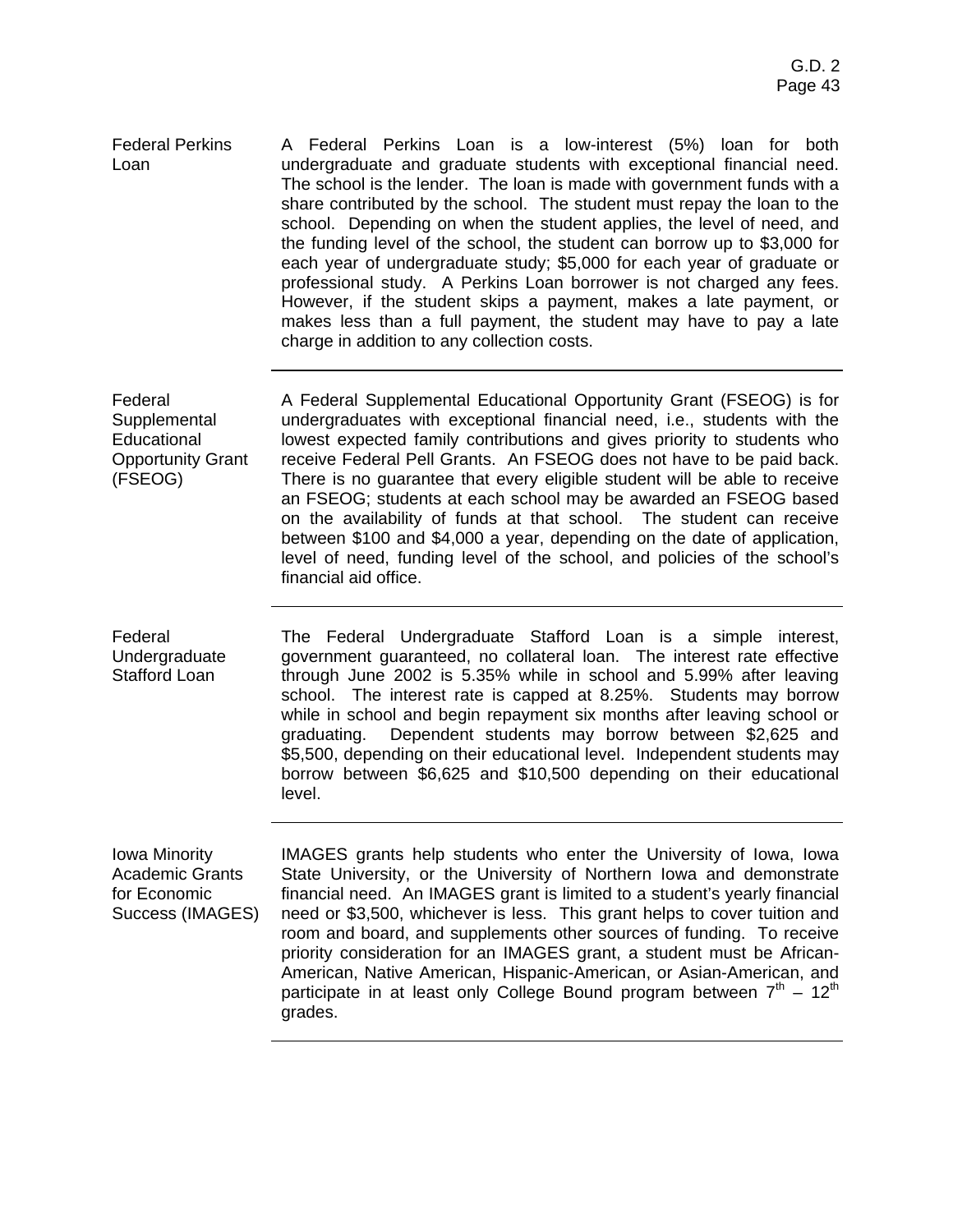- Master Promissory Note The Master Promissory Note reduces the turnaround time on borrowing because there is no longer a need for continuing students to sign new promissory notes. Beginning in 2000-2001, students who borrowed direct student loans received an immediate rebate on the origination fee equal to 1.5% of the loan. Over a standard ten-year loan, the rebate amounts to an interest rate reduction of .24 percentage points per year. Non-Traditional **Student** For financial aid purposes, undergraduate students at the Regent universities are defined as non-traditional if they are at least 24 years of age or are single with a dependent child. Partnership Loan Program The Partnership Loan Program is a private, non-need-based loan, which allows students to borrow the difference between the cost of attendance and any other financial aid awarded. The program has flexible features that enable families to choose conditions that best meet their personal circumstances. These features include the choice between a fixed or variable interest rate, three repayment options, and optional co-borrower provisions. Racial/Ethnic Minority Student A racial/ethnic minority student is defined as a person who is African-American, Hispanic-American, Asian-American/Pacific Islander, or American Indian/Alaska Native. Subsidized Loan A subsidized loan is awarded on the basis of financial need. The student will not be charged any interest before beginning repayment or during authorized periods of deferment. The federal government subsidizes the interest during these periods. Types of Loans There is a variety of loan programs available to students and their parents: ! Federal Perkins Loan is a low-interest loan for students with exceptional financial need; Federal Stafford Loan is a simple interest, government guaranteed, no collateral loan; ! Federal PLUS (Parent Loan for Undergraduate Students) is a simple interest, government guaranteed, no collateral loan; parents are eligible for the PLUS if they meet the minimum government credit requirements;
	- Partnership Loan and Parent Partnership Loan are private, non-need based loans that have flexible features, such as a choice between a fixed or variable interest rate.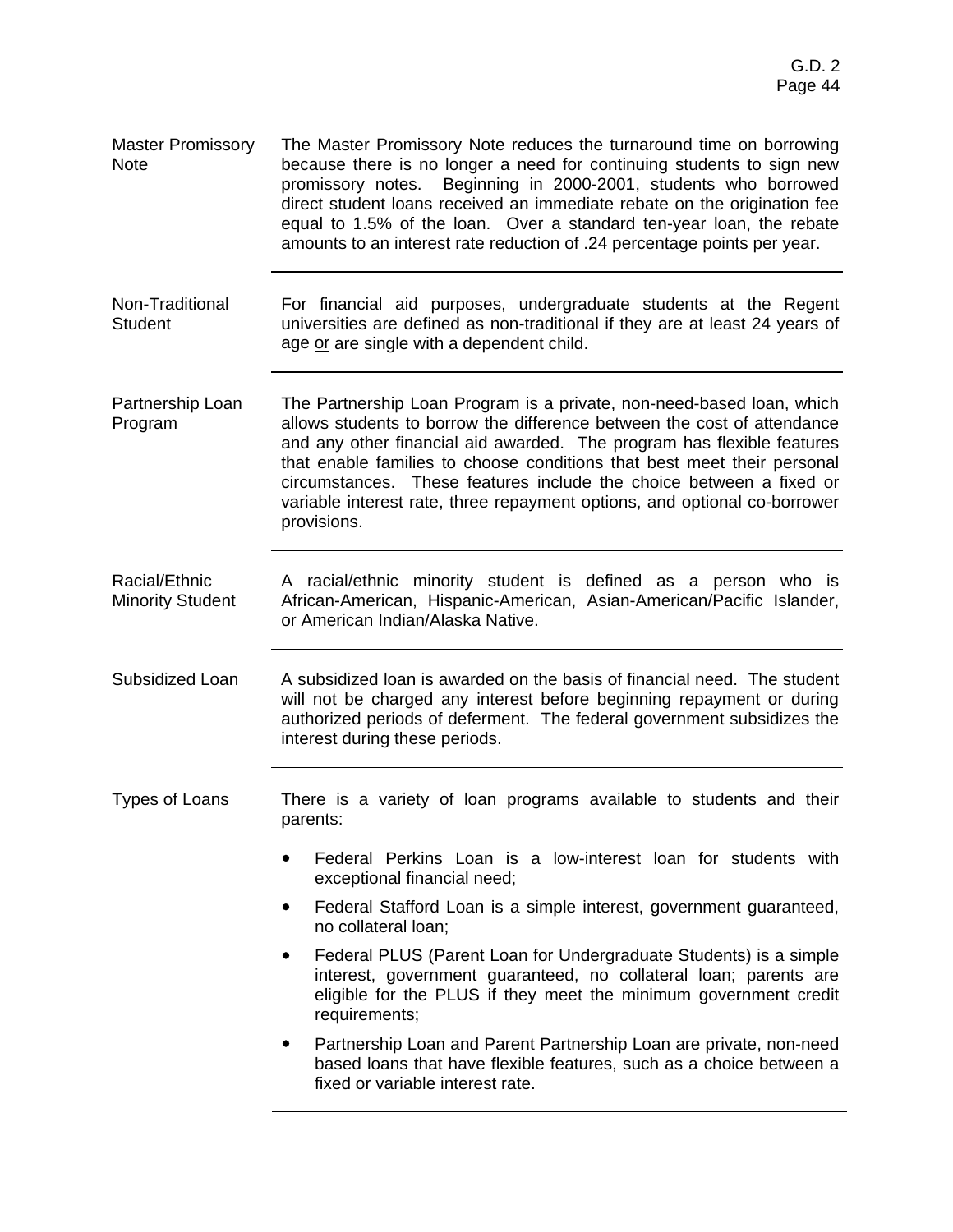- Unmet/Overmet Financial Need Unmet/overmet financial need is calculated by subtracting the expected family contributed (EFC) and the assistance (grants, scholarships, loans, and employment) provided by the institution or other sources from the cost of attendance (tuition, fees, books, and room and board).
- Unsubsidized Loan An unsubsidized loan is not awarded on the basis of need. The student will be charged interest from the time the loan is disbursed until it is paid in full. If the interest is allowed to accumulate, it will be capitalized, i.e., the interest will be added to the principal amount of the loan and additional interest will be based on the higher amount.
- Work-Study Funds Work-study funds come from federal and state programs in which a maximum of 75% of the wages is covered by the federal or state program. However, the institution may choose to cover more than 25% of the wages through internal allocations. The federal government covers 100% of the wages for students who are employed in community service positions, such as America Reads<sup>21</sup> and America Counts<sup>22</sup>. The federal government covers 75% of the wages for students who are employed in community-based organizations; the employing organization covers the other 25% of the wages. The Regent institutions typically exceed the minimum required (7%) by the U.S. Department of Education for community service awards.

  $21$  Federal initiative to improve elementary students' reading skills.<br> $22$  Federal initiative to improve elementary students' math skills.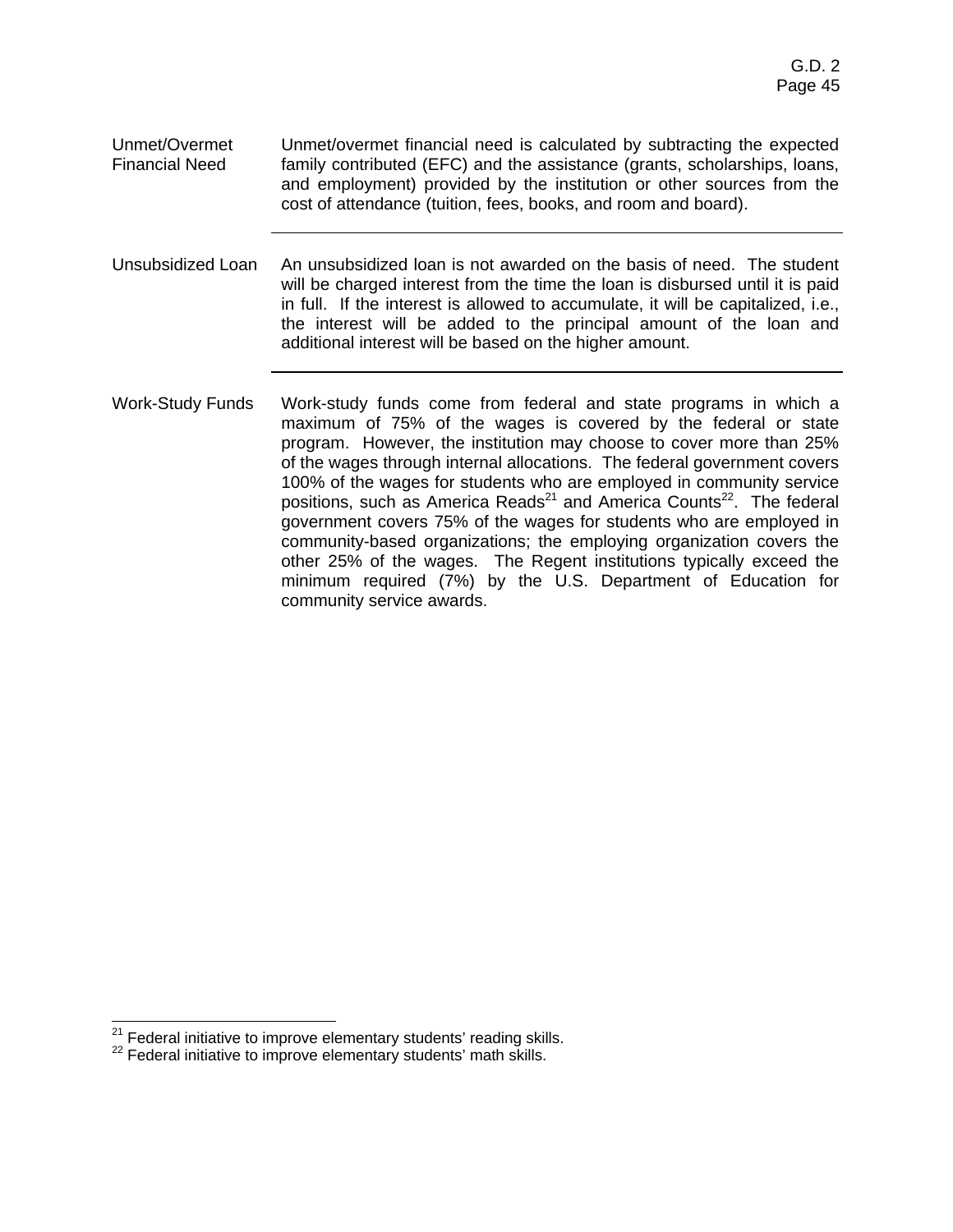#### **APPENDIX B**  FIVE-YEAR COMPARISON BY NUMBER OF STUDENT FINANCIAL AID AWARDS

The next two pages set forth tables showing five-year comparisons of the percent of student financial awards provided at each university by category (grants, loans, employment).



# **Five-Year Comparison by Number of Student Financial Aid Awards University of Iowa**

**Five-Year Comparison by Number of Student Financial Aid Awards Iowa State University** 

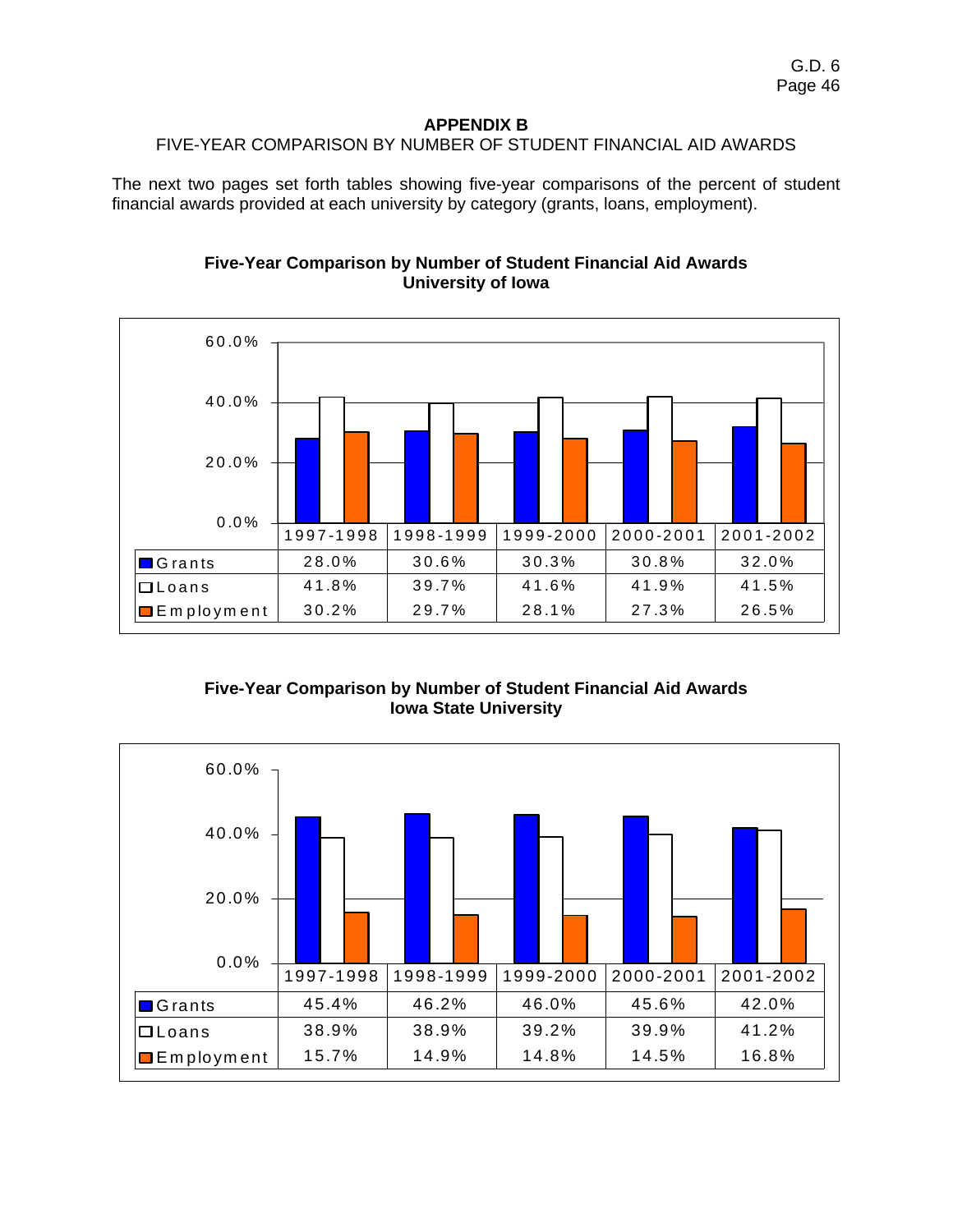

**Five-Year Comparison by Number of Student Financial Aid Awards University of Northern Iowa** 

# **Five-Year Comparison by Number of Student Financial Aid Awards Regent Universities**

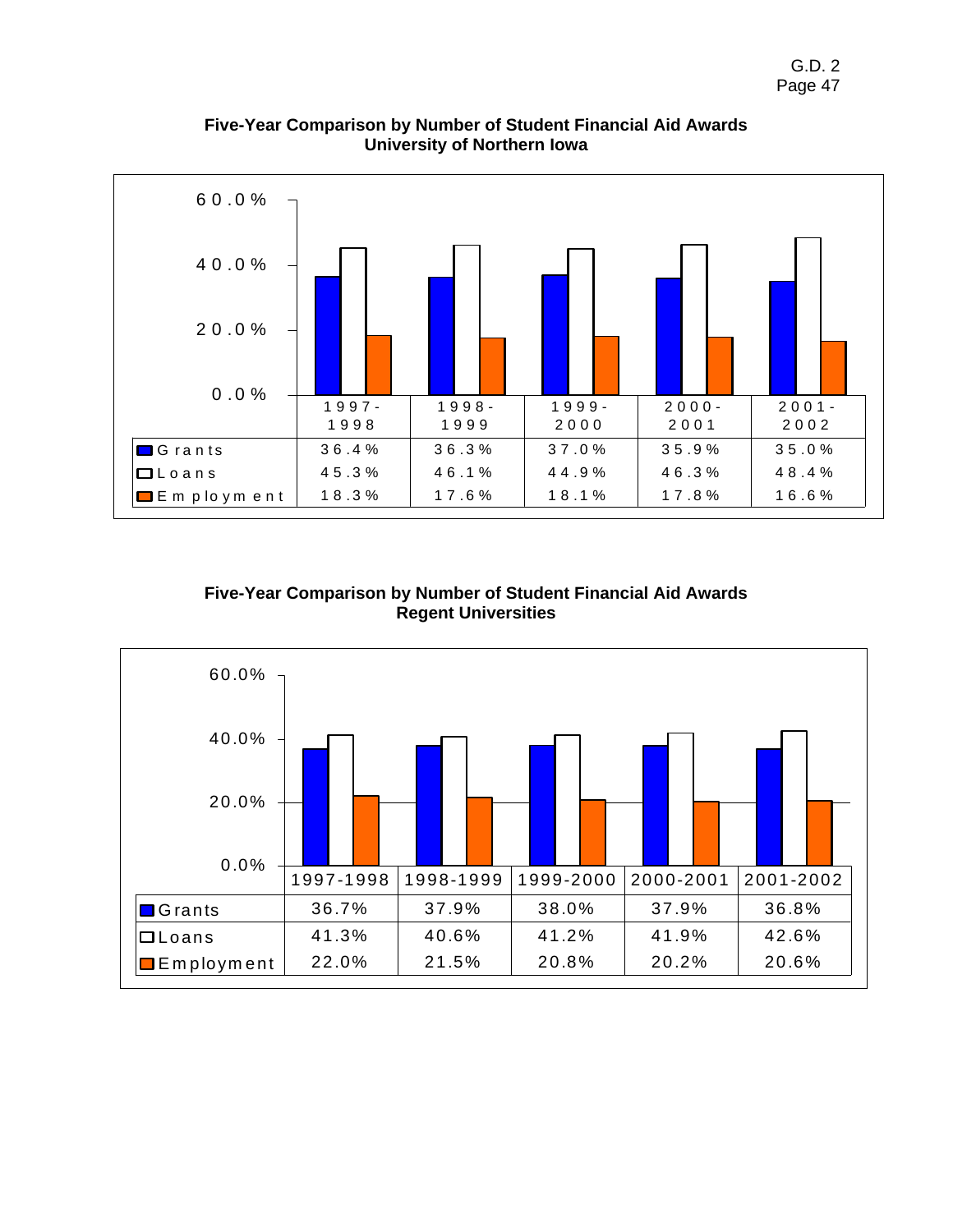## **APPENDIX C**  FIVE-YEAR COMPARISON BY AMOUNT (\$) OF STUDENT FINANCIAL AID AWARDED

The next two pages set forth tables showing five-year comparisons of the percent of student financial aid awards at each university by category (grants, loans, employment).

# **Five-Year Comparison by Amount (\$) of Student Financial Aid Awarded University of Iowa**



## **Five-Year Comparison by Amount (\$) of Student Financial Aid Awarded Iowa State University**

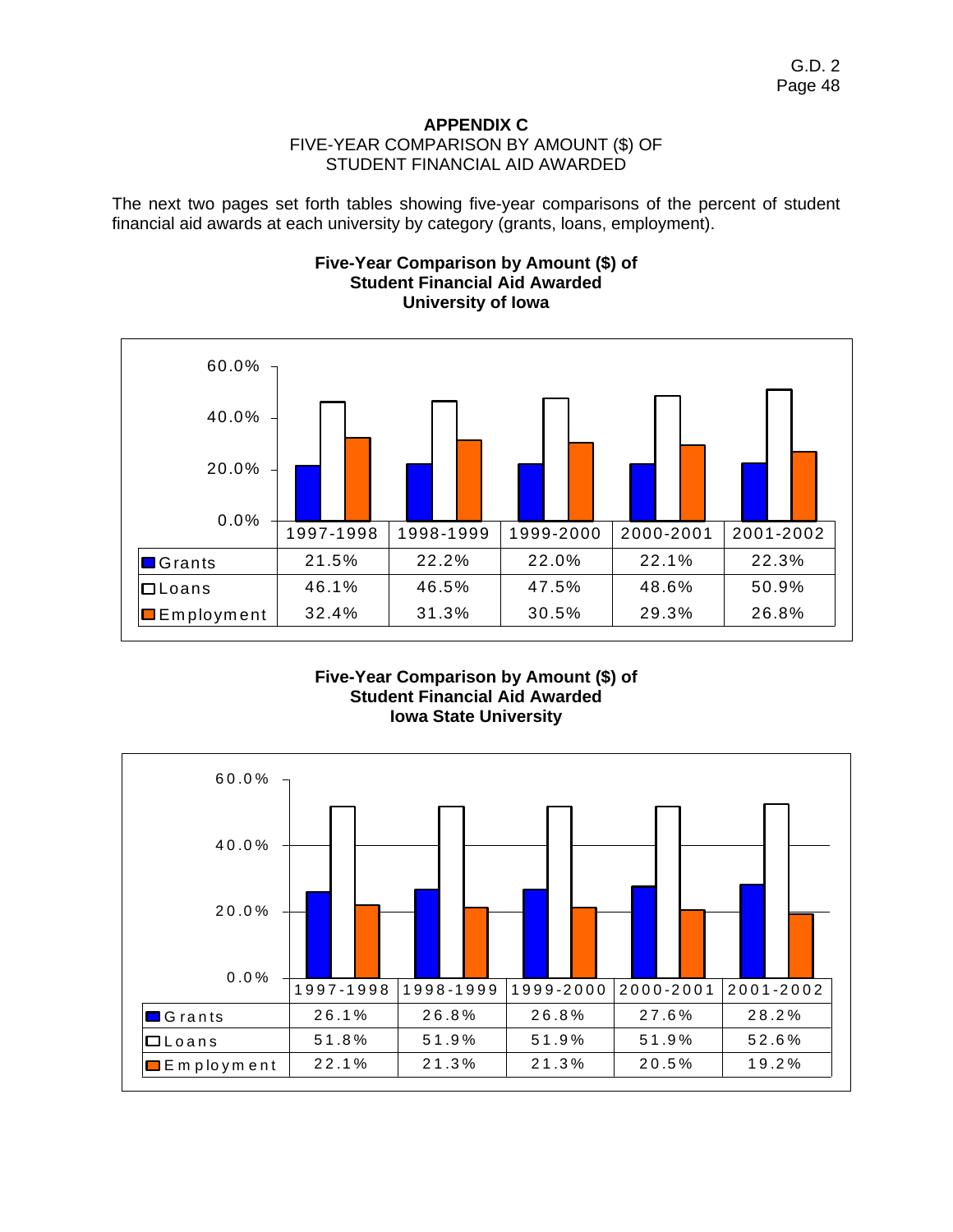

# **Five-Year Comparison by Amount (\$) of Student Financial Aid Awarded University of Northern Iowa**

### **Five-Year Comparison by Amount (\$) of Student Financial Aid Awarded Regent Universities**

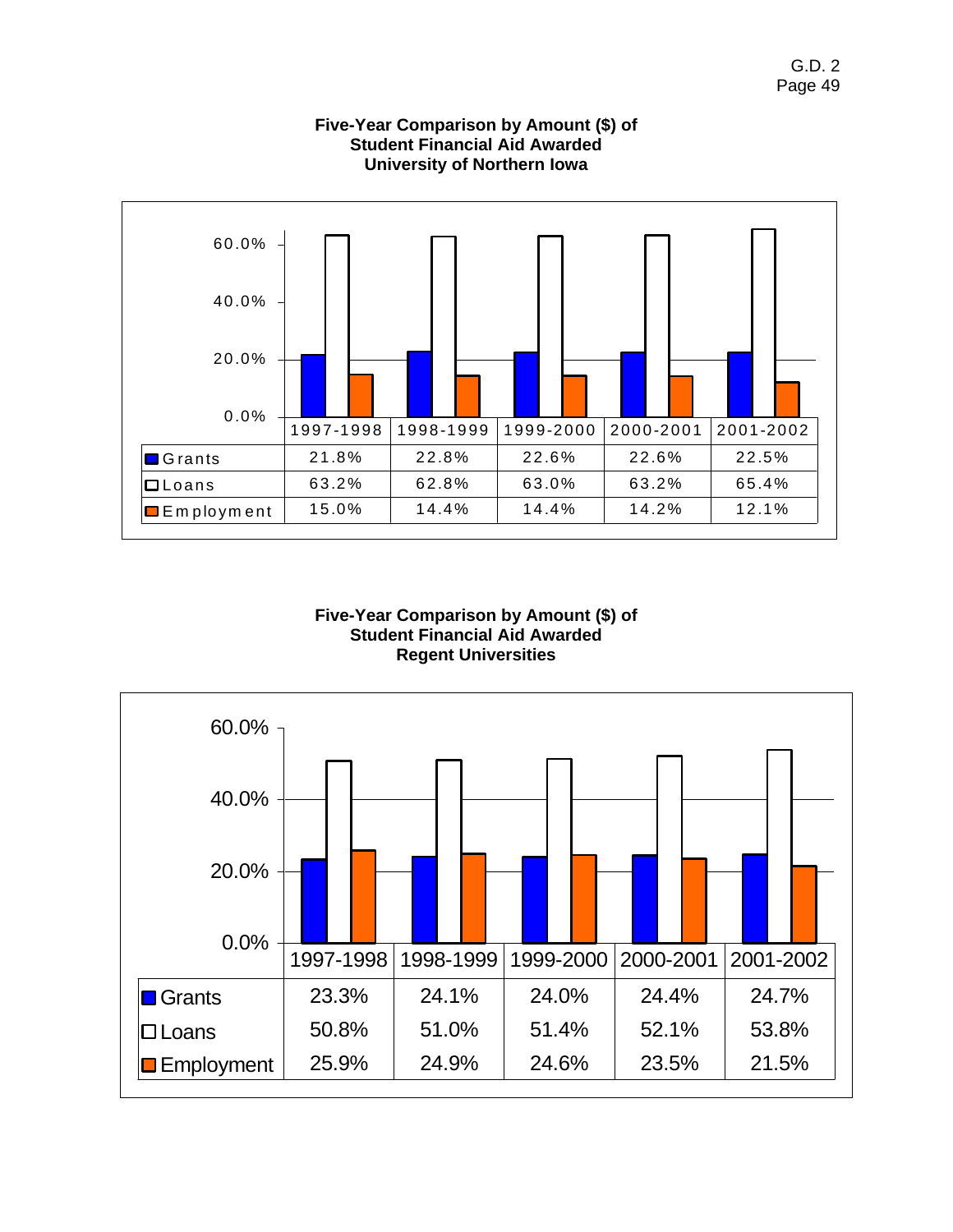#### **APPENDIX D**

# AVERAGE INDEBTEDNESS FOR SENIORS GRADUATING WITH DEBT FOR PEER INSTITUTIONS As Reported in Peterson's<sup>23</sup> for 2001

| University of Arizona                      | \$17,772  |
|--------------------------------------------|-----------|
| University of Texas - Austin               | \$17,100  |
| University of California, Los Angeles      | \$16,825  |
| University of Michigan                     | \$16,024  |
| <b>UNIVERSITY OF IOWA</b>                  | \$15,752  |
| <b>Ohio State University</b>               | \$15,482  |
| University of Wisconsin - Madison          | \$15,140  |
| University of Illinois, Urbana-Champaign   | \$14,791  |
| Indiana University - Bloomington           | <b>NA</b> |
| University of Minnesota - Twin Cities      | <b>NA</b> |
| University of North Carolina - Chapel Hill | ΝA        |

| <b>Michigan State University</b>         | \$17,876  |
|------------------------------------------|-----------|
| University of Arizona                    | \$17,772  |
| <b>IOWA STATE UNIVERSITY</b>             | \$16,979  |
| North Carolina State University          | \$15,999  |
| <b>Purdue University</b>                 | \$15,486  |
| <b>Ohio State University</b>             | \$15,482  |
| University of Wisconsin - Madison        | \$15,140  |
| University of Illinois, Urbana-Champaign | \$14,791  |
| Texas A & M University                   | \$13,143  |
| University of Minnesota - Twin Cities    | <b>NA</b> |

| Northern Arizona University               | \$16,202       |
|-------------------------------------------|----------------|
| University of North Texas                 | \$16,000       |
| <b>Central Michigan University</b>        | \$15,795       |
| Indiana State University                  | \$15,352       |
| UNIVERSITY OF NORTHERN IOWA               | $$14,878^{24}$ |
| California State University - Fresno      | \$14,006       |
| Ohio University - Athens                  | \$13,996       |
| University of North Carolina - Greensboro | \$10,856       |
| <b>Illinois State University</b>          | \$9,612        |

  $^{23}$  Includes any loan program (federal, state, subsidized, unsubsidized, private); excludes Parent Loans

for Undergraduate Students (PLUS).<br><sup>24</sup> Revised figure. The amount shown in Peterson's includes PLUS.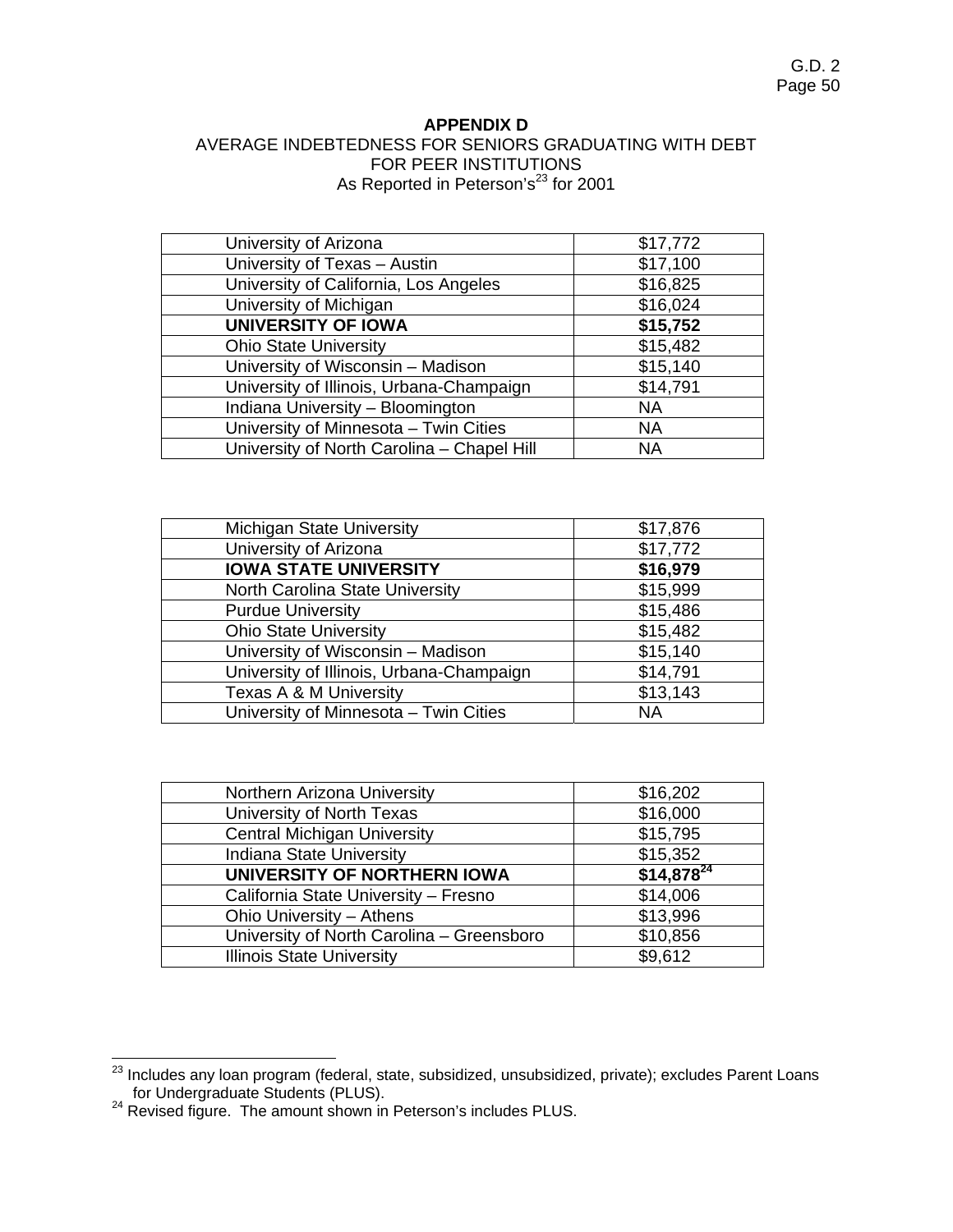### **APPENDIX E ADDITIONAL FALL 2002 UNDERGRADUATE FAFSA FILERS DEMONSTRATING FINANCIAL NEED WITH PROPOSED TUITION INCREASES (\$650 = Residents, \$1,300 = Nonresidents)**

|                                                                                                     |       | <b>SUI</b> |       |       | <b>ISU</b> |        | <b>UNI</b> |           |       |  |  |
|-----------------------------------------------------------------------------------------------------|-------|------------|-------|-------|------------|--------|------------|-----------|-------|--|--|
|                                                                                                     | R     | <b>NR</b>  | Total | R     | <b>NR</b>  | Total  | R          | <b>NR</b> | Total |  |  |
| Number<br>demonstrating<br>financial need                                                           | 6,279 | 2,072      | 8,427 | 9,498 | 2,139      | 11,637 | 6,751      | 361       | 7,112 |  |  |
|                                                                                                     |       |            |       |       |            |        |            |           |       |  |  |
| Number not<br>demonstrating<br>financial need                                                       | 2,148 | 905        | 2,977 | 2,991 | 743        | 3,734  | 1,980      | 83        | 2,063 |  |  |
|                                                                                                     |       |            |       |       |            |        |            |           |       |  |  |
| <b>Additional students</b><br>demonstrating<br>financial need with<br>proposed tuition<br>increases | 112   | 73         | 185   | 202   | 67         | 269    | 173        | 12        | 185   |  |  |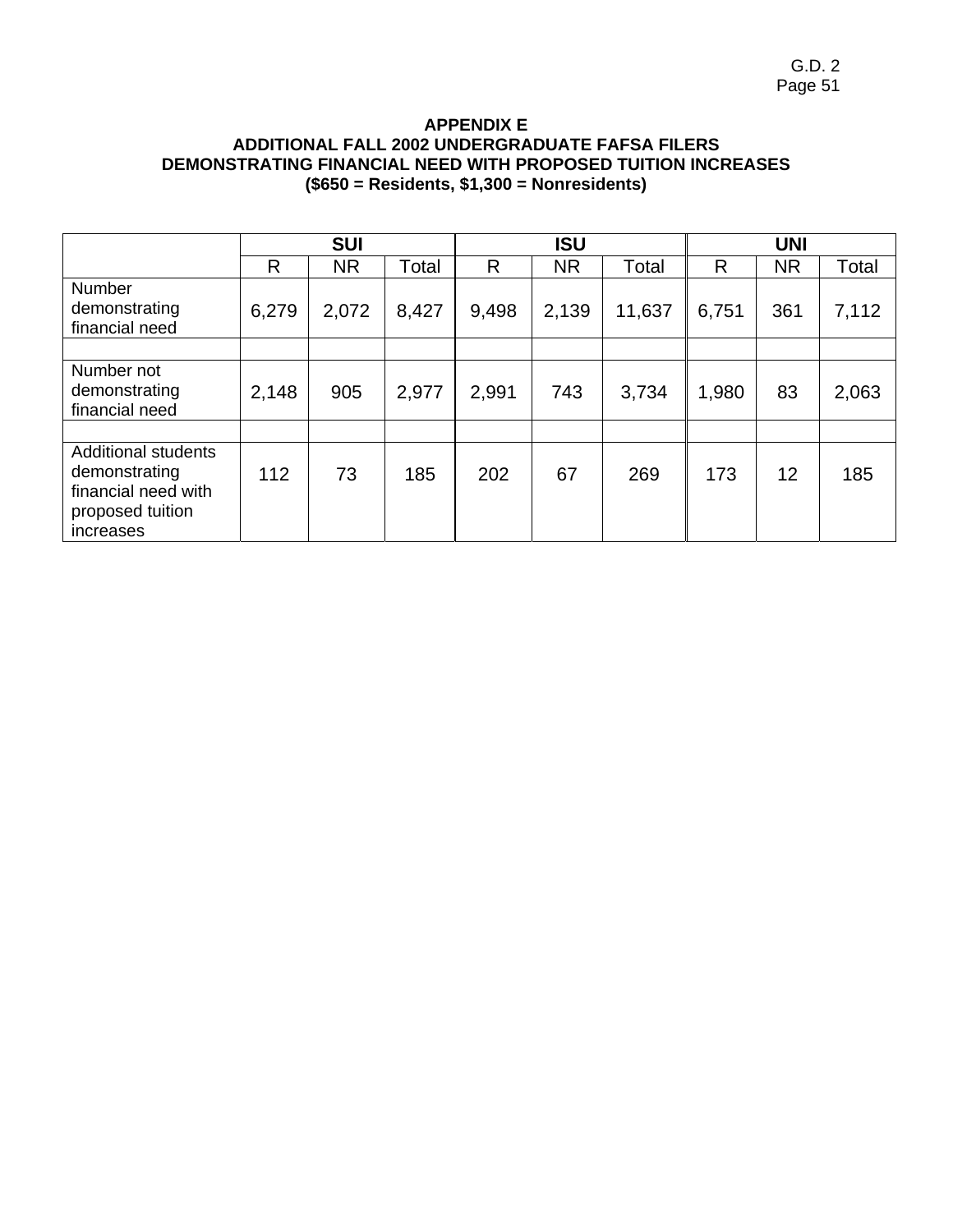|                                                                      |                                        | 1997-1998                        |                             |                       |                                  |                             |                       |                                  |                             |                       |                                  |                             |                       |                                  |                             |
|----------------------------------------------------------------------|----------------------------------------|----------------------------------|-----------------------------|-----------------------|----------------------------------|-----------------------------|-----------------------|----------------------------------|-----------------------------|-----------------------|----------------------------------|-----------------------------|-----------------------|----------------------------------|-----------------------------|
|                                                                      |                                        |                                  |                             |                       | 1998-1999                        |                             |                       | 1999-2000                        |                             |                       | 2000-2001                        |                             |                       | 2001-2002                        |                             |
| <b>PROGRAM</b>                                                       | # OF<br><b>AWARDS</b>                  | <b>VALUE OF</b><br><b>AWARDS</b> | <b>MEAN</b><br><b>AWARD</b> | # OF<br><b>AWARDS</b> | <b>VALUE OF</b><br><b>AWARDS</b> | <b>MEAN</b><br><b>AWARD</b> | # OF<br><b>AWARDS</b> | <b>VALUE OF</b><br><b>AWARDS</b> | <b>MEAN</b><br><b>AWARD</b> | # OF<br><b>AWARDS</b> | <b>VALUE OF</b><br><b>AWARDS</b> | <b>MEAN</b><br><b>AWARD</b> | # OF<br><b>AWARDS</b> | <b>VALUE OF</b><br><b>AWARDS</b> | <b>MEAN</b><br><b>AWARD</b> |
| <b>GRANTS</b>                                                        |                                        |                                  |                             |                       |                                  |                             |                       |                                  |                             |                       |                                  |                             |                       |                                  |                             |
| <b>FEDERAL PROGRAMS</b>                                              |                                        |                                  |                             |                       |                                  |                             |                       |                                  |                             |                       |                                  |                             |                       |                                  |                             |
| <b>FEDERAL PELL GRANT*</b>                                           |                                        |                                  |                             |                       |                                  |                             |                       |                                  |                             |                       |                                  |                             |                       |                                  |                             |
| SUI<br><b>ISU</b>                                                    | 3,302<br>5,075                         | \$5,046,726<br>\$7,993,415       | \$1,528<br>\$1,575          | 3,523<br>5,289        | \$6,055,616<br>\$9,415,144       | \$1,719<br>\$1,780          | 3,102<br>4,884        | \$5,547,032<br>\$8,931,636       | \$1,788<br>\$1,829          | 2,996<br>4,826        | \$5,778,240<br>\$9,787,719       | \$1,929<br>\$2.028          | 3,305<br>5,202        | \$7,025,306<br>\$11,827,080      | \$2,126<br>\$2,274          |
| <b>UNI</b>                                                           | 2,978                                  | \$4,770,995                      | \$1,602                     | 3,030                 | \$4,872,253                      | \$1,608                     | 2,812                 | \$4,906,189                      | \$1,745                     | 2,804                 | \$5,488,975                      | \$1,958                     | 2,999                 | \$6,463,596                      | \$2,155                     |
| <b>REGENT TOTAL</b>                                                  | 11,355                                 | \$17,811,136                     | \$1,569                     | 11,842                | \$20,343,013                     | \$1,718                     | 10.798                | \$19,384,857                     | \$1,795                     | 10.626                | \$21,054,934                     | \$1,981                     | 11,506                | \$25.315.982                     | \$2,200                     |
| FEDERAL SUPPLEMENTAL EDUCATIONAL                                     |                                        |                                  |                             |                       |                                  |                             |                       |                                  |                             |                       |                                  |                             |                       |                                  |                             |
| OPPORTUNITY GRANT (FSEOG)*                                           |                                        |                                  |                             |                       |                                  |                             |                       |                                  |                             |                       |                                  |                             |                       |                                  |                             |
| SUI<br><b>ISU</b>                                                    | 646<br>880                             | \$606,550<br>\$915,440           | \$939<br>\$1,040            | 687<br>743            | \$700,708<br>\$831,917           | \$1,020<br>\$1,120          | 803<br>945            | \$750,540<br>\$737,367           | \$935<br>\$780              | 809<br>853            | \$722,729<br>\$665,257           | \$893<br>\$780              | 608<br>872            | \$566,981<br>\$690,731           | \$933<br>\$792              |
| <b>UNI</b>                                                           | 671                                    | \$548.422                        | <b>\$817</b>                | 655                   | \$585.096                        | \$893                       | 630                   | \$558.367                        | \$886                       | 598                   | \$520,272                        | \$870                       | 654                   | \$578.623                        | \$885                       |
| <b>REGENT TOTAL</b>                                                  | 2,197                                  | \$2,070,412                      | \$942                       | 2.085                 | \$2,117,721                      | \$1,016                     | 2,378                 | \$2,046,274                      | \$861                       | 2,260                 | \$1,908,258                      | \$844                       | 2,134                 | \$1,836,335                      | \$861                       |
| FEDERAL GRADUATE FELLOWSHIPS,<br><b>ASSISTANTSHIPS, TRAINEESHIPS</b> |                                        |                                  |                             |                       |                                  |                             |                       |                                  |                             |                       |                                  |                             |                       |                                  |                             |
| SUI<br><b>ISU</b>                                                    | 947<br>776                             | \$6,682,679<br>\$8,074,141       | \$7,057<br>\$10,405         | 1,049<br>741          | \$6,412,276                      | \$6,113<br>\$10,804         | 991<br>725            | \$6,562,331                      | \$6,622                     | 993<br>810            | \$6,570,411                      | \$6,617<br>\$11,783         | 1,004                 | \$6,579,876                      | \$6,554                     |
| <b>UNI</b>                                                           | 13                                     | \$75,170                         | \$5,782                     | 21                    | \$8,006,088<br>\$103,754         | \$4,941                     | 36                    | \$8,254,429<br>\$270,801         | \$11,385<br>\$7,522         | 39                    | \$9,544,503<br>\$243,429         | \$6,242                     | 1,197<br>46           | \$11,112,242<br>\$312,544        | \$9,283<br>\$6,794          |
| <b>REGENT TOTAL</b>                                                  | 1,736                                  | \$14,831,990                     | \$8,544                     | 1,811                 | \$14,522,118                     | \$8,019                     | 1,752                 | \$15,087,561                     | \$8,612                     | 1,842                 | \$16,358,343                     | \$8,881                     | 2,247                 | \$18,004,662                     | \$8,013                     |
| <b>FEDERAL HEALTH PROFESSIONS</b>                                    |                                        |                                  |                             |                       |                                  |                             |                       |                                  |                             |                       |                                  |                             |                       |                                  |                             |
| <b>SCHOLARSHIPS*</b><br>SUI                                          | 11                                     | \$171,329                        | \$15,575                    | 16                    | \$227,588                        | \$14,224                    | 17                    | \$242,048                        | \$14,238                    | 16                    | \$200,390                        | \$12,524                    | 53                    | \$587,253                        | \$11,080                    |
| <b>ISU</b>                                                           | 5                                      | \$16,552                         | \$3,310                     | $\mathbf{1}$          | \$7,366                          | \$7,366                     | $\overline{7}$        | \$22,905                         | \$3,272                     | $\overline{2}$        | \$11,114                         | \$5,557                     | 11                    | \$90,150                         | \$8,195                     |
| UNI                                                                  | $\Omega$                               | \$0                              | \$0                         | $\mathbf 0$           | \$0                              | \$0                         | $\Omega$              | \$0                              | \$0                         | $\mathbf{0}$          | \$0                              | \$0                         | $\mathbf{0}$          | \$0                              | \$0                         |
| <b>REGENT TOTAL</b>                                                  | 16                                     | \$187.881                        | \$11.743                    | 17                    | \$234,954                        | \$13.821                    | 24                    | \$264,953                        | \$11.040                    | 18                    | \$211,504                        | \$11.750                    | 64                    | \$677.403                        | \$10,584                    |
| <b>BUREAU OF INDIAN AFFAIRS</b>                                      |                                        |                                  |                             |                       |                                  |                             |                       |                                  |                             |                       |                                  |                             |                       |                                  |                             |
| SUI<br><b>ISU</b>                                                    | $\overline{\mathbf{2}}$<br>$\mathbf 0$ | \$5,439<br>\$0                   | \$2,720<br>\$0              | 3<br>0                | \$3,499<br>\$0                   | \$1,166<br>\$0              | 11<br>$\pmb{0}$       | \$25,394<br>\$0                  | \$2,309<br>\$0              | 9<br>$\mathbf{0}$     | \$20,546<br>\$0                  | \$2,283<br>\$0              | $\overline{4}$<br>4   | \$16,791<br>\$6,756              | \$4,198<br>\$1,689          |
| <b>UNI</b>                                                           | 8                                      | \$14,396                         | \$1,800                     | 8                     | \$18,405                         | \$2,301                     | $\overline{7}$        | \$32,672                         | \$4,667                     | 9                     | \$27,476                         | \$3,053                     | $\overline{7}$        | \$17,322                         | \$2,475                     |
| <b>REGENT TOTAL</b>                                                  | 10                                     | \$19,835                         | \$1,984                     | 11                    | \$21,904                         | \$1,991                     | 18                    | \$58,066                         | \$3,226                     | 18                    | \$48,022                         | \$2,668                     | 15                    | \$40.869                         | \$2,725                     |
| RES. OFF. TRAIN. CORPS (ROTC)                                        |                                        |                                  |                             |                       |                                  |                             |                       |                                  |                             |                       |                                  |                             |                       |                                  |                             |
| SUI<br><b>ISU</b>                                                    | 57<br>155                              | \$209,791                        | \$3,681                     | 55<br>141             | \$195,400                        | \$3,553                     | 55<br>104             | \$210,050                        | \$3,819                     | 56                    | \$228,090                        | \$4,073                     | 92<br>123             | \$353,424<br>\$996,252           | \$3,842<br>\$8,100          |
| <b>UNI</b>                                                           | 32                                     | \$932,735<br>\$84,543            | \$6,018<br>\$2,642          | 25                    | \$956,152<br>\$69,361            | \$6,781<br>\$2,774          | 25                    | \$725,202<br>\$78,823            | \$6,973<br>\$3,153          | 101<br>28             | \$807,716<br>\$87,676            | \$7,997<br>\$3,131          | 24                    | \$84,828                         | \$3,535                     |
| <b>REGENT TOTAL</b>                                                  | 244                                    | \$1,227,069                      | \$5,029                     | 221                   | \$1,220,913                      | \$5,524                     | 184                   | \$1,014,075                      | \$5,511                     | 185                   | \$1,123,482                      | \$6,073                     | 239                   | \$1,434,504                      | \$6,002                     |
| OTHER FEDERAL PROGRAMS                                               |                                        |                                  |                             |                       |                                  |                             |                       |                                  |                             |                       |                                  |                             |                       |                                  |                             |
| SUI                                                                  |                                        |                                  |                             |                       |                                  |                             |                       |                                  |                             | 62                    | \$91,750                         | \$1,480                     | 69                    | \$102,000                        | \$1,478                     |
| <b>ISU</b>                                                           |                                        |                                  |                             |                       |                                  |                             |                       |                                  |                             | 91                    | \$129,000                        | \$1,418                     | 535                   | \$1.249.878                      | \$2,336                     |
| <b>UNI</b>                                                           |                                        |                                  |                             |                       |                                  |                             |                       |                                  |                             | 180                   | \$404,468                        | \$2,247                     | 243                   | \$491,556                        | \$2,023                     |
| <b>REGENT TOTAL</b>                                                  |                                        |                                  |                             |                       |                                  |                             |                       |                                  |                             | 333                   | \$625.218                        | \$1,878                     | 847                   | \$1.843.434                      | \$2,176                     |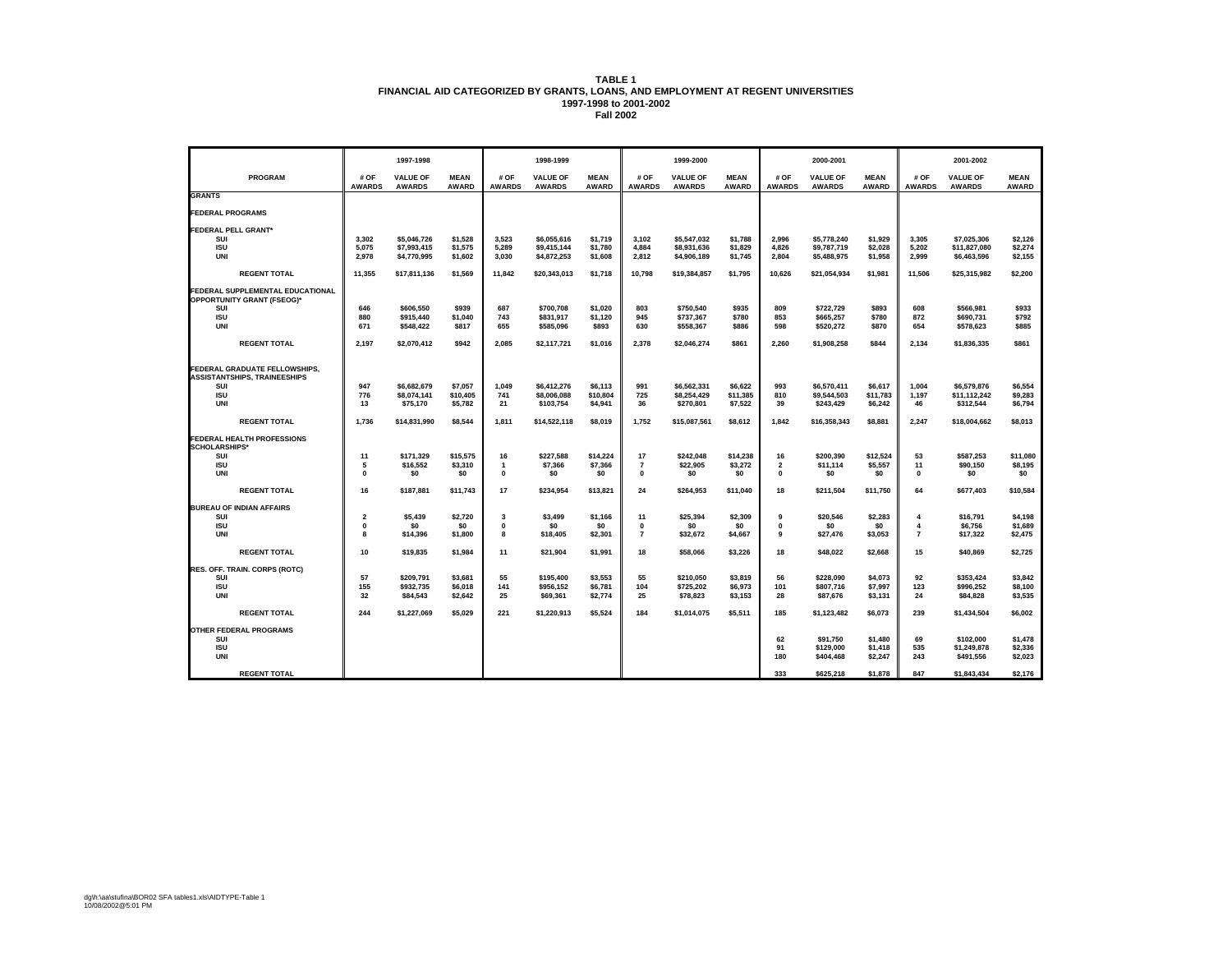|                                         |                       | 1997-1998                        |                             |                       | 1998-1999                        |                             |                       | 1999-2000                        |                             |                       | 2000-2001                        |                             |                       | 2001-2002                        |                             |
|-----------------------------------------|-----------------------|----------------------------------|-----------------------------|-----------------------|----------------------------------|-----------------------------|-----------------------|----------------------------------|-----------------------------|-----------------------|----------------------------------|-----------------------------|-----------------------|----------------------------------|-----------------------------|
| <b>PROGRAM</b>                          | # OF<br><b>AWARDS</b> | <b>VALUE OF</b><br><b>AWARDS</b> | <b>MEAN</b><br><b>AWARD</b> | # OF<br><b>AWARDS</b> | <b>VALUE OF</b><br><b>AWARDS</b> | <b>MEAN</b><br><b>AWARD</b> | # OF<br><b>AWARDS</b> | <b>VALUE OF</b><br><b>AWARDS</b> | <b>MEAN</b><br><b>AWARD</b> | # OF<br><b>AWARDS</b> | <b>VALUE OF</b><br><b>AWARDS</b> | <b>MEAN</b><br><b>AWARD</b> | # OF<br><b>AWARDS</b> | <b>VALUE OF</b><br><b>AWARDS</b> | <b>MEAN</b><br><b>AWARD</b> |
| <b>FEDERAL PROGRAMS SUBTOTAL</b>        |                       |                                  |                             |                       |                                  |                             |                       |                                  |                             |                       |                                  |                             |                       |                                  |                             |
| SUI<br><b>ISU</b>                       | 4,965<br>6,891        | \$12,722,514<br>\$17,932,283     | \$2,562<br>\$2,602          | 5,333<br>6.915        | \$13,595,087<br>\$19,216,667     | \$2,549<br>\$2,779          | 4,979<br>6.665        | \$13,337,395<br>\$18,671,539     | \$2,679<br>\$2,801          | 4,941<br>6.683        | \$13,612,156<br>\$20.945.309     | \$2,755<br>\$3,134          | 5,135<br>7.944        | \$15,231,631<br>\$25,973,089     | \$2,966<br>\$3,270          |
| <b>UNI</b>                              | 3,702                 | \$5,493,526                      | \$1,484                     | 3,739                 | \$5,648,869                      | \$1,511                     | 3,510                 | \$5,846,852                      | \$1,666                     | 3,658                 | \$6,772,296                      | \$1,851                     | 3.973                 | \$7,948,469                      | \$2,001                     |
|                                         |                       |                                  |                             |                       |                                  |                             |                       |                                  |                             |                       |                                  |                             |                       |                                  |                             |
| <b>REGENT TOTAL</b>                     | 15,558                | \$36,148,323                     | \$2,323                     | 15,987                | \$38,460,623                     | \$2,406                     | 15,154                | \$37,855,786                     | \$2,498                     | 15,282                | \$41,329,761                     | \$2,704                     | 17,052                | \$49,153,189                     | \$2,883                     |
| <b>STATE PROGRAMS</b>                   |                       |                                  |                             |                       |                                  |                             |                       |                                  |                             |                       |                                  |                             |                       |                                  |                             |
| <b>STATE OF IOWA SCHOLARSHIPS</b>       |                       |                                  |                             |                       |                                  |                             |                       |                                  |                             |                       |                                  |                             |                       |                                  |                             |
| SUI                                     | 320                   | \$127,005                        | \$397                       | 320                   | \$126,000                        | \$394                       | 292                   | \$115,800                        | \$397                       | 267                   | \$106,400                        | \$399                       | 307                   | \$121.000                        | \$394                       |
| <b>ISU</b>                              | 345                   | \$136,800                        | \$397                       | 335                   | \$131,800                        | \$393                       | 333                   | \$131.200                        | \$394                       | 356                   | \$140.770                        | \$395                       | 332                   | \$130,400                        | \$393                       |
| <b>UNI</b>                              | 122                   | \$47,600                         | \$390                       | 146                   | \$56,600                         | \$388                       | 163                   | \$61,600                         | \$378                       | 156                   | \$61,800                         | \$396                       | 127                   | \$49,800                         | \$392                       |
| <b>REGENT TOTAL</b>                     | 787                   | \$311,405                        | \$396                       | 801                   | \$314,400                        | \$393                       | 788                   | \$308,600                        | \$392                       | 779                   | \$308,970                        | \$397                       | 766                   | \$301,200                        | \$393                       |
| <b>IMAGES*</b>                          |                       |                                  |                             |                       |                                  |                             |                       |                                  |                             |                       |                                  |                             |                       |                                  |                             |
| SUI                                     | 267                   | \$630,000                        | \$2,360                     | 262                   | \$630,000                        | \$2,405                     | 300                   | \$700,000                        | \$2,333                     | 296                   | \$735,006                        | \$2,483                     | 303                   | \$772.485                        | \$2.549                     |
| <b>ISU</b>                              | 294                   | \$644,107                        | \$2,191                     | 326                   | \$680,528                        | \$2,088                     | 357                   | \$680,010                        | \$1,905                     | 314                   | \$678,224                        | \$2,160                     | 287                   | \$733,274                        | \$2,555                     |
| <b>UNI</b>                              | 195                   | \$332,201                        | \$1,704                     | 200                   | \$339,200                        | \$1,696                     | 211                   | \$342,434                        | \$1,623                     | 192                   | \$335,843                        | \$1,749                     | 195                   | \$338,743                        | \$1,737                     |
|                                         |                       |                                  |                             |                       |                                  |                             |                       |                                  |                             |                       |                                  |                             |                       |                                  |                             |
| <b>REGENT TOTAL</b>                     | 756                   | \$1,606,308                      | \$2,125                     | 788                   | \$1,649,728                      | \$2,094                     | 868                   | \$1,722,444                      | \$1,984                     | 802                   | \$1,749,073                      | \$2,181                     | 785                   | \$1,844,502                      | \$2,350                     |
| <b>IOWA GRANT PROGRAM</b>               |                       |                                  |                             |                       |                                  |                             |                       |                                  |                             |                       |                                  |                             |                       |                                  |                             |
| SUI                                     | 220                   | \$197.806                        | \$899                       | 206                   | \$188.175                        | \$913                       | 205                   | \$188.264                        | \$918                       | 239                   | \$215.141                        | \$900                       | 207                   | \$174.448                        | \$843                       |
| <b>ISU</b>                              | 272                   | \$234,064                        | \$861                       | 251                   | \$208,950                        | \$832                       | 287                   | \$209,204                        | \$729                       | 274                   | \$227,496                        | \$830                       | 245                   | \$200.498                        | \$818                       |
| <b>UNI</b>                              | 213                   | \$160,093                        | \$752                       | 165                   | \$152,775                        | \$926                       | 166                   | \$142,504                        | \$858                       | 182                   | \$156,662                        | \$861                       | 166                   | \$135,568                        | \$817                       |
|                                         |                       |                                  |                             |                       |                                  |                             |                       |                                  |                             |                       |                                  |                             |                       |                                  |                             |
| <b>REGENT TOTAL</b>                     | 705                   | \$591,963                        | \$840                       | 622                   | \$549,900                        | \$884                       | 658                   | \$539,972                        | \$821                       | 695                   | \$599,299                        | \$862                       | 618                   | \$510,514                        | \$826                       |
| <b>NATIONAL GUARD ED. BENEFITS</b>      |                       |                                  |                             |                       |                                  |                             |                       |                                  |                             |                       |                                  |                             |                       |                                  |                             |
| SUI                                     | 49                    | \$51,917                         | \$1,060                     | 53                    | \$59,528                         | \$1,123                     | 41                    | \$63,006                         | \$1,537                     | 70                    | \$112,671                        | \$1,610                     | 81                    | \$126,879                        | \$1,566                     |
| <b>ISU</b>                              | 133                   | \$144,494                        | \$1,086                     | 150                   | \$171,024                        | \$1,140                     | 101                   | \$143,550                        | \$1,421                     | 155                   | \$254,066                        | \$1,639                     | 243                   | \$308,079                        | \$1,268                     |
| <b>UNI</b>                              | 72                    | \$81,320                         | \$1,129                     | 79                    | \$89,949                         | \$1,139                     | 65                    | \$92,105                         | \$1,417                     | 86                    | \$138,499                        | \$1,610                     | 83                    | \$123,563                        | \$1,489                     |
|                                         |                       |                                  |                             |                       |                                  |                             |                       |                                  |                             |                       |                                  |                             |                       |                                  |                             |
| <b>REGENT TOTAL</b>                     | 254                   | \$277,731                        | \$1,093                     | 282                   | \$320,501                        | \$1,137                     | 207                   | \$298,661                        | \$1,443                     | 311                   | \$505,236                        | \$1,625                     | 407                   | \$558.521                        | \$1.372                     |
| <b>VOCATIONAL REHABILITATION GRANTS</b> |                       |                                  |                             |                       |                                  |                             |                       |                                  |                             |                       |                                  |                             |                       |                                  |                             |
| SUI                                     | 184                   | \$229,253                        | \$1,246                     | 158                   | \$197,021                        | \$1,247                     | 166                   | \$214,388                        | \$1,291                     | 176                   | \$280.610                        | \$1,594                     | 185                   | \$384,226                        | \$2,077                     |
| <b>ISU</b>                              | 182                   | \$218,213                        | \$1,199                     | 156                   | \$192,248                        | \$1,232                     | 171                   | \$210,130                        | \$1,229                     | 178                   | \$306,115                        | \$1,720                     | 215                   | \$427,787                        | \$1,990                     |
| <b>UNI</b>                              | 178                   | \$203,786                        | \$1,145                     | 119                   | \$148,730                        | \$1,250                     | 119                   | \$150,452                        | \$1,264                     | 156                   | \$272,955                        | \$1,750                     | 150                   | \$293,402                        | \$1,956                     |
| <b>REGENT TOTAL</b>                     | 544                   | \$651.252                        | \$1.197                     | 433                   | \$537.999                        | \$1.242                     | 456                   | \$574.970                        | \$1,261                     | 510                   | \$859.680                        | \$1.686                     | 550                   | \$1,105,415                      | \$2.010                     |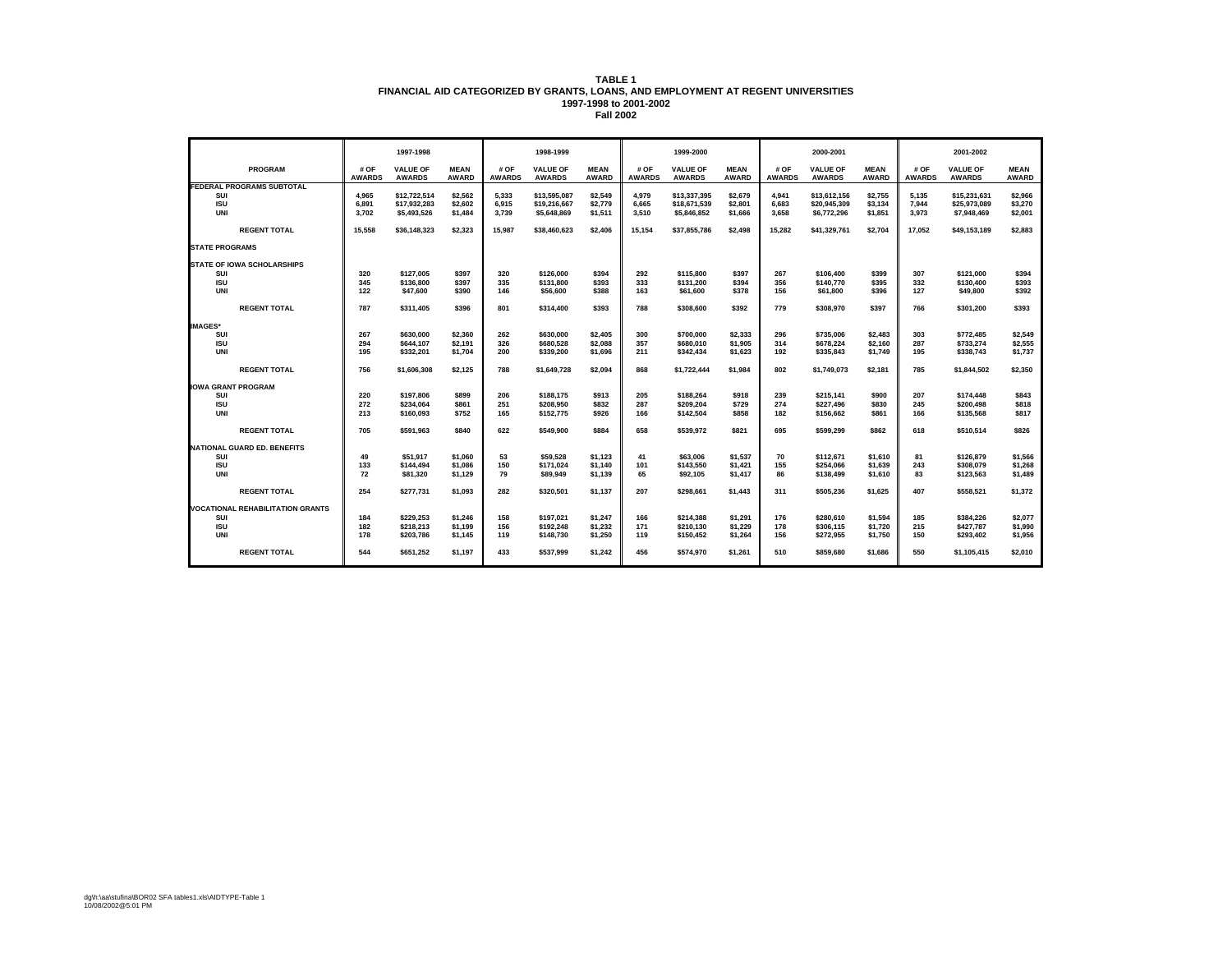|                                                                                                 |                       | 1997-1998                        |                             |                       | 1998-1999                        |                             |                       | 1999-2000                        |                             |                       | 2000-2001                        |                             |                       | 2001-2002                        |                             |
|-------------------------------------------------------------------------------------------------|-----------------------|----------------------------------|-----------------------------|-----------------------|----------------------------------|-----------------------------|-----------------------|----------------------------------|-----------------------------|-----------------------|----------------------------------|-----------------------------|-----------------------|----------------------------------|-----------------------------|
| <b>PROGRAM</b>                                                                                  | # OF<br><b>AWARDS</b> | <b>VALUE OF</b><br><b>AWARDS</b> | <b>MEAN</b><br><b>AWARD</b> | # OF<br><b>AWARDS</b> | <b>VALUE OF</b><br><b>AWARDS</b> | <b>MEAN</b><br><b>AWARD</b> | # OF<br><b>AWARDS</b> | <b>VALUE OF</b><br><b>AWARDS</b> | <b>MEAN</b><br><b>AWARD</b> | # OF<br><b>AWARDS</b> | <b>VALUE OF</b><br><b>AWARDS</b> | <b>MEAN</b><br><b>AWARD</b> | # OF<br><b>AWARDS</b> | <b>VALUE OF</b><br><b>AWARDS</b> | <b>MEAN</b><br><b>AWARD</b> |
| <b>IOWA CENTENNIAL MEMORIAL</b>                                                                 |                       |                                  |                             |                       |                                  |                             |                       |                                  |                             |                       |                                  |                             |                       |                                  |                             |
| <b>SCHOLARSHIPS</b>                                                                             |                       |                                  |                             |                       |                                  |                             |                       |                                  |                             |                       |                                  |                             |                       |                                  |                             |
| SUI                                                                                             | 12                    | \$7,200                          | \$600                       | 13                    | \$9,100                          | \$700                       | 5                     | \$3,750                          | \$750                       | $\mathbf 2$           | \$2,000                          | \$1,000                     | 4                     | \$3,500                          | \$875                       |
| <b>ISU</b>                                                                                      | 13                    | \$7,800                          | \$600                       | 9                     | \$6,300                          | \$700                       | $\overline{2}$        | \$1,500                          | \$750                       | $\overline{2}$        | \$2,000                          | \$1,000                     | 14                    | \$11,000                         | \$786                       |
| <b>UNI</b>                                                                                      | $\mathbf{0}$          | \$0                              | \$0                         | $\Omega$              | \$0                              | \$0                         | $\mathbf{a}$          | \$O                              | \$0                         | $\Omega$              | \$0                              | \$0                         | $\Omega$              | \$0                              | \$0                         |
| <b>REGENT TOTAL</b>                                                                             | 25                    | \$15,000                         | \$600                       | 22                    | \$15,400                         | \$700                       | $\overline{7}$        | \$5,250                          | \$750                       | 4                     | \$4,000                          | \$1,000                     | 18                    | \$14,500                         | \$806                       |
| <b>IOWA WAR ORPHANS EDUCATION AID</b>                                                           |                       |                                  |                             |                       |                                  |                             |                       |                                  |                             |                       |                                  |                             |                       |                                  |                             |
| SUI                                                                                             | $\mathbf 0$           | \$0                              | \$0                         | $\mathbf 0$           | \$0                              | \$0                         | $\mathbf{0}$          | \$0                              | \$0                         | $\mathbf{0}$          | \$0                              | \$0                         | $\mathbf{0}$          | \$0                              | \$0                         |
| <b>ISU</b>                                                                                      | $\mathbf 0$           | \$0                              | \$0                         | $\mathbf 0$           | \$0                              | \$0                         | $\mathbf{0}$          | \$0                              | \$0                         | $\mathbf{0}$          | \$0                              | \$0                         | $\Omega$              | \$0                              | \$0                         |
| <b>UNI</b>                                                                                      | $\overline{1}$        | \$600                            | \$600                       | $\overline{1}$        | \$600                            | \$600                       | $\mathbf{0}$          | \$O                              | \$0                         | $\mathbf{0}$          | \$0                              | \$0                         | $\Omega$              | \$0                              | \$0                         |
|                                                                                                 |                       |                                  |                             |                       |                                  |                             |                       |                                  |                             |                       |                                  |                             |                       |                                  |                             |
| <b>REGENT TOTAL</b>                                                                             | $\overline{1}$        | \$600                            | \$600                       | $\overline{1}$        | \$600                            | \$600                       | $\mathbf{a}$          | \$0                              | \$0                         | $\mathbf{0}$          | \$0                              | \$0                         | $\Omega$              | \$0                              | \$0                         |
| COMM. FOR THE BLIND EDUCATION AID                                                               |                       |                                  |                             |                       |                                  |                             |                       |                                  |                             |                       |                                  |                             |                       |                                  |                             |
| SUI                                                                                             | 11                    | \$28,167                         | \$2,561                     | 13                    | \$28,418                         | \$2,186                     | 9                     | \$14,345                         | \$1,594                     | 4                     | \$7,990                          | \$1,998                     | 12                    | \$27,875                         | \$2,323                     |
| <b>ISU</b>                                                                                      | 10                    | \$26,804                         | \$2,680                     | 8                     | \$25,002                         | \$3,125                     | 5                     | \$8,621                          | \$1,724                     | 6                     | \$12,305                         | \$2,051                     | $\overline{7}$        | \$19,377                         | \$2,768                     |
| <b>UNI</b>                                                                                      | $\mathbf{3}$          | \$4.520                          | \$1,507                     | 3                     | \$3,323                          | \$1,108                     | $\overline{2}$        | \$1,975                          | \$988                       | 5                     | \$24,121                         | \$4,824                     | 5                     | \$19,724                         | \$3,945                     |
| <b>REGENT TOTAL</b>                                                                             | 24                    | \$59,491                         | \$2,479                     | 24                    | \$56,743                         | \$2,364                     | 16                    | \$24,941                         | \$1,559                     | 15                    | \$44,416                         | \$2,961                     | 24                    | \$66,976                         | \$2,791                     |
| <b>OTHER STATE GRANTS</b>                                                                       |                       |                                  |                             |                       |                                  |                             |                       |                                  |                             |                       |                                  |                             |                       |                                  |                             |
| SUI                                                                                             | $\mathbf 0$           | \$0                              | #DIV/0!                     | $\mathbf 0$           | \$0                              | \$0                         | $\mathbf{0}$          | \$0                              | \$0                         | 168                   | \$80,225                         | \$478                       | 147                   | \$70.105                         | \$477                       |
| <b>ISU</b>                                                                                      | $\mathbf 0$           | \$0                              | \$0                         | $\Omega$              | \$0                              | \$0                         | $\mathbf{0}$          | \$O                              | \$0                         | $\mathbf 0$           | \$0                              | \$0                         | 6                     | \$8,355                          | \$1,393                     |
| <b>UNI</b>                                                                                      | 28                    | \$46,726                         | \$1,669                     | 23                    | \$32,688                         | \$1,421                     | 25                    | \$36,836                         | \$1,473                     | 16                    | \$18,644                         | \$1,165                     | 35                    | \$21,202                         | \$606                       |
|                                                                                                 |                       |                                  |                             |                       |                                  |                             |                       |                                  |                             |                       |                                  |                             |                       |                                  |                             |
| <b>REGENT TOTAL</b>                                                                             | 28                    | \$46,726                         | \$1,669                     | 23                    | \$32,688                         | \$1,421                     | 25                    | \$36,836                         | 1,473                       | 184                   | \$98,869                         | \$537                       | 188                   | \$99,662                         | \$530                       |
| <b>STATE PROGRAMS SUBTOTAL</b>                                                                  |                       |                                  |                             |                       |                                  |                             |                       |                                  |                             |                       |                                  |                             |                       |                                  |                             |
| SUI                                                                                             | 1,063                 | \$1,271,348                      | \$1,196                     | 1,025                 | \$1,238,242                      | \$1,208                     | 1,018                 | \$1.299.553                      | \$1,277                     | 1,222                 | \$1.540.043                      | \$1,260                     | 1,246                 | \$1,680,518                      | \$1,349                     |
| <b>ISU</b>                                                                                      | 1.249                 | \$1,412,282                      | \$1,131                     | 1.235                 | \$1,415,852                      | \$1,146                     | 1.256                 | \$1,384.215                      | \$1,102                     | 1.285                 | \$1.620.976                      | \$1,261                     | 1,349                 | \$1.838.770                      | \$1,363                     |
| <b>UNI</b>                                                                                      | 812                   | \$876,846                        | \$1,080                     | 736                   | \$823,865                        | \$1,119                     | 751                   | \$827,906                        | \$1,102                     | 793                   | \$1,008,524                      | \$1,272                     | 761                   | \$982,002                        | \$1,290                     |
| <b>REGENT TOTAL</b>                                                                             | 3.124                 | \$3.560.476                      | \$1,140                     | 2.996                 | \$3.477.959                      | \$1,161                     | 3.025                 | \$3.511.674                      | \$1,161                     | 3.300                 | \$4.169.543                      | \$1,263                     | 3.356                 | \$4,501.290                      | \$1,341                     |
| <b>INSTITUTIONAL AND PRIVATE</b><br><b>PROGRAMS</b>                                             |                       |                                  |                             |                       |                                  |                             |                       |                                  |                             |                       |                                  |                             |                       |                                  |                             |
| <b>INSTITUTIONAL SCHOLARSHIPS, GRANTS,</b><br><b>FELLOWSHIPS, TRAINEESHIPS*</b><br>(need-based) |                       |                                  |                             |                       |                                  |                             |                       |                                  |                             |                       |                                  |                             |                       |                                  |                             |
| SUI                                                                                             | 3,253                 | \$9.898.741                      | \$3.043                     | 3.668                 | \$11.054.259                     | \$3.014                     | 3.626                 | \$11.662.681                     | \$3,216                     | 3,518                 | \$11.421.250                     | \$3,247                     | 3.623                 | \$11.993.058                     | \$3,310                     |
| <b>ISU</b>                                                                                      | 2.855                 | \$2,364,959                      | \$828                       | 3,104                 | \$2,486,449                      | \$801                       | 2,737                 | \$2,564,410                      | \$937                       | 2.885                 | \$2,781,162                      | \$964                       | 7.239                 | \$11,965,012                     | \$1,653                     |
| <b>UNI</b>                                                                                      | 2,149                 | \$1,836,837                      | \$855                       | 2,217                 | \$2,134,639                      | \$963                       | 2,197                 | \$2,272,485                      | \$1,034                     | 2,203                 | \$2,559,051                      | \$1,162                     | 1,862                 | \$2,601,852                      | \$1,397                     |
| <b>REGENT TOTAL</b>                                                                             | 8.257                 | \$14,100,537                     | \$1,708                     | 8.989                 | \$15,675,347                     | \$1,744                     | 8.560                 | \$16,499,576                     | \$1,928                     | 8.606                 | \$16,761,463                     | \$1.948                     | 12.724                | \$26,559,922                     | \$2,087                     |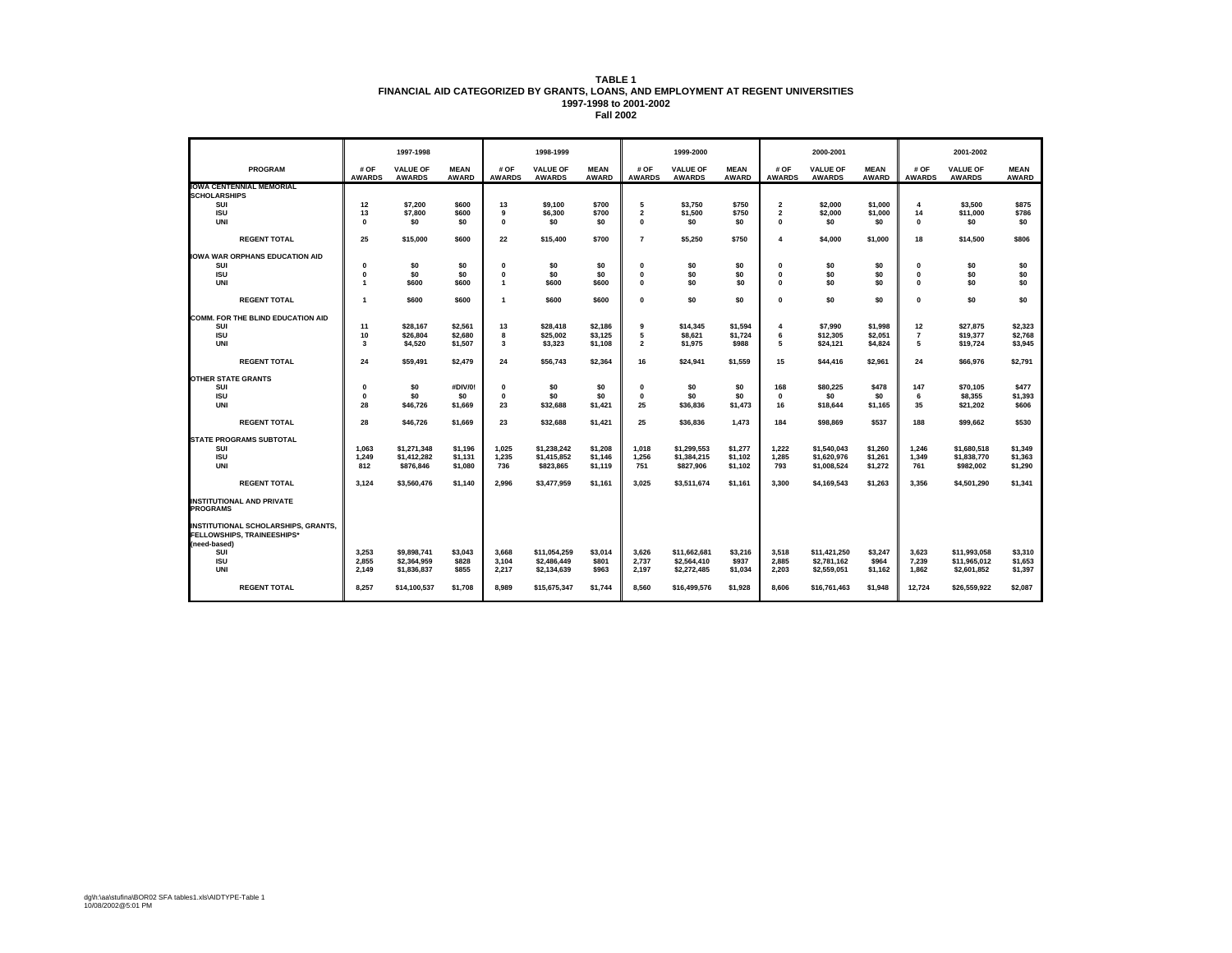|                                                             |                       | 1997-1998                        |                             |                       | 1998-1999                        |                             |                       | 1999-2000                        |                             |                       | 2000-2001                        |                             |                       | 2001-2002                        |                             |
|-------------------------------------------------------------|-----------------------|----------------------------------|-----------------------------|-----------------------|----------------------------------|-----------------------------|-----------------------|----------------------------------|-----------------------------|-----------------------|----------------------------------|-----------------------------|-----------------------|----------------------------------|-----------------------------|
| PROGRAM                                                     | # OF<br><b>AWARDS</b> | <b>VALUE OF</b><br><b>AWARDS</b> | <b>MEAN</b><br><b>AWARD</b> | # OF<br><b>AWARDS</b> | <b>VALUE OF</b><br><b>AWARDS</b> | <b>MEAN</b><br><b>AWARD</b> | # OF<br><b>AWARDS</b> | <b>VALUE OF</b><br><b>AWARDS</b> | <b>MEAN</b><br><b>AWARD</b> | # OF<br><b>AWARDS</b> | <b>VALUE OF</b><br><b>AWARDS</b> | <b>MEAN</b><br><b>AWARD</b> | # OF<br><b>AWARDS</b> | <b>VALUE OF</b><br><b>AWARDS</b> | <b>MEAN</b><br><b>AWARD</b> |
| <b>INSTITUTIONAL TALENT &amp; ACADEMIC</b>                  |                       |                                  |                             |                       |                                  |                             |                       |                                  |                             |                       |                                  |                             |                       |                                  |                             |
| <b>SCHOLARSHIPS/GRANTS</b>                                  |                       |                                  |                             |                       |                                  |                             |                       |                                  |                             |                       |                                  |                             |                       |                                  |                             |
| (excludes athletics)                                        |                       |                                  |                             |                       |                                  |                             |                       |                                  |                             |                       |                                  |                             |                       |                                  |                             |
| SUI                                                         | 2,278                 | \$7,930,048                      | \$3,481                     | 3,327                 | \$7,801.671                      | \$2,345                     | 2,938                 | \$8.062.699                      | \$2,744                     | 3,199                 | \$8,696,411                      | \$2,718                     | 4.010                 | \$11.258.501                     | \$2,808                     |
| <b>ISU</b>                                                  | 8.736                 | \$12,697.707                     | \$1,453                     | 9.636                 | \$14,361,434                     | \$1,490                     | 9.564                 | \$16.044.522                     | \$1,678                     | 9.893                 | \$17.845.062                     | \$1,804                     | 6.559                 | \$12,701,137                     | \$1,936                     |
| UNI                                                         | 1.907                 | \$3,733,648                      | \$1,958                     | 1.896                 | \$3,648,021                      | \$1,924                     | 1.943                 | \$3,514,776                      | \$1,809                     | 1.840                 | \$3,428,907                      | \$1,864                     | 1.506                 | \$3,575,550                      | \$2,374                     |
| <b>REGENT TOTAL</b>                                         | 12.921                | \$24.361.403                     | \$1,885                     | 14.859                | \$25.811.126                     | \$1,737                     | 14.445                | \$27.621.997                     | \$1,912                     | 14.932                | \$29,970,380                     | \$2.007                     | 12.075                | \$27,535,188                     | \$2.280                     |
|                                                             |                       |                                  |                             |                       |                                  |                             |                       |                                  |                             |                       |                                  |                             |                       |                                  |                             |
| <b>CORPORATION/PRIVATE</b><br><b>DONORS (INSTITUTIONAL)</b> |                       |                                  |                             |                       |                                  |                             |                       |                                  |                             |                       |                                  |                             |                       |                                  |                             |
| SUI                                                         | 4.999                 | \$11.069.922                     | \$2,214                     | 5.953                 | \$11.429.562                     | \$1,920                     | 6.291                 | \$12.693.412                     | \$2,018                     | 6.135                 | \$12,446.224                     | \$2,029                     | 6.220                 | \$12,554.969                     | \$2,018                     |
| <b>ISU</b>                                                  | 7.459                 | \$7.737.607                      | \$1.037                     | 7.962                 | \$8,834,934                      | \$1.110                     | 8.773                 | \$9,990.410                      | \$1.139                     | 8.882                 | \$10,415.181                     | \$1.173                     | 6.547                 | \$9.945.191                      | \$1,519                     |
| UNI                                                         | 1.562                 | \$1,578,166                      | \$1,010                     | 1.700                 | \$2.130.831                      | \$1.253                     | 2.142                 | \$2,579,357                      | \$1,204                     | 2.268                 | \$2.911.617                      | \$1.284                     | 2.406                 | \$3,503,490                      | \$1,456                     |
|                                                             |                       |                                  |                             |                       |                                  |                             |                       |                                  |                             |                       |                                  |                             |                       |                                  |                             |
| <b>REGENT TOTAL</b>                                         | 14.020                | \$20,385,695                     | \$1.454                     | 15.615                | \$22.395.327                     | \$1,434                     | 17.206                | \$25.263.179                     | \$1,468                     | 17.285                | \$25,773,022                     | \$1.491                     | 15.173                | \$26,003,650                     | \$1,714                     |
| <b>INSTITUTIONAL PROGRAMS SUBTOTAL</b>                      |                       |                                  |                             |                       |                                  |                             |                       |                                  |                             |                       |                                  |                             |                       |                                  |                             |
| SUI                                                         | 10,530                | \$28,898,711                     | \$2,744                     | 12,948                | \$30.285.492                     | \$2,339                     | 12.855                | \$32.418.792                     | \$2,522                     | 12,852                | \$32,563,885                     | \$2,534                     | 13.853                | \$35,806,528                     | \$2,585                     |
| <b>ISU</b>                                                  | 19.050                | \$22.800.273                     | \$1.197                     | 20.702                | \$25,682,817                     | \$1.241                     | 21.074                | \$28.599.342                     | \$1,357                     | 21.660                | \$31.041.405                     | \$1.433                     | 20.345                | \$34,611,340                     | \$1.701                     |
| UNI                                                         | 5.618                 | \$7,148,651                      | \$1,272                     | 5.813                 | \$7,913,491                      | \$1,361                     | 6,282                 | \$8,366,618                      | \$1,332                     | 6,311                 | \$8,899,575                      | \$1,410                     | 5.774                 | \$9,680,892                      | \$1,677                     |
| <b>REGENT TOTAL</b>                                         | 35.198                | \$58.847.635                     | \$1,672                     | 39.463                | \$63,881,800                     | \$1,619                     | 40,211                | \$69.384.752                     | \$1,726                     | 40.823                | \$72,504,865                     | \$1,776                     | 39.972                | \$80,098,760                     | \$2,004                     |
| <b>TOTAL GRANTS</b>                                         |                       |                                  |                             |                       |                                  |                             |                       |                                  |                             |                       |                                  |                             |                       |                                  |                             |
| SUI                                                         | 16,558                | \$42.892.573                     | \$2,590                     | 19.306                | \$45.118.821                     | \$2,337                     | 18.852                | \$47.055.740                     | \$2.496                     | 19.015                | \$47.716.084                     | \$2,509                     | 20.234                | \$52,718,677                     | \$2,605                     |
| <b>ISU</b>                                                  | 27,190                | \$42,144,838                     | \$1,550                     | 28.852                | \$46.315.336                     | \$1,605                     | 28,995                | \$48.655.096                     | \$1,678                     | 29.628                | \$53,607,690                     | \$1,809                     | 29.638                | \$62,423,199                     | \$2,106                     |
| <b>UNI</b>                                                  | 10.132                | \$13.519.023                     | \$1,334                     | 10.288                | \$14.386.225                     | \$1.398                     | 10.543                | \$15.041.376                     | \$1,427                     | 10.762                | \$16,680,395                     | \$1,550                     | 10.508                | \$18,611,363                     | \$1,771                     |
| <b>REGENT TOTAL</b>                                         | 53.880                | \$98,556,434                     | \$1.829                     | 58,446                | \$105,820,382                    | \$1.811                     | 58.390                | \$110.752.212                    | \$1.897                     | 59.405                | \$118,004.169                    | \$1.986                     | 60.380                | \$133.753.239                    | \$2.215                     |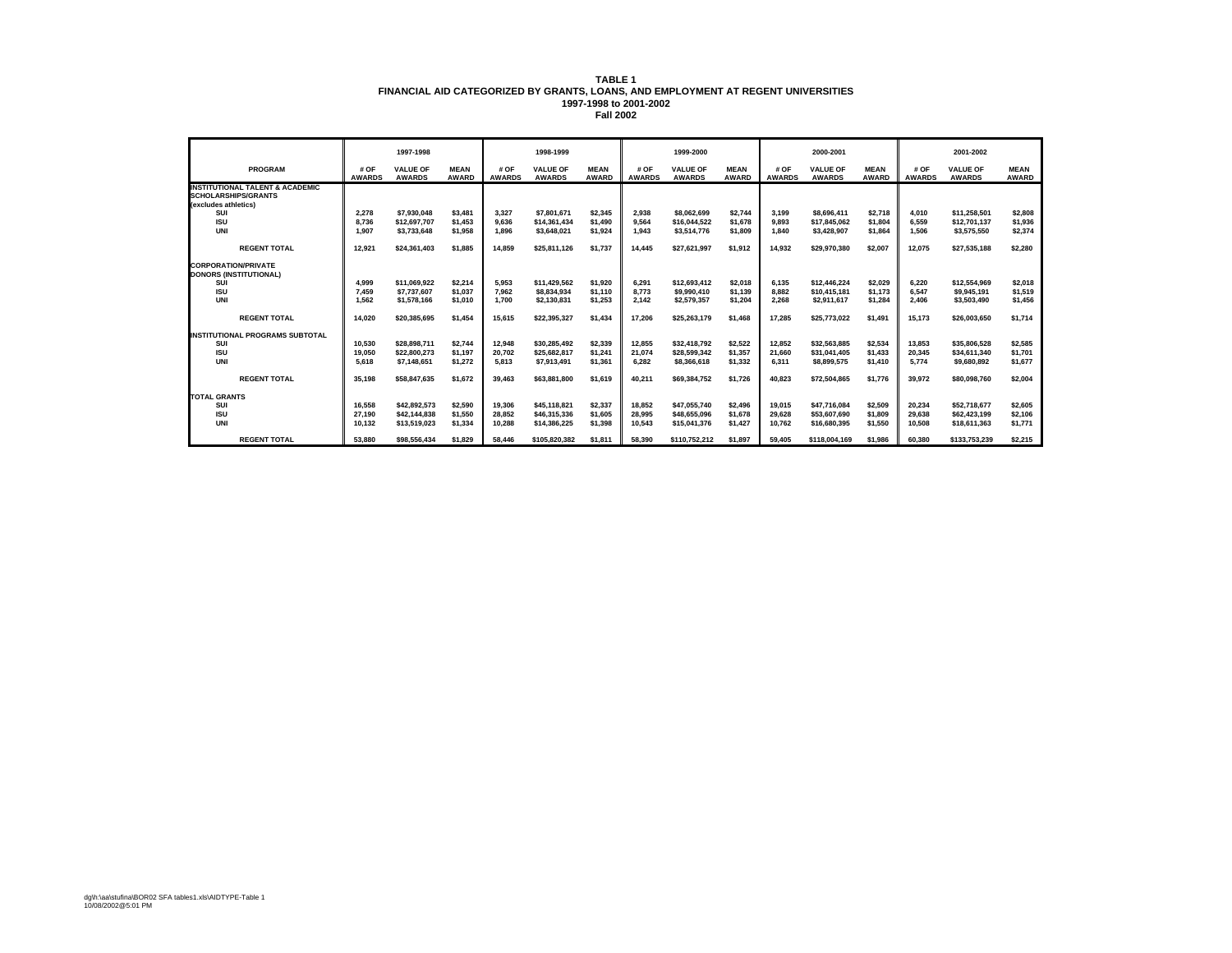|                                                                   |                             | 1997-1998                                                                                                         |                             |                              | 1998-1999                        |                             |                          | 1999-2000                        |                             |                          | 2000-2001                        |                             |                       | 2001-2002                        |                             |
|-------------------------------------------------------------------|-----------------------------|-------------------------------------------------------------------------------------------------------------------|-----------------------------|------------------------------|----------------------------------|-----------------------------|--------------------------|----------------------------------|-----------------------------|--------------------------|----------------------------------|-----------------------------|-----------------------|----------------------------------|-----------------------------|
| <b>PROGRAM</b>                                                    | # OF<br><b>AWARDS</b>       | <b>VALUE OF</b><br><b>AWARDS</b>                                                                                  | <b>MEAN</b><br><b>AWARD</b> | # OF<br><b>AWARDS</b>        | <b>VALUE OF</b><br><b>AWARDS</b> | <b>MEAN</b><br><b>AWARD</b> | # OF<br><b>AWARDS</b>    | <b>VALUE OF</b><br><b>AWARDS</b> | <b>MEAN</b><br><b>AWARD</b> | # OF<br><b>AWARDS</b>    | <b>VALUE OF</b><br><b>AWARDS</b> | <b>MEAN</b><br><b>AWARD</b> | # OF<br><b>AWARDS</b> | <b>VALUE OF</b><br><b>AWARDS</b> | <b>MEAN</b><br><b>AWARD</b> |
| <b>LOANS</b>                                                      |                             |                                                                                                                   |                             |                              |                                  |                             |                          |                                  |                             |                          |                                  |                             |                       |                                  |                             |
| <b>FEDERAL PERKINS LOANS*</b>                                     |                             |                                                                                                                   |                             |                              |                                  |                             |                          |                                  |                             |                          |                                  |                             |                       |                                  |                             |
| SUI<br><b>ISU</b>                                                 | 2,141<br>2.266              | \$2,754,198<br>\$2.798.484                                                                                        | \$1,286<br>\$1,235          | 1,953<br>2,269               | \$2,767,736<br>\$2.974.018       | \$1,417<br>\$1,311          | 2,645<br>2,302           | \$2.915.008<br>\$3.181.329       | \$1,102<br>\$1,382          | 2,425<br>2.640           | \$3,488,683<br>\$3.349.881       | \$1,439<br>\$1,269          | 2,179<br>3,012        | \$2,603,913<br>\$4.046.108       | \$1,195<br>\$1,343          |
| <b>UNI</b>                                                        | 1,081                       | \$1,796,067                                                                                                       | \$1,661                     | 1,332                        | \$2,139,452                      | \$1,606                     | 884                      | \$1,487,095                      | \$1,682                     | 1,044                    | \$1,734,958                      | \$1,662                     | 910                   | \$1,466,335                      | \$1,611                     |
| <b>REGENT TOTAL</b>                                               | 5.488                       | \$7.348.749                                                                                                       | \$1.339                     | 5.554                        | \$7.881.206                      | \$1.419                     | 5.831                    | \$7,583,432                      | \$1.301                     | 6.109                    | \$8,573,522                      | \$1,403                     | 6.101                 | \$8.116.356                      | \$1,330                     |
| FEDERAL HEALTH PROFESSIONS LOANS*                                 |                             |                                                                                                                   |                             |                              |                                  |                             |                          |                                  |                             |                          |                                  |                             |                       |                                  |                             |
| SUI                                                               | 148                         | \$885,770                                                                                                         | \$5,985                     | 135                          | \$954,391                        | \$7,070                     | 138                      | \$939,065                        | \$6,805                     | 171                      | \$1,063,632                      | \$6,220                     | 197                   | \$859,362                        | \$4,362                     |
| <b>ISU</b><br><b>UNI</b>                                          | 71<br>$\mathbf 0$           | \$407,000<br>\$0                                                                                                  | \$5,732<br>\$0              | 64<br>$\mathbf{0}$           | \$396,925<br>\$0                 | \$6,202<br>\$0              | 72<br>$\mathbf{0}$       | \$453,500<br>\$0                 | \$6,299<br>\$0              | 54<br>$\Omega$           | \$427,350<br>\$0                 | \$7,914<br>\$0              | 47<br>$\Omega$        | \$455,250<br>\$0                 | \$9,686<br>\$0              |
|                                                                   |                             |                                                                                                                   |                             |                              |                                  |                             |                          |                                  |                             |                          |                                  |                             |                       |                                  |                             |
| <b>REGENT TOTAL</b>                                               | 219                         | \$1,292,770                                                                                                       | \$5,903                     | 199                          | \$1,351,316                      | \$6,791                     | 210                      | \$1,392,565                      | \$6,631                     | 225                      | \$1,490,982                      | \$6,627                     | 244                   | \$1,314,612                      | \$5,388                     |
| <b>FEDERAL NURSING LOANS*</b>                                     |                             |                                                                                                                   |                             |                              |                                  |                             |                          |                                  |                             |                          |                                  |                             |                       |                                  |                             |
| SUI                                                               | 60                          | \$182,206                                                                                                         | \$3,037                     | 76                           | \$215,490                        | \$2,835                     | 91                       | \$287,883                        | \$3,164                     | 84                       | \$270.027                        | \$3,215                     | 135                   | \$395.592                        | \$2,930                     |
| <b>ISU</b><br><b>UNI</b>                                          | $\mathbf 0$<br>$\mathbf{0}$ | \$0<br>\$0                                                                                                        | \$0<br>\$0                  | $\mathbf{0}$<br>$\mathbf{0}$ | \$0<br>\$0                       | \$0<br>\$0                  | $\mathbf{0}$<br>$\Omega$ | \$0<br>\$0                       | \$0<br>\$0                  | $\mathbf{0}$<br>$\Omega$ | \$0<br>\$0                       | \$0<br>\$0                  | $\Omega$<br>$\Omega$  | \$0<br>\$0                       | \$0<br>\$0                  |
|                                                                   |                             |                                                                                                                   |                             |                              |                                  |                             |                          |                                  |                             |                          |                                  |                             |                       |                                  |                             |
| <b>REGENT TOTAL</b>                                               | 60                          | \$182.206                                                                                                         | \$3.037                     | 76                           | \$215.490                        | \$2.835                     | 91                       | \$287.883                        | \$3.164                     | 84                       | \$270.027                        | \$3.215                     | 135                   | \$395.592                        | \$2.930                     |
|                                                                   |                             |                                                                                                                   |                             |                              |                                  |                             |                          |                                  |                             |                          |                                  |                             |                       |                                  |                             |
| <b>FORD/STAFFORD FEDERAL DIRECT</b><br><b>LOAN (SUBSIDIZED)*</b>  |                             | Until 1997-98, the following three categories were included in the total for William D. Ford Federal Direct Loan. |                             |                              |                                  |                             |                          |                                  |                             |                          |                                  |                             |                       |                                  |                             |
| SUI                                                               | 9.927                       | \$41,574,119                                                                                                      | \$4,188                     | 9,847                        | \$40,992,839                     | \$4,163                     | 9.882                    | \$40,170,485                     | \$4,065                     | 9,830                    | \$39,622,997                     | \$4,031                     | 9,573                 | \$44,352,456                     | \$4,633                     |
| <b>ISU</b>                                                        | 11,240                      | \$43,310,992                                                                                                      | \$3,853                     | 11.204                       | \$43,312,577                     | \$3,866                     | 10,638                   | \$41,226,657                     | \$3,875                     | 10,451                   | \$40,490,097                     | \$3,874                     | 11,104                | \$43,516,423                     | \$3,919                     |
| <b>UNI</b>                                                        | 6,334                       | \$21,074,781                                                                                                      | \$3,327                     | 6,210                        | \$20,264,971                     | \$3,263                     | 6,129                    | \$20,630,317                     | \$3,366                     | 6,264                    | \$20,864,938                     | \$3,331                     | 6,442                 | \$23,583,949                     | \$3,661                     |
| <b>REGENT TOTAL</b>                                               | 27.501                      | \$105,959,892                                                                                                     | \$3,853                     | 27.261                       | \$104,570,387                    | \$3,836                     | 26,649                   | \$102,027,459                    | \$3,829                     | 26.545                   | \$100.978.032                    | \$3,804                     | 27.119                | \$111,452,828                    | \$4,110                     |
| <b>FORD/STAFFORD FEDERAL DIRECT</b><br><b>LOAN (UNSUBSIDIZED)</b> |                             |                                                                                                                   |                             |                              |                                  |                             |                          |                                  |                             |                          |                                  |                             |                       |                                  |                             |
| SUI                                                               | 7,318                       | \$27.945.428                                                                                                      | \$3,819                     | 7,421                        | \$28,456,481                     | \$3,835                     | 7,631                    | \$33.273.372                     | \$4,360                     | 7,532                    | \$34.478.317                     | \$4,578                     | 8,037                 | \$40.902.356                     | \$5,089                     |
| <b>ISU</b><br>UNI                                                 | 6.218<br>3,462              | \$20,621,364<br>\$9,579,190                                                                                       | \$3,316<br>\$2,767          | 6.522<br>3,650               | \$21,421,168<br>\$10,013,392     | \$3,284<br>\$2,743          | 6,441<br>3,767           | \$21,355,013<br>\$11,228,625     | \$3,315<br>\$2,981          | 7,137<br>3,987           | \$24,468.904<br>\$12,204,338     | \$3,428<br>\$3,061          | 8.553<br>4,169        | \$29.861.091<br>\$13,843,321     | \$3,491<br>\$3,321          |
|                                                                   |                             |                                                                                                                   |                             |                              |                                  |                             |                          |                                  |                             |                          |                                  |                             |                       |                                  |                             |
| <b>REGENT TOTAL</b>                                               | 16.998                      | \$58,145,982                                                                                                      | \$3,421                     | 17.593                       | \$59,891,041                     | \$3.404                     | 17.839                   | \$65,857,010                     | \$3,692                     | 18.656                   | \$71.151.559                     | \$3,814                     | 20.759                | \$84,606,768                     | \$4,076                     |
| <b>PARENT LOANS FOR</b><br><b>UNDERGRADUATE STUDENTS (PLUS)</b>   |                             |                                                                                                                   |                             |                              |                                  |                             |                          |                                  |                             |                          |                                  |                             |                       |                                  |                             |
| SUI                                                               | 4.068                       | \$14,006,790                                                                                                      | \$3,443                     | 4,396                        | \$15,496,588                     | \$3,525                     | 4,212                    | \$17,707,118                     | \$4,204                     | 4,191                    | \$17.390.598                     | \$4,150                     | 4,199                 | \$20.059.488                     | \$4,777                     |
| <b>ISU</b><br><b>UNI</b>                                          | 948<br>1.504                | \$4,399,291<br>\$5.793.491                                                                                        | \$4,641<br>\$3,852          | 891<br>1.526                 | \$4,174,659<br>\$5.921.346       | \$4,685<br>\$3,880          | 834<br>1.449             | \$4,161,140<br>\$6,384,455       | \$4,989<br>\$4,406          | 444<br>1.645             | \$2,523,905<br>\$7.629.353       | \$5,684<br>\$4,638          | 431<br>1.746          | \$2,613,275<br>\$9,115,984       | \$6,063<br>\$5.221          |
|                                                                   |                             |                                                                                                                   |                             |                              |                                  |                             |                          |                                  |                             |                          |                                  |                             |                       |                                  |                             |
| <b>REGENT TOTAL</b>                                               | 6,520                       | \$24,199,572                                                                                                      | \$3,712                     | 6.813                        | \$25,592,593                     | \$3,756                     | 6.495                    | \$28,252,713                     | \$4,350                     | 6.280                    | \$27,543,856                     | \$4,386                     | 6,376                 | \$31,788,747                     | \$4,986                     |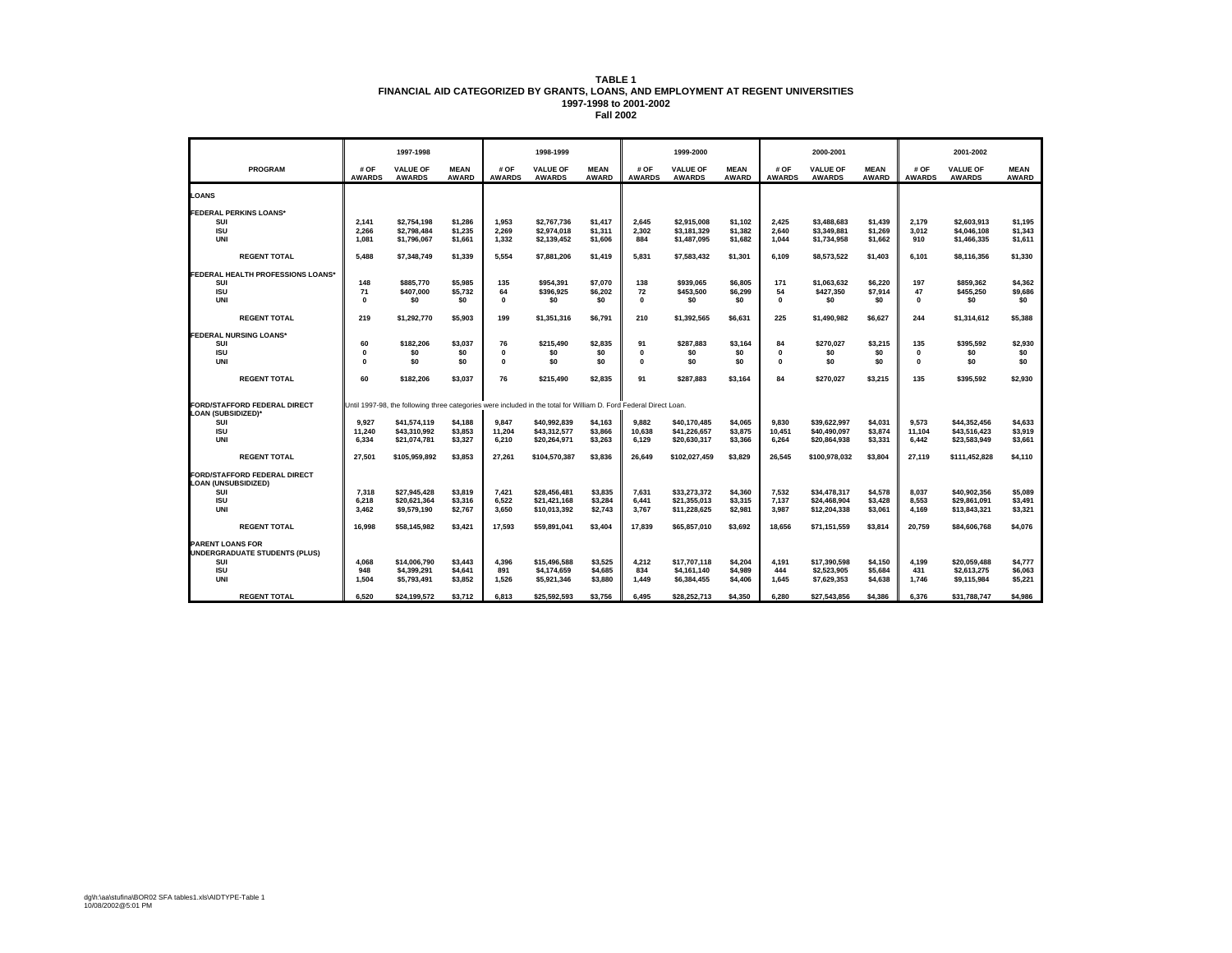|                                       |                                     | 1997-1998                                                                     |                             |                                     | 1998-1999                        |                             |                       | 1999-2000                        |                             |                       | 2000-2001                        |                             |                       | 2001-2002                        |                             |
|---------------------------------------|-------------------------------------|-------------------------------------------------------------------------------|-----------------------------|-------------------------------------|----------------------------------|-----------------------------|-----------------------|----------------------------------|-----------------------------|-----------------------|----------------------------------|-----------------------------|-----------------------|----------------------------------|-----------------------------|
| PROGRAM                               | # OF<br><b>AWARDS</b>               | <b>VALUE OF</b><br><b>AWARDS</b>                                              | <b>MEAN</b><br><b>AWARD</b> | # OF<br><b>AWARDS</b>               | <b>VALUE OF</b><br><b>AWARDS</b> | <b>MEAN</b><br><b>AWARD</b> | # OF<br><b>AWARDS</b> | <b>VALUE OF</b><br><b>AWARDS</b> | <b>MEAN</b><br><b>AWARD</b> | # OF<br><b>AWARDS</b> | <b>VALUE OF</b><br><b>AWARDS</b> | <b>MEAN</b><br><b>AWARD</b> | # OF<br><b>AWARDS</b> | <b>VALUE OF</b><br><b>AWARDS</b> | <b>MEAN</b><br><b>AWARD</b> |
|                                       |                                     |                                                                               |                             |                                     |                                  |                             |                       |                                  |                             |                       |                                  |                             |                       |                                  |                             |
| <b>OTHER FEDERAL LOANS</b>            |                                     |                                                                               |                             |                                     |                                  |                             |                       |                                  |                             |                       |                                  |                             |                       |                                  |                             |
| SUI                                   | $\Omega$                            | \$0                                                                           | \$0                         | $\mathbf 0$                         | \$0                              | \$O                         | 0                     | \$O                              | \$0                         | $\Omega$              | \$0                              | \$0                         | 0                     | \$0                              | \$0                         |
| <b>ISU</b><br><b>UNI</b>              | $\overline{\mathbf{4}}$<br>$\Omega$ | \$5,500                                                                       | \$1,375                     | $\overline{\mathbf{2}}$<br>$\Omega$ | \$4,250                          | \$2,125                     | $\mathbf{1}$          | \$13,000                         | \$13,000                    | 3                     | \$27,600                         | \$9,200                     | $\overline{2}$        | \$11,000                         | \$5,500                     |
|                                       |                                     | \$0                                                                           | \$0                         |                                     | \$0                              | \$0                         | $\Omega$              | \$0                              | \$0                         | $\Omega$              | \$0                              | \$0                         | $\Omega$              | \$0                              | \$0                         |
| <b>REGENT TOTAL</b>                   | $\overline{\mathbf{4}}$             | \$5,500                                                                       | \$1,375                     | $\overline{2}$                      | \$4,250                          | \$2,125                     | $\overline{1}$        | \$13,000                         | 13000                       | 3                     | \$27,600                         | 9200                        | $\overline{2}$        | \$11,000                         | 5500                        |
| FEDERAL LOANS SUBTOTAL                |                                     |                                                                               |                             |                                     |                                  |                             |                       |                                  |                             |                       |                                  |                             |                       |                                  |                             |
| SUI                                   | 23,662                              | 87,348,511                                                                    | \$3,692                     | 23,828                              | \$88,883,525                     | \$3,730                     | 24,599                | \$95,292,931                     | \$3,874                     | 24,233                | \$96,314,254                     | \$3,975                     | 24,320                | \$109,173,167                    | \$4,489                     |
| <b>ISU</b>                            | 20,747                              | 71,542,631                                                                    | \$3,448                     | 20,952                              | \$72,283,597                     | \$3,450                     | 20,288                | \$70,390,639                     | \$3,470                     | 20,729                | \$71,287,737                     | \$3,439                     | 23,149                | \$80,503,147                     | \$3,478                     |
| <b>UNI</b>                            | 12,381                              | 38,243,529                                                                    | \$3,089                     | 12,718                              | \$38,339,161                     | \$3,015                     | 12,229                | \$39,730,492                     | \$3,249                     | 12,940                | \$42,433,587                     | \$3,279                     | 13,267                | \$48,009,589                     | \$3,619                     |
| <b>REGENT TOTAL</b>                   | 56,790                              | \$197,134,671                                                                 | \$3,471                     | 57,498                              | \$199,506,283                    | \$3,470                     | 57,116                | \$205,414,062                    | \$3,596                     | 57,902                | \$210,035,578                    | \$3,627                     | 60,736                | \$237,685,903                    | \$3,913                     |
| <b>STATE LOANS</b>                    |                                     |                                                                               |                             |                                     |                                  |                             |                       |                                  |                             |                       |                                  |                             |                       |                                  |                             |
| SUI                                   |                                     |                                                                               | \$0                         |                                     |                                  | \$0                         |                       |                                  | \$0                         |                       |                                  | \$0                         | 15                    | \$42,000                         | \$2,800                     |
| <b>ISU</b><br><b>UNI</b>              |                                     |                                                                               | #DIV/0!<br>\$0              |                                     |                                  | #DIV/0!                     |                       |                                  | #DIV/0!                     | 24                    |                                  | #DIV/0!                     | 17<br>52              | \$42,000                         | \$2,471<br>\$2,623          |
|                                       |                                     |                                                                               |                             |                                     |                                  | \$0                         | 14                    | \$40,500                         | \$2,893                     |                       | \$69,000                         | \$2,875                     |                       | \$136,412                        |                             |
| <b>REGENT TOTAL</b>                   | $\pmb{0}$                           | \$0                                                                           | #DIV/0!                     | $\Omega$                            | \$0                              | #DIV/0!                     | 14                    | \$40,500                         | 2892.8571                   | 24                    | \$69,000                         | 2875                        | 84                    | \$220,412                        | \$2,624                     |
| <b>INSTITUTIONAL LONG-TERM LOANS</b>  |                                     |                                                                               |                             |                                     |                                  |                             |                       |                                  |                             |                       |                                  |                             |                       |                                  |                             |
| (private source funds)                |                                     |                                                                               |                             |                                     |                                  |                             |                       |                                  |                             |                       |                                  |                             |                       |                                  |                             |
| SUI                                   | 442                                 | \$1,438,088                                                                   | \$3,254                     | 456                                 | \$1,538,458                      | \$3,374                     | 466                   | \$1,771,266                      | \$3,801                     | 470                   | \$1,788,696                      | \$3,806                     | 469                   | \$1,791,003                      | \$3,819                     |
| <b>ISU</b><br><b>UNI</b>              | 51<br>$\Omega$                      | \$110,019<br>\$O                                                              | \$2,157<br>\$0              | 55<br>$\mathbf{0}$                  | \$130,257<br>\$0                 | \$2,368<br>\$0              | 45<br>$\mathbf 0$     | \$117,700<br>\$0                 | \$2,616<br>\$0              | 19<br>$\Omega$        | \$54,294<br>\$0                  | \$2,858<br>\$0              | 39<br>$\Omega$        | \$105,985<br>\$0                 | \$2,718<br>\$0              |
|                                       |                                     |                                                                               |                             |                                     |                                  |                             |                       |                                  |                             |                       |                                  |                             |                       |                                  |                             |
| <b>REGENT TOTAL</b>                   | 493                                 | \$1,548,107                                                                   | \$3,140                     | 511                                 | \$1,668,715                      | \$3,266                     | 511                   | \$1,888,966                      | \$3,697                     | 489                   | \$1,842,990                      | \$3,769                     | 508                   | \$1,896,988                      | \$3,734                     |
| <b>PRIVATE SOURCE LOANS</b>           |                                     | Until 1997-1998, this category was included in institutional long-term loans. |                             |                                     |                                  |                             |                       |                                  |                             |                       |                                  |                             |                       |                                  |                             |
| (partnership and unsubsidized)<br>SUI | 660                                 | \$3,186,294                                                                   | \$4,828                     | 853                                 | \$4,329,065                      | \$5,075                     | 812                   | \$4,211,814                      | \$5,187                     | 1,145                 | \$6,740,913                      | \$5,887                     | 1,462                 | \$9,450,810                      | \$6,464                     |
| <b>ISU</b>                            | 2,470                               | \$11,971,116                                                                  | \$4,847                     | 3,324                               | \$17,092,699                     | \$5,142                     | 4,356                 | \$23,486,585                     | \$5,392                     | 5,171                 | \$29,450,011                     | \$5,695                     | 5,795                 | \$35,876,509                     | \$6,191                     |
| <b>UNI</b>                            | 241                                 | \$801,477                                                                     | \$3,326                     | 356                                 | \$1,274,677                      | \$3,581                     | 571                   | \$2,236,780                      | \$3,917                     | 919                   | \$4,044,440                      | \$4,401                     | 1,214                 | \$5,978,532                      | \$4,925                     |
| <b>REGENT TOTAL</b>                   | 3,371                               | \$15,958,887                                                                  | \$4,734                     | 4,533                               | \$22,696,441                     | \$5,007                     | 5,739                 | \$29,935,179                     | \$5,216                     | 7,235                 | \$40,235,364                     | \$5,561                     | 8,471                 | \$51,305,851                     | \$6,057                     |
| <b>INSTITUTIONAL LOANS SUBTOTAL</b>   |                                     |                                                                               |                             |                                     |                                  |                             |                       |                                  |                             |                       |                                  |                             |                       |                                  |                             |
| SUI                                   | 1,102                               | \$4,624,382                                                                   | \$4,196                     | 1,309                               | \$5,867,523                      | \$4,482                     | 1,278                 | \$5,983,080                      | \$4,682                     | 1,615                 | \$8,529,609                      | \$5,281                     | 1,931                 | \$11,241,813                     | \$5,822                     |
| <b>ISU</b>                            | 2,521                               | \$12,081,135                                                                  | \$4,792                     | 3,379                               | \$17,222,956                     | \$5,097                     | 4,401                 | \$23,604,285                     | \$5,363                     | 5,190                 | \$29,504,305                     | \$5,685                     | 5,834                 | \$35,982,494                     | \$6,168                     |
| UNI                                   | 241                                 | \$801,477                                                                     | \$3,326                     | 356                                 | \$1,274,677                      | \$3,581                     | 571                   | \$2,236,780                      | \$3,917                     | 919                   | \$4,044,440                      | \$4,401                     | 1,214                 | \$5,978,532                      | \$4,925                     |
| <b>REGENT TOTAL</b>                   | 3,864                               | \$17,506,994                                                                  | \$4,531                     | 5,044                               | \$24,365,156                     | \$4,831                     | 6,250                 | \$31,824,145                     | \$5,092                     | 7,724                 | \$42,078,354                     | \$5,448                     | 8,979                 | \$53,202,839                     | \$5,925                     |
| <b>TOTAL LOANS</b>                    |                                     |                                                                               |                             |                                     |                                  |                             |                       |                                  |                             |                       |                                  |                             |                       |                                  |                             |
| SUI                                   | 24,764                              | \$91,972,893                                                                  | \$3,714                     | 25,137                              | \$94,751,048                     | \$3,769                     | 25,877                | \$101,276,011                    | \$3,914                     | 25,848                | \$104,843,863                    | \$4,056                     | 26,266                | \$120,456,980                    | \$4,586                     |
| <b>ISU</b>                            | 23,268                              | \$83,623,766                                                                  | \$3,594                     | 24,331                              | \$89,506,553                     | \$3,679                     | 24,689                | \$93,994,924                     | \$3,807                     | 25,919                | \$100,792,042                    | \$3,889                     | 29,000                | \$116,527,641                    | \$4,018                     |
| <b>UNI</b>                            | 12,622                              | \$39,045,006                                                                  | \$3,093                     | 13,074                              | \$39,613,838                     | \$3,030                     | 12,814                | \$42,007,772                     | \$3,278                     | 13,883                | \$46,547,027                     | \$3,353                     | 14,533                | \$54,124,533                     | \$3,724                     |
| <b>REGENT TOTAL</b>                   | 60.654                              | \$214,641,665                                                                 | \$3,539                     | 60.492                              | \$213,995,805                    | \$3,538                     | 63,380                | \$237,278,707                    | \$3,744                     | 65,650                | \$252,182,932                    | \$3,841                     | 69,799                | \$291,109,154                    | \$4,171                     |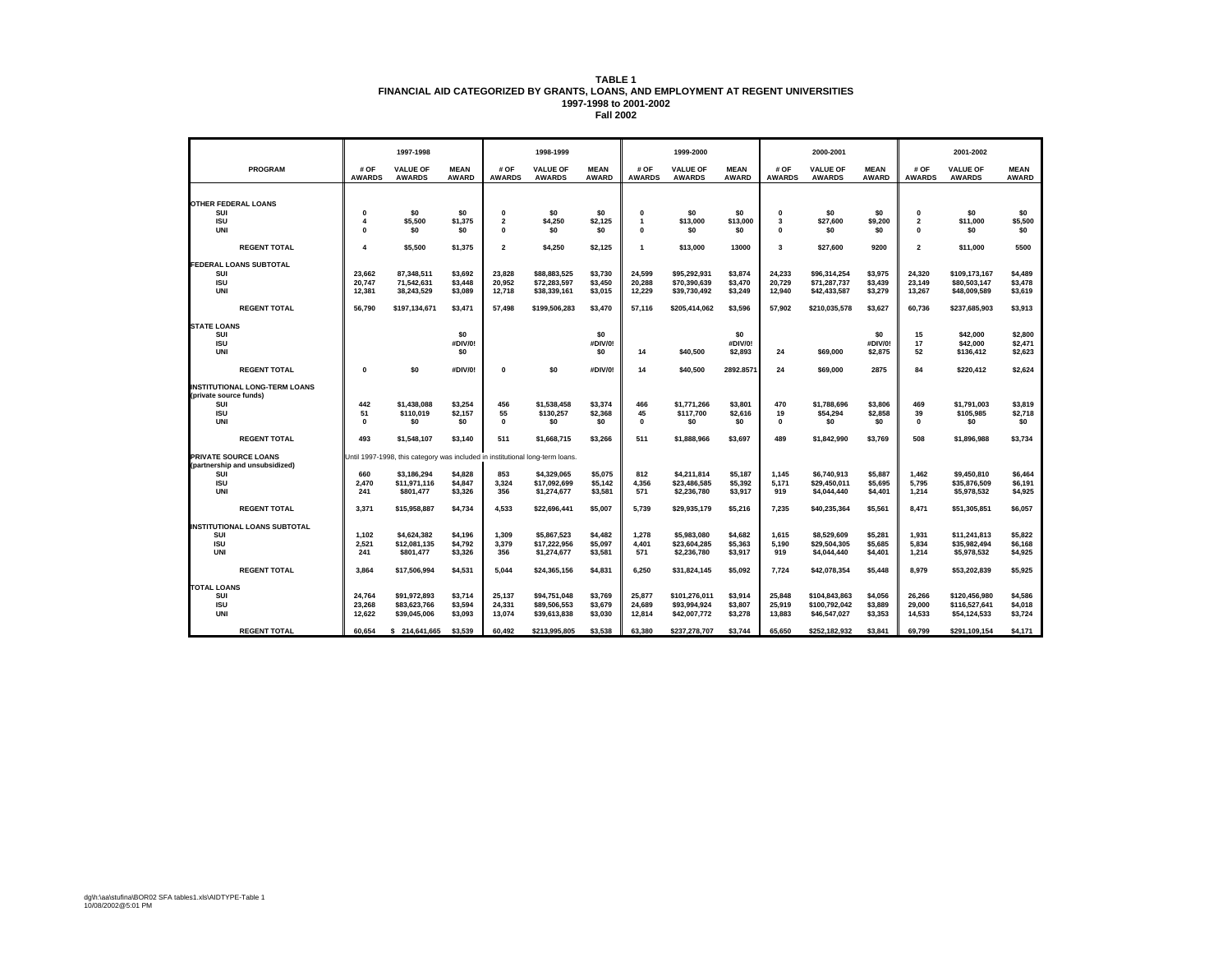|                                                                              |                       | 1997-1998                        |                             |                       | 1998-1999                        |                             |                       | 1999-2000                        |                             |                       | 2000-2001                        |                             |                       | 2001-2002                                              |                             |
|------------------------------------------------------------------------------|-----------------------|----------------------------------|-----------------------------|-----------------------|----------------------------------|-----------------------------|-----------------------|----------------------------------|-----------------------------|-----------------------|----------------------------------|-----------------------------|-----------------------|--------------------------------------------------------|-----------------------------|
| <b>PROGRAM</b>                                                               | # OF<br><b>AWARDS</b> | <b>VALUE OF</b><br><b>AWARDS</b> | <b>MEAN</b><br><b>AWARD</b> | # OF<br><b>AWARDS</b> | <b>VALUE OF</b><br><b>AWARDS</b> | <b>MEAN</b><br><b>AWARD</b> | # OF<br><b>AWARDS</b> | <b>VALUE OF</b><br><b>AWARDS</b> | <b>MEAN</b><br><b>AWARD</b> | # OF<br><b>AWARDS</b> | <b>VALUE OF</b><br><b>AWARDS</b> | <b>MEAN</b><br><b>AWARD</b> | # OF<br><b>AWARDS</b> | <b>VALUE OF</b><br><b>AWARDS</b>                       | <b>MEAN</b><br><b>AWARD</b> |
| <b>EMPLOYMENT</b>                                                            |                       |                                  |                             |                       |                                  |                             |                       |                                  |                             |                       |                                  |                             |                       |                                                        |                             |
| <b>FEDERAL COLLEGE WORK-STUDY*</b>                                           |                       |                                  |                             |                       |                                  |                             |                       |                                  |                             |                       |                                  |                             |                       |                                                        |                             |
| SUI<br><b>ISU</b>                                                            | 1,411<br>1.413        | \$2.124.164<br>\$1,805,704       | \$1.505<br>\$1,278          | 1,451<br>1.457        | \$2.369.595<br>\$2.244.193       | \$1.633<br>\$1,540          | 1.395<br>1.670        | \$2,267.800<br>\$2.204.963       | \$1.626<br>\$1,320          | 1.569<br>1.282        | \$2.289.410<br>\$2.033.385       | \$1.459<br>\$1,586          | 2.024<br>1.005        | \$2.798.944<br>\$1.728.117                             | \$1,383<br>\$1.720          |
| <b>UNI</b>                                                                   | 460                   | \$802.988                        | \$1,746                     | 575                   | \$1,031,188                      | \$1,793                     | 603                   | \$847.559                        | \$1,406                     | 635                   | \$1,032,950                      | \$1,627                     | 663                   | \$936,759                                              | \$1,413                     |
| <b>REGENT TOTAL</b>                                                          | 3,284                 | \$4,732,856                      | \$1.441                     | 3.483                 | \$5.644.976                      | \$1.621                     | 3.668                 | \$5,320,322                      | \$1,450                     | 3.486                 | \$5.355.745                      | \$1,536                     | 3.692                 | \$5.463.820                                            | \$1,480                     |
| <b>IOWA WORK-STUDY PROGRAM</b>                                               |                       |                                  |                             |                       |                                  |                             |                       |                                  |                             |                       |                                  |                             |                       |                                                        |                             |
| SUI<br><b>ISU</b>                                                            | 563<br>1,089          | \$1,060,111<br>\$729,354         | \$1,883<br>\$670            | 552<br>1,080          | \$931,419<br>\$884,960           | \$1,687<br>\$819            | 662<br>814            | \$1,344,414<br>\$753,142         | \$2,031<br>\$925            | 665<br>786            | \$944,633<br>\$687,069           | \$1,421<br>\$874            | $\bf{0}$<br>0         | \$0<br>\$0                                             | \$0<br>\$0                  |
| UNI                                                                          | 178                   | \$361,375                        | \$2,030                     | 197                   | \$347,854                        | \$1,766                     | 328                   | \$356,627                        | \$1,087                     | 207                   | \$318,243                        | \$1,537                     |                       | \$0                                                    | \$0                         |
| <b>REGENT TOTAL</b>                                                          | 1,830                 | \$2,150,840                      | \$1,175                     | 1,829                 | \$2,164,233                      | \$1,183                     | 1.804                 | \$2,454,183                      | \$1,360                     | 1,658                 | \$1,949,945                      | \$1,176                     |                       | <b>Funds not appropriated</b><br>by state legislature. | \$0                         |
| <b>INSTITUTIONAL GRADUATE.</b><br><b>TEACHING, &amp; RESEARCH ASSISTANTS</b> |                       |                                  |                             |                       |                                  |                             |                       |                                  |                             |                       |                                  |                             |                       |                                                        |                             |
| SUI                                                                          | 3,142                 | \$38,439,732                     | \$12,234                    | 3,589                 | \$37,517,666                     | \$10,454                    | 3.488                 | \$38,119,012                     | \$10,929                    | 3,373                 | \$37,848,229                     | \$11,221                    | 3,393                 | \$38.294.661                                           | \$11,286                    |
| <b>ISU</b><br>UNI                                                            | 2,182<br>306          | \$20.982.451<br>\$1,499,651      | \$9.616<br>\$4,901          | 2,007<br>351          | \$21.750.024<br>\$1,516,098      | \$10,837<br>\$4,319         | 2,269<br>387          | \$22.499.222<br>\$1,652,735      | \$9,916<br>\$4,271          | 2,338<br>397          | \$22.849.897<br>\$1,817,391      | \$9,773<br>\$4,578          | 2.297<br>362          | \$25.247.377<br>\$1,704,234                            | \$10,991<br>\$4,708         |
|                                                                              |                       |                                  |                             |                       |                                  |                             |                       |                                  |                             |                       |                                  |                             |                       |                                                        |                             |
| <b>REGENT TOTAL</b>                                                          | 5,630                 | \$60,921,834                     | \$10,821                    | 5,947                 | \$60,783,788                     | \$10,221                    | 6.144                 | \$62,270,969                     | \$10,135                    | 6,108                 | \$62,515,517                     | \$10,235                    | 6.052                 | \$65,246,272                                           | \$10,781                    |
| OTHER INSTITUTIONAL STUDENT<br><b>EMPLOYMENT</b>                             |                       |                                  |                             |                       |                                  |                             |                       |                                  |                             |                       |                                  |                             |                       |                                                        |                             |
| SUI<br><b>ISU</b>                                                            | 12,726                | \$22.846.504                     | \$1,795<br>\$2,590          | 13,204<br>4.763       | \$22.958.106<br>\$11.958.935     | \$1,739                     | 11.899<br>4.568       | \$23,422,677<br>\$13,115,648     | \$1,968<br>\$2,871          | 11,221<br>5.005       | \$22.291.491<br>\$14.165.404     | \$1,987                     | 11.405<br>8.554       | \$22.398.045<br>\$15,814.918                           | \$1,964<br>\$1.849          |
| <b>UNI</b>                                                                   | 4,718<br>4.153        | \$12,220,151<br>\$6,592,321      | \$1,587                     | 3.860                 | \$6,151,180                      | \$2,511<br>\$1,594          | 3.839                 | \$6,736,737                      | \$1,755                     | 4.116                 | \$7,298,793                      | \$2,830<br>\$1,773          | 3.981                 | \$7,392,052                                            | \$1,857                     |
| <b>REGENT TOTAL</b>                                                          | 21.597                | \$41.658.976                     | \$1.929                     | 21.827                | \$41.068.221                     | \$1.882                     | 20.306                | \$43.275.062                     | \$2.131                     | 20.342                | \$43.755.688                     | \$2.151                     | 23.940                | \$45,605,015                                           | \$1.905                     |
| <b>INSTITUTIONAL EMPLOYMENT SUBTOTAL</b>                                     |                       |                                  |                             |                       |                                  |                             |                       |                                  |                             |                       |                                  |                             |                       |                                                        |                             |
| SUI                                                                          | 15.868                | \$61.286.236                     | \$3,862                     | 16,793                | \$60,475,772                     | \$3,601                     | 15,387                | \$61.541.689                     | \$4,000                     | 14,594                | \$60.139.720                     | \$4,121                     | 14,798                | \$60,692.706                                           | \$4,101                     |
| <b>ISU</b><br><b>UNI</b>                                                     | 6.900<br>4.459        | \$33,202,602<br>\$8.091.972      | \$4.812<br>\$1.815          | 6.770<br>4.211        | \$33,708,959<br>\$7.667.278      | \$4.979<br>\$1.821          | 6.837<br>4.226        | \$35.614.870<br>\$8,389,472      | \$5,209<br>\$1,985          | 7.343<br>4.513        | \$37.015.301<br>\$9,116,184      | \$5.041<br>\$2.020          | 10.851<br>4.343       | \$41.062.295<br>\$9.096.286                            | \$3.784<br>\$2,094          |
| <b>REGENT TOTAL</b>                                                          | 27,227                | \$102,580,810                    | \$3,768                     | 27.774                | \$101,852,009                    | \$3,667                     | 26.450                | \$105.546.031                    | \$3,990                     | 26.450                | \$106,271,205                    | \$4,018                     | 29.992                | \$110.851.287                                          | \$3,696                     |
| <b>TOTAL EMPLOYMENT</b>                                                      |                       |                                  |                             |                       |                                  |                             |                       |                                  |                             |                       |                                  |                             |                       |                                                        |                             |
| SUI                                                                          | 17.842                | \$64,470.511                     | \$3,613                     | 18.796                | \$63,776,786                     | \$3,393                     | 17.444                | \$65.153.903                     | \$3,735                     | 16,828                | \$63,373,763                     | \$3,766                     | 16.822                | \$63,491,650                                           | \$3,774                     |
| <b>ISU</b><br><b>UNI</b>                                                     | 9.402<br>5,097        | \$35,737,660<br>\$9,256,335      | \$3,801<br>\$1,816          | 9.307<br>4,983        | \$36,838,112<br>\$9,046,320      | \$3,958<br>\$1,815          | 9.321<br>5,157        | \$38,572,975<br>\$9,593,658      | \$4,138<br>\$1,860          | 9.411<br>5,355        | \$39,735,755<br>\$10,467,377     | \$4,222<br>\$1,955          | 11.856<br>5,006       | \$42,790,412<br>\$10,033,045                           | \$3.609<br>\$2,004          |
|                                                                              |                       |                                  |                             |                       |                                  |                             |                       |                                  |                             |                       |                                  |                             |                       |                                                        |                             |
| <b>REGENT TOTAL</b>                                                          | 32,341                | \$109,464,506                    | \$3,385                     | 33.086                | \$109,661,218                    | \$3,314                     | 31.922                | \$113,320,536                    | \$3,550                     | 31.594                | \$113.576.895                    | \$3,595                     | 33.684                | \$116,315,107                                          | \$3,453                     |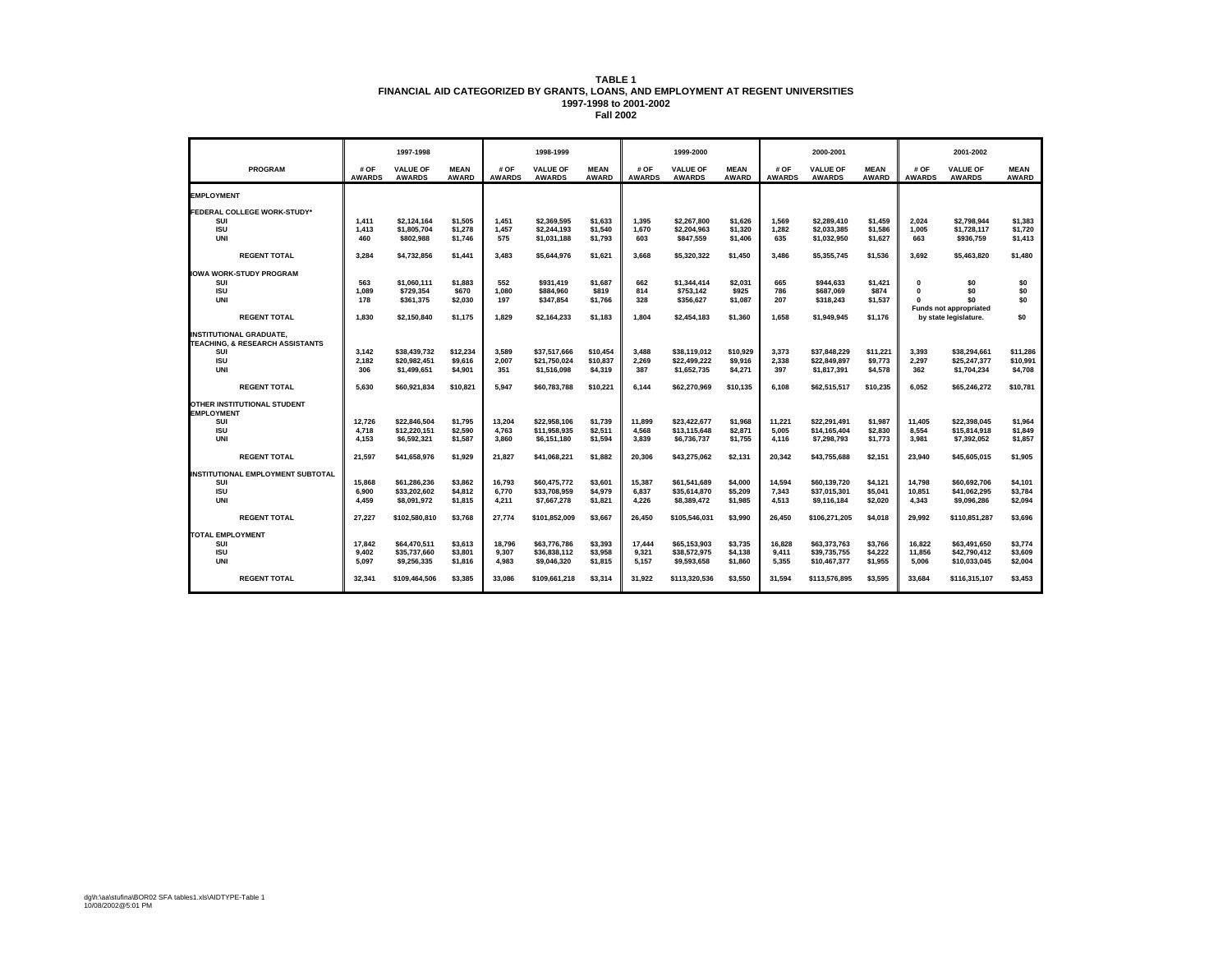|                                  |                       | 1997-1998                        |                      |                       | 1998-1999<br>1999-2000           |                             |                       | 2000-2001                        |                             |                       | 2001-2002                        |                             |                       |                                  |                             |
|----------------------------------|-----------------------|----------------------------------|----------------------|-----------------------|----------------------------------|-----------------------------|-----------------------|----------------------------------|-----------------------------|-----------------------|----------------------------------|-----------------------------|-----------------------|----------------------------------|-----------------------------|
| <b>PROGRAM</b>                   | # OF<br><b>AWARDS</b> | <b>VALUE OF</b><br><b>AWARDS</b> | <b>MEAN</b><br>AWARD | # OF<br><b>AWARDS</b> | <b>VALUE OF</b><br><b>AWARDS</b> | <b>MEAN</b><br><b>AWARD</b> | # OF<br><b>AWARDS</b> | <b>VALUE OF</b><br><b>AWARDS</b> | <b>MEAN</b><br><b>AWARD</b> | # OF<br><b>AWARDS</b> | <b>VALUE OF</b><br><b>AWARDS</b> | <b>MEAN</b><br><b>AWARD</b> | # OF<br><b>AWARDS</b> | <b>VALUE OF</b><br><b>AWARDS</b> | <b>MEAN</b><br><b>AWARD</b> |
| <b>SUMMARY</b>                   |                       |                                  |                      |                       |                                  |                             |                       |                                  |                             |                       |                                  |                             |                       |                                  |                             |
| <b>TOTAL GRANTS</b>              |                       |                                  |                      |                       |                                  |                             |                       |                                  |                             |                       |                                  |                             |                       |                                  |                             |
| SUI                              | 16.558                | \$42.892.573                     | \$2,590              | 19.306                | \$45,118,821                     | \$2,337                     | 18.852                | \$47,055,740                     | \$2.496                     | 19.015                | \$47,716,084                     | \$2,509                     | 20.234                | \$52,718,677                     | \$2,605                     |
| <b>ISU</b>                       | 27.190                | \$42,144,838                     | \$1.550              | 28.852                | \$46,315,336                     | \$1.605                     | 28.995                | \$48,655,096                     | \$1.678                     | 29.628                | \$53,607.690                     | \$1.809                     | 29.638                | \$62,423,199                     | \$2.106                     |
| <b>UNI</b>                       | 10.132                | \$13,519,023                     | \$1,334              | 10.288                | \$14,386,225                     | \$1,398                     | 10.543                | \$15,041,376                     | \$1,427                     | 10.762                | \$16,680,395                     | \$1,550                     | 10,508                | \$18,611,363                     | \$1,771                     |
| <b>REGENT TOTAL</b>              | 53.880                | \$98,556,434                     | \$1.829              | 58.446                | \$105.820.382                    | \$1.811                     | 58.390                | \$110,752,212                    | \$1.897                     | 59.405                | \$118,004,169                    | \$1.986                     | 60.380                | \$133.753.239                    | \$2,215                     |
| <b>TOTAL LOANS</b>               |                       |                                  |                      |                       |                                  |                             |                       |                                  |                             |                       |                                  |                             |                       |                                  |                             |
| SUI                              | 24,764                | \$91,972,893                     | \$3,714              | 25,137                | 94.751.048                       | \$3.769                     | 25,877                | \$101,276,011                    | \$3,914                     | 25,848                | \$104,843,863                    | \$4,056                     | 26,266                | \$120,456,980                    | \$4,586                     |
| <b>ISU</b>                       | 23.268                | \$83,623,766                     | \$3.594              | 24.331                | 89.506.553                       | \$3.679                     | 24.689                | \$93.994.924                     | \$3,807                     | 25.919                | \$100.792.042                    | \$3,889                     | 29.000                | \$116,527,641                    | \$4.018                     |
| UNI                              | 12.622                | \$39,045,006                     | \$3.093              | 13.074                | 39,613,838                       | \$3.030                     | 12.814                | \$42,007,772                     | \$3,278                     | 13.883                | \$46.547.027                     | \$3.353                     | 14.533                | \$54,124,533                     | \$3.724                     |
| <b>REGENT TOTAL</b>              | 60.654                | \$214,641,665                    | \$3.539              | 62.542                | \$223.871.439                    | \$3,580                     | 63.380                | \$237,278,707                    | \$3,744                     | 65.650                | \$252,182,932                    | \$3.841                     | 69.799                | \$291,109,154                    | \$4.171                     |
| <b>TOTAL EMPLOYMENT</b>          |                       |                                  |                      |                       |                                  |                             |                       |                                  |                             |                       |                                  |                             |                       |                                  |                             |
| SUI                              | 17.842                | \$64,470,511                     | \$3.613              | 18,796                | \$63,776,786                     | \$3,393                     | 17.444                | \$65,153,903                     | \$3,735                     | 16.828                | \$63,373,763                     | \$3,766                     | 16.822                | \$63,491,650                     | \$3,774                     |
| <b>ISU</b>                       | 9.402                 | \$35,737,660                     | \$3,801              | 9,307                 | \$36,838,112                     | \$3,958                     | 9,321                 | \$38,572,975                     | \$4,138                     | 9.411                 | \$39,735,755                     | \$4,222                     | 11.856                | \$42,790,412                     | \$3,609                     |
| <b>UNI</b>                       | 5.097                 | \$9,256,335                      | \$1.816              | 4.983                 | \$9,046,320                      | \$1,815                     | 5.157                 | \$9,593,658                      | \$1,860                     | 5.355                 | \$10,467,377                     | \$1,955                     | 5.006                 | \$10,033,045                     | \$2.004                     |
| <b>REGENT TOTAL</b>              | 32.341                | \$109,464,506                    | \$3,385              | 33.086                | \$109,661,218                    | \$3,314                     | 31.922                | \$113,320,536                    | \$3,550                     | 31.594                | \$113,576,895                    | \$3.595                     | 33.684                | \$116,315,107                    | \$3.453                     |
| TOTAL ALL FINANCIAL AID PROGRAMS |                       |                                  |                      |                       |                                  |                             |                       |                                  |                             |                       |                                  |                             |                       |                                  |                             |
| SUI                              | 59.164                | \$199.335.977                    | \$3,369              | 63.239                | \$203.646.655                    | \$3,220                     | 62.173                | \$213,485,654                    | \$3,434                     | 61.691                | \$215.933.710                    | \$3,500                     | 63.322                | \$236,667,307                    | \$3.738                     |
| <b>ISU</b>                       | 59.860                | \$161.506.264                    | \$2.698              | 62.490                | \$172,660,001                    | \$2.763                     | 63.005                | \$181,222,995                    | \$2,876                     | 64.958                | \$194,135,487                    | \$2,989                     | 70.494                | \$221.741.252                    | \$3,146                     |
| <b>UNI</b>                       | 27.851                | \$61.820.364                     | \$2.220              | 28.345                | \$63,046,383                     | \$2,224                     | 28.514                | \$66,642,806                     | \$2.337                     | 30,000                | \$73,694,799                     | \$2.456                     | 30.047                | \$82,768,941                     | \$2,755                     |
| <b>REGENT TOTAL</b>              | 146,875               | \$422.662.605                    | \$2,878              | 154.074               | \$439.353.039                    | \$2.852                     | 153.692               | \$461.351.455                    | \$3.002                     | 156.649               | \$483.763.996                    | \$3.088                     | 163.863               | \$541.177.500                    | \$3,303                     |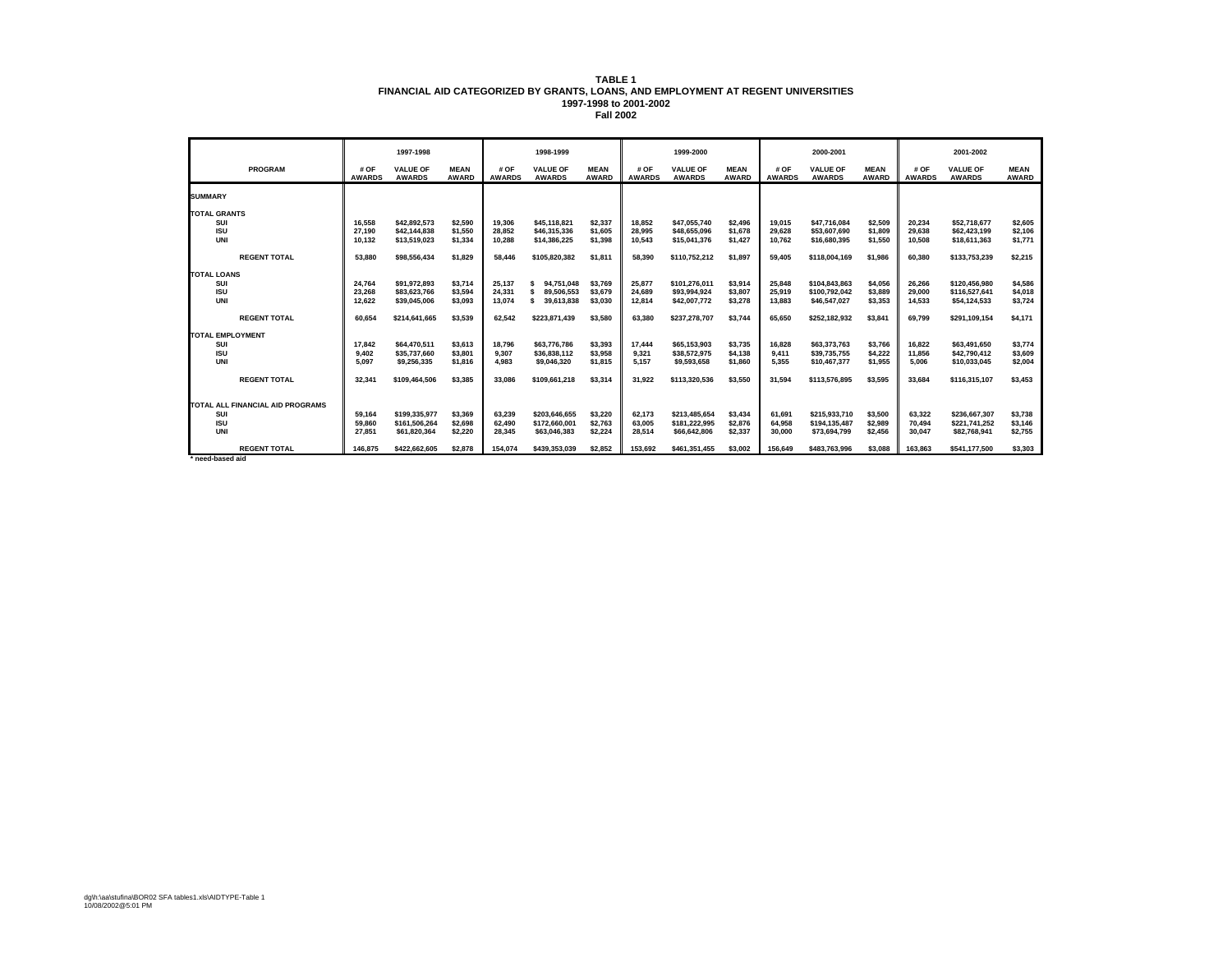![](_page_59_Figure_0.jpeg)

**GRAPH 1TOTAL FINANCIAL AID AWARDS AT REGENT UNIVERSITIES**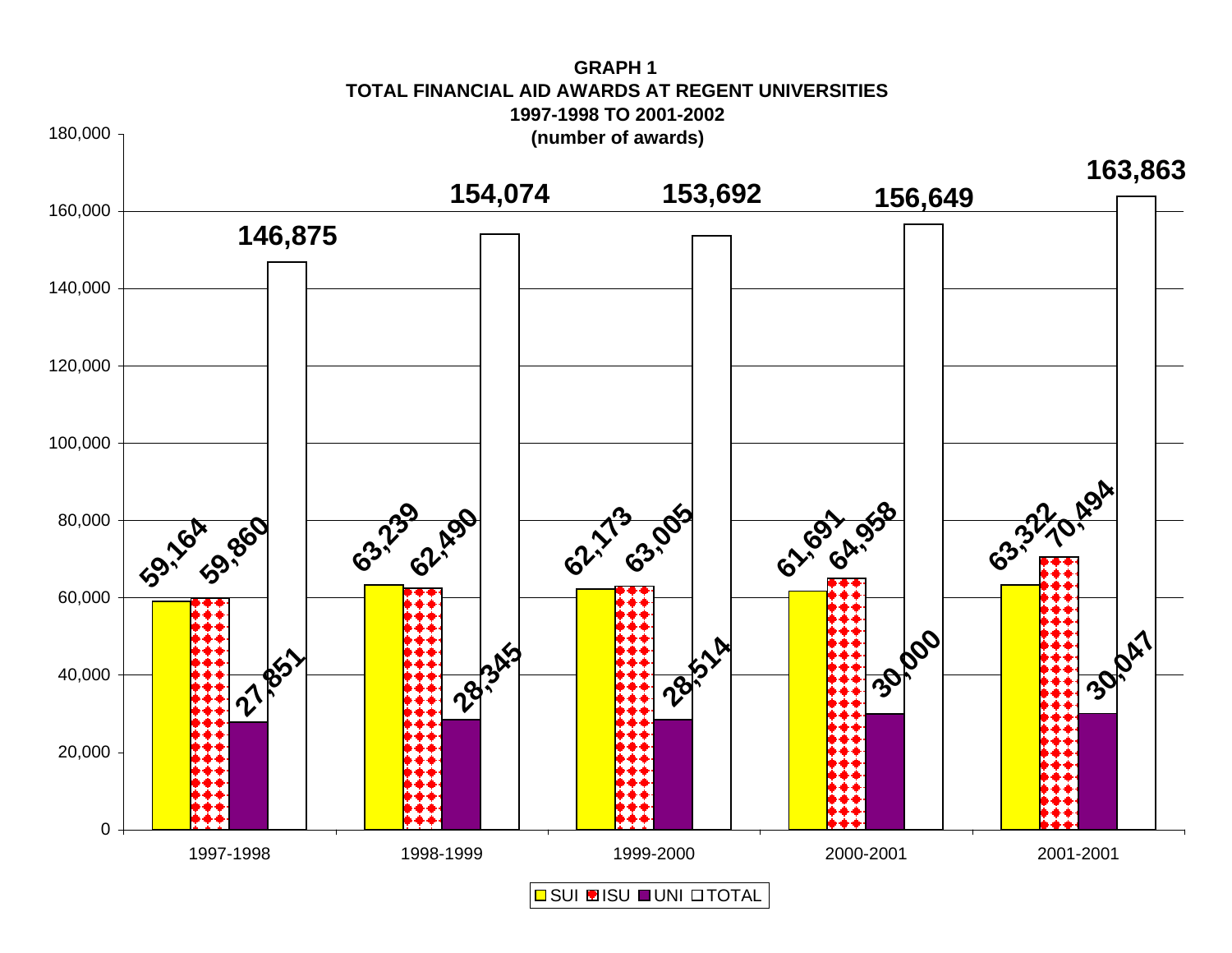![](_page_60_Figure_0.jpeg)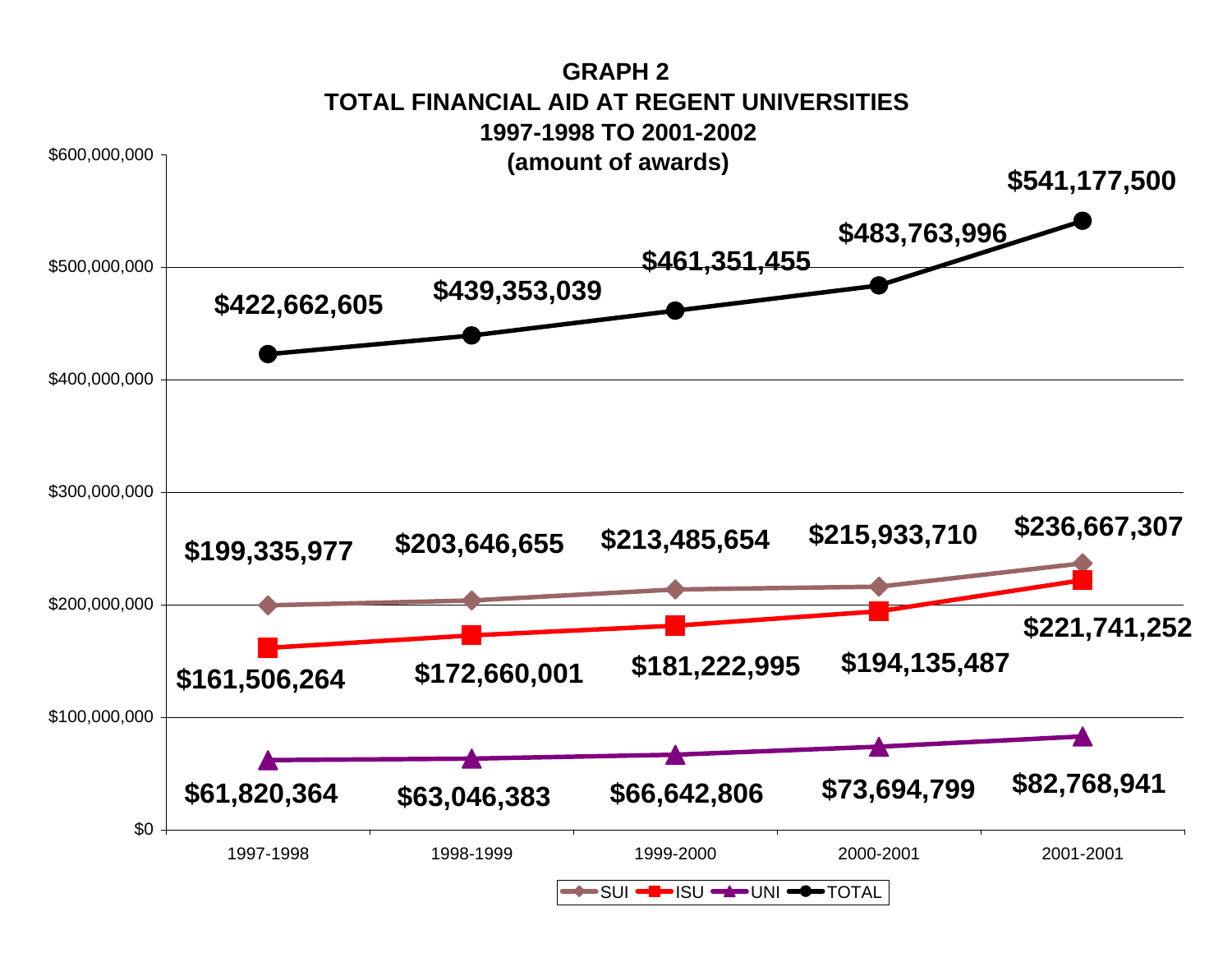#### **TABLE 2 UNDERGRADUATE FINANCIAL AID CATEGORIZED BY GRANTS, LOANS, EMPLOYMENT AND RESIDENCY AT REGENT UNIVERSITIES 2000-2001 to 2001-2002 Fall 2002**

|                                  | <b>RESIDENTS</b> |                 |              |               |                 |              | <b>NONRESIDENTS</b> |                 |              |               |                 |              |
|----------------------------------|------------------|-----------------|--------------|---------------|-----------------|--------------|---------------------|-----------------|--------------|---------------|-----------------|--------------|
|                                  |                  | 2000-2001       |              |               | 2001-2002       |              | 2000-2001           |                 |              |               | 2001-2002       |              |
| <b>PROGRAM</b>                   | # OF             | <b>VALUE OF</b> | <b>MEAN</b>  | # OF          | <b>VALUE OF</b> | <b>MEAN</b>  | # OF                | <b>VALUE OF</b> | <b>MEAN</b>  | # OF          | <b>VALUE OF</b> | <b>MEAN</b>  |
|                                  | <b>AWARDS</b>    | <b>AWARDS</b>   | <b>AWARD</b> | <b>AWARDS</b> | <b>AWARDS</b>   | <b>AWARD</b> | <b>AWARDS</b>       | <b>AWARDS</b>   | <b>AWARD</b> | <b>AWARDS</b> | <b>AWARDS</b>   | <b>AWARD</b> |
| <b>SUMMARY</b>                   |                  |                 |              |               |                 |              |                     |                 |              |               |                 |              |
| <b>TOTAL GRANTS</b>              |                  |                 |              |               |                 |              |                     |                 |              |               |                 |              |
| SUI                              | 8.304            | \$20.992.481    | \$2,528      | 8.766         | \$21.828.447    | \$2.490      | 3.122               | \$7.321.514     | \$2,345      | 4.257         | \$8.842.377     | \$2.077      |
| <b>ISU</b>                       | 18,267           | \$22,522,887    | \$1,233      | 17,647        | \$25,881,315    | \$1,467      | 6,522               | \$15,129,622    | \$2,320      | 6,364         | \$17,859,941    | \$2,806      |
| <b>UNI</b>                       | 9,032            | \$13,210,428    | \$1,463      | 9.051         | \$14,114,489    | \$1,559      | 576                 | \$1,813,373     | \$3,148      | 710           | \$2,663,953     | \$3,752      |
|                                  |                  |                 |              |               |                 |              |                     |                 |              |               |                 |              |
| <b>REGENT TOTAL</b>              | 35,603           | \$56,725,796    | \$1,593      | 35.464        | \$61,824,251    | \$1,743      | 10.220              | \$24,264,509    | \$2,374      | 11.331        | \$29,366,271    | \$2,592      |
| <b>TOTAL LOANS</b>               |                  |                 |              |               |                 |              |                     |                 |              |               |                 |              |
| SUI                              | 13,012           | \$45,998,761    | \$3,535      | 13.254        | \$46,773,570    | \$3,529      | 4,112               | \$22.665.211    | \$5,512      | 4,301         | \$23,773,038    | \$5,527      |
| <b>ISU</b>                       | 20,471           | \$72,540,367    | \$3,544      | 22.715        | \$83,227,889    | \$3.664      | 4.011               | \$19,373,143    | \$4.830      | 4.773         | \$23.738.516    | \$4,974      |
| <b>UNI</b>                       | 12,615           | \$40,532,096    | \$3,213      | 11,141        | \$46,987,115    | \$4,217      | 447                 | \$1,760,995     | \$3,940      | 466           | \$2,295,189     | \$4,925      |
|                                  |                  |                 |              |               |                 |              |                     |                 |              |               |                 |              |
| <b>REGENT TOTAL</b>              | 46.098           | \$159.071.224   | \$3,451      | 47.110        | \$176.988.574   | \$3,757      | 8.570               | \$43.799.349    | \$5,111      | 9.540         | \$49,806,743    | \$5,221      |
| <b>TOTAL EMPLOYMENT</b>          |                  |                 |              |               |                 |              |                     |                 |              |               |                 |              |
| SUI                              | 5,844            | \$13,092,919    | \$2,240      | 5.882         | \$13,116,939    | \$2,230      | 2,090               | \$5,444,836     | \$2,605      | 2,116         | \$5,492,818     | \$2,596      |
| <b>ISU</b>                       | 1,820            | \$2,257,977     | \$1,241      | 5.200         | \$10,695,810    | \$2,057      | 248                 | \$462,477       | \$1,865      | 4,359         | \$6,847,225     | \$1,571      |
| <b>UNI</b>                       | 4,589            | \$7,682,003     | \$1,674      | 4.084         | \$7,298,555     | \$1,787      | 276                 | \$518,747       | \$1,880      | 332           | \$542,225       | \$1,633      |
|                                  |                  |                 |              |               |                 |              |                     |                 |              |               |                 |              |
| <b>REGENT TOTAL</b>              | 12,253           | \$23,032,899    | \$1,880      | 15,166        | \$31,111,304    | \$2,051      | 2,614               | \$6,426,060     | \$2,458      | 6,807         | \$12,882,268    | \$1,893      |
|                                  |                  |                 |              |               |                 |              |                     |                 |              |               |                 |              |
| TOTAL ALL FINANCIAL AID PROGRAMS |                  |                 |              |               |                 |              |                     |                 |              |               |                 |              |
| SUI                              | 27,160           | \$80,084,161    | \$2,949      | 27.902        | \$81.718.956    | \$2,929      | 9,324               | \$35,431,561    | \$3,800      | 10.674        | \$38,108,233    | \$3,570      |
| <b>ISU</b>                       | 40,558           | \$97.321.231    | \$2,400      | 45.562        | \$119,805,014   | \$2,629      | 10.781              | \$34,965,242    | \$3,243      | 15.496        | \$48,445,682    | \$3,126      |
| <b>UNI</b>                       | 26,236           | \$61,424,527    | \$2,341      | 24.276        | \$68,400,159    | \$2,818      | 1.299               | \$4,093,115     | \$3,151      | 1.508         | \$5,501,367     | \$3,648      |
|                                  |                  |                 |              |               |                 |              |                     |                 |              |               |                 |              |
| <b>REGENT TOTAL</b>              | 93,954           | \$238,829,919   | \$2,542      | 97,740        | \$269,924,129   | \$2,762      | 21,404              | \$74,489,918    | \$3,480      | 27,678        | \$92,055,282    | \$3,326      |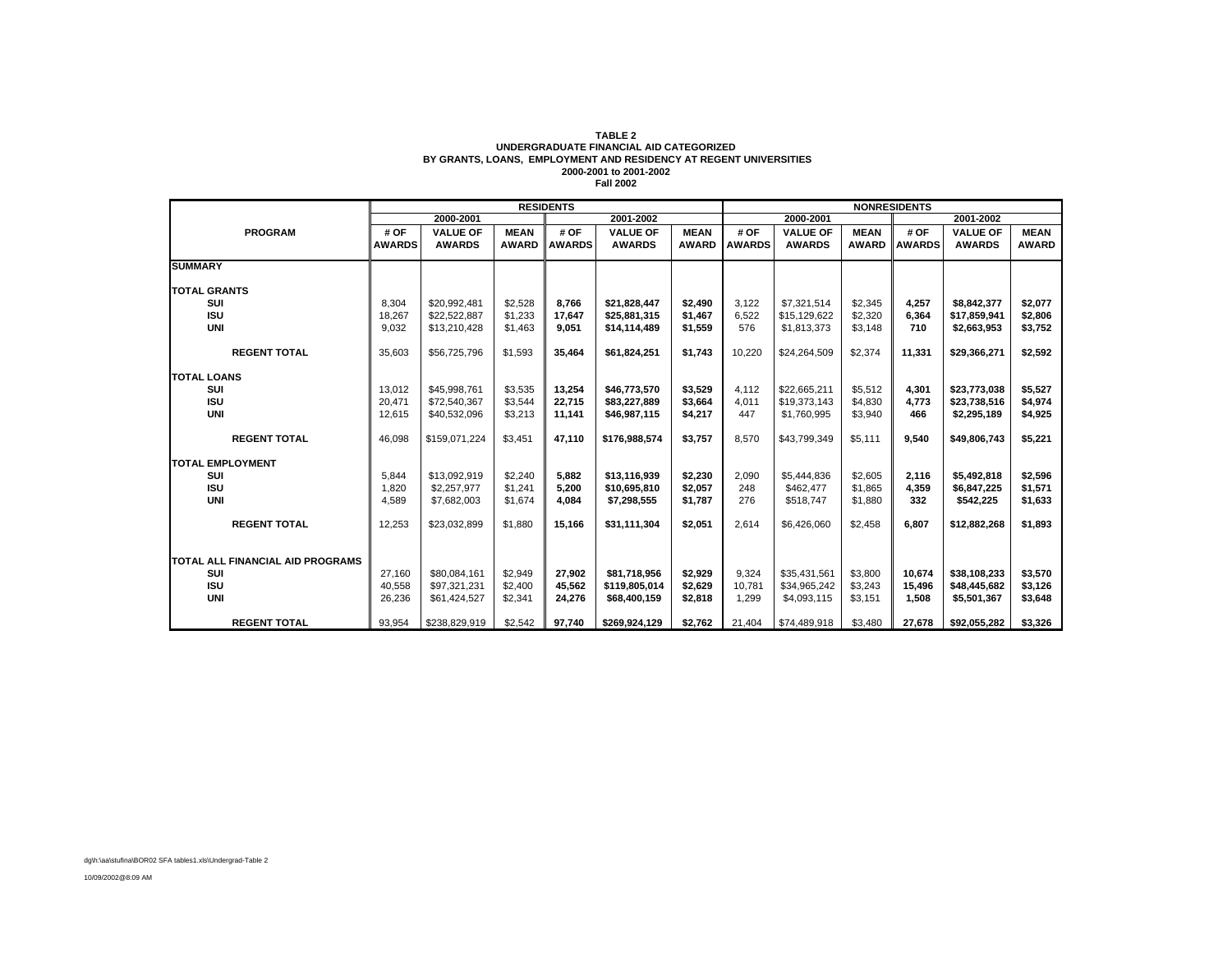# **TABLE 3 TWO-YEAR COMPARISON OF GRADUATE FINANCIAL AID 2000-2001 to 2001-2002 Fall 2002**

|                              | <b>RESIDENTS</b> |              | <b>NONRESIDENTS</b> |              |  |  |
|------------------------------|------------------|--------------|---------------------|--------------|--|--|
| <b>SUI</b>                   | 2000-2001        | 2001-2002    | 2000-2001           | 2001-2002    |  |  |
| Enrollment                   | 5,214            | 5,198        | 3,813               | 3,967        |  |  |
| % of all Grad. Students      | 57.8%            | 56.7%        | 42.2%               | 43.3%        |  |  |
| <b>Number Receiving Aid</b>  | 4,223            | 4,184        | 3,050               | 3,006        |  |  |
| <b>Percent Receiving Aid</b> | 58.1%            | 58.2%        | 41.9%               | 41.8%        |  |  |
| <b>Amount Received</b>       | \$55,611,794]    | \$59,393,117 | \$53,292,984        | \$57,447,001 |  |  |
| <b>Percent Received</b>      | 51.1%            | 50.8%        | 48.9%               | 49.2%        |  |  |
| <b>ISU</b>                   |                  |              |                     |              |  |  |
| Enrollment                   | 2,296            | 2,170        | 2,390               | 2,402        |  |  |
| % of all Grad. Students      | 49.0%            | 47.5%        | 51.0%               | 52.5%        |  |  |
| <b>Number Receiving Aid</b>  | 1,105            | 1,285        | 1,959               | 2,005        |  |  |
| <b>Percent Receiving Aid</b> | 36.1%            | 39.1%        | 63.9%               | 60.9%        |  |  |
| <b>Amount Received</b>       | \$8,005,938      | \$9,008,165  | \$7,727,980         | \$8,596,042  |  |  |
| <b>Percent Received</b>      | 50.9%            | 51.2%        | 49.2%               | 48.8%        |  |  |
| <b>UNI</b>                   |                  |              |                     |              |  |  |
| Enrollment                   | 1,254            | 1,256        | 302                 | 340          |  |  |
| % of all Grad. Students      | 80.6%            | 78.7%        | 19.4%               | 21.3%        |  |  |
| <b>Number Receiving Aid</b>  | 594              | 633          | 235                 | 245          |  |  |
| <b>Percent Receiving Aid</b> | 71.7%            | 72.1%        | 28.3%               | 27.9%        |  |  |
| <b>Amount Received</b>       | \$5,686,036      | \$5,977,175  | \$2,491,121         | \$2,890,240  |  |  |
| <b>Percent Received</b>      | 69.5%            | 67.4%        | 30.5%               | 32.6%        |  |  |
| <b>REGENTS TOTAL</b>         |                  |              |                     |              |  |  |
| Enrollment                   | 8,764            | 8,624        | 6,505               | 6,709        |  |  |
| % of all Grad. Students      | 57.4%            | 56.2%        | 42.6%               | 43.8%        |  |  |
| <b>Number Receiving Aid</b>  | 5,922            | 6,102        | 5,244               | 5,256        |  |  |
| <b>Percent Receiving Aid</b> | 53.0%            | 53.7%        | 47.0%               | 46.3%        |  |  |
| <b>Amount Received</b>       | \$69,303,768     | \$74,378,457 | \$63,512,085        | \$68,933,283 |  |  |
| <b>Percent Received</b>      | 52.2%            | 51.9%        | 47.8%               | 48.1%        |  |  |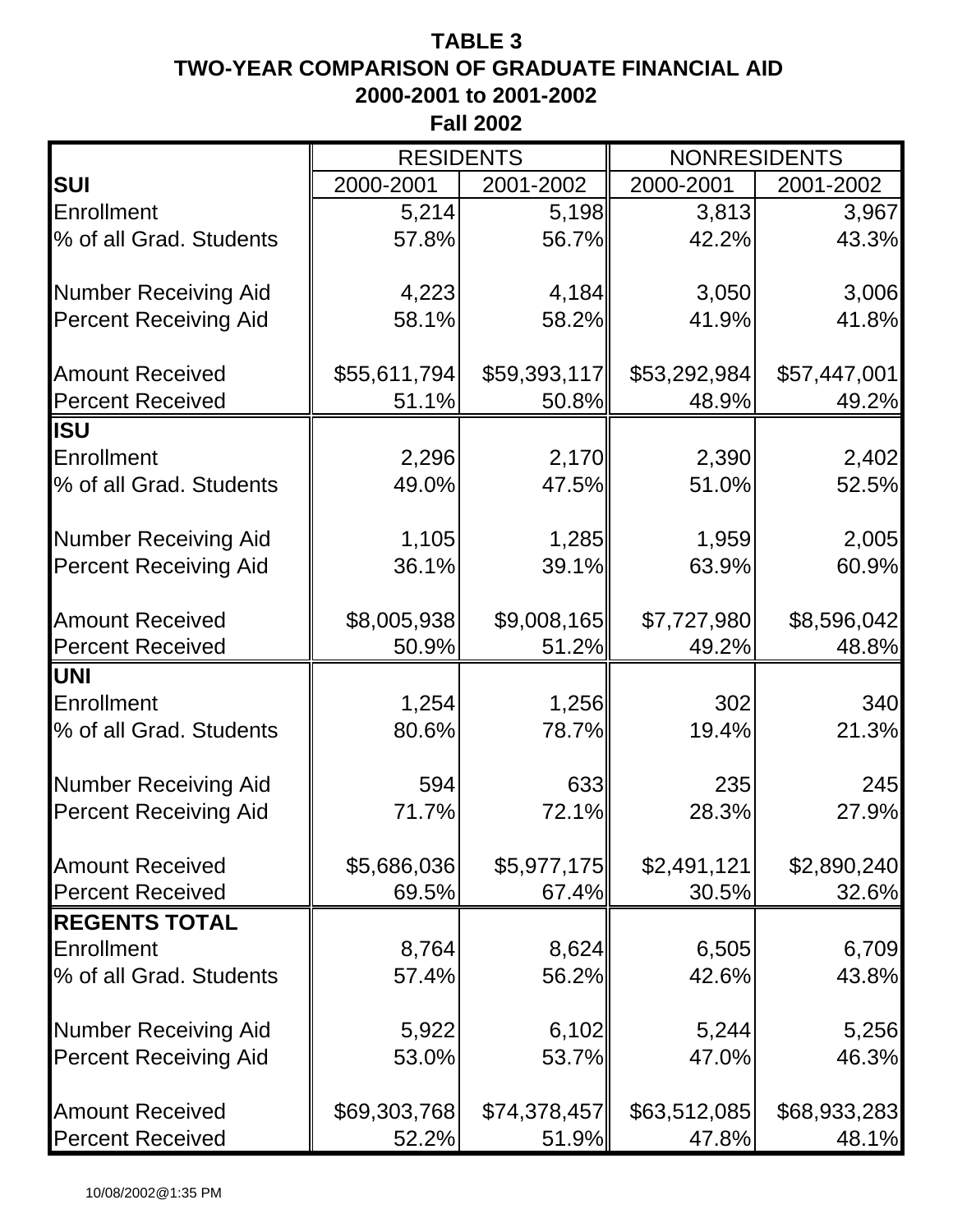#### **TABLE 4FINANCIAL AID PROGRAMS BY SOURCE OF AID 1997-1998 to 2001-2002 Fall 2002**

|                                                 |                     |               |               |               |               | <b>Change from</b>      | <b>Percent Change</b>    | <b>Change from</b>        | <b>Percent Change</b>     |
|-------------------------------------------------|---------------------|---------------|---------------|---------------|---------------|-------------------------|--------------------------|---------------------------|---------------------------|
|                                                 | 1997-1998           | 1998-1999     | 1999-2000     | 2000-2001     | 2001-2002     | 1997-98 to<br>2001-2002 | 1997-98 to 2001-<br>2002 | 2000-2001 to<br>2001-2002 | 2000-2001 to<br>2001-2002 |
| <b>UNIVERSITY OF IOWA</b>                       |                     |               |               |               |               |                         |                          |                           |                           |
| Institutionally-controlled Federal Programs     | \$6,724,217         | \$7,008,021   | \$7,160,296   | \$8,034,871   | \$7,812,045   | \$1,087,828             | 16.18%                   | (\$222,826)               | $-2.77%$                  |
| Non-Institutionally controlled Federal Programs | \$95.470.972        | \$91,714,771  | \$103,737,830 | \$104,180,949 | \$122,262,631 | \$26,791,659            | 28.06%                   | \$18,081,682              | 17.36%                    |
| <b>Institutional Programs</b>                   | \$97,826,520        | \$96,628,807  | \$99,943,561  | \$101,233,214 | \$104,870,113 | \$7,043,593             | 7.20%                    | \$3,636,899               | 3.59%                     |
| <b>State Programs</b>                           | \$2,331,459         | \$2,169,761   | \$2,643,967   | \$2,484,676   | \$1,722,518   | (\$608,941)             | $-26.12%$                | (\$762, 158)              | $-30.67%$                 |
| <b>Total</b>                                    | \$202,353,168       | \$197,521,360 | \$213,485,654 | \$215,933,710 | \$236,667,307 | \$34,314,139            | 16.96%                   | \$20,733,597              | 9.60%                     |
| <b>IOWA STATE UNIVERSITY</b>                    |                     |               |               |               |               |                         |                          |                           |                           |
| Institutionally-controlled Federal Programs     | \$5,948,680         | \$6,458,669   | \$6,613,064   | \$6,643,587   | \$8,271,234   | \$2,322,554             | 39.04%                   | \$1,627,647               | 24.50%                    |
| Non-Institutionally controlled Federal Programs | \$85,331,938        | \$87,285,788  | \$84,654,077  | \$87,622,844  | \$99,933,119  | \$14,601,181            | 17.11%                   | \$12,310,275              | 14.05%                    |
| <b>Institutional Programs</b>                   | \$68,084,010        | \$76,614,732  | \$87,818,497  | \$97,561,011  | \$111,656,129 | \$43,572,119            | 64.00%                   | \$14,095,118              | 14.45%                    |
| <b>State Programs</b>                           | \$2,141,636         | \$2,300,812   | \$2,137,357   | \$2,308,045   | \$1,880,770   | (\$260, 866)            | $-12.18%$                | (\$427,275)               | $-18.51%$                 |
|                                                 | Total \$161,506,264 | \$172,660,001 | \$181,222,995 | \$194,135,487 | \$221,741,252 | \$60,234,988            | 37.30%                   | \$27,605,765              | 14.22%                    |
| UNIVERSITY OF NORTHERN IOWA                     |                     |               |               |               |               |                         |                          |                           |                           |
| Institutionally-controlled Federal Programs     | \$3,222,647         | \$3,859,490   | \$3,163,822   | \$3,936,077   | \$3,785,817   | \$563,170               | 17.48%                   | (\$150,260)               | $-3.82%$                  |
| Non-Institutionally controlled Federal Programs | \$41,317,396        | \$41,159,728  | \$43,261,081  | \$46,302,756  | \$53,109,000  | \$11,791,604            | 28.54%                   | \$6,806,244               | 14.70%                    |
| <b>Institutional Programs</b>                   | \$16,042,100        | \$16,855,446  | \$18,992,870  | \$22,060,199  | \$24,755,710  | \$8,713,610             | 54.32%                   | \$2,695,511               | 12.22%                    |
| <b>State Programs</b>                           | \$1,238,221         | \$1,171,719   | \$1,225,033   | \$1,395,767   | \$1,118,414   | (\$119,807)             | $-9.68%$                 | (\$277,353)               | $-19.87%$                 |
| <b>Total</b>                                    | \$61,820,364        | \$63,046,383  | \$66,642,806  | \$73,694,799  | \$82,768,941  | \$20,948,577            | 33.89%                   | \$9,074,142               | 12.31%                    |
| <b>REGENTWIDE</b>                               |                     |               |               |               |               |                         |                          |                           |                           |
| Institutionally-controlled Federal Programs     | \$15,895,544        | \$17,326,180  | \$16,937,182  | \$18,614,535  | \$19,869,096  | \$3,973,552             | 25.00%                   | \$1,254,561               | 6.74%                     |
| Non-Institutionally controlled Federal Programs | \$222,120,306       | \$220,160,287 | \$231,652,988 | \$238,106,549 | \$275,304,750 | \$53,184,444            | 23.94%                   | \$37,198,201              | 15.62%                    |
| <b>Institutional Programs</b>                   | \$181,952,630       | \$190,098,985 | \$206,754,928 | \$220,854,424 | \$241,281,952 | \$59,329,322            | 32.61%                   | \$20,427,528              | 9.25%                     |
| <b>State Programs</b>                           | \$5,711,316         | \$5,642,292   | \$6,006,357   | \$6,188,488   | \$4,721,702   | (\$989,614)             | $-17.33%$                | (\$1,466,786)             | $-23.70%$                 |
| <b>Total</b>                                    | \$425,679,796       | \$433,227,744 | \$461,351,455 | \$483,763,996 | \$541,177,500 | \$115,497,704           | 27.13%                   | \$57,413,504              | 11.87%                    |